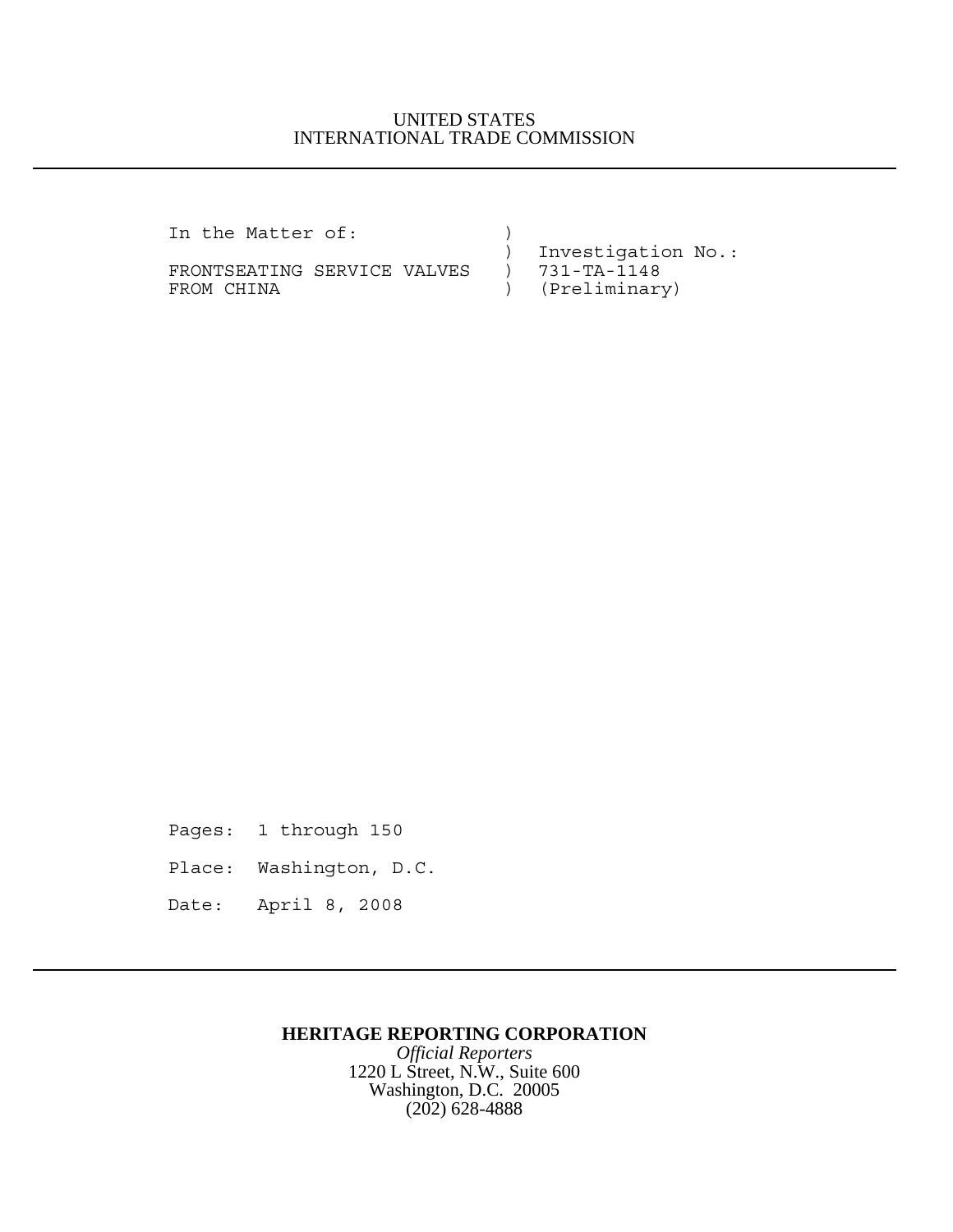THE UNITED STATES INTERNATIONAL TRADE COMMISSION

| In the Matter of:                         |          | Investigation No.:                     |
|-------------------------------------------|----------|----------------------------------------|
| FRONTSEATING SERVICE VALVES<br>FROM CHINA |          | $) 731 - TA - 1148$<br>) (Preliminary) |
|                                           | Tuesday, |                                        |

April 8, 2008 Room No. 101 U.S. International

Trade Commission 500 E Street, S.W. Washington, D.C.

The preliminary conference commenced, pursuant to Notice, at 9:30 a.m., at the United States International Trade Commission, ROBERT CARPENTER, Director of Investigations, presiding.

APPEARANCES:

On behalf of the International Trade Commission:

Staff:

ROBERT CARPENTER, DIRECTOR OF INVESTIGATIONS GEORGE DEYMAN, SUPERVISORY INVESTIGATOR DANA LOFGREN, INVESTIGATOR RHONDA HUGHES, ATTORNEY/ADVISOR NANCY BRYAN, ECONOMIST CHARLES YOST, AUDITOR RUBEN MATA, INDUSTRY ANALYST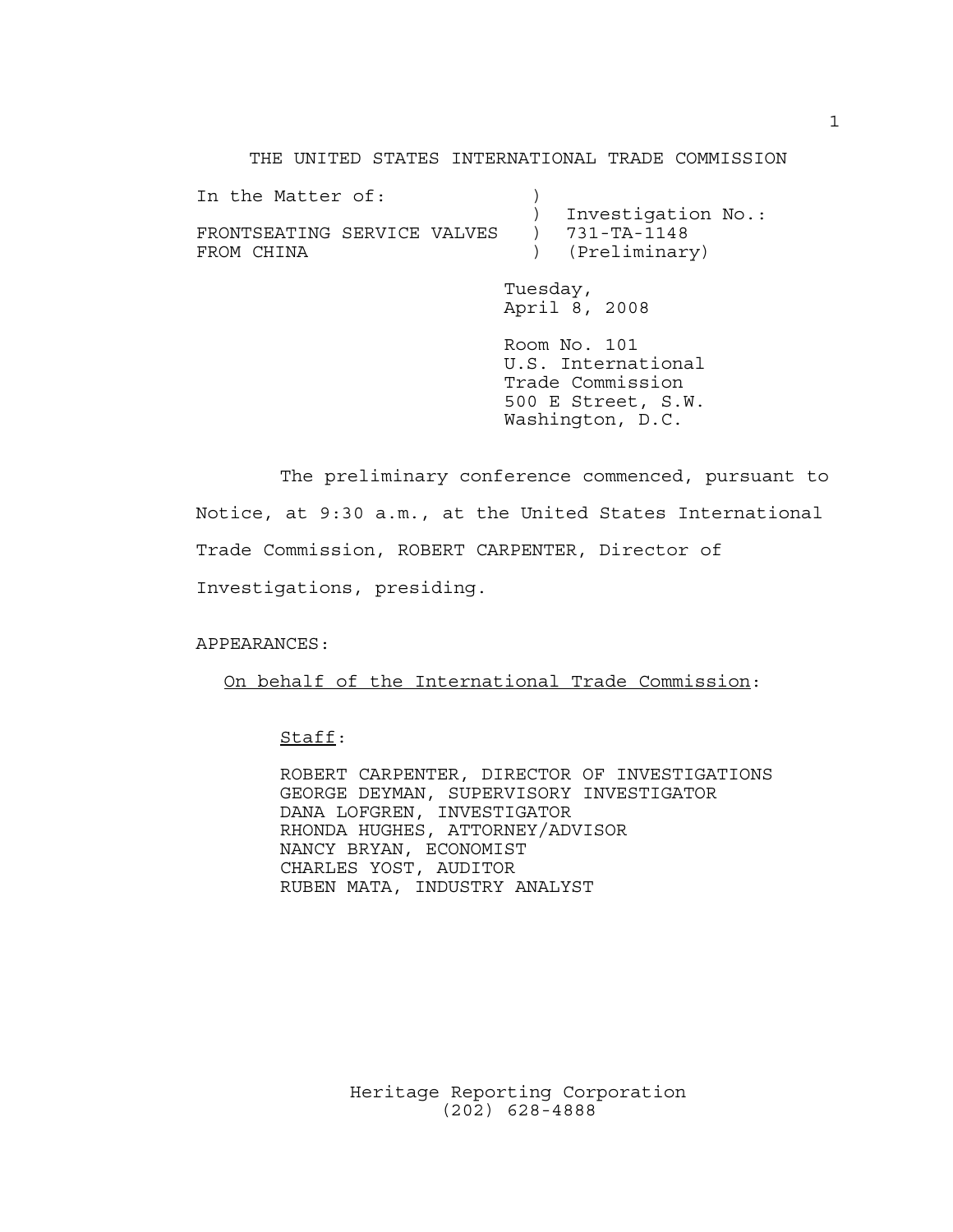APPEARANCES: (Cont'd.)

In Support of the Imposition of Antidumping Duties:

On behalf of Parker Hannifin Corp.:

DARRYL D. MILLER, General Manager, Climate Systems Division, Parker Hannifin Corp. CHRIS J. NELSON, Division Market Development Manager, Parker Hannifin Corp. PATRICK J. MAGRATH, Economist, Georgetown Economic Services, LLC W. BRAD HUDGENS, Economist, Georgetown Economic Services, LLC DONALD R. DINAN, Esquire

CRAIG A. KOENIGS, Esquire Roetzel & Andress Washington, D.C.

In Opposition to the Imposition of Antidumping Duties:

On behalf of Zhejiang DunAn Hetian Metal Co., Ltd. and DunAn Precision, Inc.:

MARK E. PARDO, Esquire WILLIAM F. MARSHALL, Esquire Grunfeld, Desiderio, Lebowitz, Silverman & Klestadt, LLP Washington, D.C.

On behalf of Zhejiang Sanhua Co., Ltd.:

DAVID J. CRAVEN, Esquire Riggle & Craven Chicago, Illinois

On behalf of Goodman Global, Inc.:

MICHAEL J. KNIGHTS, Vice President Procurement, Goodman Global, Inc.

RAYMOND PARETZKY, Esquire McDermott Will & Emery Washington, D.C.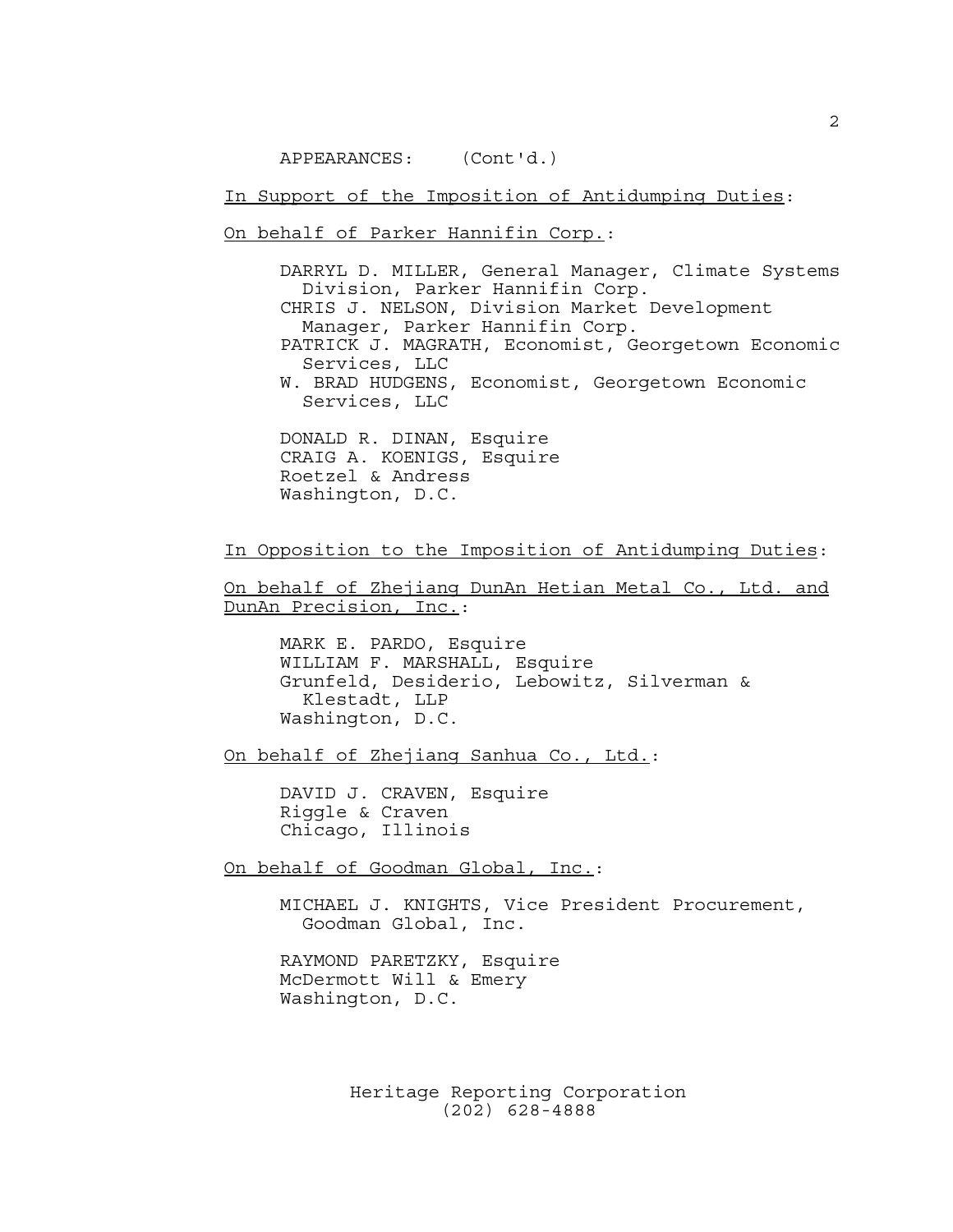## $\underline{\texttt{I}} \underline{\texttt{N}} \underline{\texttt{D}} \underline{\texttt{E}} \underline{\texttt{X}}$

3

| OPENING STATEMENT OF DONALD R. DINAN, ESQUIRE,<br>ROETZEL & ANDRESS                                       | 6               |
|-----------------------------------------------------------------------------------------------------------|-----------------|
| OPENING STATEMENT OF DAVID J. CRAVEN, ESQUIRE,<br>RIGGLE & CRAVEN                                         | 8               |
| STATEMENT OF DONALD R. DINAN, ESQUIRE,<br>ROETZEL & ANDRESS                                               | 10 <sub>o</sub> |
| STATEMENT OF DARRYL D. MILLER, GENERAL MANAGER,<br>CLIMATE SYSTEMS DIVISION, PARKER HANNIFIN CORP.        | 10              |
| STATEMENT OF CHRIS J. NELSON, DIVISION MARKET<br>DEVELOPMENT MANAGER, PARKER HANNIFIN CORP.               | 18              |
| STATEMENT OF PATRICK J. MAGRATH, ECONOMIST,<br>GEORGETOWN ECONOMIC SERVICES, LLC                          | 22              |
| STATEMENT OF W. BRAD HUDGENS, ECONOMIST,<br>GEORGETOWN ECONOMIC SERVICES, LLC                             | 42              |
| STATEMENT OF DAVID J. CRAVEN, ESQUIRE,<br>RIGGLE & CRAVEN                                                 | 89              |
| STATEMENT OF MICHAEL J. KNIGHTS, VICE PRESIDENT<br>PROCUREMENT, GOODMAN GLOBAL, INC.                      | 95              |
| STATEMENT OF MARK E. PARDO, ESQUIRE,<br>GRUNFELD, DESIDERIO, LEBOWITZ, SILVERMAN &<br>KLESTADT, LLP       | 100             |
| STATEMENT OF WILLIAM F. MARSHALL, ESQUIRE,<br>GRUNFELD, DESIDERIO, LEBOWITZ, SILVERMAN &<br>KLESTADT, LLP | 103             |
| CLOSING STATEMENT OF RAYMOND PARETZKY, ESQUIRE,<br>MCDERMOTT WILL & EMERY                                 | 110             |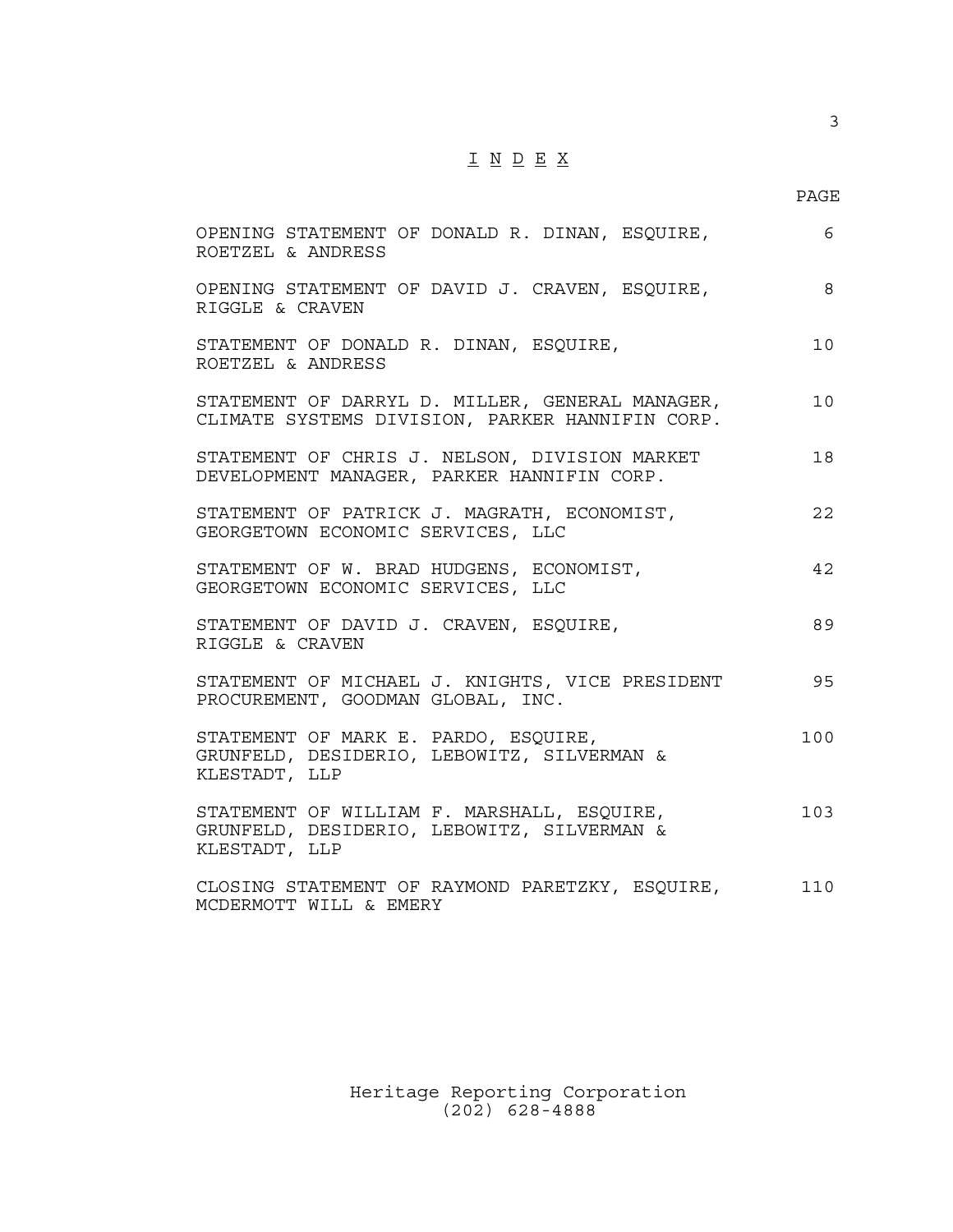## I N D E X

PAGE

| RIGGLE & CRAVEN   | CLOSING STATEMENT OF DAVID J. CRAVEN, ESQUIRE,                                             | 140 |
|-------------------|--------------------------------------------------------------------------------------------|-----|
| ROETZEL & ANDRESS | CLOSING STATEMENT OF DONALD R. DINAN, ESQUIRE,                                             | 141 |
| KLESTADT, LLP     | CLOSING STATEMENT OF MARK E. PARDO, ESQUIRE,<br>GRUNFELD, DESIDERIO, LEBOWITZ, SILVERMAN & | 146 |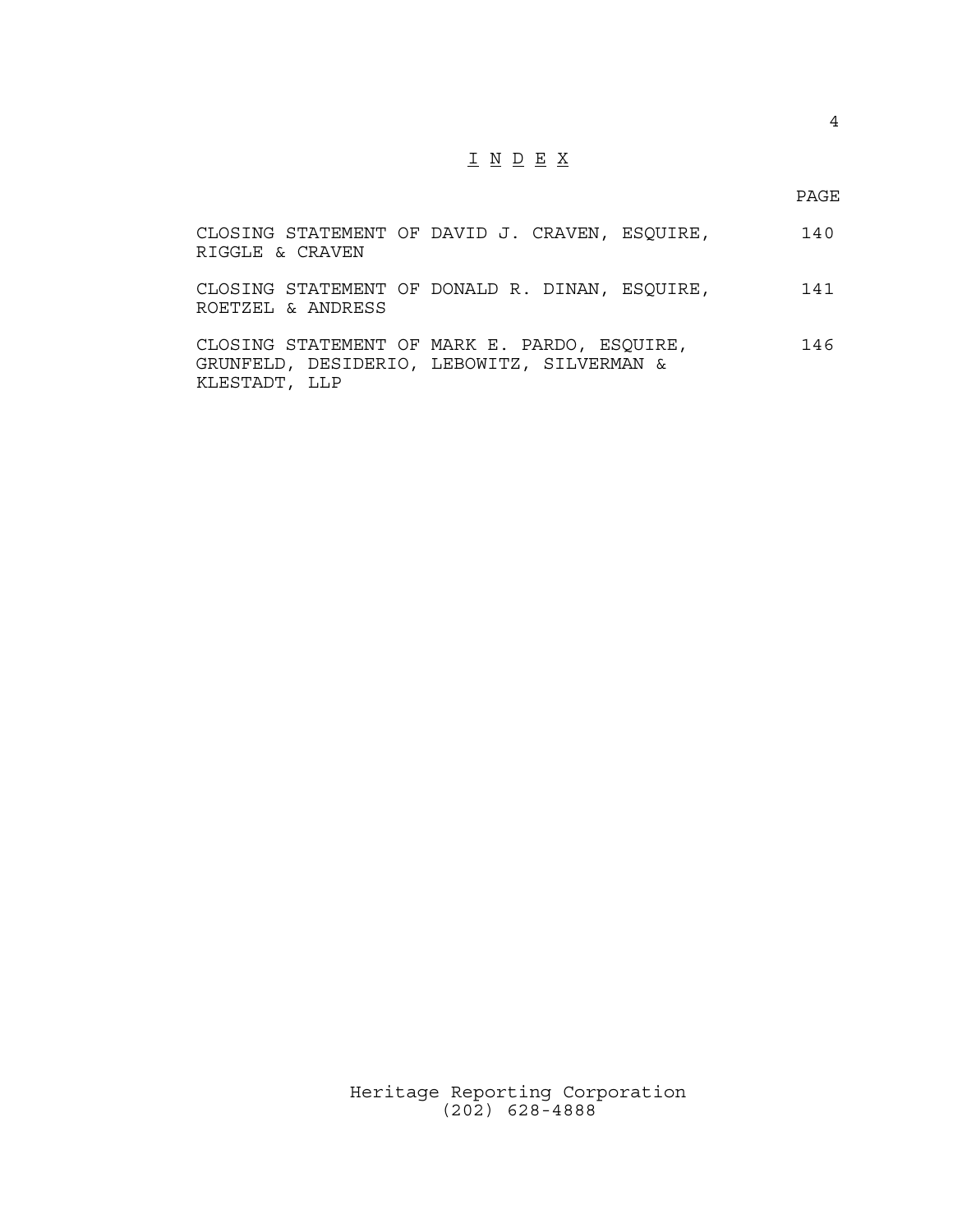Heritage Reporting Corporation (202) 628-4888 P R O C E E D I N G S (9:30 a.m.) MR. CARPENTER: Good morning and welcome to the United States International Trade Commission's conference in connection with the preliminary phase of antidumping investigation No. 731-TA-1148 concerning imports of Frontseating Service Valves From China. My name is Robert Carpenter. I'm the Commission's Director of Investigations, and I will preside at this conference. Among those present from the Commission staff are, from my far right, George Deyman, the supervisory investigator; Dana Lofgren, the investigator; on my left, Rhonda Hughes, the attorney/advisor; Nancy Bryan, the economist; Charles Yost, the auditor; and Ruben Mata, the industry analyst. Individuals speaking in support of and in opposition to the petition have each been allocated one hour to present their views. Those in support of the petition will speak first. I understand the parties are aware of the time allocations. I would remind speakers not to refer in your remarks to business proprietary information and to speak directly into the microphones. We also ask that you state your name and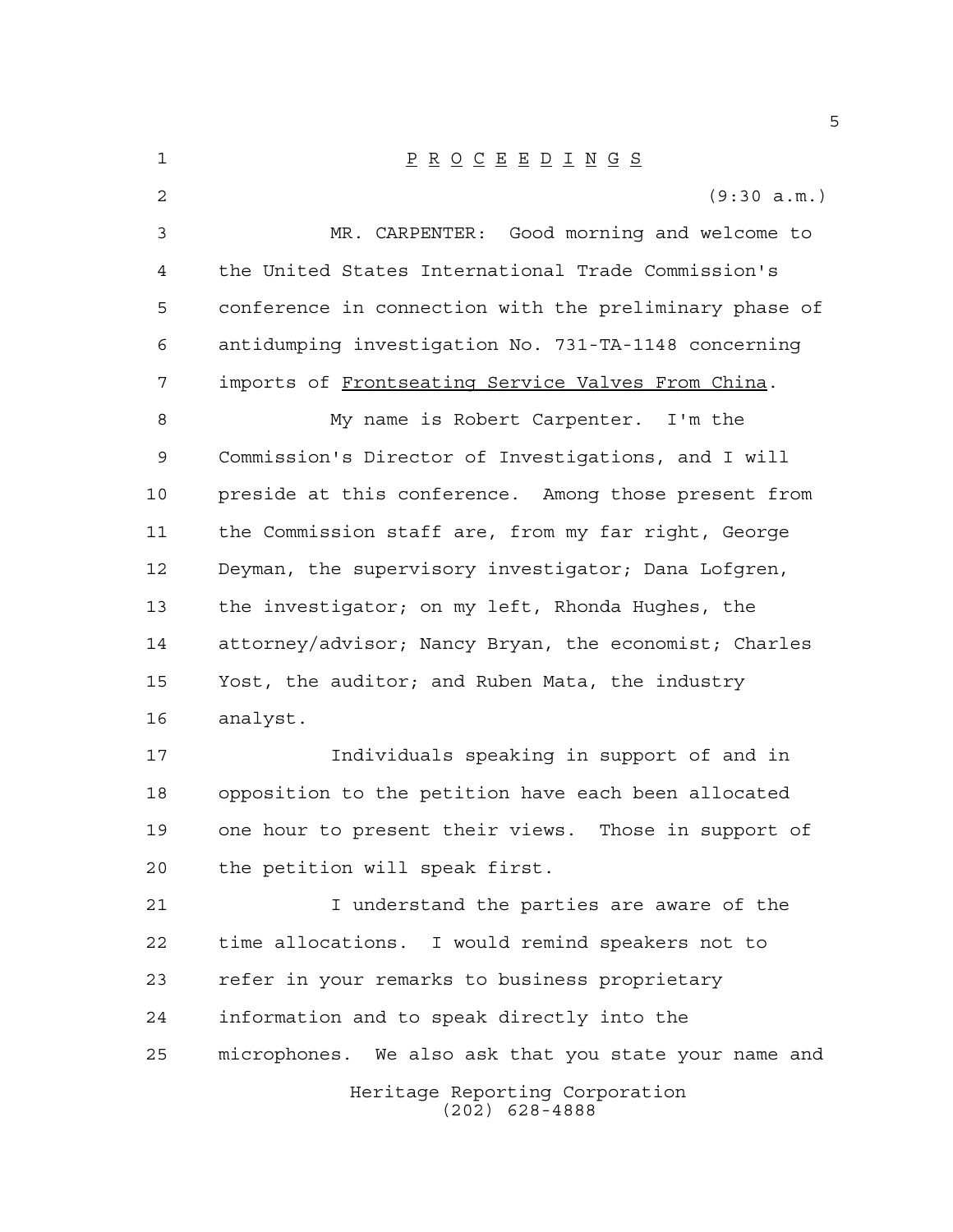affiliation for the record before beginning your presentation.

 Are there any questions? (No response.) MR. CARPENTER: If not, welcome, Mr. Dinan. Please come forward for your opening statement. You have to move the microphone over and press the green button.

 MR. DINAN: Thank you. Again, good morning and welcome, members of the Commission staff, ladies and gentlemen. My name is Donald Dinan, and I am the attorney for the Petitioner, Parker Hannifin, in this case.

 The standard before us today at the preliminary stage of the investigation is whether there is a reasonable indication of injury that's defined by the statute that an industry in the United States is materially injured or is threatened with material injury by reason of imports of the subject merchandise and that those imports of the subject merchandise are not negligible.

Heritage Reporting Corporation In this case the Petitioner, the manufacturer of the merchandise in question, is Parker Hannifin. The merchandise is what's known as frontseating service valves, which we'll hear today

(202) 628-4888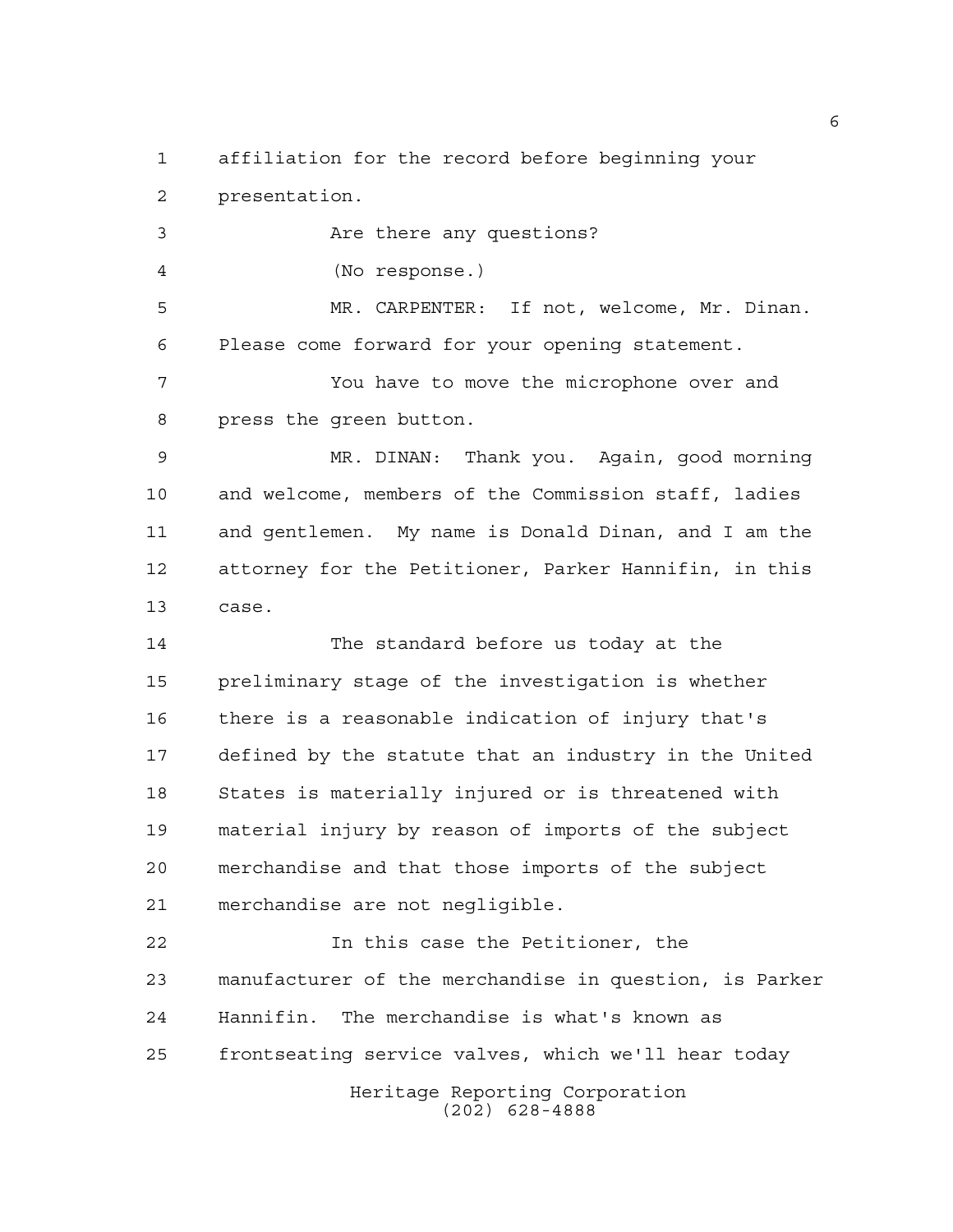referred to as FSVs for convenience. As to the U.S. industry, Parker is the only remaining U.S. producer in the United States, and therefore it comprises the U.S. industry.

 The merchandise as stated are the FSVs. FSVs, and they'll be described in much more detail during the testimony by Mr. Darryl Miller, who is the general manager of the client's Systems Divisions of Parker, are basically the unit, the valve that connects in central air condition systems, what's known as split system air condition systems, connects the outside unit with the inside system. Its primary functions are that it contains the refrigerant prior to the installation, and it allows servicing of the air conditioning unit.

 The imports in question are from China. The China producers are comprised of two companies, DunAn Precision Industries, DunAn, and Sanhua. Likewise, there are only two importers from China, again both DunAn and Sanhua. There are no other imports of FSVs from any other country or any other producers.

22 As the evidence will show today, it will be shown clearly that there is a reasonable indication of injury. The evidence is overwhelming that the industry in the United States of FSVs is materially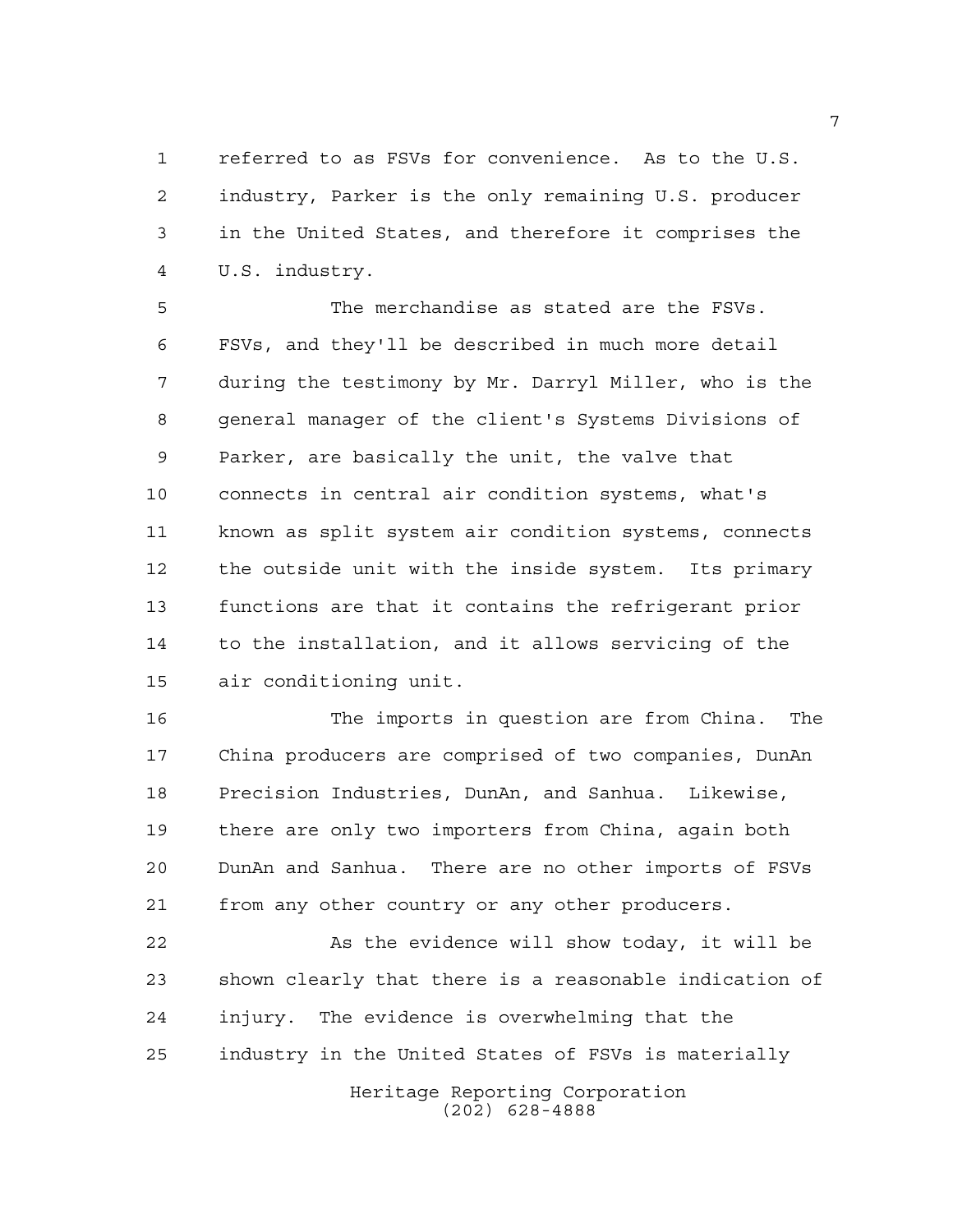injured and is threatened with material injury.

 Finally, imports are not negligible. The statistics show that under the HTS numbers that FSVs have been imported from China or many have been imported from China -- a significant portion of those imports under those two HTS numbers are from China -- and that 100 percent of all FSVs imported into the United States are from China. Our witnesses today will be Mr. Darryl Miller, as stated, the general manager of the client's Systems Division. The FSVs are manufactured at Parker's New Haven, Indiana, factory. He will be joined by Chris Nelson, the market development manager, and Patrick Magrath from Georgetown Economic Services, as well as myself. Thank you very much. MR. CARPENTER: Thank you, Mr. Dinan. Mr. Craven, would you please come forward now? MR. CRAVEN: Good morning. My name is David Craven. I am with the law firm of Riggle & Craven. We're in Chicago, Illinois, and I'm appearing today on behalf of Zhejiang Sanhua Company. I'm giving the opening statement on behalf of all of the Respondents in this conference.

> Heritage Reporting Corporation (202) 628-4888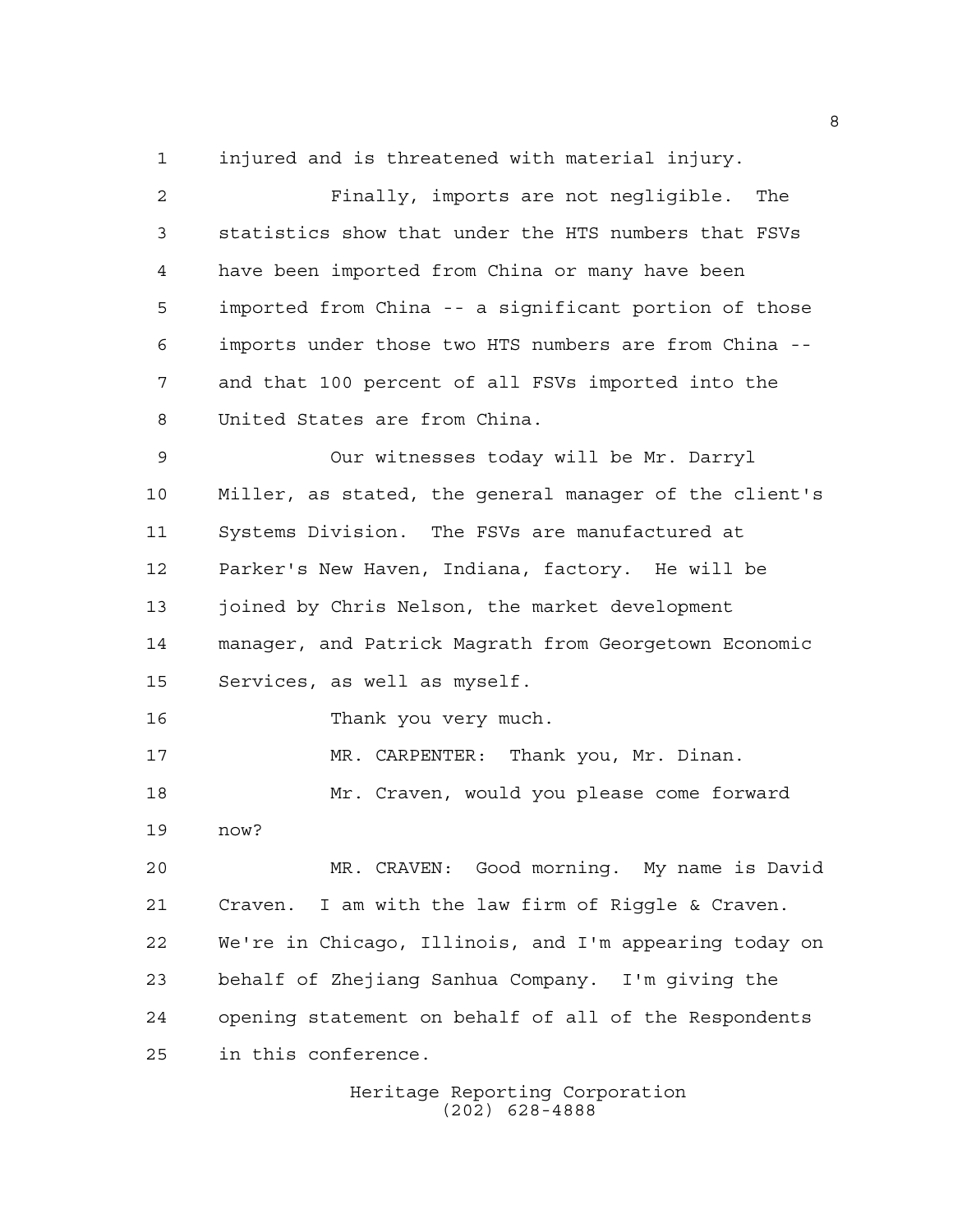We are here today to discuss what we can discuss. A lot of the matters that we wish to raise were going to be brought forward based on information in the confidential record, but we do think there are a couple of things that the staff can hear about today, the first of which is we agree that Parker Hannifin is the sole remaining domestic producer. We think you need to analyze why they're the sole remaining domestic producer, and we will talk briefly about their method of becoming the sole producer.

 Secondly, while we think the product probably is FSVs, we think you need to consider the alternate products and the extent to which they may form some sort of price limiter on the selling price of FSVs.

 Thirdly, we think you have to look at the demands of the marketplace and the demands of the end use customers and how that has created a vacuum into which the Chinese companies were naturally brought; specifically the need for an alternate source of supply.

 As to the rest of the factors, we will be discussing those in the brief as those all relate to a single company industry in the United States.

Thank you very much.

Heritage Reporting Corporation (202) 628-4888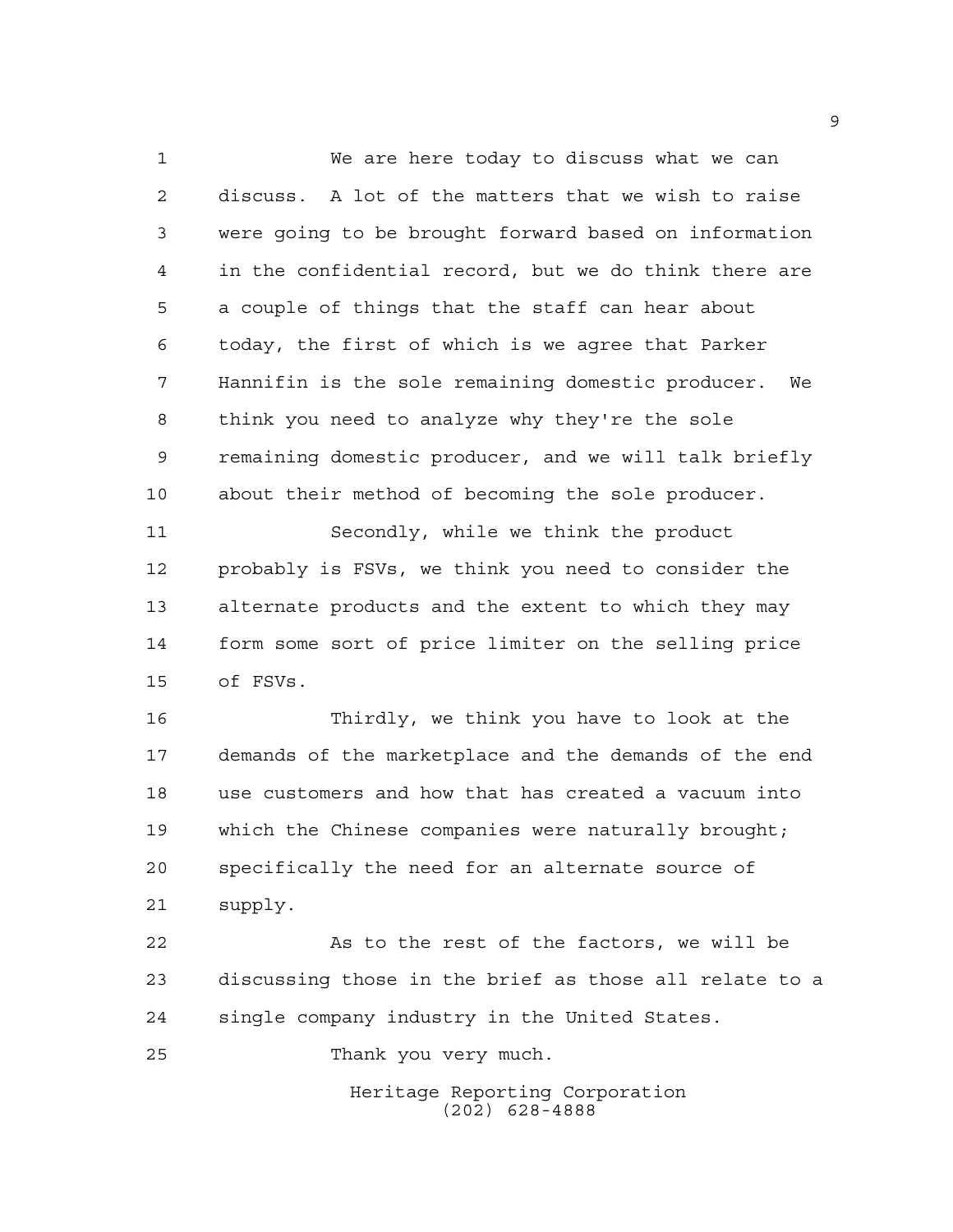Heritage Reporting Corporation (202) 628-4888 MR. CARPENTER: Thank you, Mr. Craven. Mr. Dinan, would you please bring your panel forward at this time? (Pause.) MR. DINAN: Good morning again. To begin our testimony we would refer to Mr. Darryl Miller, the general manager. Mr. Miller? MR. MILLER: Good morning. My name is Darryl Miller. I'm the general manager of the Climate Systems Division at Parker Hannifin. I've been with Parker Hannifin 24 years. Parker Hannifin was established in 1918 as a large, multinational corporation. It's divided into nine technology segments supporting 1,200 markets worldwide. Some of Parker's key markets include aerospace, hydraulics, seals, filtration and climate controls. The Climate Systems Division of Parker Hannifin produces valves and other controls for a number of climate control applications using residential and commercial air conditioning, refrigeration and transport cooling. Parker Hannifin, though its Climate Systems Division, is currently the only U.S. producer of frontseating service valves in the United States.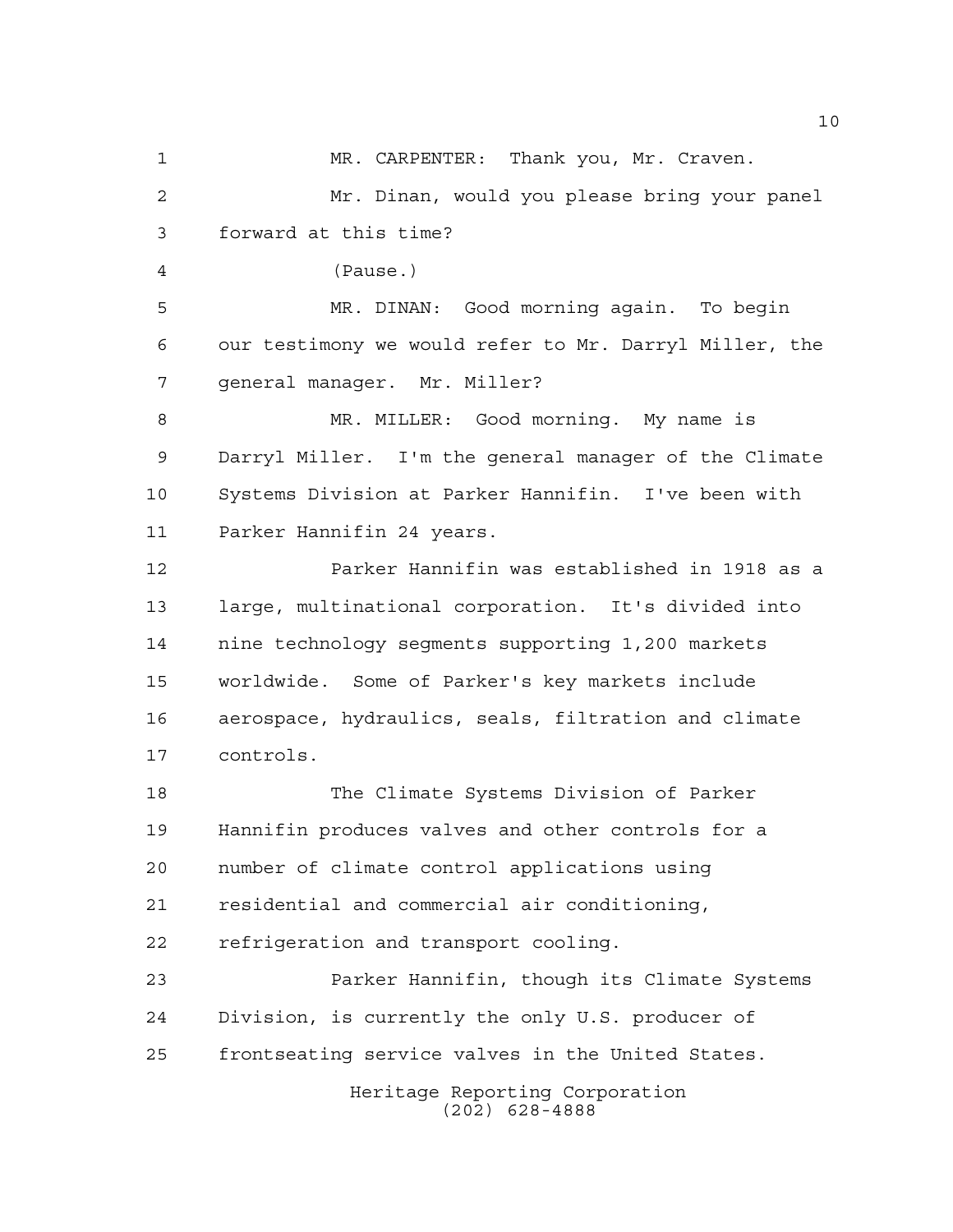We've been producing valves since the mid '70s.

 Currently Parker produces all of its valves in the facility in New Haven, Indiana.

 In North America, frontseating service valves are used to contain the refrigerant in the condensing unit prior to the installation in a split air conditioning system. Specifically frontseating service valves isolate sections of the system prior to installation and servicing and provides a means for the technician to charge refrigerant into the AC unit.

11 To understand how a frontseating valve is used, it's helpful to understand how a split system works. You can see in this drawing, the first one we'll use, that central air conditioning uses the furnace blower to actually draw in room air into the unit through the return air duct and then filters remove unwanted particles.

 The room air moves past a chilled indoor A-coil called an evaporator which removes heat from the air. The resulting cold air travels to a large metal box on top of the furnace called a plenum, where the air is channeled back through the ductwork and returned back into the rooms in the house.

Heritage Reporting Corporation (202) 628-4888 During the installation of the AC condensing unit, which is the outdoor unit, two frontseating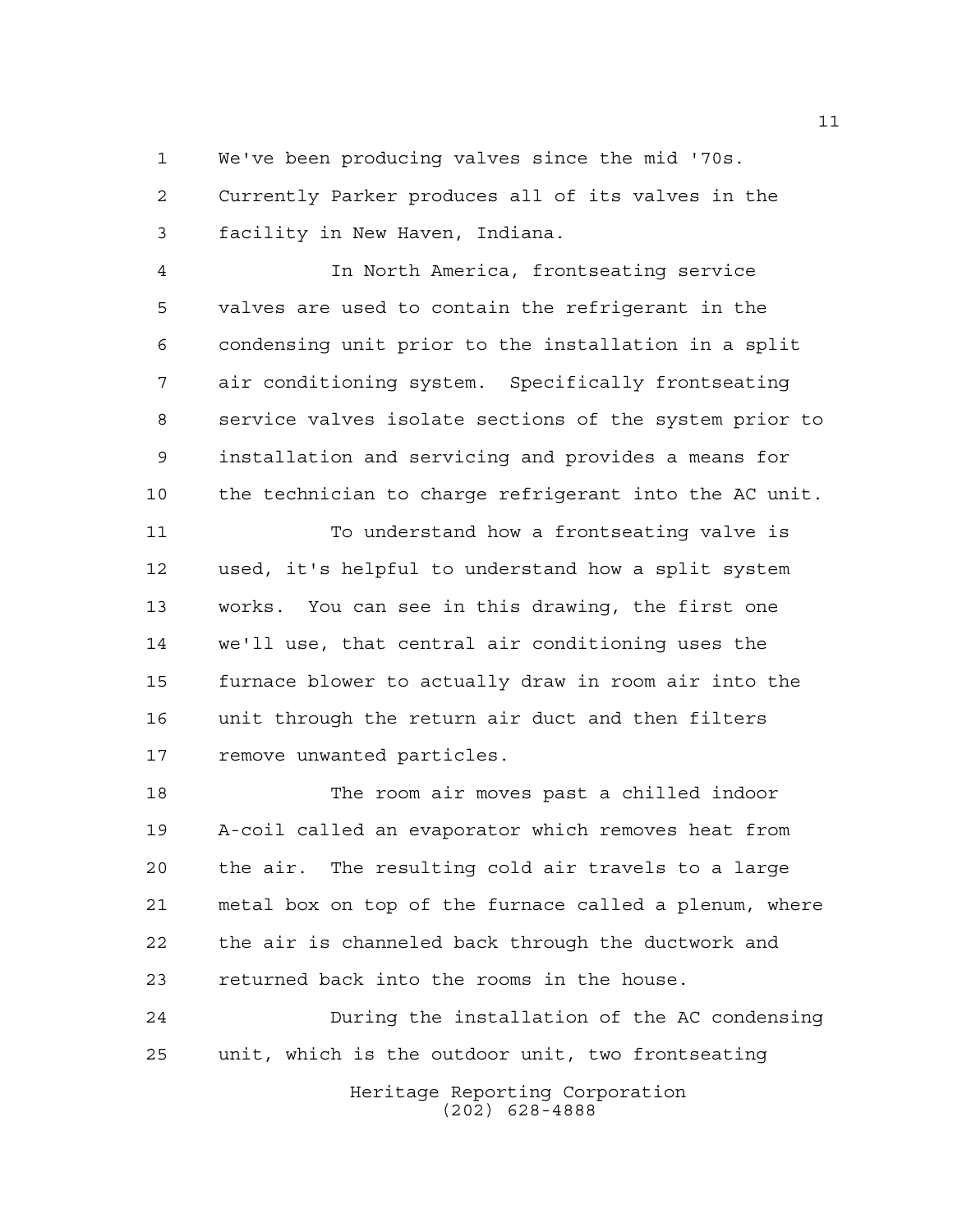service valves are used to connect the outside to two line sets, what are called copper line sets in the diagram that you see. That conveys the refrigerant to and from the indoor coil in the expansion device.

 On the second slide you can kind of see a breakout of where the valves are actually located on the unit. One line conveys the gaseous refrigerant while the other line conveys the liquid refrigerant. Hence, each air conditioner contains two frontseating service valves, usually a larger one, which you can see here, which is either a -12 typically or a -14.

 Dash sizing, like a -12 would be a three- quarter inch valve and a -14 would be a seven-eighths inch valve. They contain the liquid, the gaseous state, and then the smaller one, the three-eighths or 16 the -6, is used to convey the liquid refrigerant.

 Frontseating service valves perform essentially three functions. They retain the precharged refrigerant in the condensing unit before installation as it arrives from the factory, they provide a shutoff possibility which enables the unit to be serviced once installed, and they provide a service port to pull a vacuum on the indoor unit to evacuate it during the installation and also a port for diagnostic units, the port being the service port

> Heritage Reporting Corporation (202) 628-4888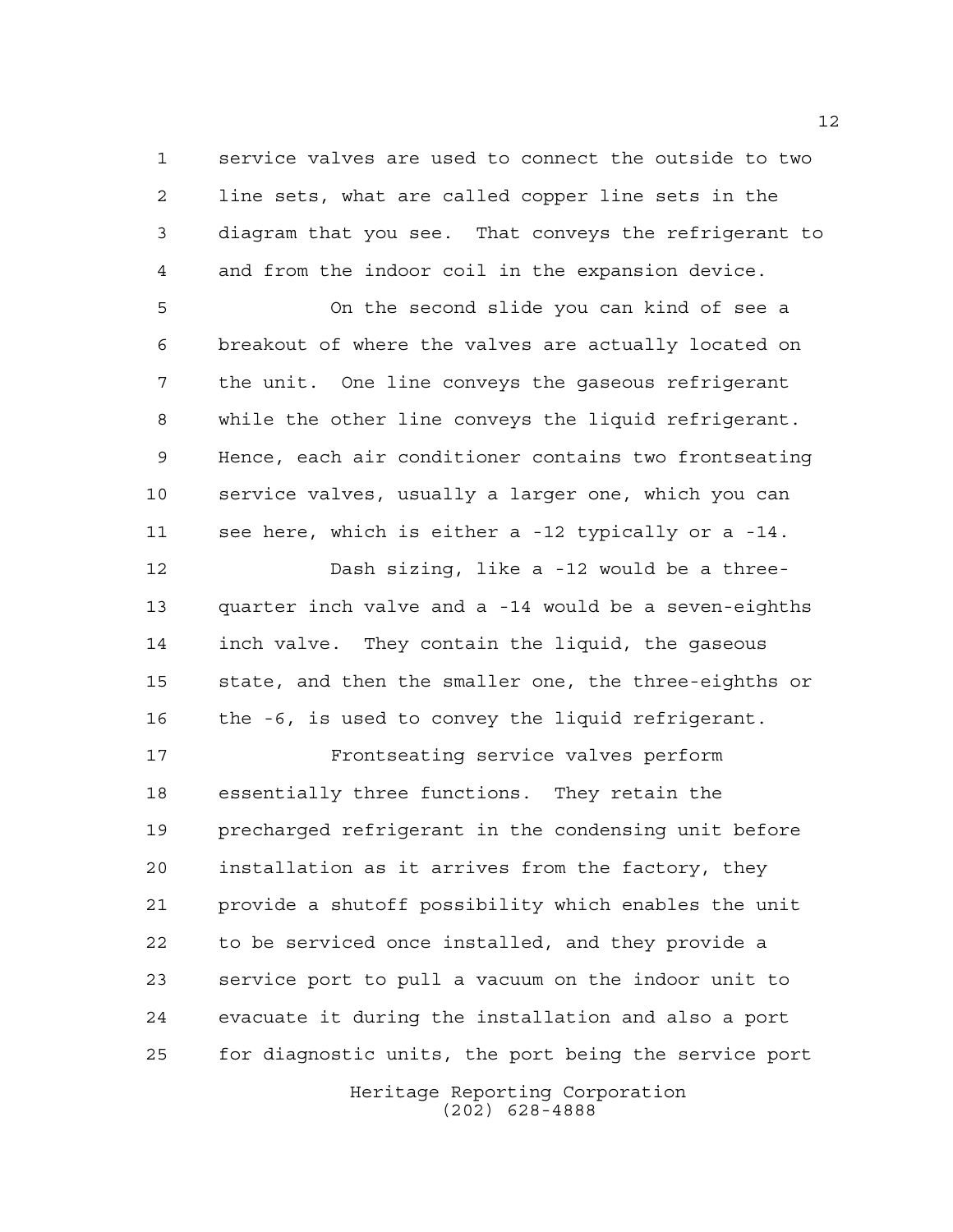that you see here.

| $\overline{2}$ | We have not included backseating service              |
|----------------|-------------------------------------------------------|
| 3              | valves or ball valves in the scope of this case.      |
| 4              | Backseating service valves and ball valves are not    |
| 5              | interchangeable with frontseating service valves      |
| 6              | because of the differences in performance             |
| 7              | requirements, OEM specifications, physical            |
| 8              | characteristics and pricing.                          |
| 9              | Backseating service valves and ball valves            |
| 10             | are primarily used in the refrigeration applications, |
| 11             | where FSVs are primarily used in air conditioning     |
| 12             | applications. As you can see from the samples, which  |
| 13             | I didn't bring a backseating valve, but they're       |
| 14             | significantly larger and different geometry.          |
| 15             | Frontseating valves contain one sealing               |
| 16             | surface on the front side of the valve stem, which    |
| 17             | there's a cutaway here. This is actually the stem.    |
| 18             | That actually comes down and seals at this point,     |
| 19             | which shuts off the flow refrigerant from here to     |
| 20             | here, okay?                                           |
| 21             | The frontseating service valves differs from          |
| 22             | a backseating valve in that the backseating valve has |
| 23             | two sealing surfaces on the stem. Typically a         |
| 24             | backseating service valve is made of steel, where a   |
| 25             | frontseating service valve is a brass stem.           |
|                | Heritage Reporting Corporation<br>$(202)$ 628-4888    |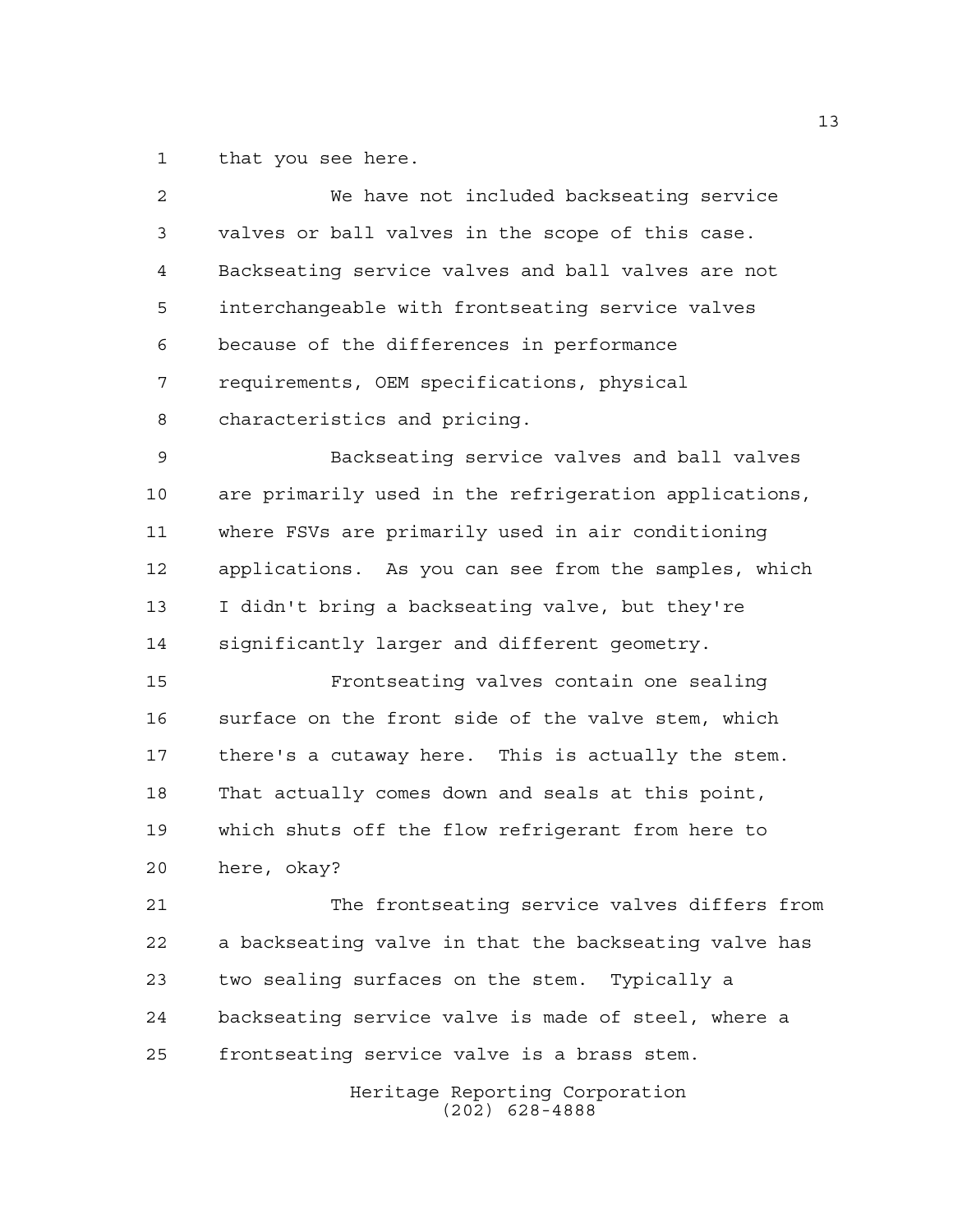The backseating valve has actually two sealing surfaces, one here and then also one on the back side which actually is used to isolate the service port so that you don't need to have a valve core into the process and you can speed up evacuation and putting refrigerant in and then as it seals that valve core off eliminates a potential leak path through a valve core.

 The frontseating service valve relies on an O-ring and stem cap metal-to-metal seal to prevent leakage. The backseating position seals off the valve core and then a cap is put on that as well.

 Ball valves differ from frontseating service valves in that they use an expensive machined brass ball and nylon and/or teflon seals to provide the sealing. The ball will incorporate a full port flow path that reduces pressure loss and increases the unit's SEER efficiency. The acronym SEER stands for seasonal energy efficiency rating, which is a government mandated standard.

 Because of the difference in physical characteristics, frontseating valves are produced on dedicated equipment in a machinery. Backseating valves and ball valves are produced on their own dedicated production lines.

> Heritage Reporting Corporation (202) 628-4888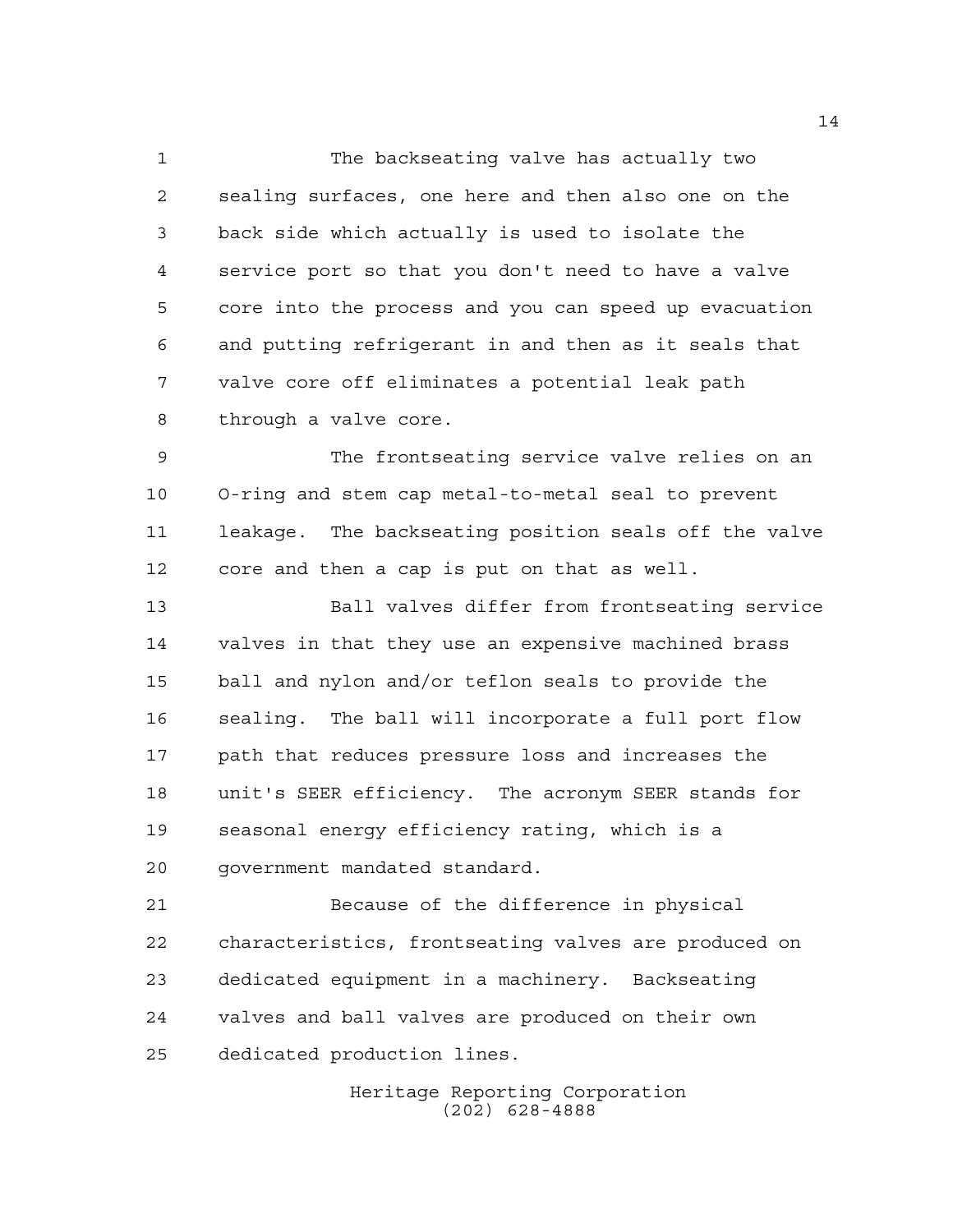Both backseating service valves and ball valves are much more expensive than frontseating service valves and therefore not chosen by OEM manufacturers of air conditioning units for their standard models. Backseating service valves are only used on OEM high end models due to their much higher cost to manufacture.

 As recently as 2004, Parker Hannifin supplied more than 90 percent of the U.S. frontseating service valve market. In just three years our share has been decimated to only about a third of that market because of dumped imports from China.

 There are two Chinese producers of frontseating service valves that supply the U.S. market, Sanhua and DunAn. Both Sanhua and DunAn have increased their volume by being the lowest priced suppliers in the market. They sell in very large volumes, and their prices are below our cost of production.

Heritage Reporting Corporation As a result, we have lost four of our six accounts to imports from China during the ITC's period of review. We have already lost part of our remaining two accounts and are threatened with losing the remaining frontseating service valve business if imports from China continue to undersell us at current

(202) 628-4888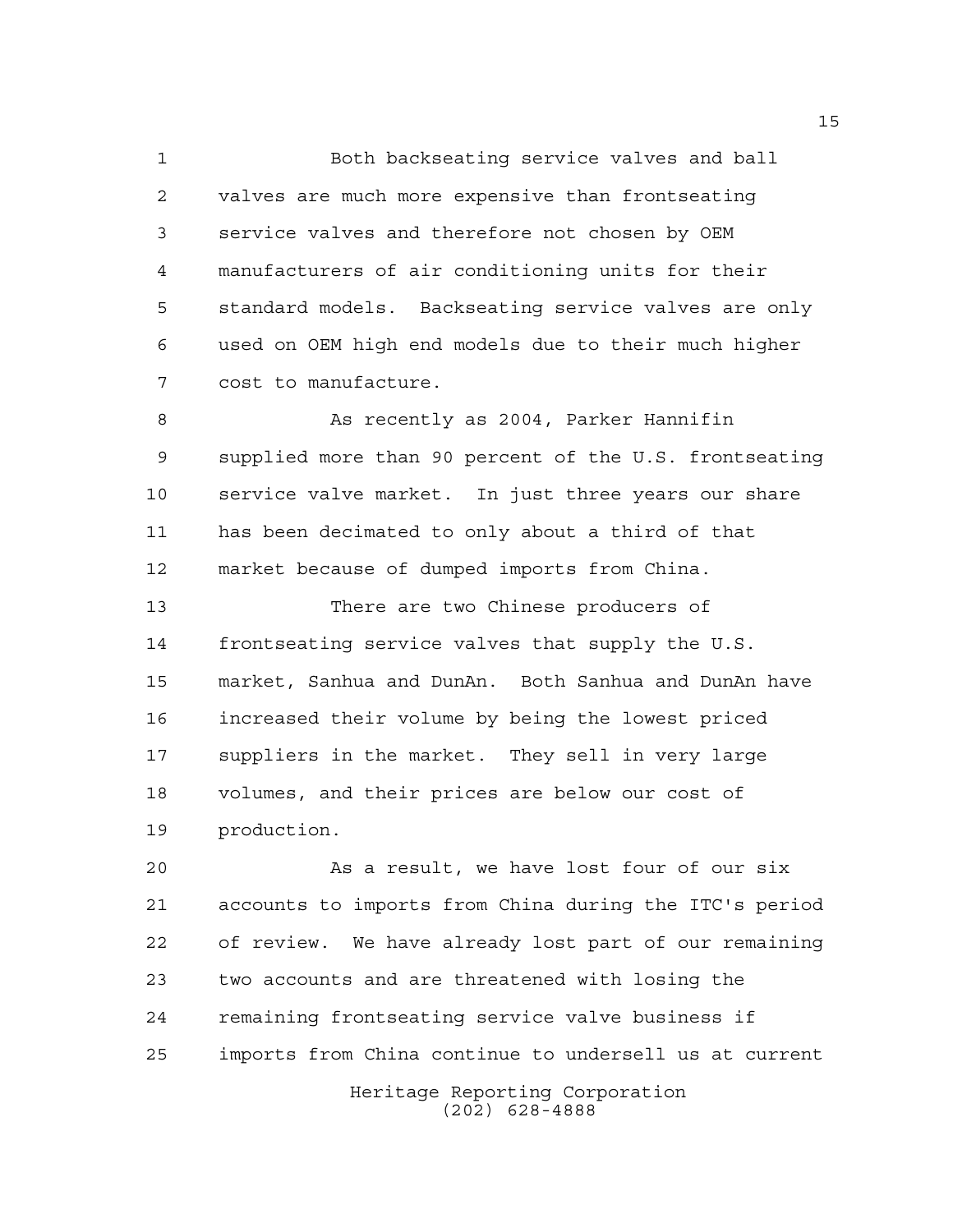prices.

| $\overline{2}$ | Our remaining customers have told us that we           |
|----------------|--------------------------------------------------------|
| 3              | will lose their business for frontseating service      |
| $\overline{4}$ | valves if we don't meet the quoted Chinese price. We   |
| 5              | have done everything possible to lower our cost        |
| 6              | structure and prices. Our substantial efforts at       |
| 7              | trimming cost and improving efficiencies still do not  |
| 8              | allow us to match the Chinese price.                   |
| 9              | This is of great concern to us, particularly           |
| 10             | as our raw material costs have been significantly      |
| 11             | rising. Virtually all of our raw material costs are    |
| 12             | comprised of copper and brass. As you may be aware,    |
| 13             | copper and brass have more than doubled in the past    |
|                |                                                        |
| 14             | three years.                                           |
| 15             | We need the ability to raise prices                    |
| 16             | sufficiently to cover these cost increases and to      |
| 17             | regain some measure of profitability on these          |
| 18             | products, but in the face of the high level of imports |
| 19             | from China, we have been unable to do that. Even       |
| 20             | though the Chinese producers pay world commodity       |
| 21             | prices for these raw materials, their frontseating     |
| 22             | service valve prices do not reflect that increase in   |
| 23             | these raw material costs during this period to the     |
| 24             | OEMs.                                                  |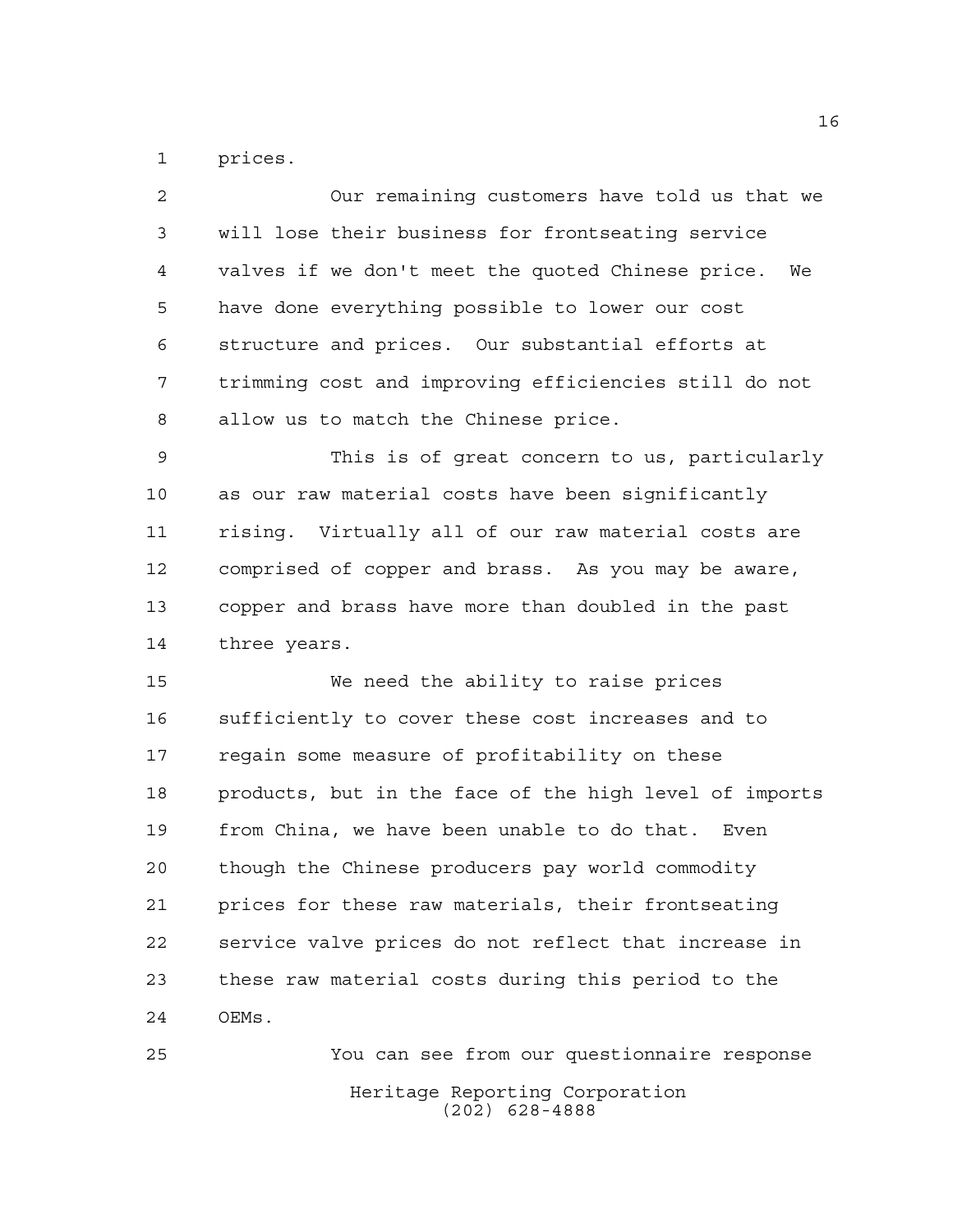that the direct impact of the large and increasing volume of dumped imports on FSVs from China is that our prices remain suppressed, our profitability has dropped, investments have been postponed, capacity utilization has plummeted and our employment levels have been significantly reduced. All these declining trends are tied directly to the presence of dumped imports from China in our market.

 In conclusion, we have already cut production and trimmed our budgets as much as possible. However, if the high volume of dumped imports from China continue to undersell us, take market share and hold down prices, we will be forced to leave the frontseating service valve business entirely. We don't believe that option will be good 16 for the market or for our customers.

 The Chinese presence and influence in the market have become so pervasive that Parker's Climate Systems Division could lose the entire frontseating service valve market in the near future if assistance against unfair trade is not provided.

 We are committed to remain a domestic frontseating service valve producer. While we recognize that there is a place for imports in the market, they must not be dumped. If the Chinese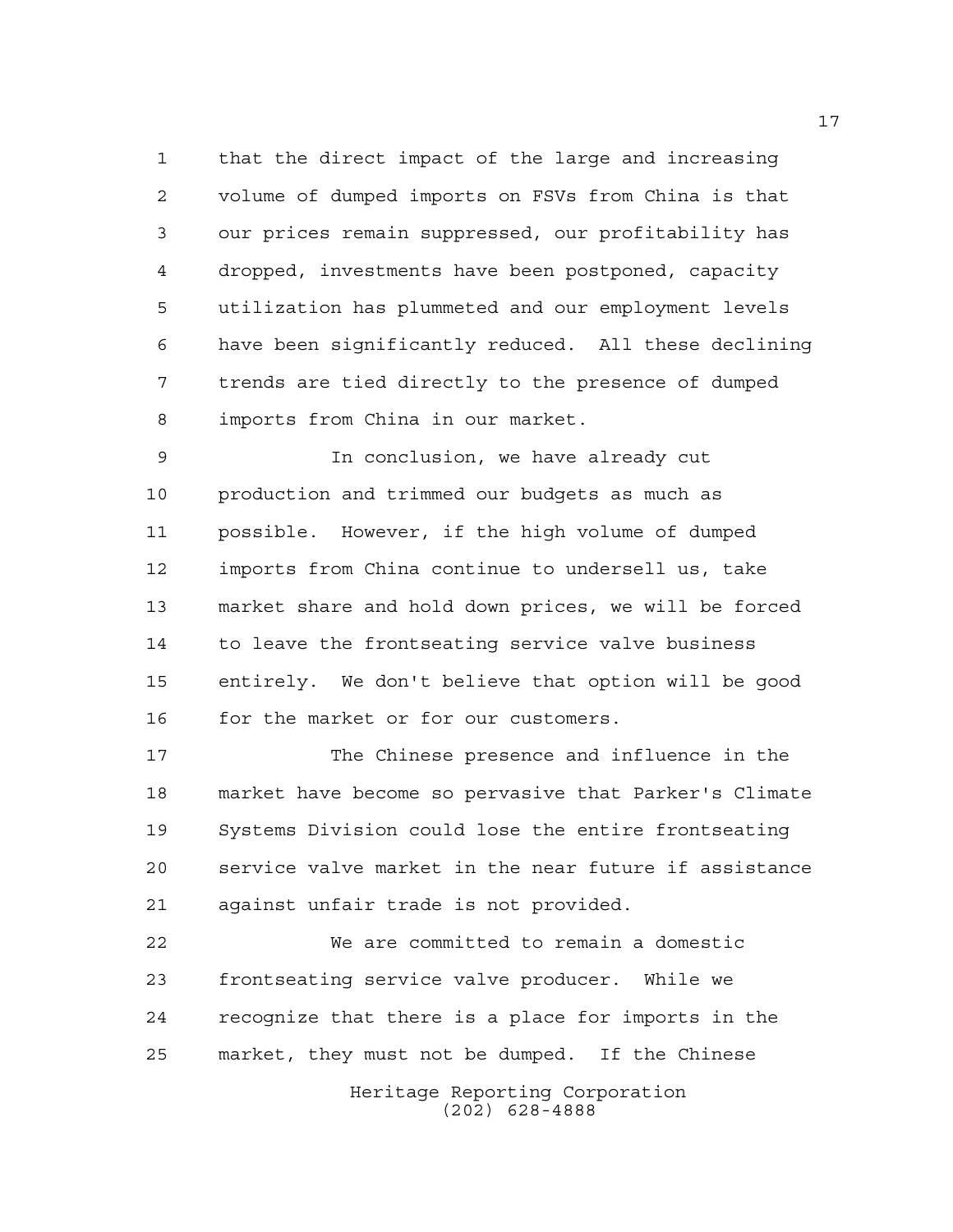industry is required to stop dumping in this market, we are confident that we can effectively compete again and achieve adequate returns on our investment as we were doing just a few short years ago.

Thank you.

 MR. DINAN: We'll now call Chris Nelson, who is the market development manager for the Climate Systems Division of Parker. Mr. Nelson?

 MR. NELSON: Good morning, everyone. As Don said, my name is Chris Nelson. I'm the market development manager for the Climate Systems Division of Parker Hannifin Corporation. I've been with Parker Hannifin for approximately five and a half years, and I'll describe how frontseating service valves are sold in the U.S. market and describe how imports from China have captured a significant share of our market in just three years.

 Frontseating service valves are sold directly to OEM manufacturers of air conditioner units. In the United States there are seven major OEM manufacturers that purchase frontseating service valves. They are Carrier, Goodman, Lenox, Nordine, Ream, Trane and York.

Heritage Reporting Corporation (202) 628-4888 During 2004, we supplied six of these OEM manufacturers, accounting for more than 90 percent of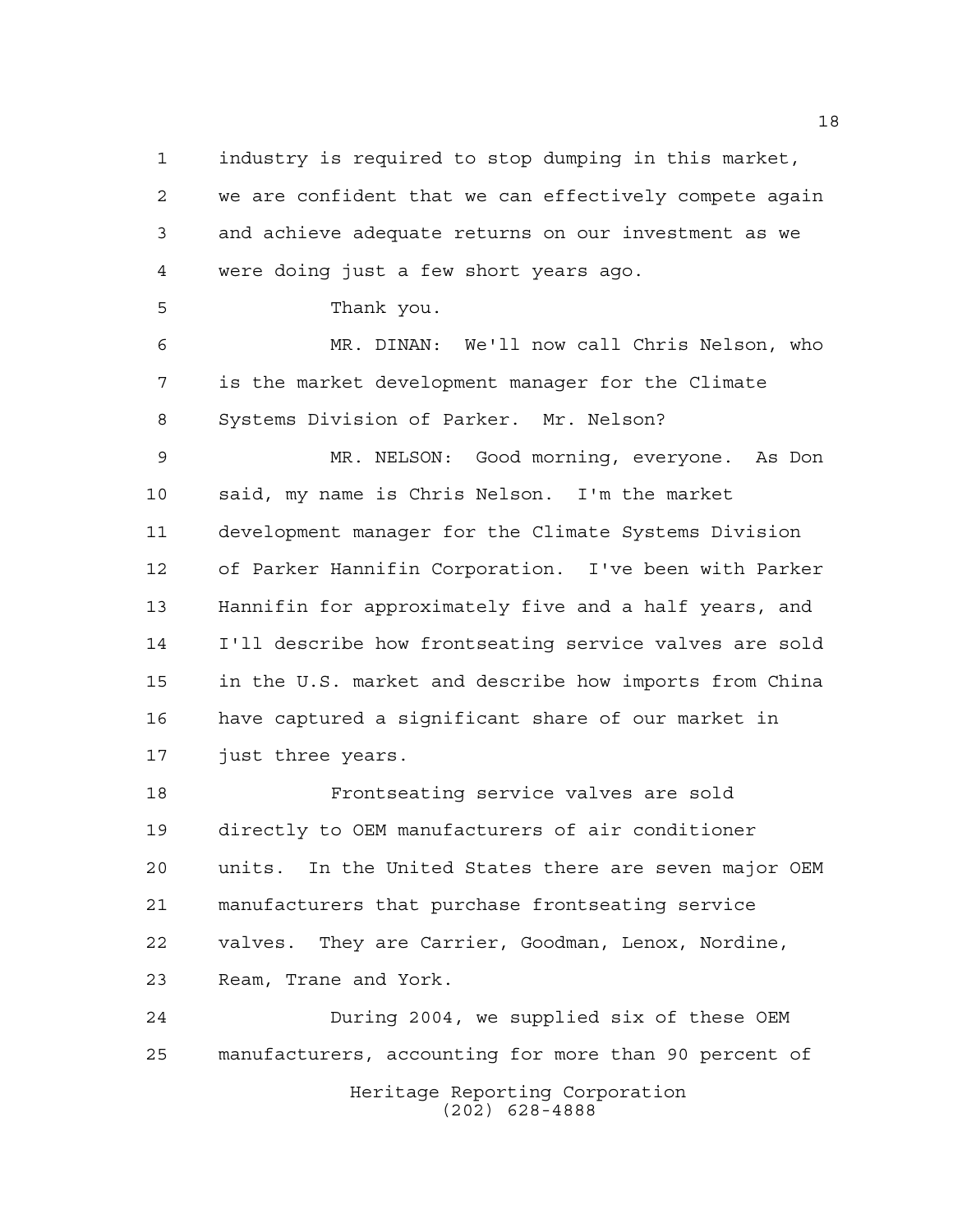the market. By 2007, we had lost entirely all the frontseating service valve business from four OEM manufacturers and partial business from others, leaving us with roughly one-third of the market.

 As detailed in our petition and the questionnaire response, we lost all these accounts solely on the basis of price. Sanhua and DunAn significantly undersold us in all these transactions, often at prices well below our own costs.

 Over 90 percent of the sales of frontseating service valves are on a long-term contract basis with contracts negotiated with the OEM manufacturers for multiple deliveries over a one to three year time period. Due to the significance of each contract, the loss of even a single contract has a significant volume and financial impact on our business.

 The product characteristics of frontseating service valves also make the market particularly vulnerable to price competition from the dumped imports. Relatively few sizes and product forms account for a bulk of the market so that it's been easy for the Chinese producers to capture a large share of the U.S. market very quickly.

Heritage Reporting Corporation (202) 628-4888 Because frontseating service valves are products made to OEM and industry specification, it is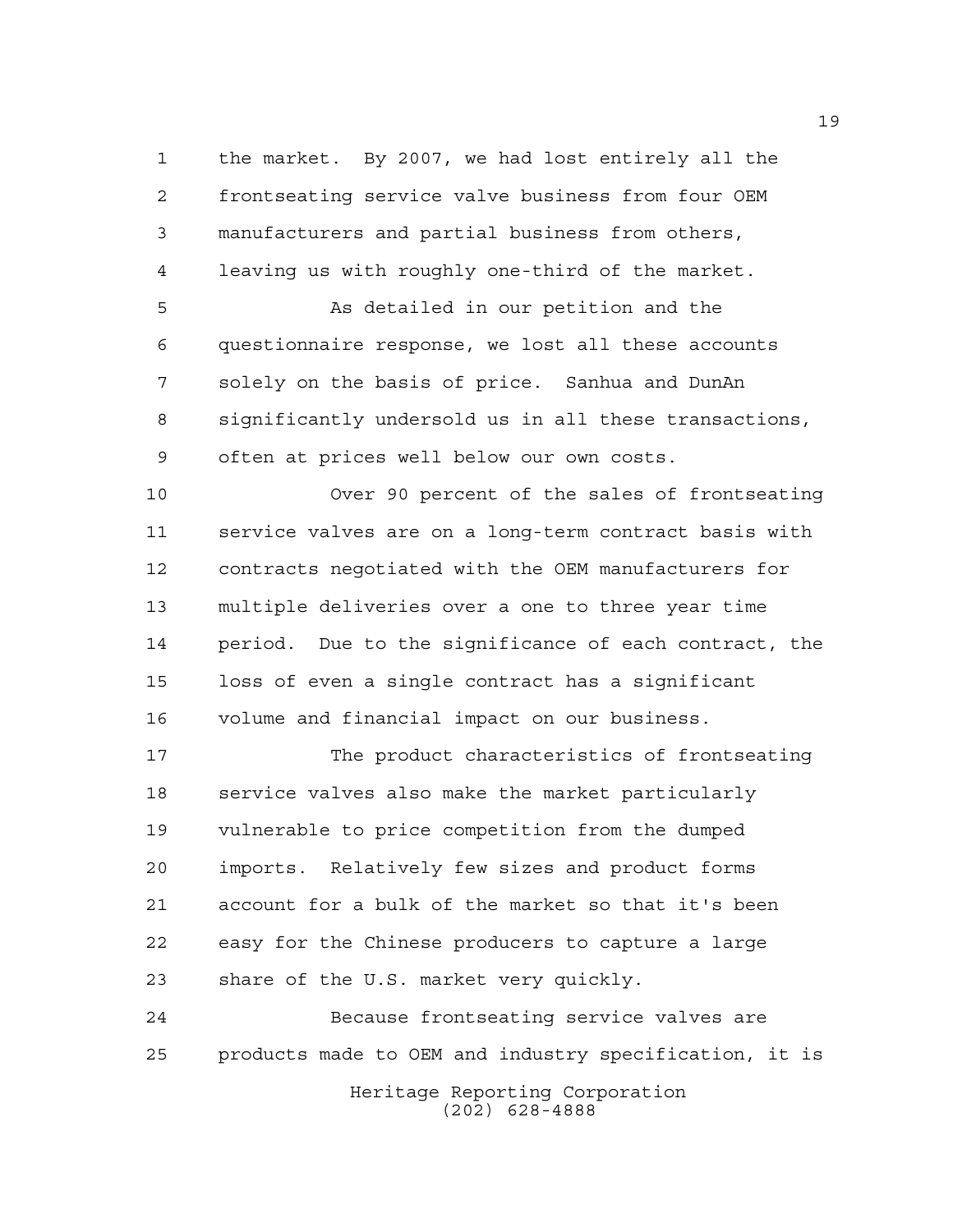relatively unimportant to the OEMs whether they use the product from one manufacturer or another or whether the product is produced domestically or by a Chinese manufacturer.

 We compete for the same customers on the same products as the Chinese in the United States, and because the two Chinese manufacturers have qualified their products to the OEMs the competition for a contract is strictly on the basis of lowest price.

 We directly trace our market loss of frontseating service valves to imports from China in a number of ways. There's no question that imports from China significantly undersell us in the marketplace. That underselling has allowed Sanhua and DunAn to directly take sales and market share away from us.

 Between 2005 and 2007, we lost annual commitments from the vast majority of our U.S. customers on a one-to-one basis to the Chinese. The Chinese producers may argue that the OEM manufacturers are purchasing imports from China to have an alternative source of supply, but the pricing from Chinese imports is so low that five of the seven OEM manufacturers are purchasing frontseating service valves solely from one source of supply in China, either Sanhua or DunAn.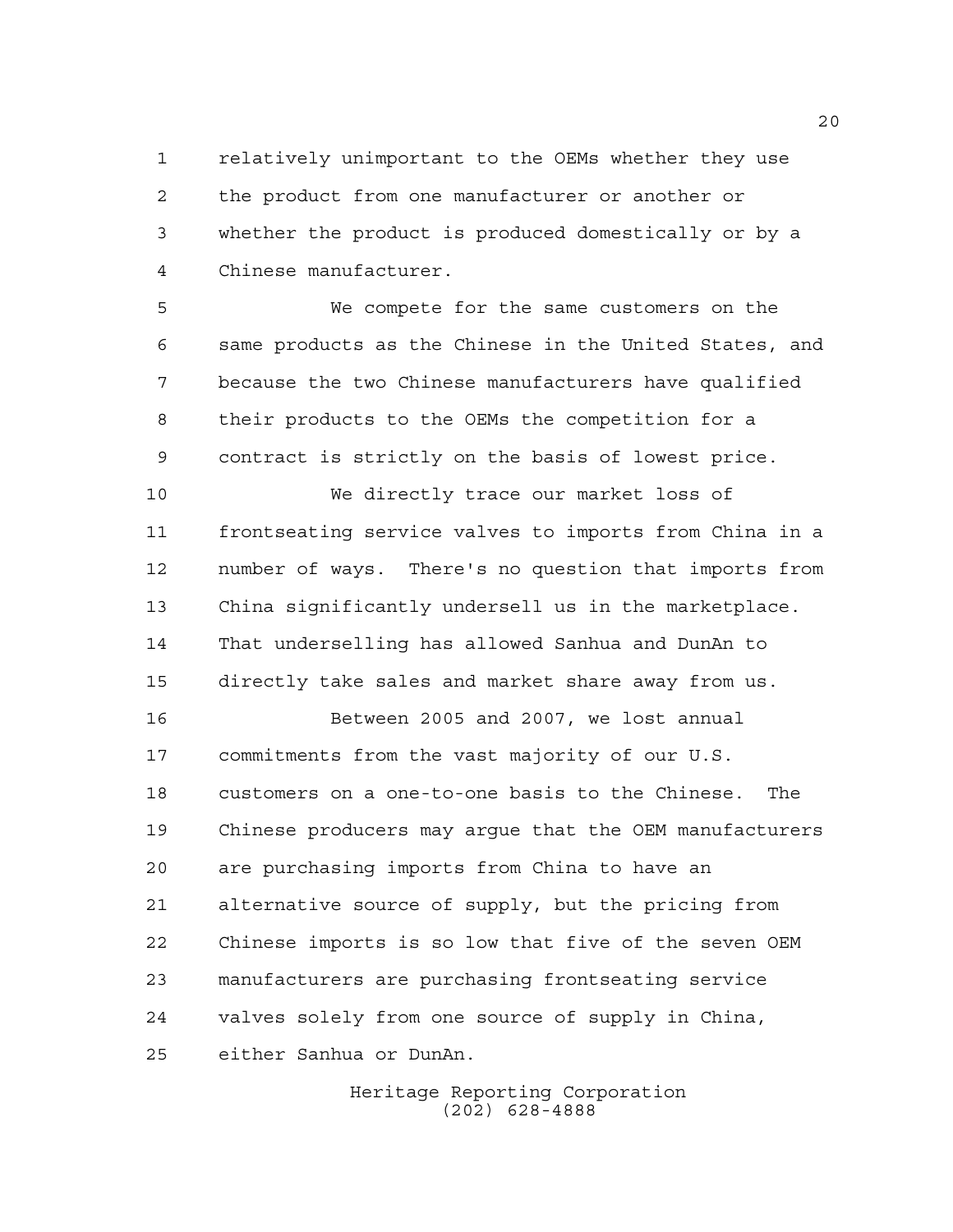Prior to the Chinese entering the U.S. market, Parker was the sole source of supply of frontseating service valves for the six OEMs to which it sold these products. Consequently, pricing has been the determining factor of sales in this market, and imports from China have consistently and significantly undersold us throughout this period.

 Over the past several years, the OEM manufacturers have become increasingly familiar with the Chinese products and the willingness of the Chinese producers to supply them at prices far below our own. We have been forced to defend our remaining business by aggressively lowering our pricing of frontseating service valves to our current customers, even if that means we will supply the product at a financial loss. Obviously we cannot continue to do this. You can review our questionnaire profit and loss statement to see the actual results.

 Our difficulty in maintaining profitability on frontseating service valves can be attributed to only imports from China. The market is comprised of only frontseating service valves produced by either Parker Hannifin, Sanhua or DunAn. All of Parker's lost sales of frontseating service valves have been due to two Chinese producers and these producers only.

> Heritage Reporting Corporation (202) 628-4888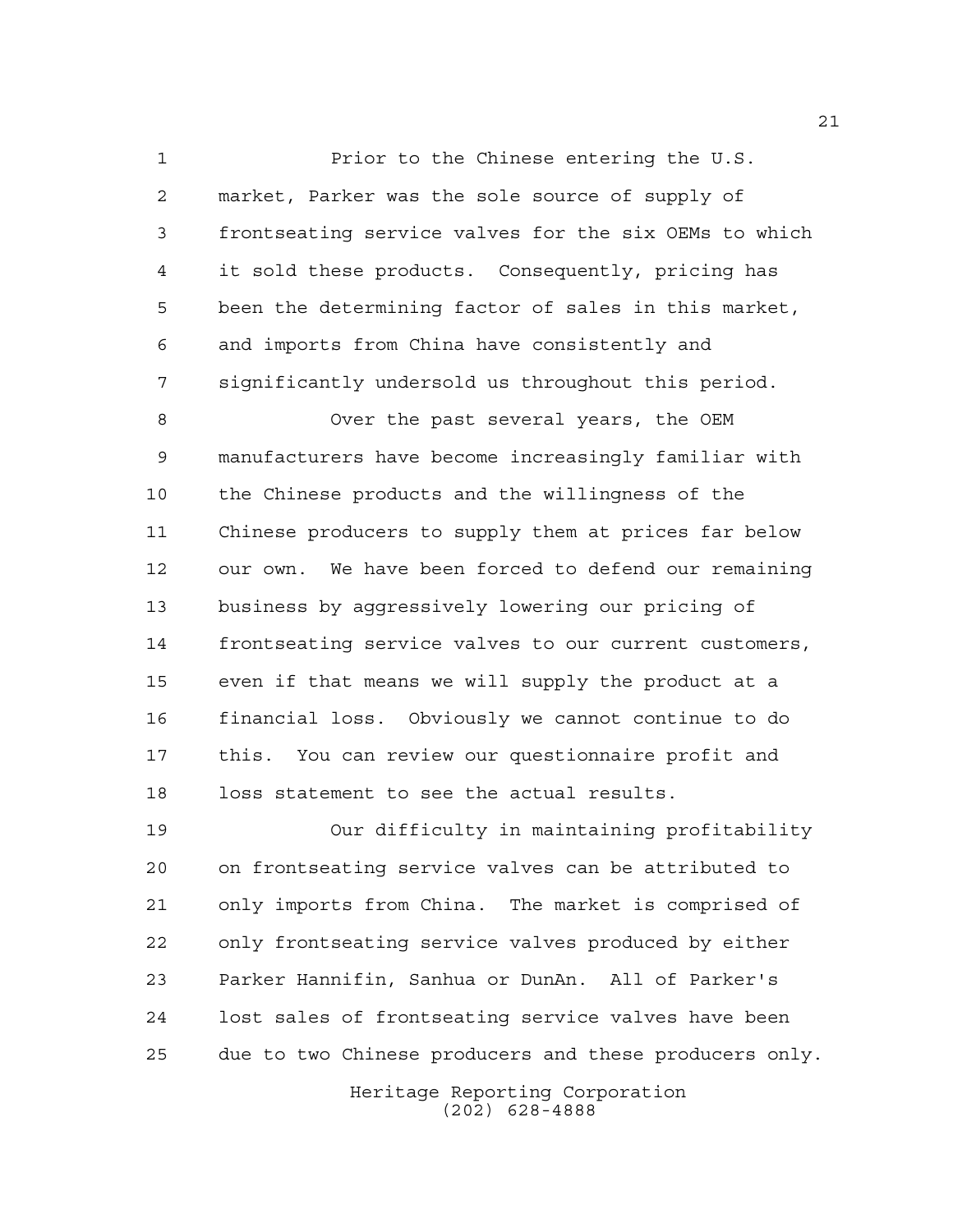In other words, there are no imports of frontseating service valves from any other source except China.

 If China's pricing continues at current levels, we will be forced to cease manufacturing of frontseating service valves and be driven from the market. As indicated in our petition, China has enough frontseating service valve production capacity to supply the entire U.S. market with its dumped product.

 Given the capital intensive nature of frontseating service valve production, this perhaps more than anything explains why the Chinese industry has been so aggressive in its U.S. sales efforts in the last few years.

 Since frontseating service valves are dedicated to the U.S. market, there is no other market that this capital investment could be directed towards. With that kind of capacity and the Chinese producers' pattern of pervasive underselling, Parker's position in the frontseating service valve market will continue to worsen. Thank you very much for your attention.

Heritage Reporting Corporation MR. DINAN: We'll now hear from Patrick Magrath of Georgetown Economic Services. MR. MAGRATH: Thank you, Mr. Dinan.

(202) 628-4888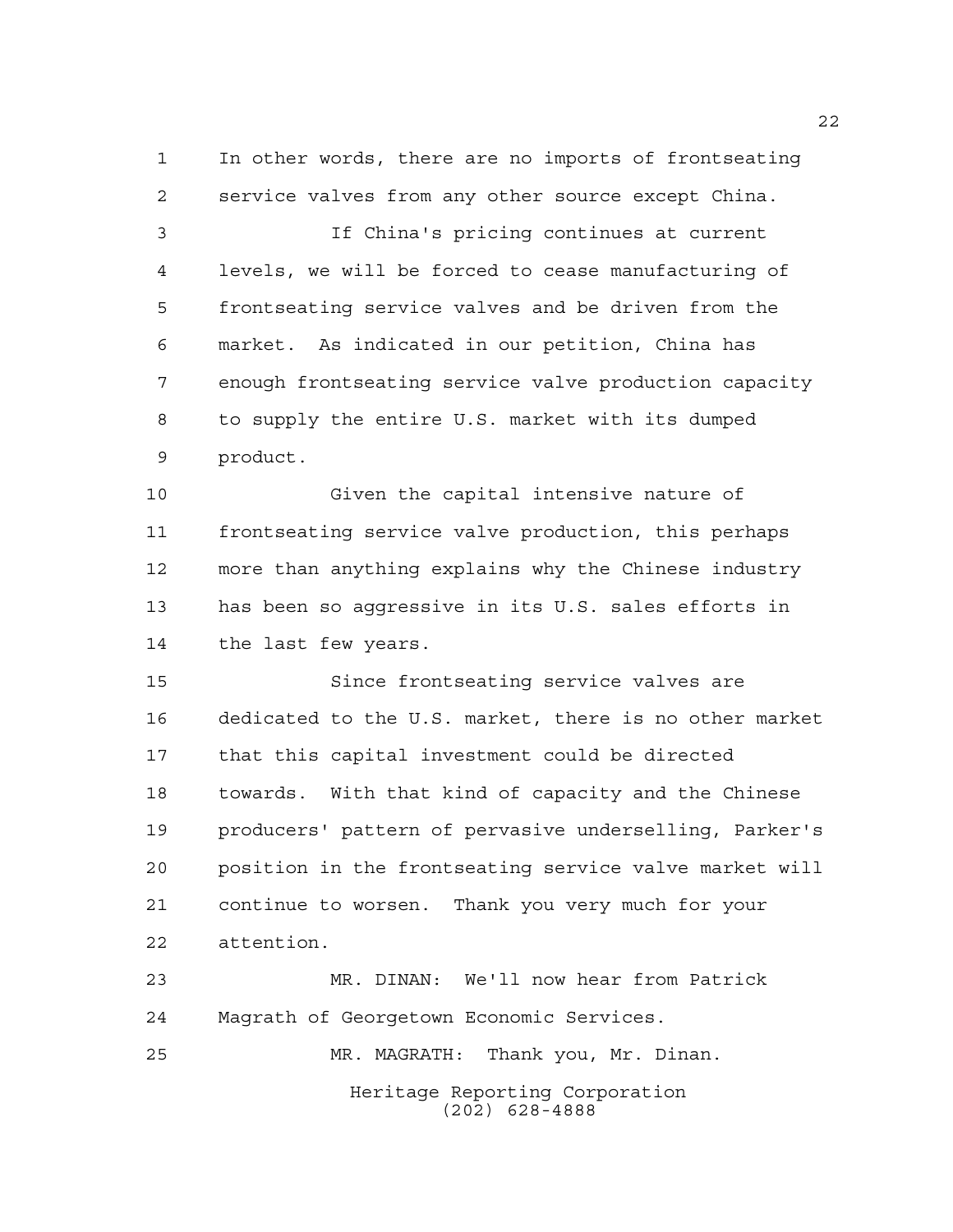Good morning members of the Commission staff, ladies and gentlemen. My name is Patrick Magrath, managing director of Georgetown Economic Services.

 With me from GES today is Brad Hudgens, who was running around until very recently in the back trying to get our models of backseating valves and ball valves to show you just how dramatically different they are in terms of characteristics. I don't know if they're here or if they're coming. We'll see.

 We are appearing today on behalf of Parker Hannifin Corporation, which, as you heard, is the lone remaining domestic producer of frontseating service valves or FSVs. Now, those of us who represent U.S. industries in these Title VII trade cases are bringing more and more cases against China in recent years, as you well know.

 My firm alone, together with various legal counsel, currently have five active dumping investigations before you and the Commerce Department in various stages, each one naming China as a Respondent and four of the five naming China exclusively.

Heritage Reporting Corporation (202) 628-4888 So someone like me and Brad look at a lot of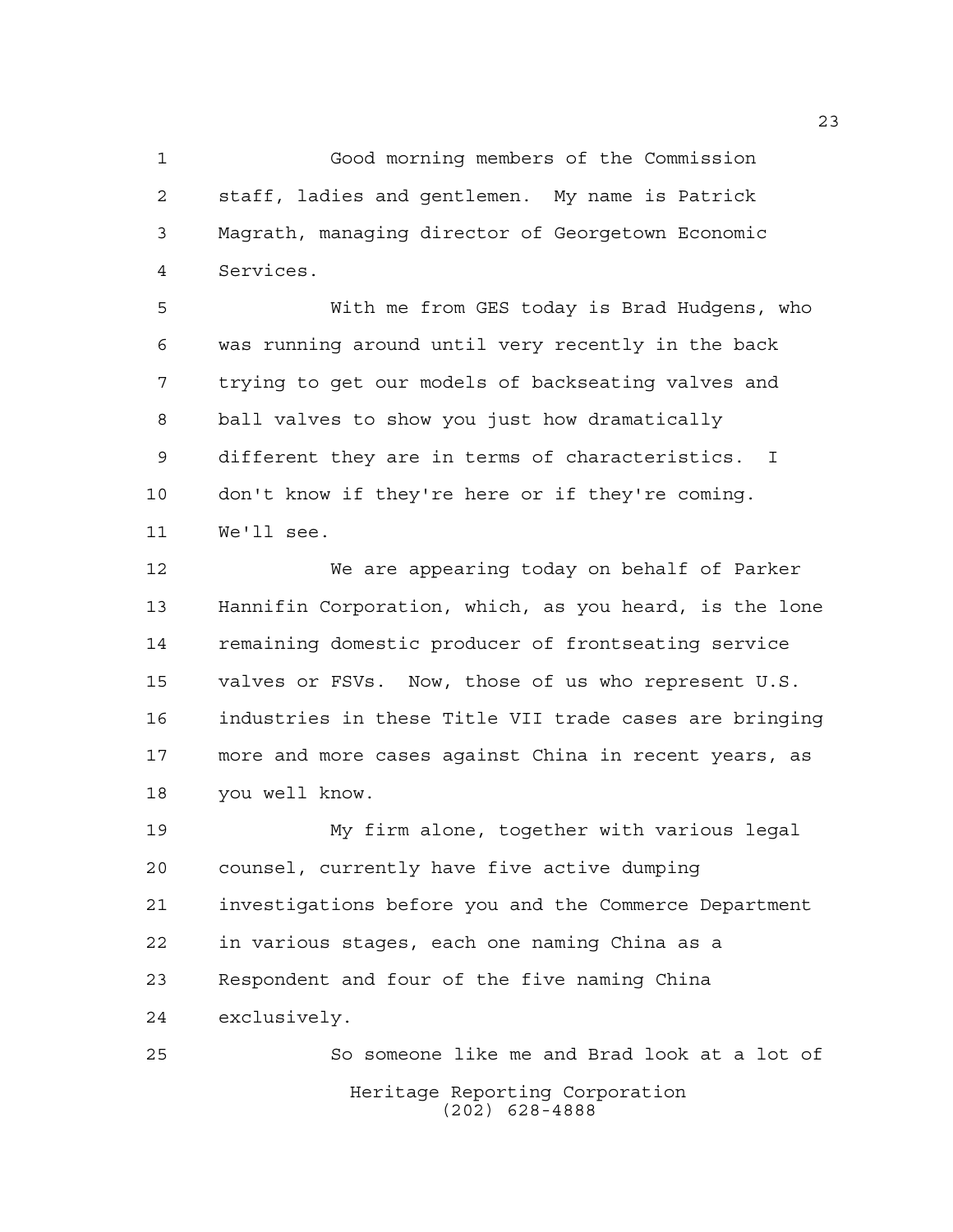Chinese websites. Among other things, I am always struck by the Chinese companies' fondness for slogans and aphorisms. One Respondent in this case, Sanhua, states that it is, "The flower of technology, the flower of management, the flower of the talented," and that the particular division of Sanhua that makes FSVs is identified as, "The refrigeration and air conditioning kingdom."

 Well, Parker Hannifin and we are here today to see that that doesn't become a total reality in the United States. If I may borrow a page from our opponents, I would like to call this injury case then "Complex Product Simple Injury." Hopefully the Commission will agree.

 The staff and audience have been informed as 16 to how complex this product is through Mr. Miller and Mr. Nelson, but from a trade case perspective the data that the Commission must collect and the determination it must make, this is among the most simple and straightforward cases I have done in the 30 years or so I have been analyzing ITC injury data.

 There is one U.S. producer here, Petitioner Parker Hannifin. There are two -- only two -- subject Chinese producers, both of whom appear to be the exclusive importers of their products, so there are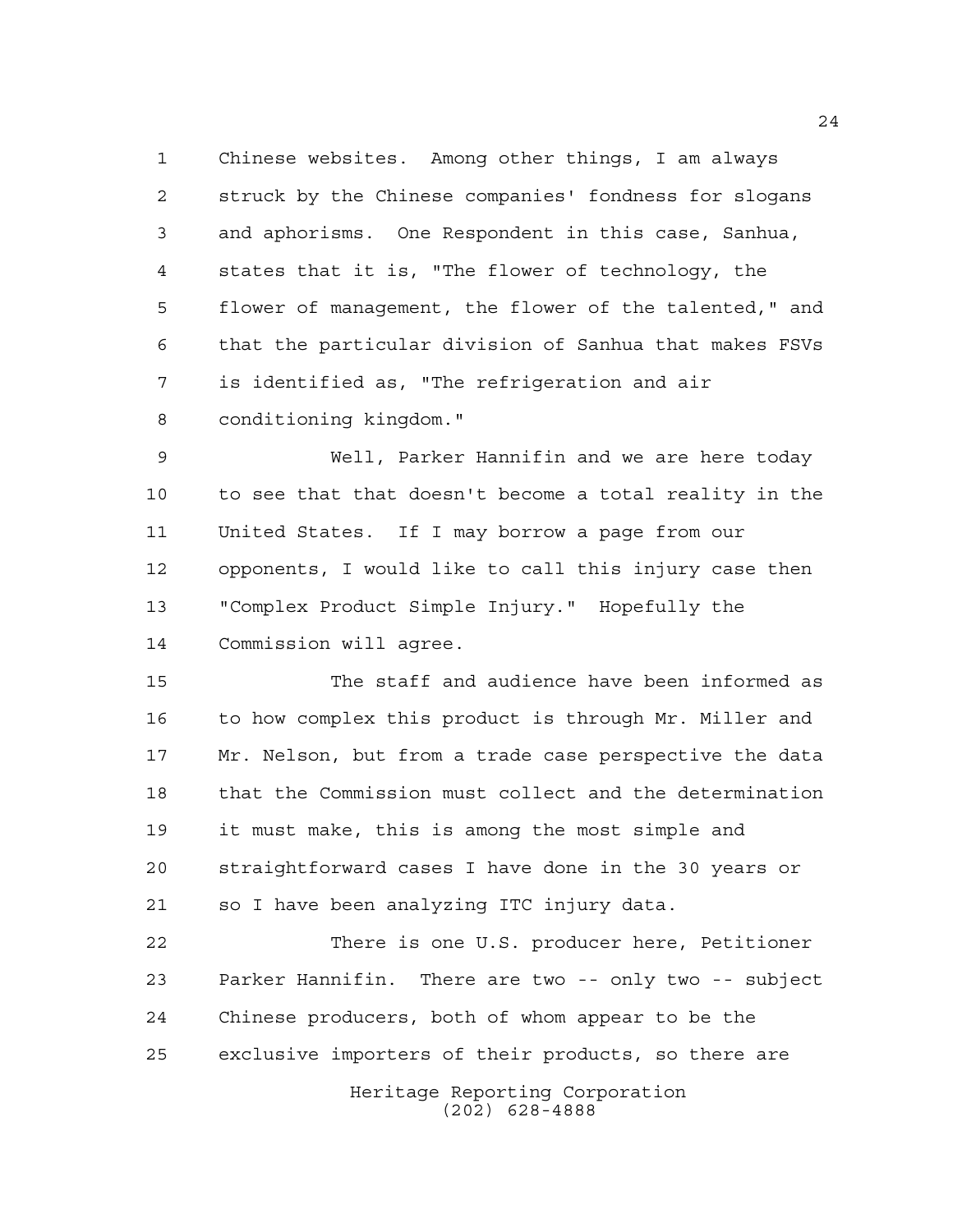only two importers, Sanhua in Ohio, DunAn in Texas.

 Importantly, I think we can agree that for the foreseeable future there will be these two and only two foreign producers that supply the U.S. market, in addition to the one U.S. producer, due to the necessity of meeting stringent government mandatory standards for FSV performance and characteristics and a lengthy qualifications process in place by the air conditioning systems manufacturers.

11 As for the OEM purchasers of Parker and Chinese products, there is a small, finite universe of them as well that has been stable throughout the period of investigation -- seven -- that account for virtually all of the purchases of these products.

 We estimate in our petition that this small number and identity of producers, importers and purchasers has not changed during the period 2005 to 2007. APO data that you have received may only reveal a small variation from these estimates, if any.

 As we have heard, Parker has lost four frontseating service valve customers over the period, never had the business of one, and the final two, to whom Petitioner still sells, are both threatening to resource the product from China unless Parker meets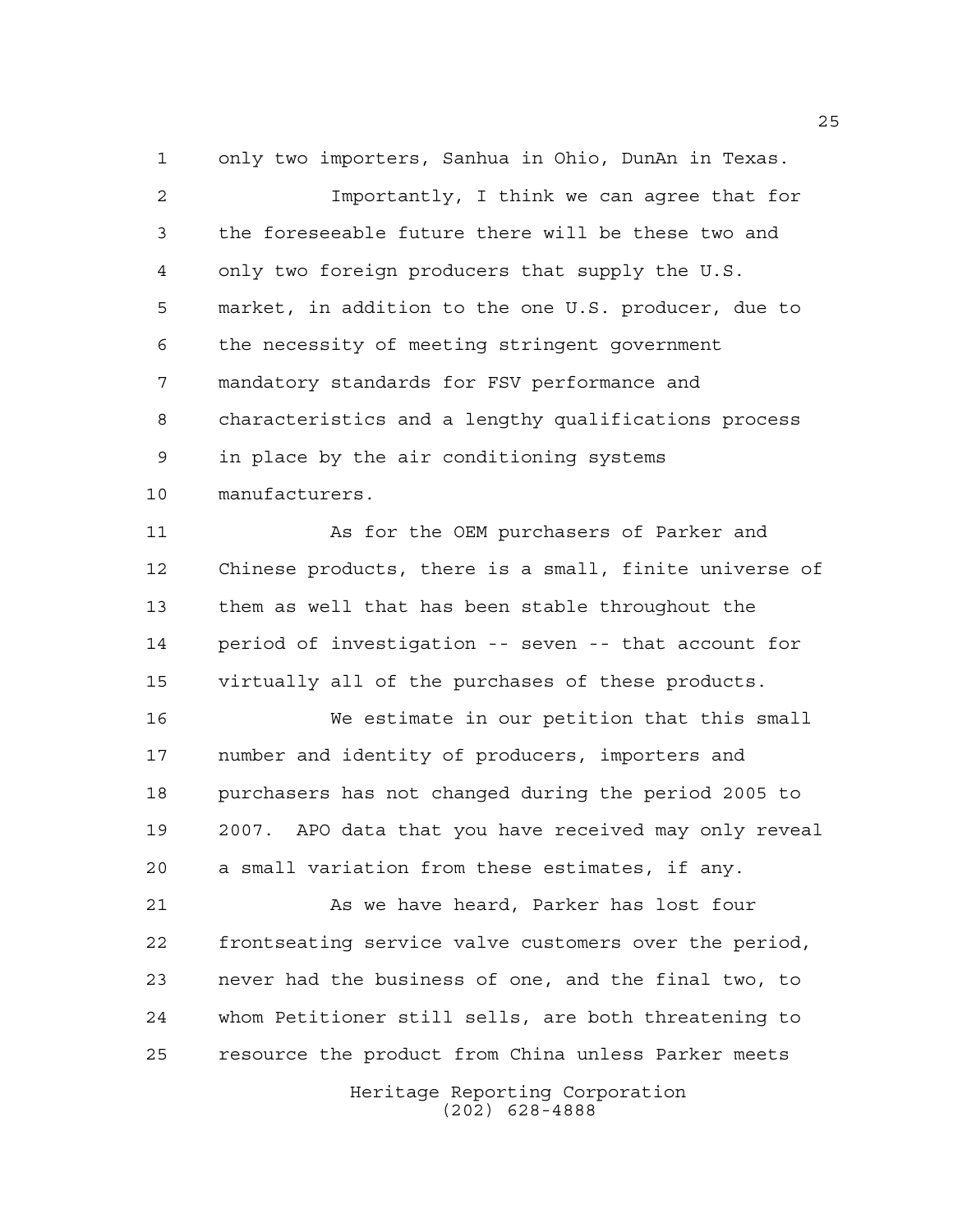what *Business Week* no less has enshrined with the term "the China price."

 The market in which the U.S. and dumped products compete is a simple one too. It is a zero sum game. You have the OEMs with their contracts, and you have either Parker or the two Chinese firms filling them. The contracts run from one to three years, as Mr. Nelson has testified. Contracts are renegotiated and rolled over.

 In the period Parker has attempted to renegotiate four OEM frontseating service valve contracts, but lost all four to the Chinese competition, 100 percent to the Chinese competition. China wins. Parker's CLS division loses. One for one in the contracts. One for one in the FSV units shipped within the contracts. Simple zero sum lost sale.

 Or Parker wins the contract, but not for all the units as before. Some of the units they are told will go to Sanhua or DunAn instead one for one, direct substitution, zero sum. China wins. Parker's CLS division loses. Parker's units shipped are diminished, replaced in that amount within the contract by Chinese shipments one for one. A simple one for one substitution.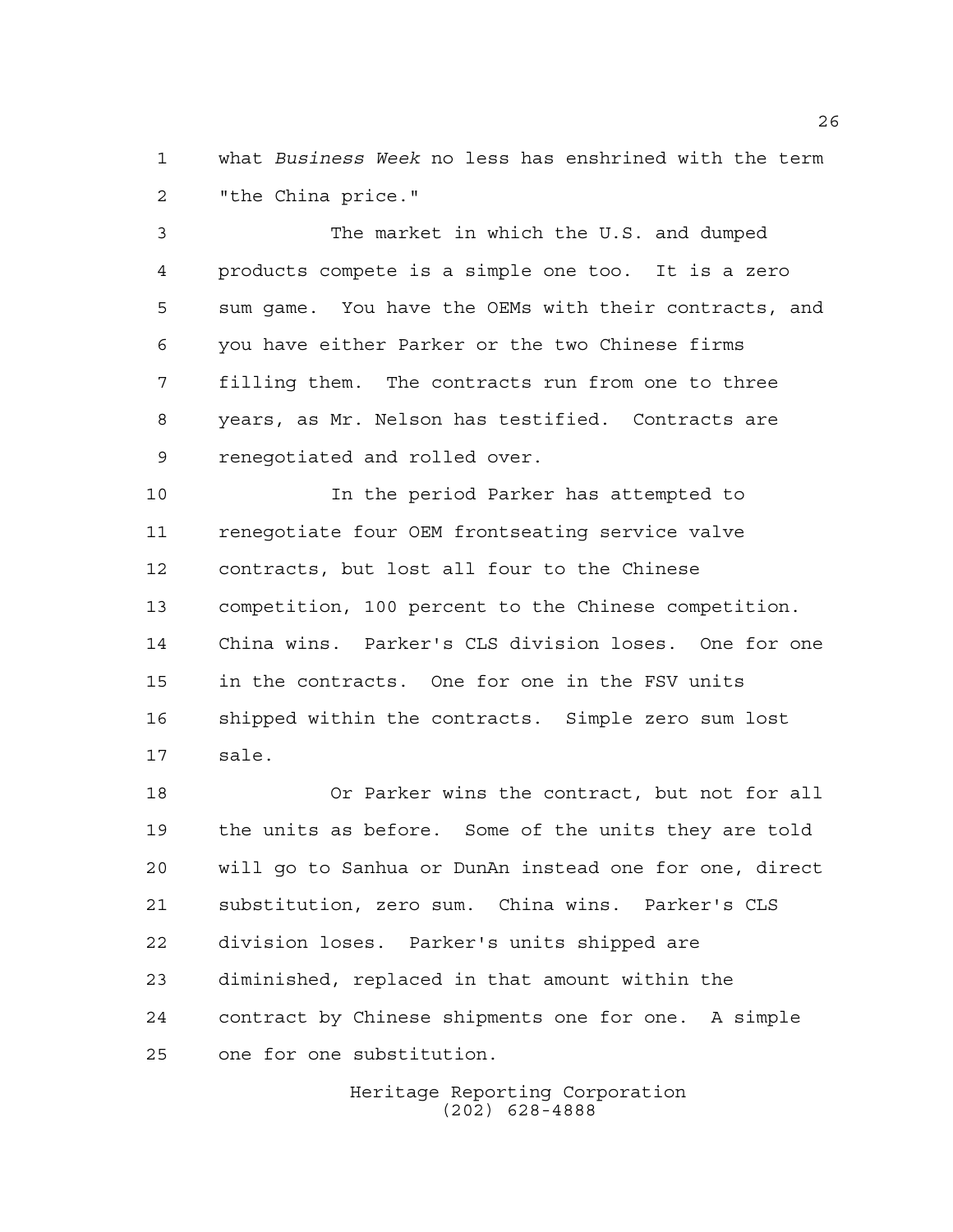This simple replacement of Parker's frontseating service valves has a number of implications in the injury investigation context, as simple and straightforward as the situation is. First, we can see that there is direct competition between the domestic like product and the subject imports.

 Second, that there is a 100 percent overlap in that competition. Third, there is technical complete interchangeability of the products. That is, both Parker's FSVs and imports are produced to varying, but closely similar, and exact OEM specifications within a contract.

 Finally, and I think most important for our purposes, even at this early stage there is a transparency of the size and the competition of the market here. Parker had these OEMs as customers as recently as 2005 in the period of investigation. Parker bid on the contracts. It knows what volumes it bid for. The competition is known. Two Chinese firms. The volumes lost in the contracts or when the contract rolled over is known to Parker.

Heritage Reporting Corporation Therefore, when we show you a chart on imports like Chart 1 we have a pretty good idea that these are what the imports really are, even though the

(202) 628-4888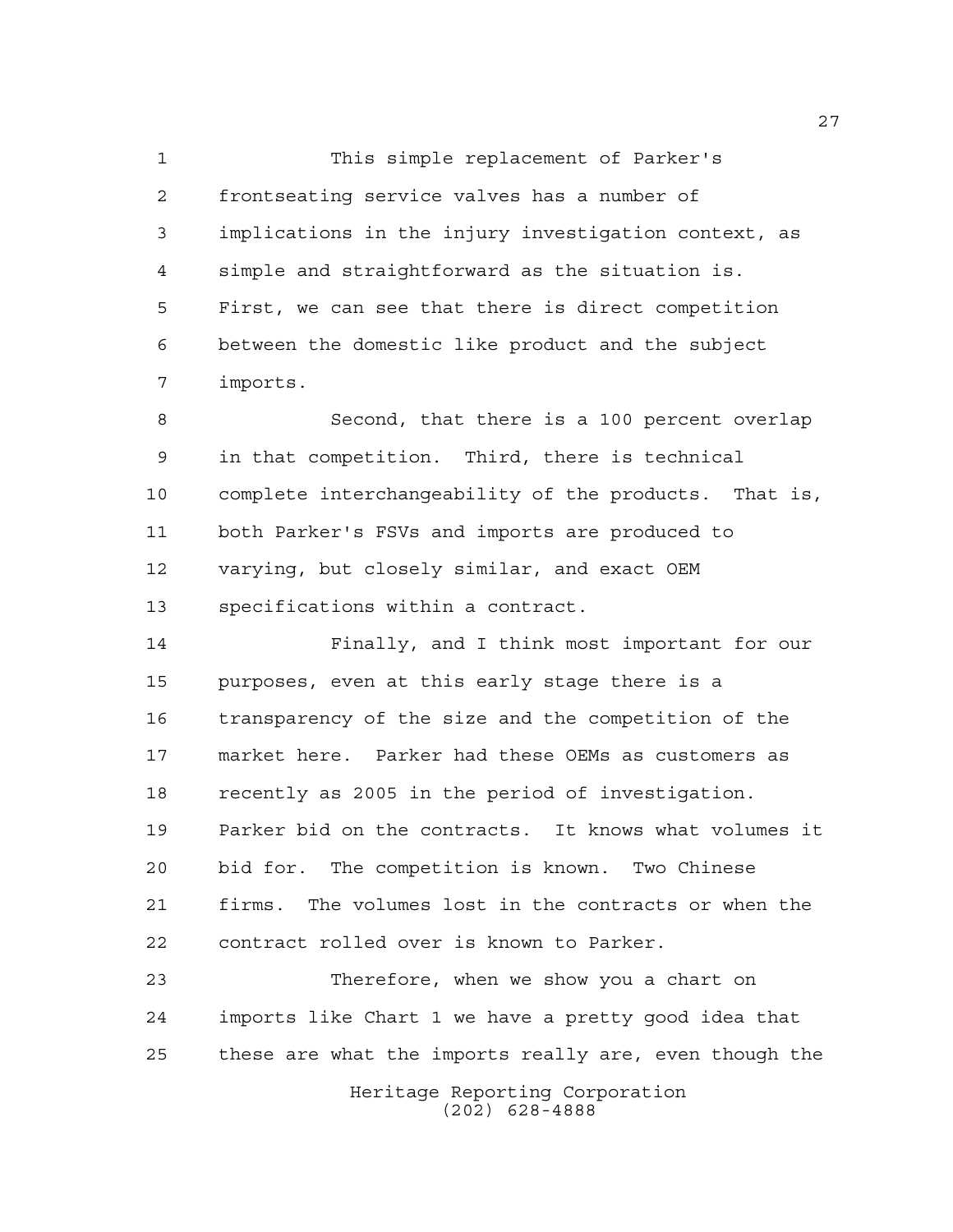totals, as you guys know, is in a basket category or may be a couple basket categories.

 The same with the total market, the total demand picture for frontseating service valves. The universe is known, and the import market share of the one or the two participants in the market is known as well. You notice that there's no vertical access, no numbers provided because of confidentiality concerns.

 The subject imports volume, their increase in their market share over the period is significant. That's our opinion as Petitioner. But given these estimates, these accurate estimates of an increase in subject imports of over 300 percent in the period, and once again that's based on the OEM business that Parker gave up and the increase in subject import penetration to well over 50 percent. We firmly believe that the adjective significant applies here.

 One observation on demand before we go to other issues. Demand declined somewhat over the period. I think your data is going to show that. If they want, Respondents may get around to attributing Parker's CLS division's injury to this decline in demand, not to imports from China. Please don't believe it.

Heritage Reporting Corporation (202) 628-4888 Yes, there was a modest climb in demand over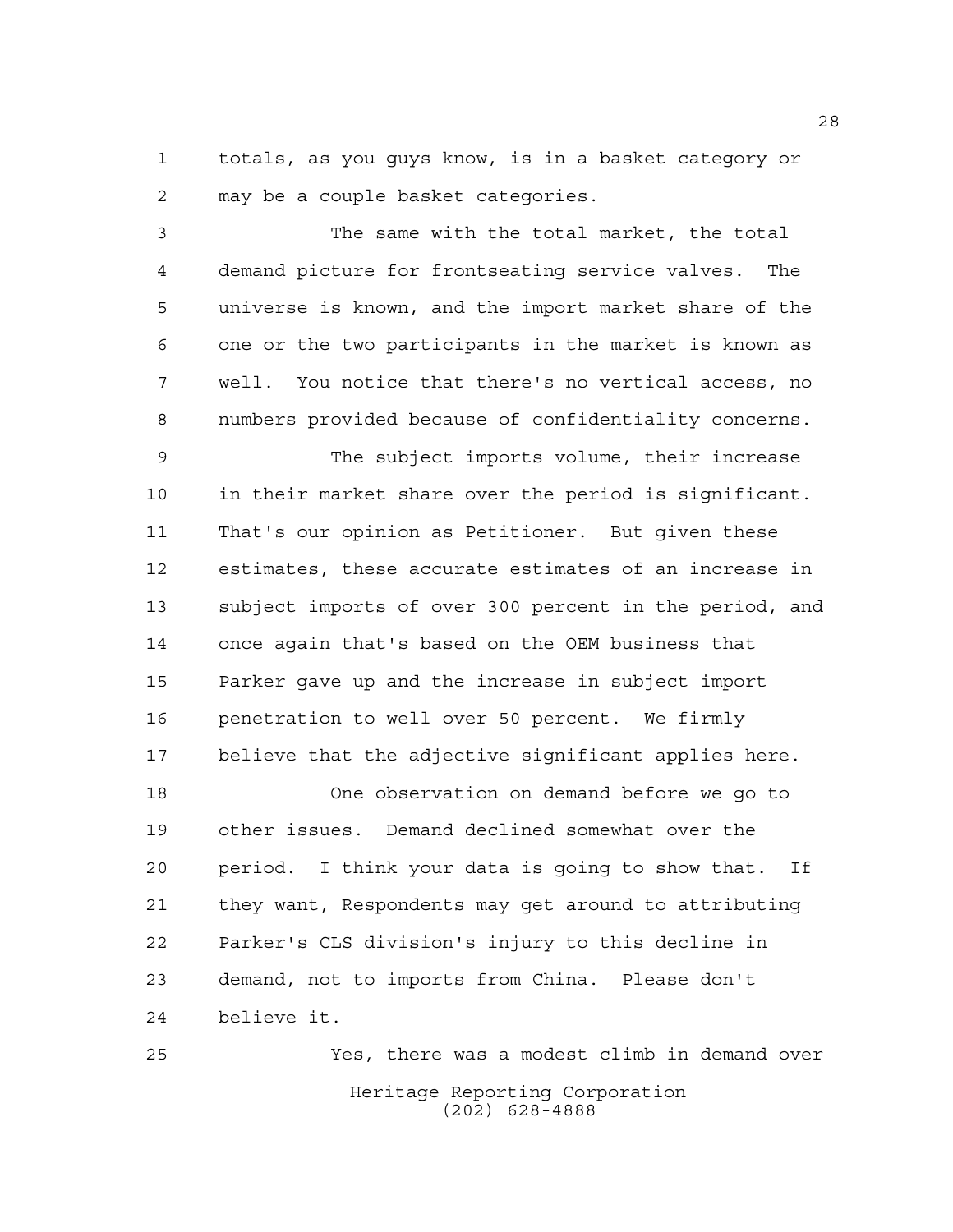the period, but there was no decline in demand for Chinese products at dumped prices. In fact, we estimate they increased threefold within this declining overall demand market.

 You had a genuine bull market in fact for dumped products. Indeed, instead of being an alternate cause of injury, this diminished demand, a decline in the overall market only serves to exacerbate the injury caused by the one-on-one competition, one-on-one substitution of dumped imports for Parker's frontseating service valve products.

 The trend in industry pricing has also been unfavorable for Parker. Parker's prices have gone up, forced up by fast rising raw material costs over the period. How fast are they rising? That's in Chart 3.

 Parker's unit raw material costs as reported in the questionnaire response rose by well over 50 percent from 2005 to 2006 and then had an additional bump beyond that in 2007 of 20 percent. Going forward, Mr. Nelson informs us yesterday, such costs have risen by greater than 20 percent in the first two months of 2008 alone.

 Although we are greatly limited in what we can discuss at this conference due to confidentiality concerns, quarterly comparisons show Parker's FSV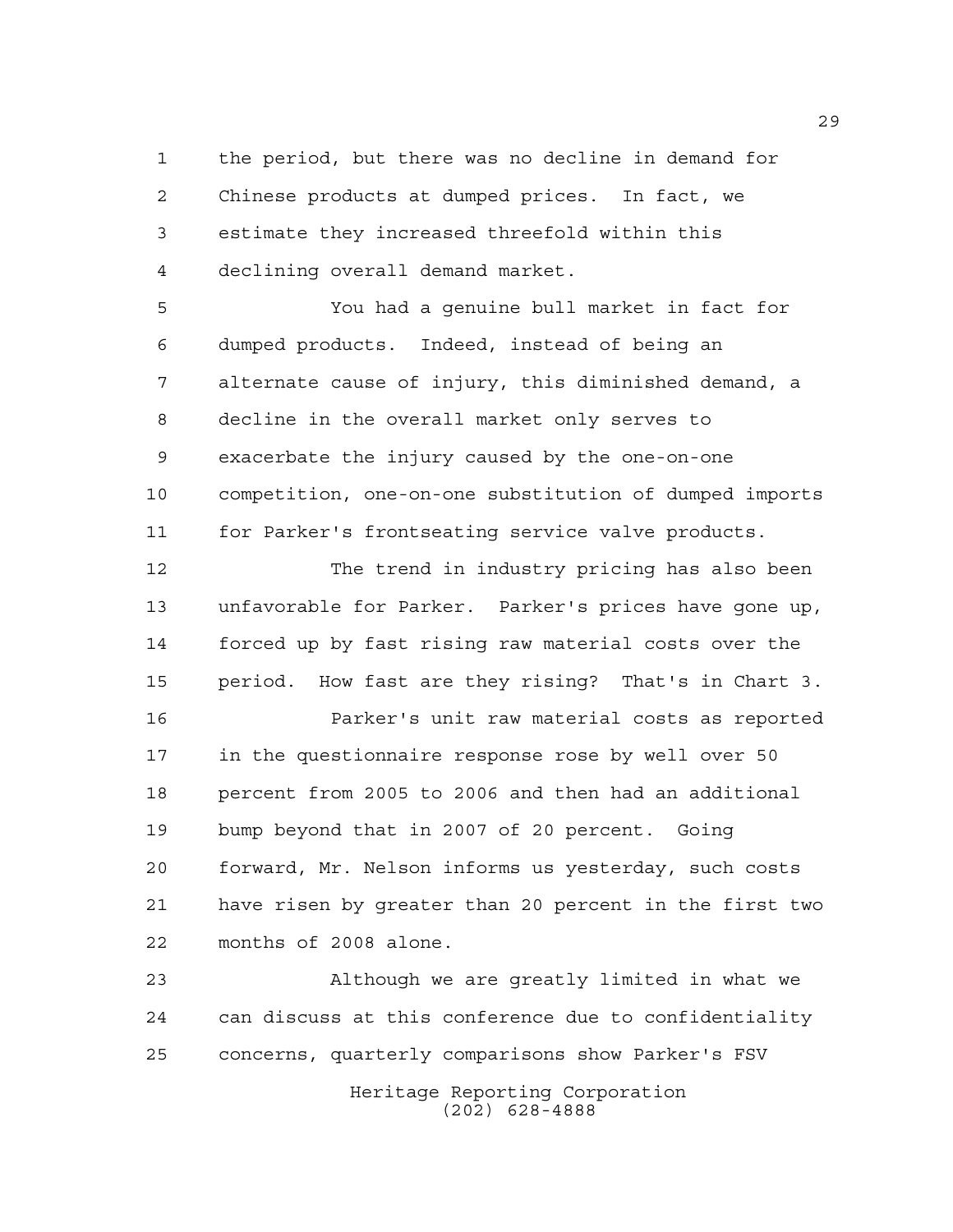prices rising far less than cost. Also, Parker's frontseating service valve prices display a pattern of rising then falling back to below that of the previous quarter. These declines are noticeable especially in the fourth quarters of 2005 and 2006.

 This stagnation or the increasing by only one or two cents a unit against the backdrop of the huge increase in raw material costs is of concern to Parker to say the least. This stagnation is especially noticeable in the small -6 model.

 Again, Parker's prices, although they generally rose over the period, lagged far behind unit raw material costs, as you can see in Chart 3, which compares Parker's net sales in terms of average unit values, AUVs, with raw material costs and total costs of goods sold, COGS, per unit.

 In short, the increase in Parker's FSV price as held down by subject import pricing was not sufficient to keep up with the rapidly increasing raw material costs. This price suppression was the reason Parker's CLS profitability collapsed in its FSV product line in 2006 and 2007.

 The questionnaires that have been made available to you at this stage, which in this small universe appears to be everybody, all market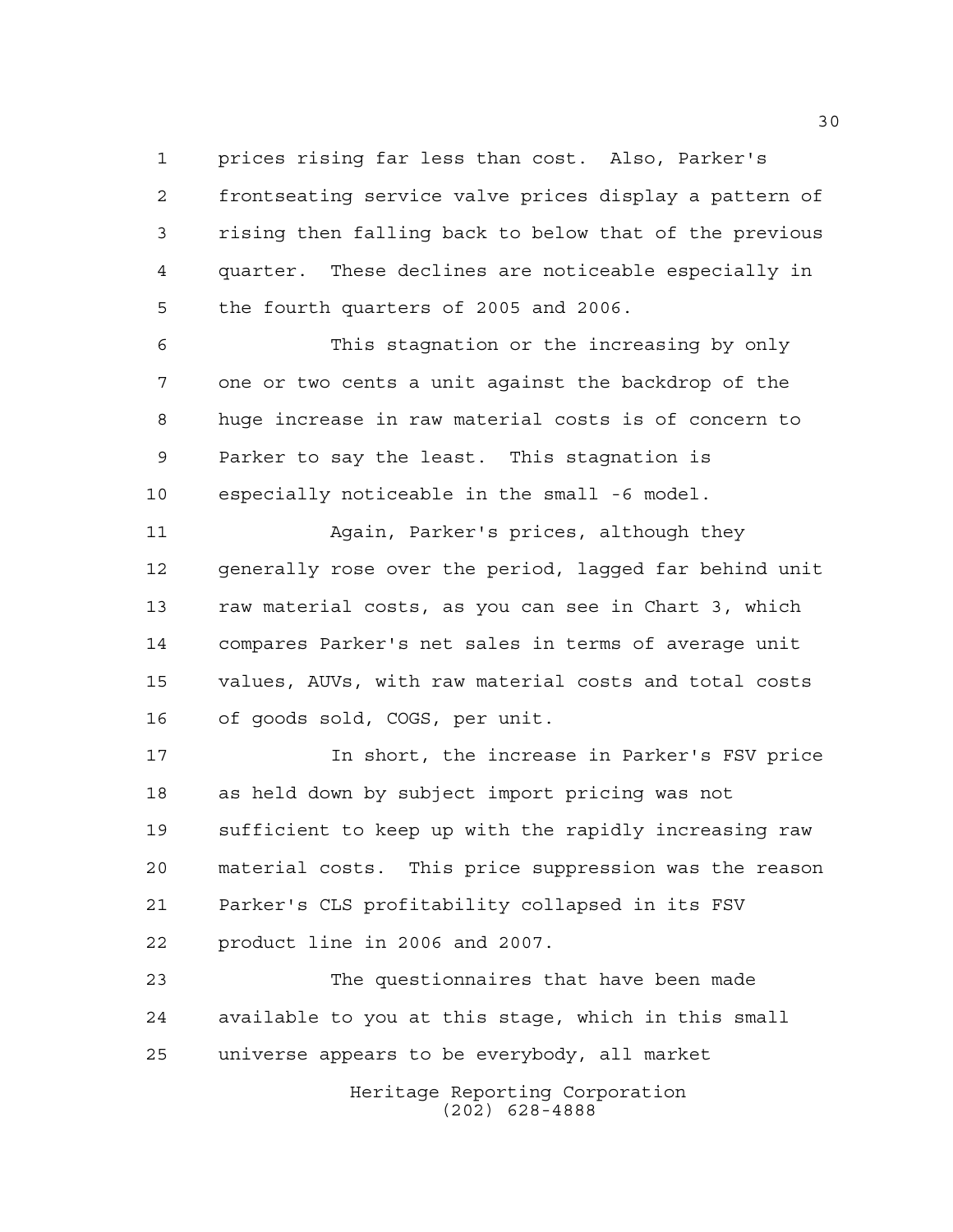participants, also shows consistent underselling by imports from China of U.S. producer prices. In the confidential version of our postconference brief, we can be much more specific of course on this issue.

 In short, as to the price effect of imports the data clearly show U.S. price suppression in the context of escalating raw material costs and other costs and a uniform underselling by reason of subject imports.

 The impact of fast rising volumes and dumped imports from China directly substituting in this one- for-one for Parker's frontseating service valve products, the low prices of those imports and the price suppression that they have caused Parker all dovetail into the injurious impact on U.S. producer operations. That once again is reported in Parker's questionnaire response.

 Again, this case is simple, the universe of market players here very small and the impact of a lost sale clearly a zero sum situation. Gains to Sanhua and DunAn over the period came wholly at the expense of Parker Hannifin's FSV operations.

Heritage Reporting Corporation Even at this early juncture we have a complete data set in this case. It shows for every injury indicated the injurious impact of this one-on-

(202) 628-4888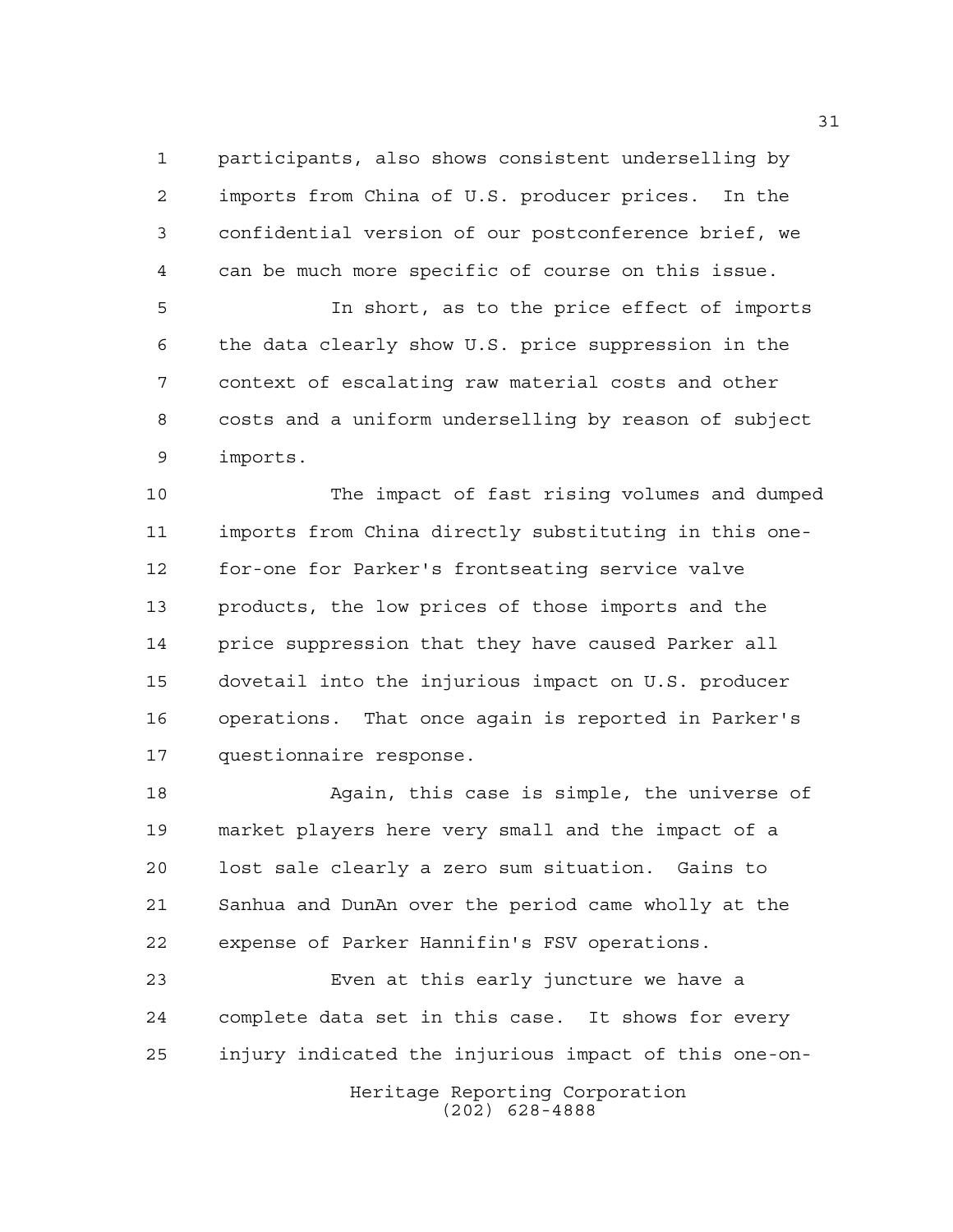one substitution that we have been talking about.

 What you have heard from Parker witnesses today is aptly reflected in the data they have submitted.

 The vast majority of Petitioner Parker's production related variables for FSVs declined, and again these declines, production, capacity utilization, employment, were much more than that of the demand in the overall market.

 Production of FSVs, their shipments, employment all witnessed substantial, double digit declines. Capacity utilization declined each year to what we feel confident the ITC will determine to be a clearly inadequate level. The shrinking capacity utilization, the increase in unused capacity, is graphically portrayed in Chart 4.

 The financial information supplied by Parker followed the same severely declining trend and is highlighted, if you can call it that, by a precipitous drop in profits on the FSV product line in 2007 to well below break even levels, and that is our last chart, Chart 5. We will be allowed to go into specifics in our brief once again.

 All right. Marrying up Parker's value data with that of its cost provides ample evidence of the price suppression that we saw and we've already

Heritage Reporting Corporation (202) 628-4888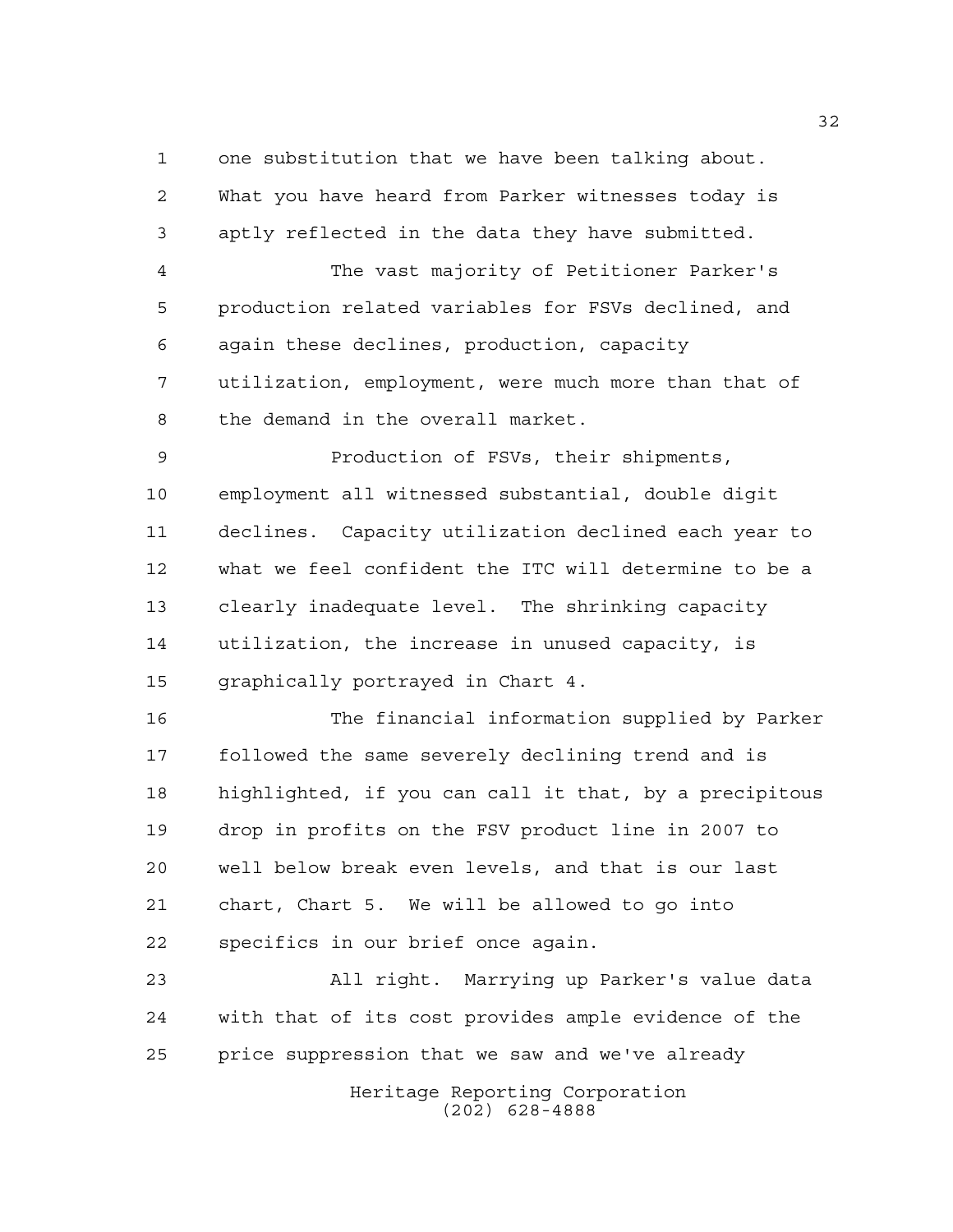discussed and is graphically portrayed again in Chart 3. Yet another of the measures that the ITC typically analyzes, the cost of goods sold ratio to net sales, also rose each year of the period and comes alarmingly close to 100 percent in 2007.

 In other words, Parker was having trouble getting prices from OEMs on their FSV sales that covered only their direct cost and made no contribution to SG&A. Parker estimates the Chinese import market share doubled from 2005 to 2006, then almost tripled in 2007 to well above half of the total market.

 It was these increased volumes at dumped prices that our small universe of large purchasers used to suppress the prices on the rapidly dwindling shipments of FSVs that the OEMs still gave to Parker in the last part of the period.

 Given the across-the-board significant declines in the reported data, further injury going forward, the threat issue is obvious. Again, since any meaningful threat analysis is based on the data that these two Chinese producers have submitted, there's nothing specific that we can go into here in a public forum.

Heritage Reporting Corporation (202) 628-4888 To reiterate, the foreign producer database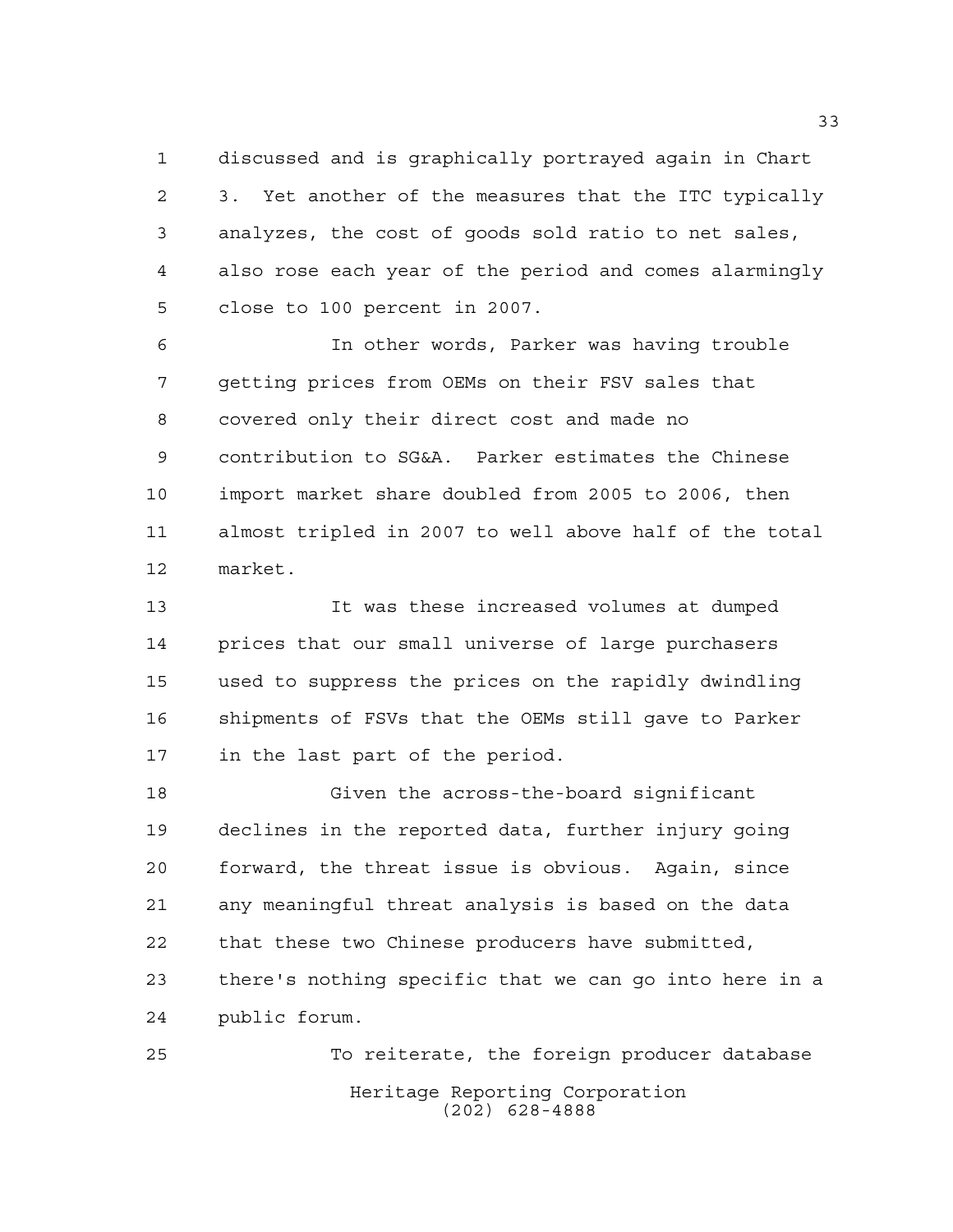is also small in number, two, and will remain so given the OEM qualifying process and government mandated standards that must be met. Therefore, we respectfully suggest the ITC analyze closely any used capacity reported by Sanhua and DunAn and any projections by these Respondent producers in what has been reported as exports to the United States and other markets.

 Since FSVs are all made to different but closely similar OEM specifications, the production modules in place at Sanhua and DunAn have the flexibility to adapt to OEM demands, differing OEM requirements and take what FSV sales Parker is still hanging onto going forward.

 Indeed, the Chinese are part of the negotiations that Parker is going through now with its remaining OEM customers. Parker tells us its two 18 remaining OEM accounts for FSVs are both threatening to drop Parker in favor of either Sanhua or DunAn if Parker's FSVs do not meet the dreaded China price.

 The Parker CLS division faces an involuntary and total exit from this market absent relief in this case. That is the trade law definition of a "real and imminent" threat of continued injury. So in conclusion, complex product simple injury.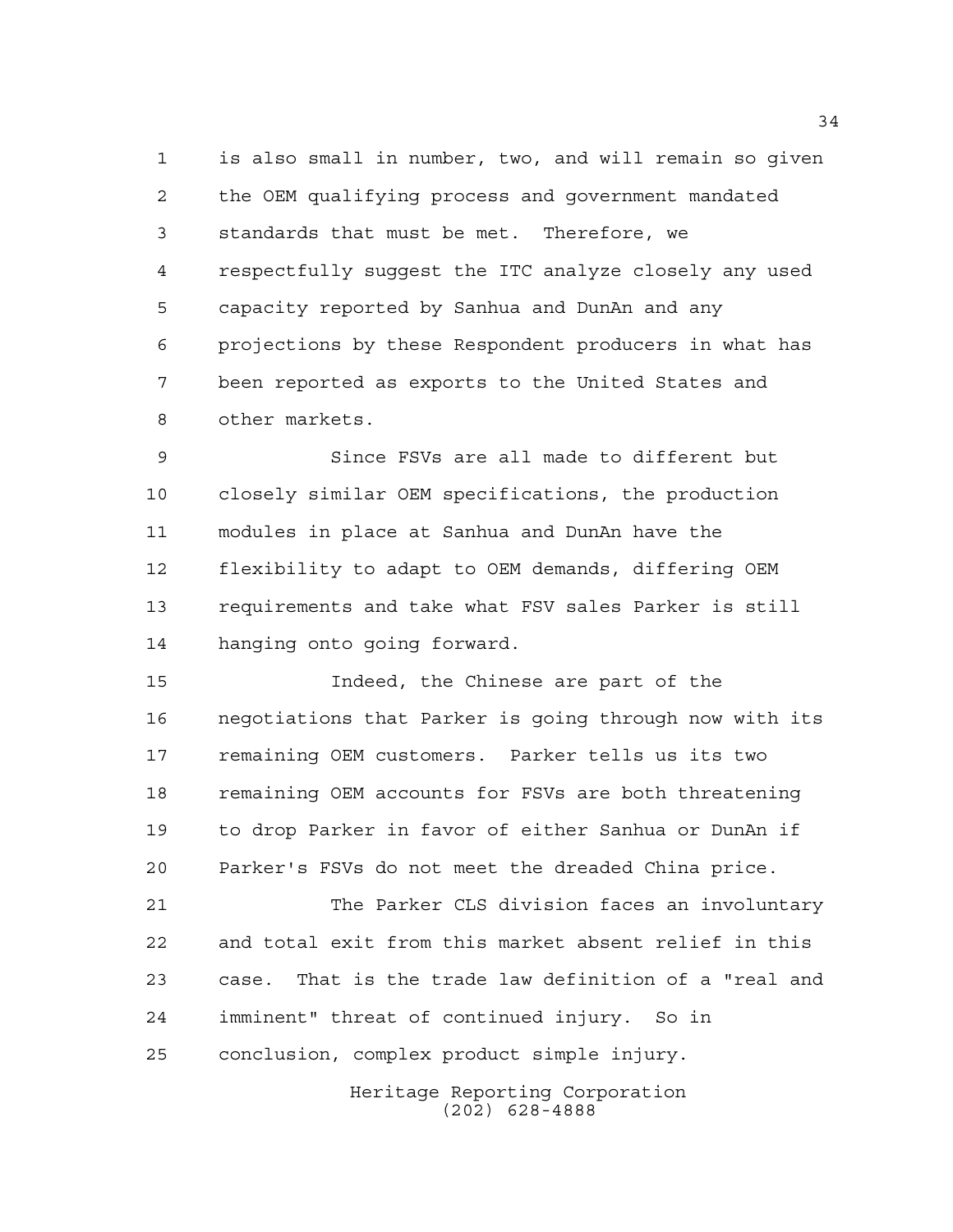Heritage Reporting Corporation (202) 628-4888 That concludes my testimony except to say that my emphasizing the simplicity of this injury analysis in no way is intended to minimize the effort of the ITC staff. Among the unusual aspects of this case at this point is that the parties have been given an almost complete record of all market participants and their data through the period to use at the staff conference. That's never happened to me before, so the staff is to be commended for this effort. Thank you. 11 MR. DINAN: Thank you. This is Donald Dinan for the record. I would like to address in my comments two issues, the indicia of injury and the like product issue. I believe as the evidence has shown that the indicia of material injury or the threat thereof is clearly up in that we have lost sales. There has been significant decline in sales in the domestic industry. Lost profits. Profits have collapsed and are now negative. Lost customers. Parker has lost four of its six OEM customers, has lost part of the business to another and is on the verge, as threatened, with losing its remaining business from those two customers. Unused capacity. Capacity utilization has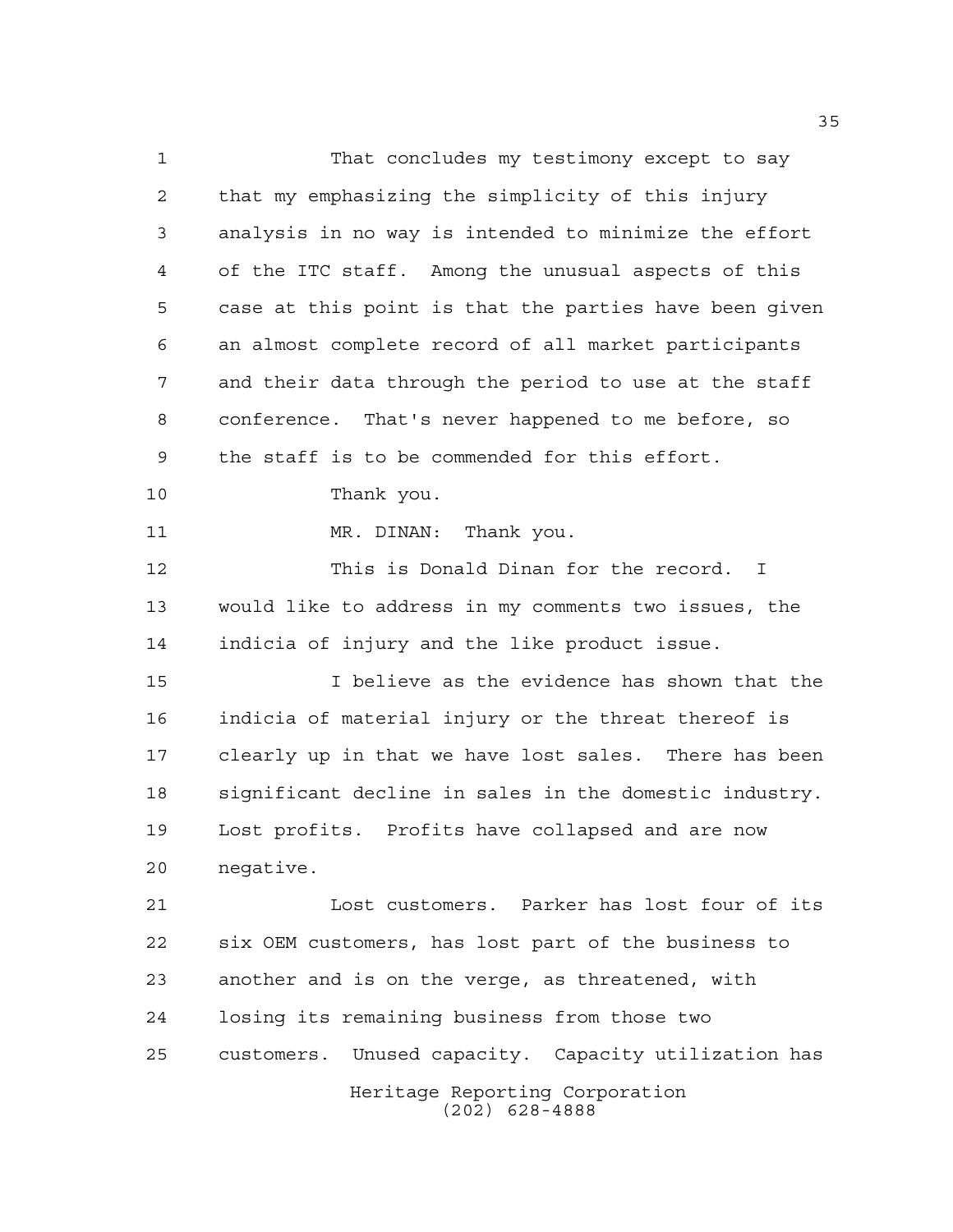now fallen to below sustainable levels.

 And finally price suppression. U.S. producer prices are severely depressed, particularly exacerbated and specifically shown by the fact that the raw materials that make up the valves, brass and copper are rising rapidly on the world markets where everyone, both the Americans and the Chinese, have to buy their brass and copper.

 As for like product, it is clear that the merchandise in this case, that the like product are frontseating valves, FSVs. There are two other types of valves, what's known as backseating valves and ball valves. They are completely distinct products.

 FSVs are service valves that are used to isolate sections of air conditioning systems during installation and servicing and to permit technicians to provide refrigerant charging and evacuation capabilities.

 As stated, in addition to the FSVs there are two other types of service valves used in the United States, the BSVs, backseating valves, and the ball valves. BSVs and ball valves do not have the same identical physical characteristics and uses of FSVs. As for interchangeability, the valves are not interchangeable.

> Heritage Reporting Corporation (202) 628-4888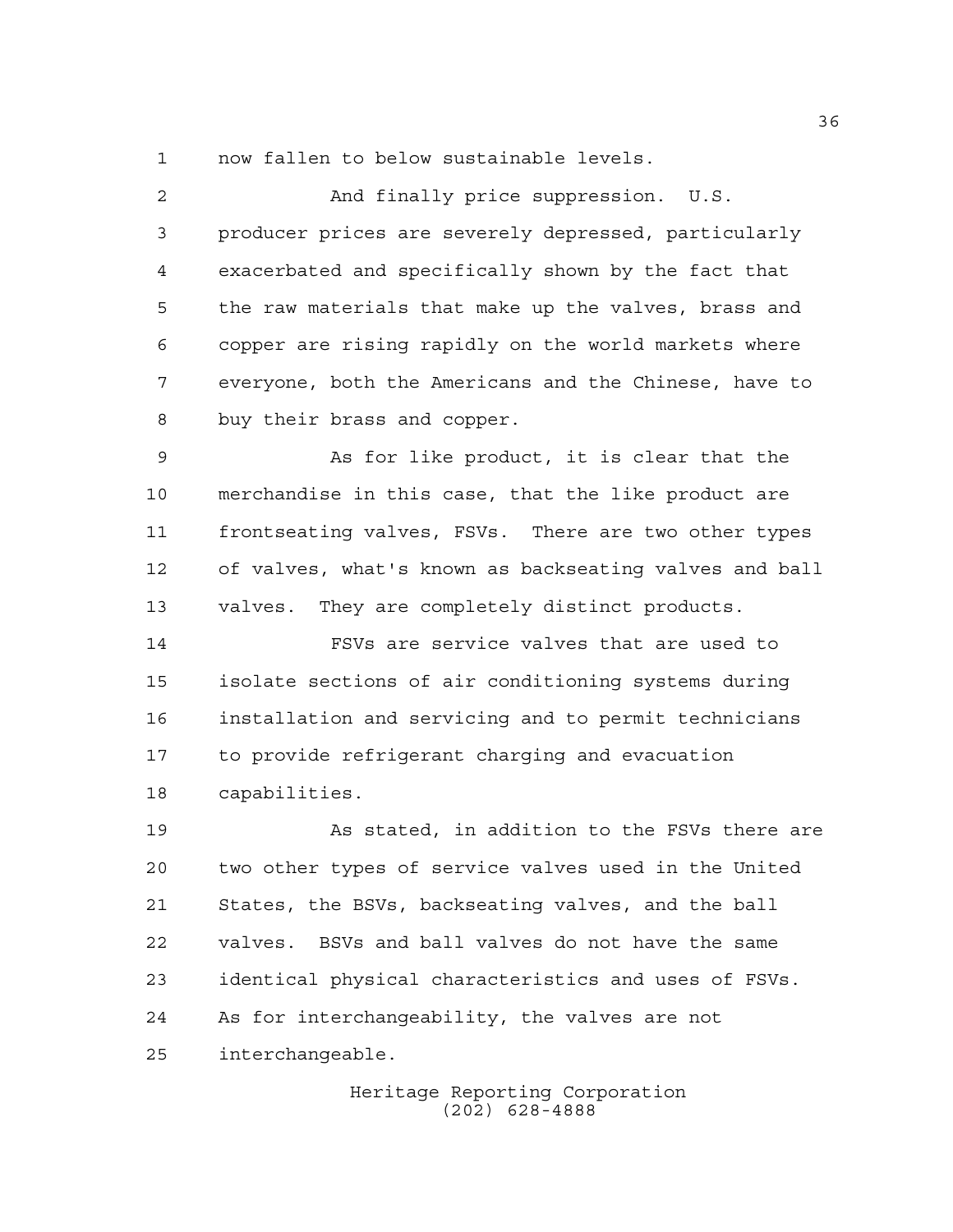On channels of distribution, FSVs are sold primarily to all the major OEMs that produce residential air conditioning units whereas backseating valves and ball valves are only sold to certain OEMs to be installed and used in high end air conditioning and refrigeration units.

 Both customers and producers perceive distinct differences between FSVs, backseating valves and ball valves. FSVs are the lowest cost service valve and are chosen as the standard valve for OEM standard units. BSVs and ball valves are perceived as a higher cost, premium product used only, if at all, in high end air conditioning models and used primarily in refrigeration units, a completely distinct product.

 On the manufacturing facilities, Parker manufactures its frontseating valves on dedicated machinery and dedicated lines. The other valves are not manufactured on the same lines or the same machinery and indeed have their own dedicated lines and dedicated machinery.

 Price. As should be clear from the descriptions above, because of the cost structure and production processes that differ so dramatically frontseating valves are much less expensive than backseating valves and ball valves, which run two to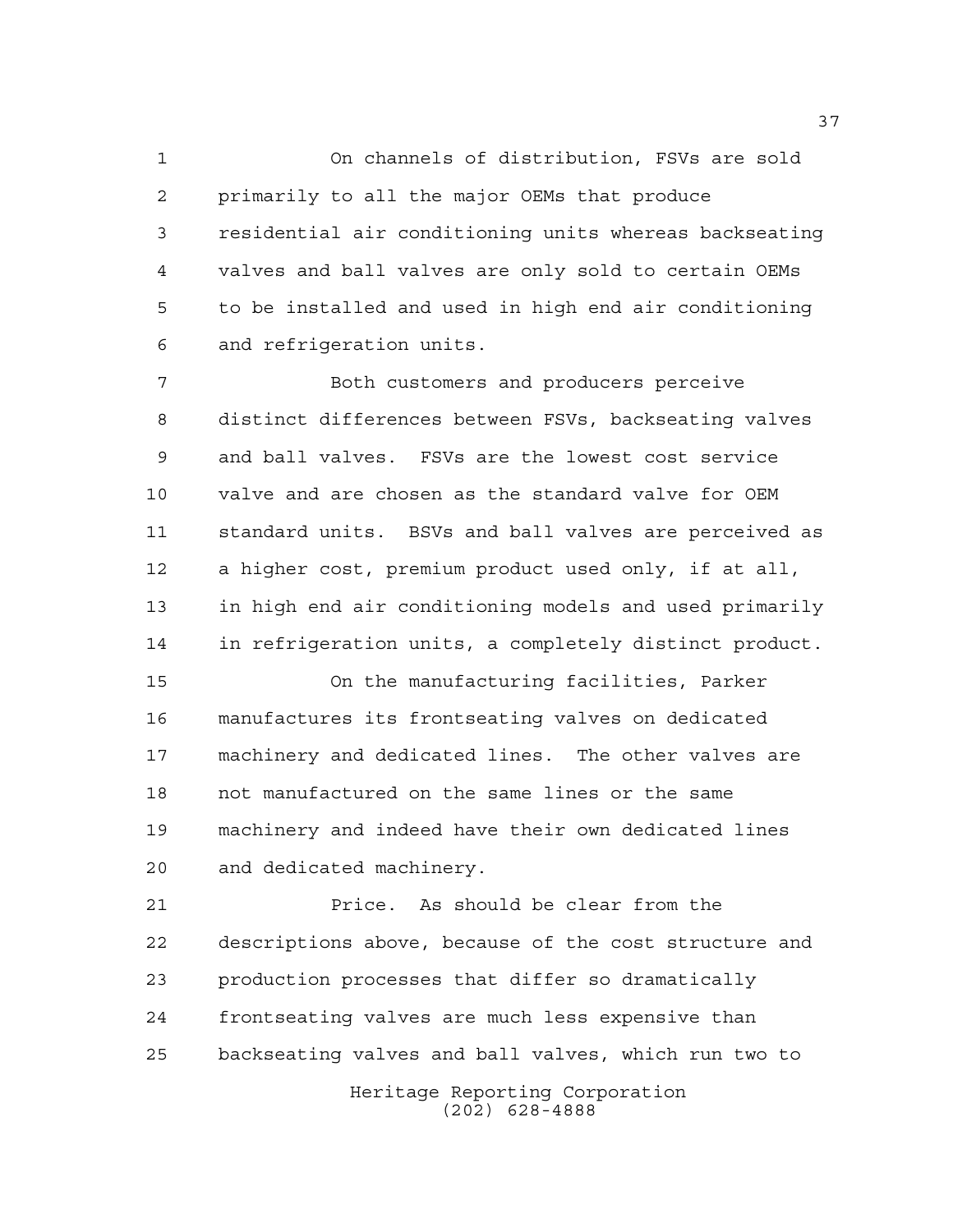three times higher in price than frontseating valves.

 Finally, component parts. We have the valves here. Perhaps the question we can explore, but as is readily obvious, and this is a backseat valve, a ball valve, and we look at the FSV, the frontseating valve. Clearly the components are completely different.

 Therefore, in conclusion, taken as a whole the factors above demonstrate that backseating valves and ball valves are not within the same like product as FSVs. Backseating and ball valves are produced to different specifications and are used in different applications, as is reflected in their different physical characteristics and pricing structures.

 FSVs are produced on different dedicated equipment and machinery than either backseat valves or ball valves, which have their own dedicated equipment and machinery. There is no interchangeability between the valves due to their engineering and design requirements, and the price and cost of the valves is markedly different.

Heritage Reporting Corporation (202) 628-4888 Therefore, FSVs are a separate like product from BSVs and ball valves and are the merchandise involved in this investigation. Thank you very much. MR. CARPENTER: Thank you very much, panel,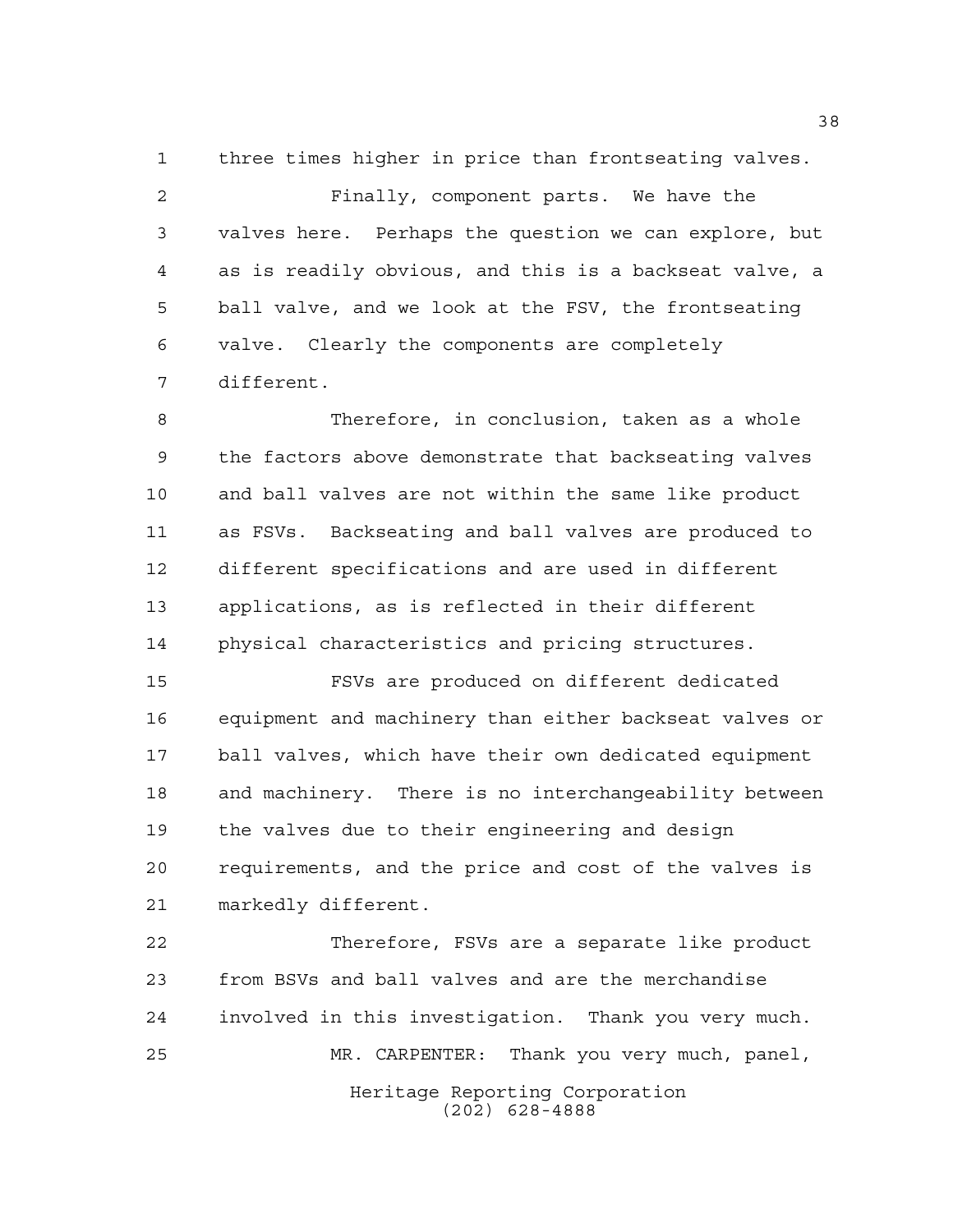for your presentation. For the record, we will accept your slides and charts as an exhibit to your presentation, and we'll have them attached to the transcript.

 I just have a few questions to get started. First of all sort of a technical question related to the like product. Mr. Miller and Mr. Dinan, you had both indicated that the FSVs are produced on dedicated equipment and that the BSVs and the ball valves also are produced on dedicated equipment.

 Is that equipment different or is it the same? Are there different machines involved? MR. MILLER: There are different machines involved, totally different assembly lines and different types of equipment that manufacture these. MR. CARPENTER: Okay. Thank you for that

clarification.

 Mr. Nelson, could you give us a sense as to how the Chinese producers got into this market in the first place?

 MR. NELSON: Yes. Initially the Chinese were brought in by some of our customers as the possibility of an alternative source of supply.

Heritage Reporting Corporation (202) 628-4888 MR. CARPENTER: And did you indicate in your testimony what the typical period would be for them to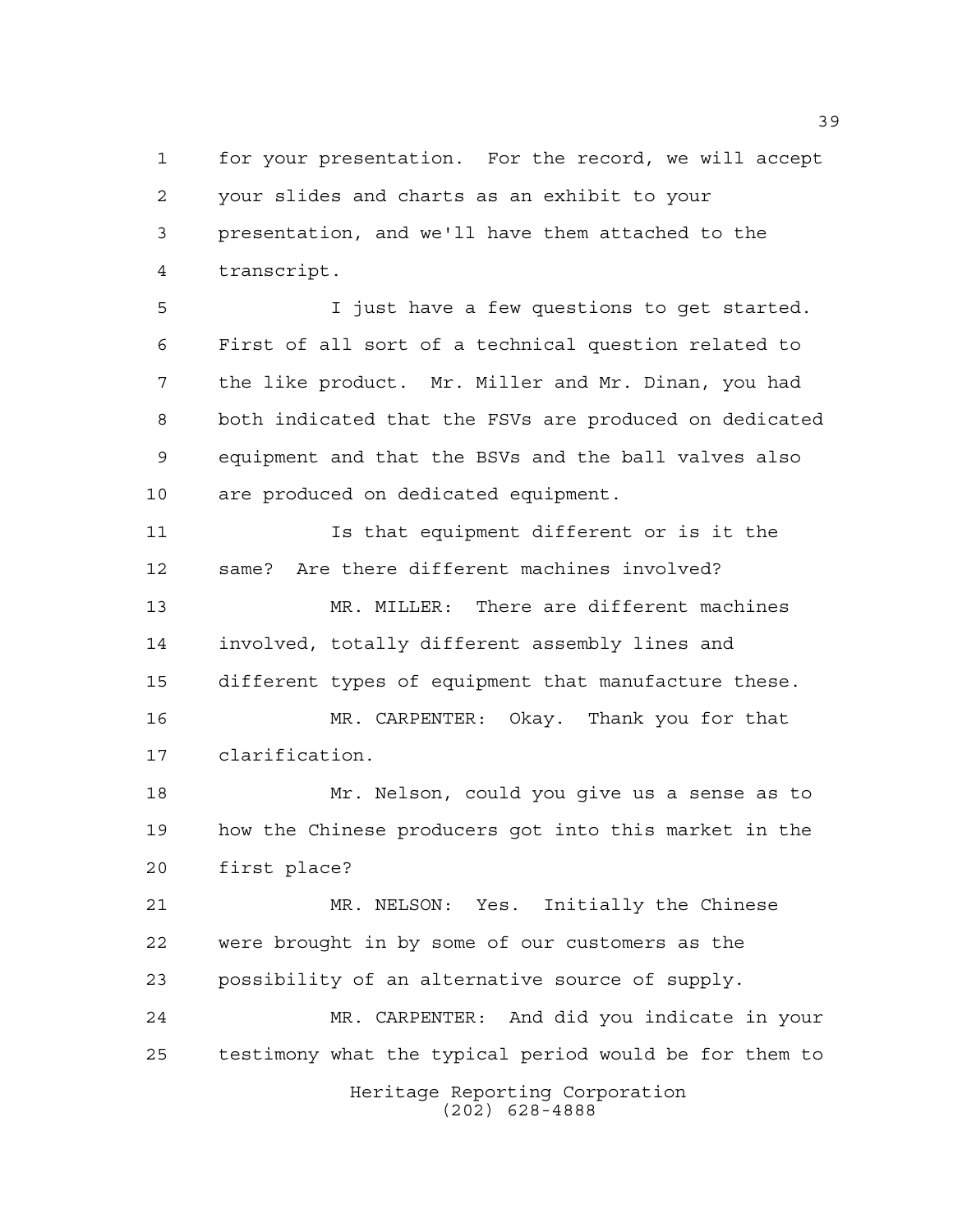Heritage Reporting Corporation meet the qualification requirements by the OEMs? MR. NELSON: Typically on a brand new product it would be about a year time period. MR. CARPENTER: Okay. You had indicated that some of the OEMs now, even though they had indicated their desire to source at least partly from China, was to have an alternative source of supply but now they are single sourcing from either the one Chinese producer or the other. That's your understanding right now, I guess. 11 MR. NELSON: That's correct. MR. CARPENTER: Also a clarification. You indicated -- Mr. Magrath, I believe it was you; perhaps others too -- that Parker has lost four of the OEMs. Did you lose their business entirely by the end of the period of investigation? MR. MAGRATH: Yes, by the end of the investigation period we had lost all of them completely. MR. CARPENTER: I'm trying to avoid getting into any confidential information, but if you're uncomfortable with answering any of these questions feel free to postpone that until the brief. MR. MAGRATH: Thank you, Mr. Carpenter. Apparently the Chinese had a --

(202) 628-4888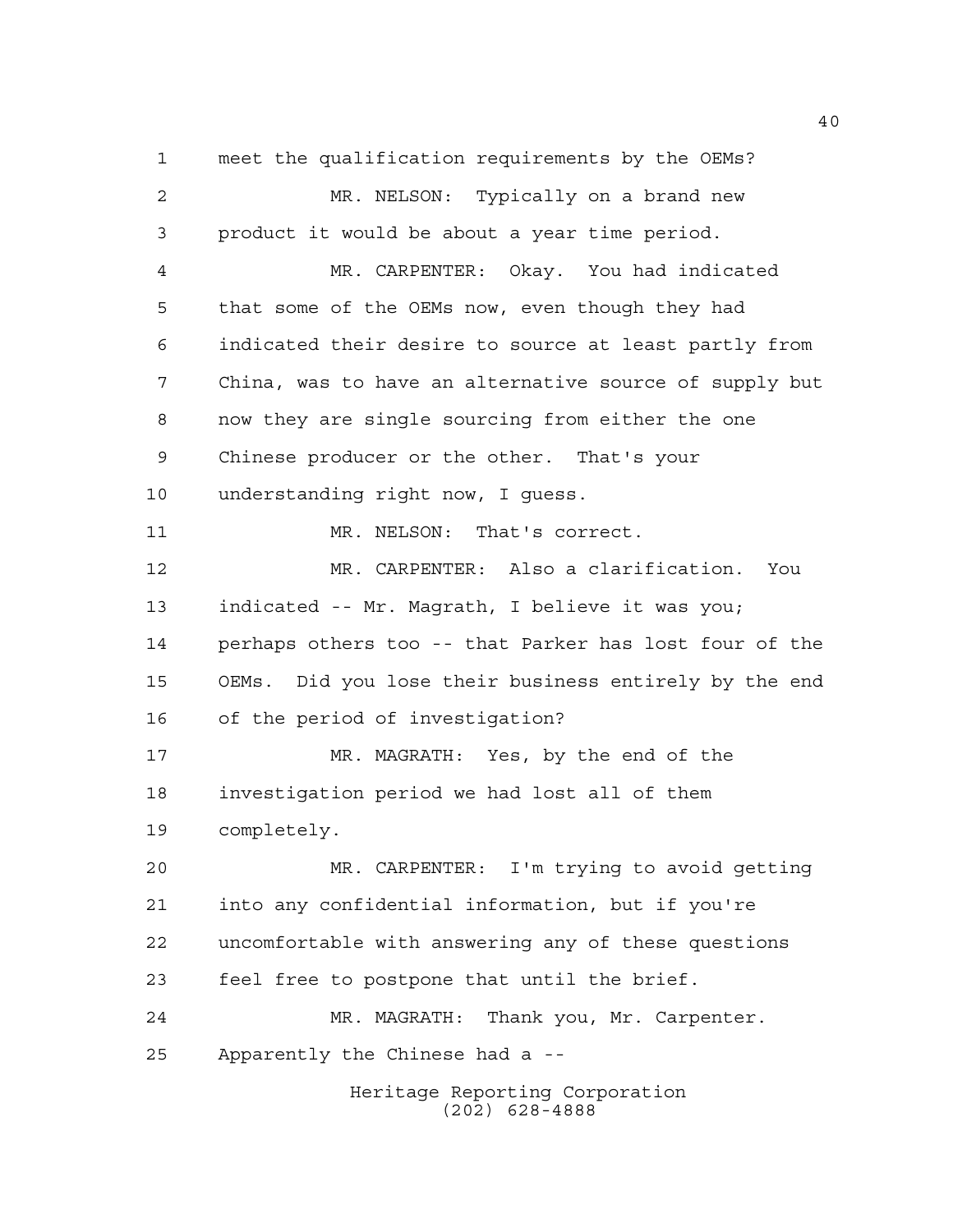MR. CARPENTER: Mr. Magrath, I don't think you're on.

 MR. MAGRATH: I'm sorry. Thank you. Apparently the Chinese had a change of strategy as to alternate supply. I mean, it's alternate supply if Mr. Nelson's on the line negotiating, but it's not an alternate supply once they go to China.

 MR. CARPENTER: One thing I think might be helpful since there are so few OEMs in this industry and you've sold to all or most of them during the period of investigation, if it would be possible for you to give us the dollar value of your sales to each of the OEMs during 1995, 1996 and 1997 so we can see how your business has declined to each of those companies? I think you said one of the OEMs you never sold to at least during the period.

 MR. MAGRATH: Not during the period. Right. MR. CARPENTER: But for the others, if you could provide that in your brief I think that might be helpful.

 MR. MAGRATH: Correct me, Mr. Carpenter. You said 1995, 1996 and 1997. Did you mean 2005, 2006 and 2007?

Heritage Reporting Corporation (202) 628-4888 MR. CARPENTER: I'm sorry. I'm 10 years behind. I've been here too long. 2005, 2006 and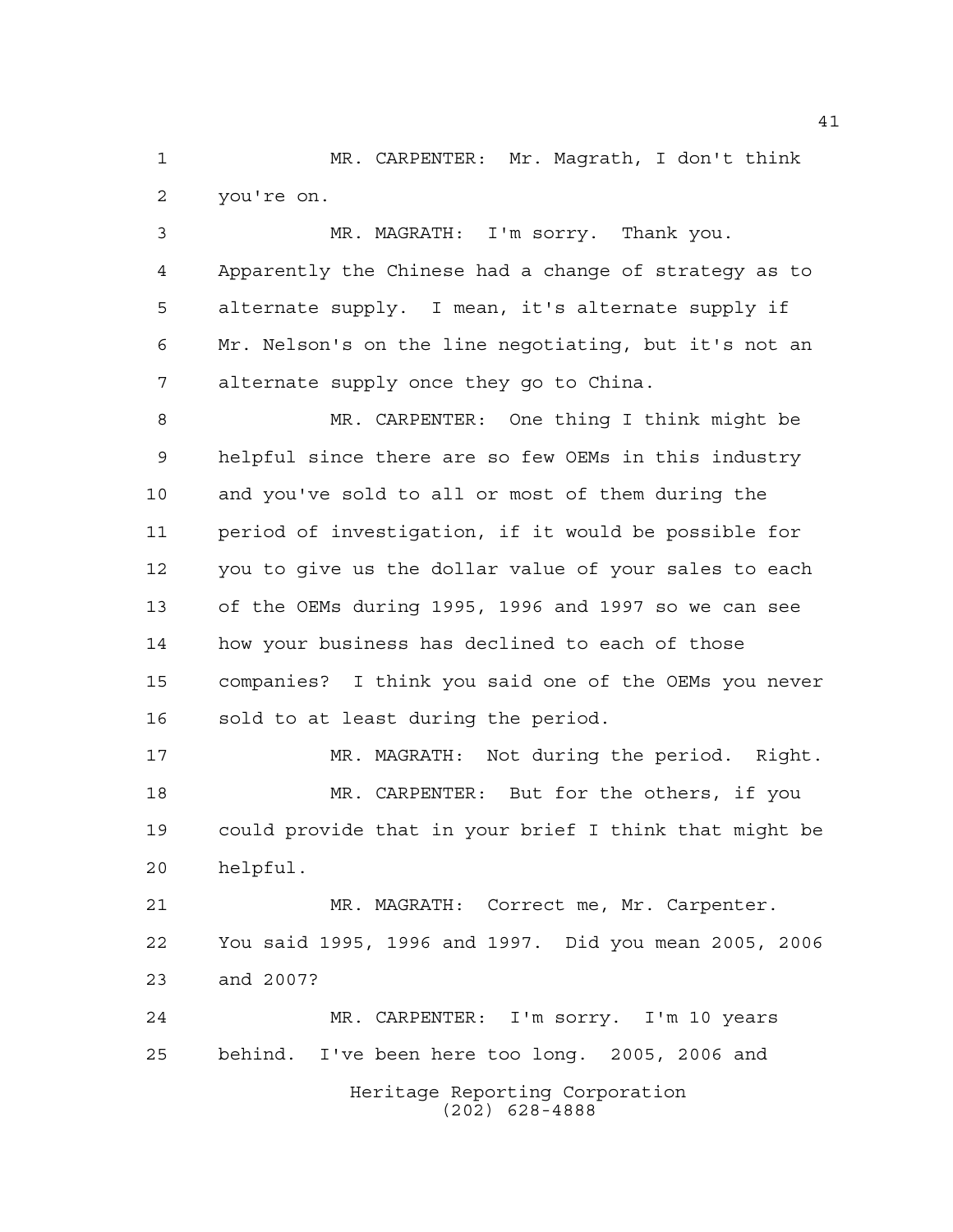2007. Thank you.

Heritage Reporting Corporation (202) 628-4888 I would ask the Respondents' counsel for Sanhua and DunAn to provide the same information, please, for the three year period covered by the investigation. Mr. Nelson or anyone else, perhaps you could respond to this. I realize that your testimony has been that the loss of these sales was due solely to the lower price of the Chinese product, but just to probe that a little bit further can you think of any advantages that the Chinese producers might have over you in terms of service or delivery or any other nonprice factors? MR. NELSON: I can't think of any advantages they would have. MR. CARPENTER: Okay. MR. HUDGENS: Mr. Carpenter, I'd like to respond to an earlier question about the shipments to OEM by year. We submitted those data in response to a Commerce question that we have served you on as a service copy, so the answer to that question, and we can point that to you, but it's in this submission that we've already submitted to Commerce. MR. CARPENTER: Okay. Excellent. Thank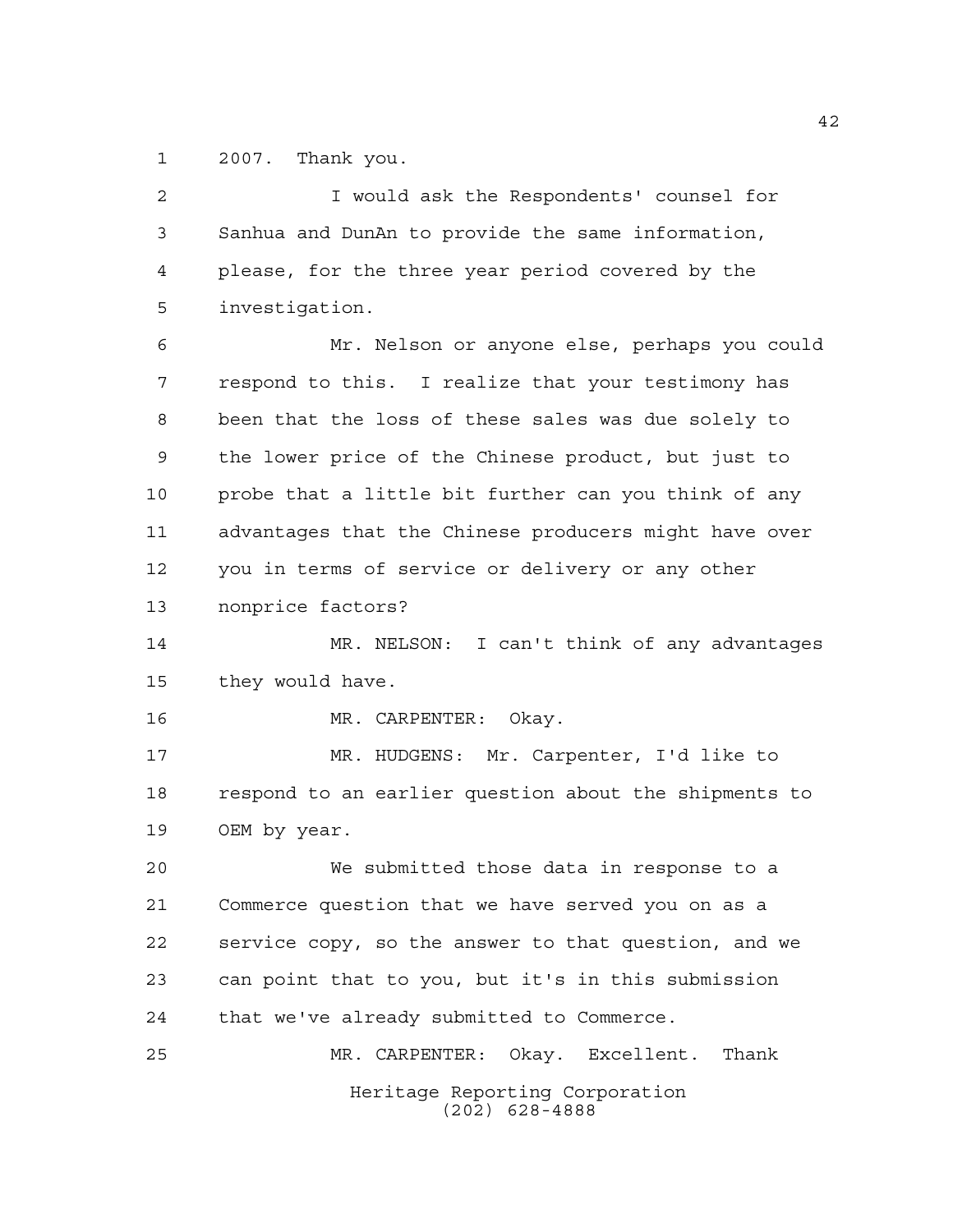you, Mr. Hudgens.

| $\overline{2}$ | One final question. You indicated that                 |
|----------------|--------------------------------------------------------|
| 3              | there was a modest decline in demand over the period.  |
| 4              | I realize that this is a product where there's no      |
| 5              | significant aftermarket and so I assume that your      |
| 6              | sales of these valves pretty closely track sales of    |
| 7              | air conditioning units and probably tend to follow the |
| 8              | economy and new construction. Do you have any further  |
| 9              | insights on that?                                      |
| 10             | MR. NELSON: Well, actually the valves                  |
| 11             | themselves don't really have any aftermarket value,    |
| 12             | but the units that they're being sold into have an     |
| 13             | aftermarket service.                                   |
| 14             | When your air conditioner unit dies you have           |
| 15             | to buy a new condensing unit and replace it in your    |
| 16             | house.                                                 |
| 17             | MR. CARPENTER: Right.                                  |
| 18             | MR. NELSON: So there is that aftermarket               |
| 19             | service where all those valves are used, and about 70  |
| 20             | percent of the total market is aftermarket service     |
| 21             | units that are used for replacement of existing homes, |
| 22             | so as far as directly following the housing market     |
| 23             | it's not as severely impacted as the housing market    |
| 24             | has been.                                              |
| 25             | MR. CARPENTER: I see. Thank you. And did               |
|                | Heritage Reporting Corporation<br>$(202)$ 628-4888     |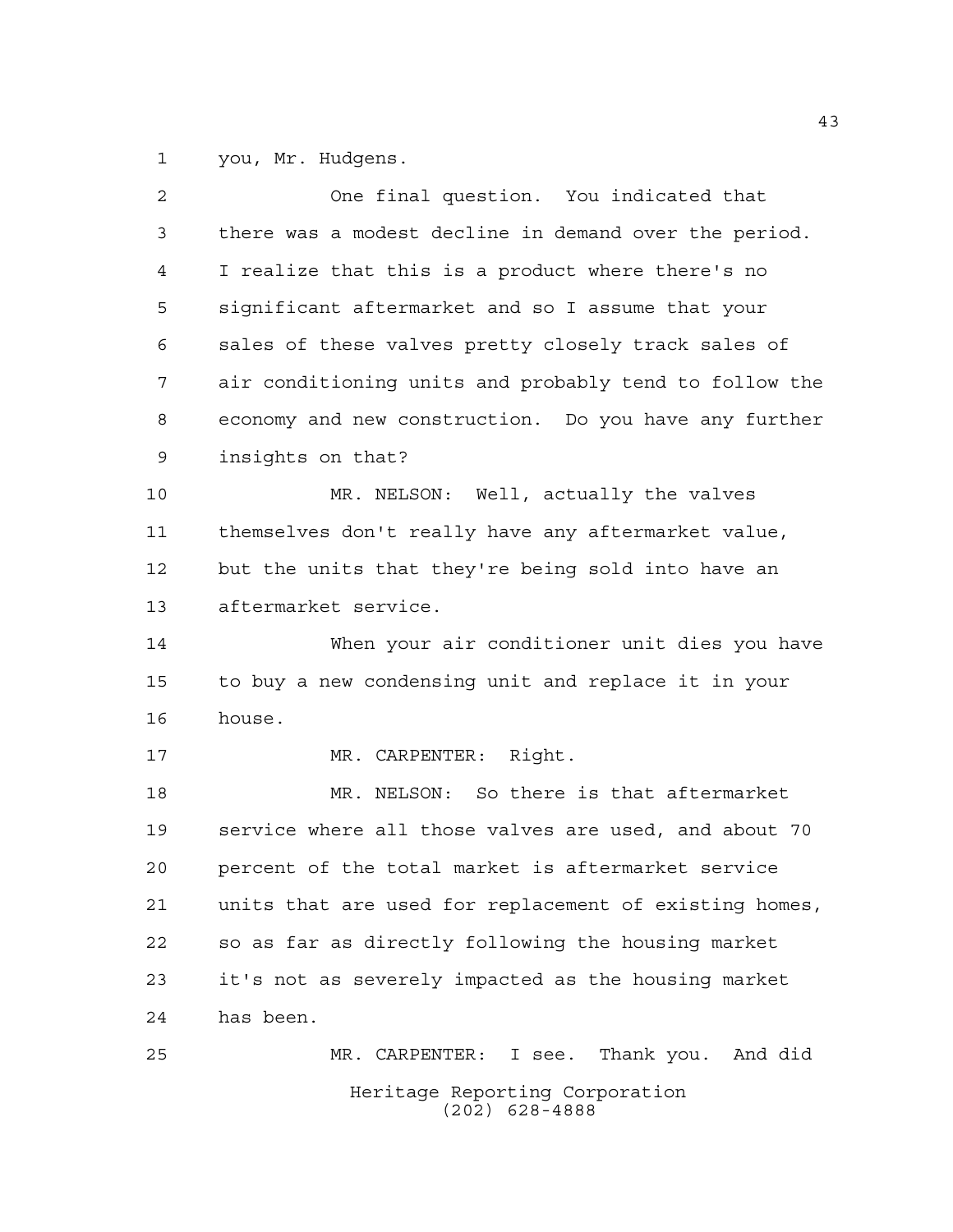I read somewhere that the general turnover in air conditioning units is maybe about 15 years on average? MR. NELSON: I would say 10 to 15 years, yes. MR. CARPENTER: Ten to 15 years. MR. NELSON: Depending on where it's

located. Yes.

 MR. CARPENTER: Okay. Thank you very much for those answers.

 MR. MAGRATH: So in other words, in short it would be a mistake to overemphasize the decline in residential housing, the difficulty residential housing is going through. For that reason, 70 percent of the units sold are basically replacement units where they're replacing one that was already there. That tends to smooth out demand.

 And second, that all new homes, even like starter homes, now have almost always split air conditioning units so within however many houses are being built. Whereas in the 1950s maybe 20 percent had these systems now almost all these homes have these systems, so both of those facts tend to bully up and to sort of mitigate the decline in residential housing that's happened recently.

Heritage Reporting Corporation (202) 628-4888 MR. CARPENTER: Then one follow-up question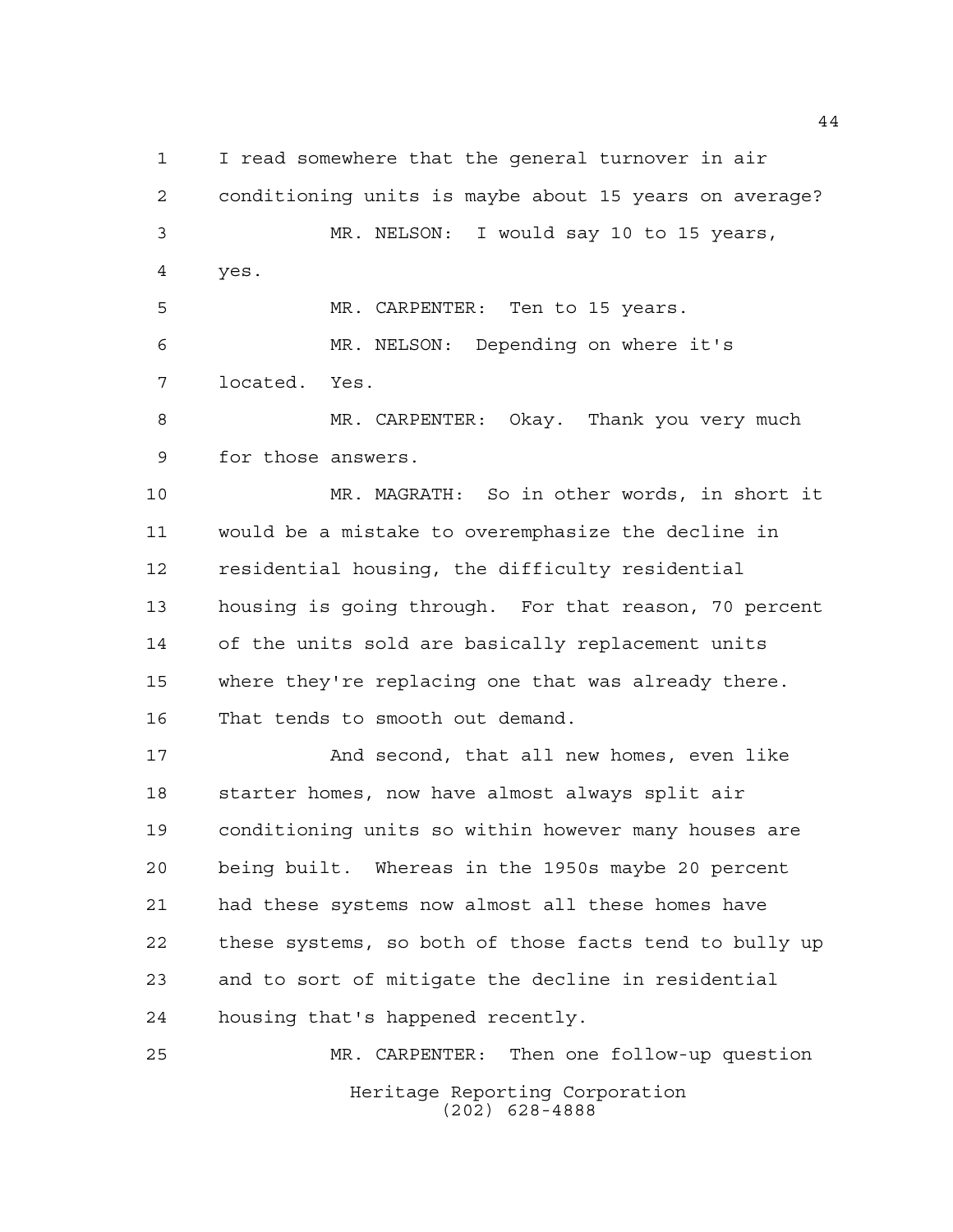just in terms of demand for your product. You

 indicated that it's declining somewhat over the last three years, but what would the long-term trend be in your opinion or what has it been for the last 10 years?

 Do you have any projections in the future? Do you expect it to be pretty stable or actually increasing over the long term?

 MR. NELSON: We would expect it to be fairly consistent from this time period now going forward for the next couple years.

 There was a spike a couple years ago because of the SEER 13 requirement that drove up a large build prior to that SEER 13 requirement kicking in, which kind of gave a little bit of a higher spike back about two and a half years ago, but the level has been 17 pretty consistent around anywhere between six to seven million units per year.

 MR. CARPENTER: Did that change in the SEER requirement have any impact on demand or obsolescence of the product in this case?

MR. NELSON: No, not really.

MR. CARPENTER: Okay.

MR. NELSON: No.

MR. CARPENTER: Okay. Thank you very much.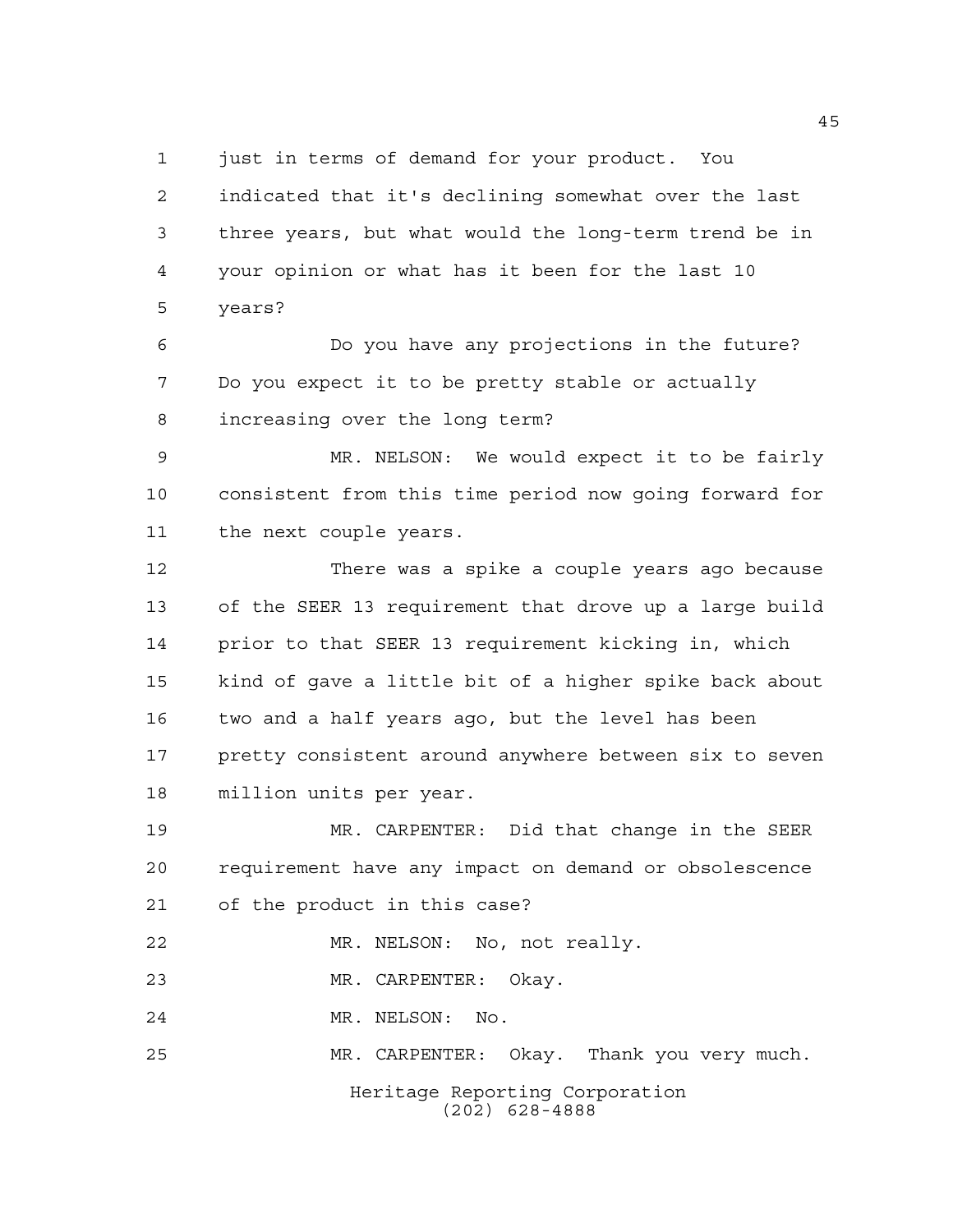MR. DINAN: Mr. Carpenter, I'd like to make just one point, which is somewhat of a semantic point but may be substantive, and that is on the use of the word interchangeability. That word tends to be a term of art in trade law.

 I think that the evidence will show that with the Chinese entry into the market that really what it was, the OEMs were looking for a replacement of supply, that evidence being that before the Chinese entered the market for Parker's OEM customers they provided 100 percent of the units. When the Chinese came into the market for the four that they've captured they provide 100 percent of the units. So I just wanted to make sure that that point was clear. Thank you. MR. CARPENTER: Thank you, Mr. Dinan. **I'll turn next to Ms. Lofgren.**  MS. LOFGREN: Hi. I'm Dana Lofgren from the Office of Investigations. Thanks for being here and giving us your testimony about the industry. I may repeat some questions I asked you at the site visit, and that's only to get that information on the public record. Of course, if it's confidential you can submit it in your postconference brief.

> Heritage Reporting Corporation (202) 628-4888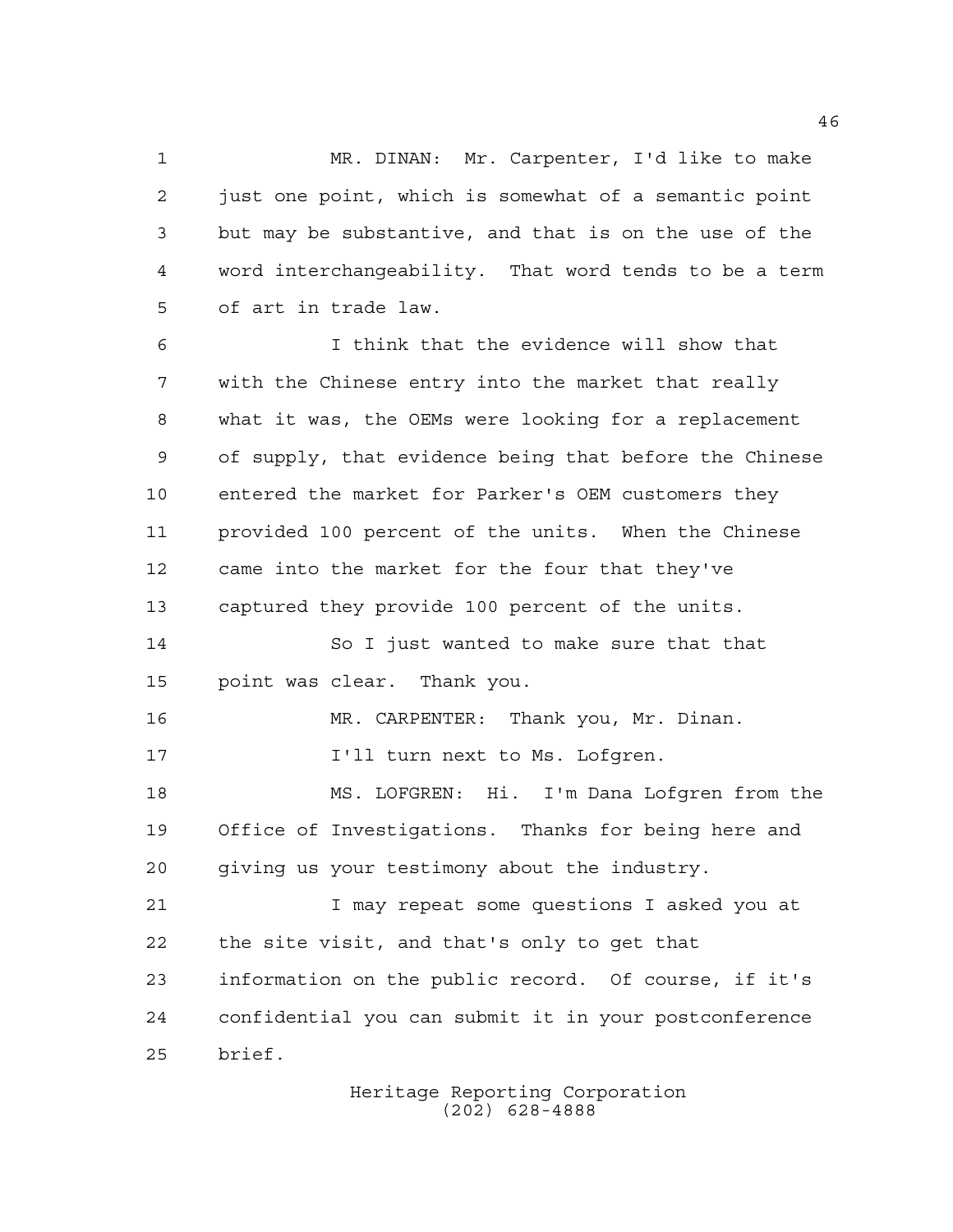My first question has to do with how you produce frontseating service valves. I was wondering whether your production has changed, if at all, during the period of investigation. MR. MILLER: During the period of investigation we continued to take costs out, tried to take additional labor out of the process. We've automated the processes pretty dramatically as we go through years of things. There's been some additional savings through this period of investigation with some maybe further automation, cost saving type things. MS. LOFGREN: And does your production differ from production in China or what you know of it? MR. MILLER: What we know of it, it's dramatically different. We're very automated and use very little labor. Labor is a very small content of our cost.

Heritage Reporting Corporation From the lines that we've seen and people that have toured the facility, they are using a significant amount of labor, significant manual braising operations and manual testing and assembly. MS. LOFGREN: Okay. From what was said this morning, these frontseating service valves are used in

(202) 628-4888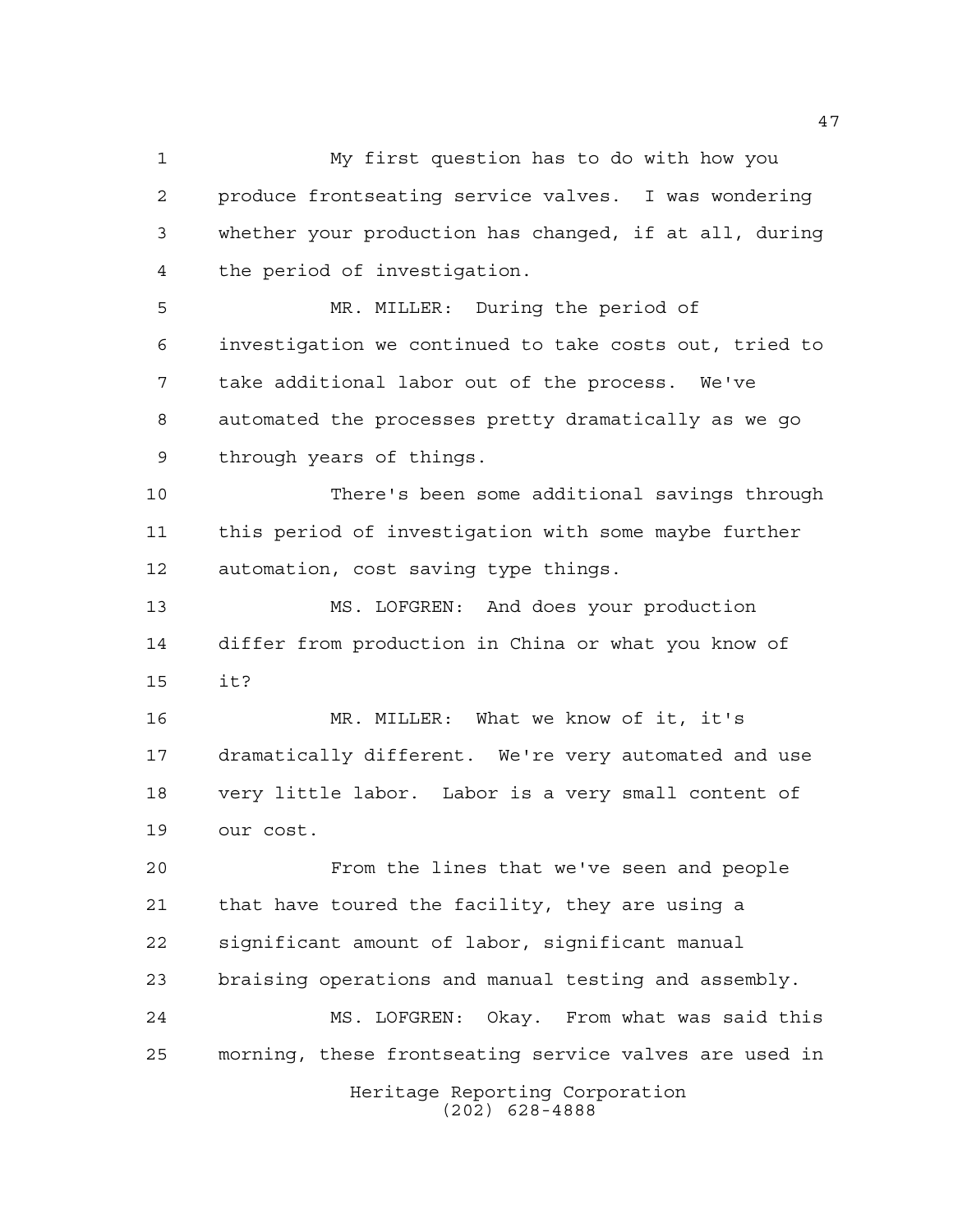residential split systems. Are they used in

| $\overline{a}$ | commercial air conditioner units or anything other    |
|----------------|-------------------------------------------------------|
| 3              | than a split system as it's being called?             |
| 4              | MR. MILLER: Very, very rarely would they be           |
| 5              | used outside. I don't even think today they're even   |
| 6              | used in ice machines any longer. Perhaps a few walk-  |
| 7              | in cooler condensing units may use one, but it's very |
| 8              | irregular.                                            |
| 9              | MS. LOFGREN: Okay. Are these produced to              |
| 10             | order for your OEM customers, or can you produce a    |
| 11             | generic product that you can then --                  |
| 12             | MR. MILLER: No. Each valve is a specific              |
| 13             | part number for a specific customer, and they do vary |
| 14             | quite a bit.                                          |
| 15             | MS. LOFGREN: And how much time is involved            |
| 16             | in switching from a valve for one customer to a valve |
| 17             | for another customer?                                 |
| 18             | MR. MILLER: The setup time is pretty short,           |
| 19             | somewhere in the neighborhood of 10 minutes or less.  |
| 20             | MS. LOFGREN: And have you seen any changes            |
| 21             | in the constitution of your customers? Have any gone  |
| 22             | out of business or consolidated?                      |
| 23             | I know I read about York and Johnson                  |
| 24             | becoming one company. Has your customer changed at    |
| 25             | all?                                                  |
|                | Heritage Reporting Corporation                        |

(202) 628-4888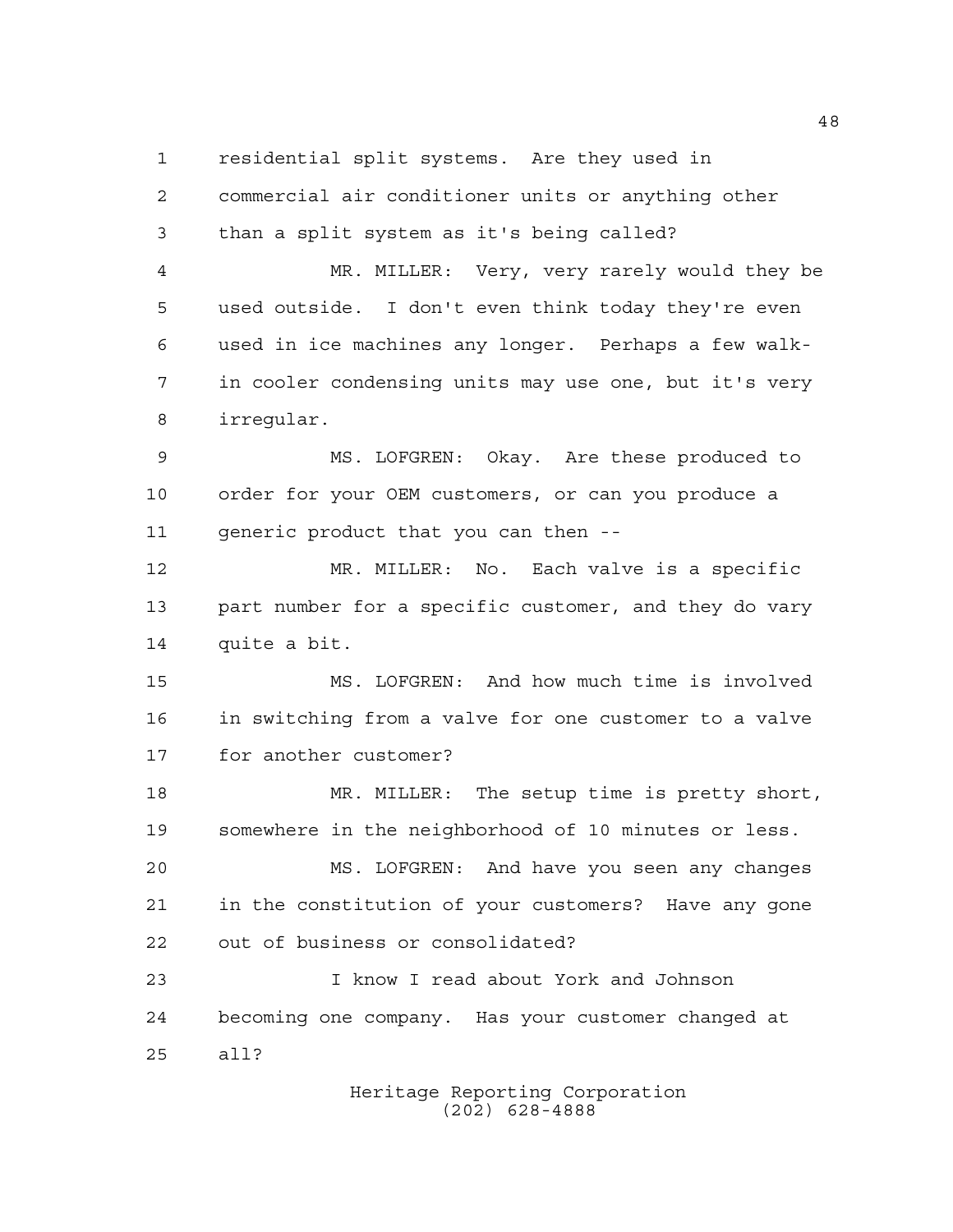Heritage Reporting Corporation (202) 628-4888 MR. MILLER: The customer locations haven't changed. There has been a change in ownership of Trane that is no longer owned by American Standard, which is owned by Ingersoll Rand, and the one that you mentioned with York and Johnson Controls. MS. LOFGREN: Okay. Your company was founded you said in 1918, but when did Parker enter this market for frontseating service valves? MR. MILLER: Around the mid '70s. Somewhere around 1975 we began to design and test and get qualified on these. MS. LOFGREN: Okay. You had mentioned earlier, someone on your panel mentioned, the change in the SEER level from 10 to 13. That was in 2006? Is that correct? 16 MR. MILLER: Yes. MR. NELSON: The actual date was 2007 that SEER 13 took effect, so there was a prebuild in 2006 to make SEER 10 level units before they had to go to the SEER 13 level construction requirement. MS. LOFGREN: So your customers were sort of stockpiling units that didn't meet the new level that was coming? MR. MILLER: Right. They had to stop manufacturing sometime in January, the middle of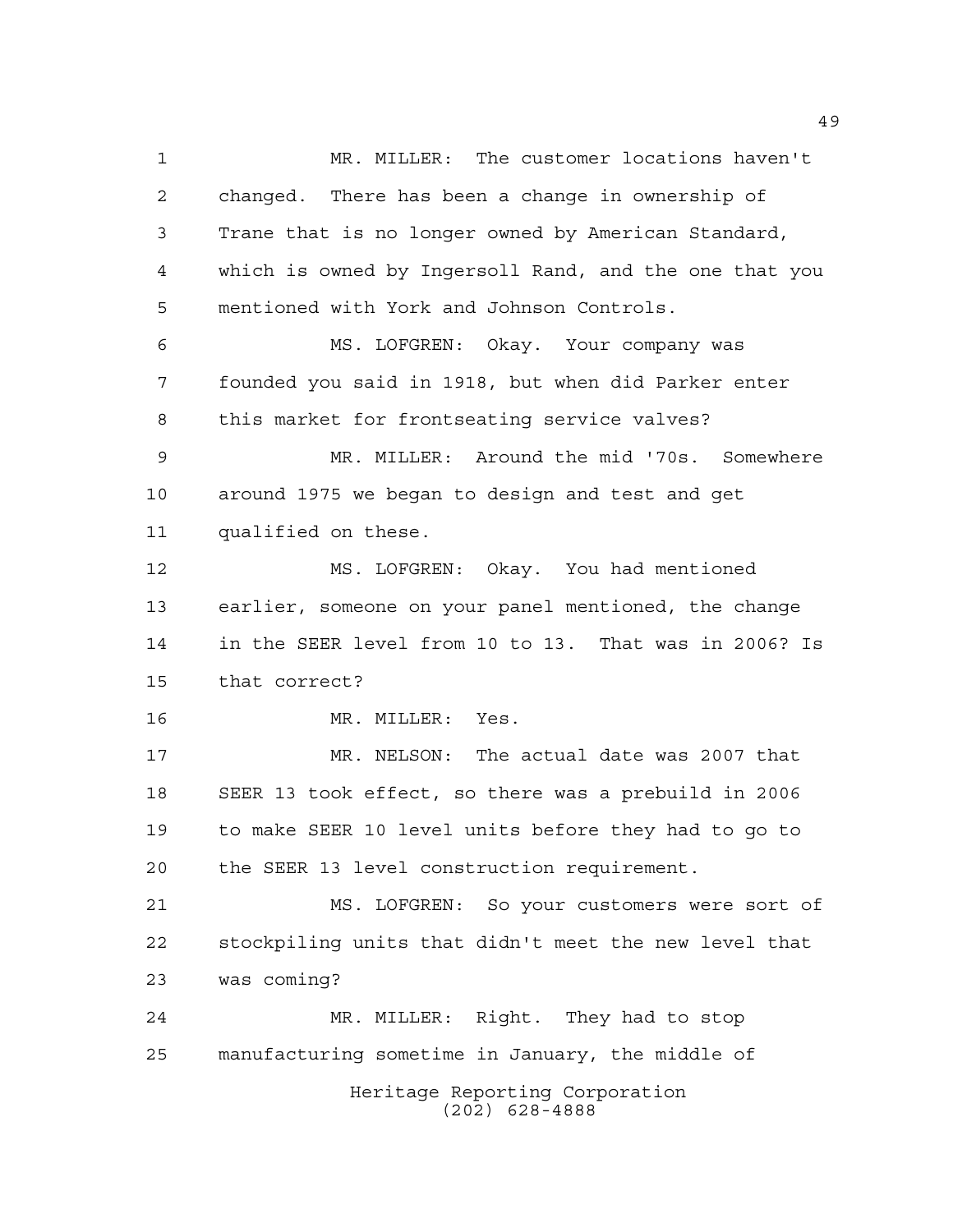Heritage Reporting Corporation January, but they could sell existing units on hand that were the older SEER. MS. LOFGREN: What does the SEER level have to do with the actual valve, if anything? MR. MILLER: Nothing. MS. LOFGREN: Okay. So your valve didn't change based on the new requirement? 8 MR. MILLER: Right. MS. LOFGREN: Okay. I think those are all my questions at this point. Thank you. 11 MR. CARPENTER: Ms. Hughes? MS. HUGHES: Most of my questions primarily have to do with like product. First of all, does each model of the air conditioner have its own specific specifications for FSVs? How does this work? MR. MILLER: Yes. Each customer has its unique product. They will determine orientation on the valve core straight, curve 45 degrees, whether it's a brass cap, a plastic cap. They'll determine the location of the copper and the length of the copper, whether it's belled or not belled. They'll determine whether the stem is open or closed, and they'll also include what type of mounting is required within the hulls. They'll be mounted here on the bottom, on this plane versus that

(202) 628-4888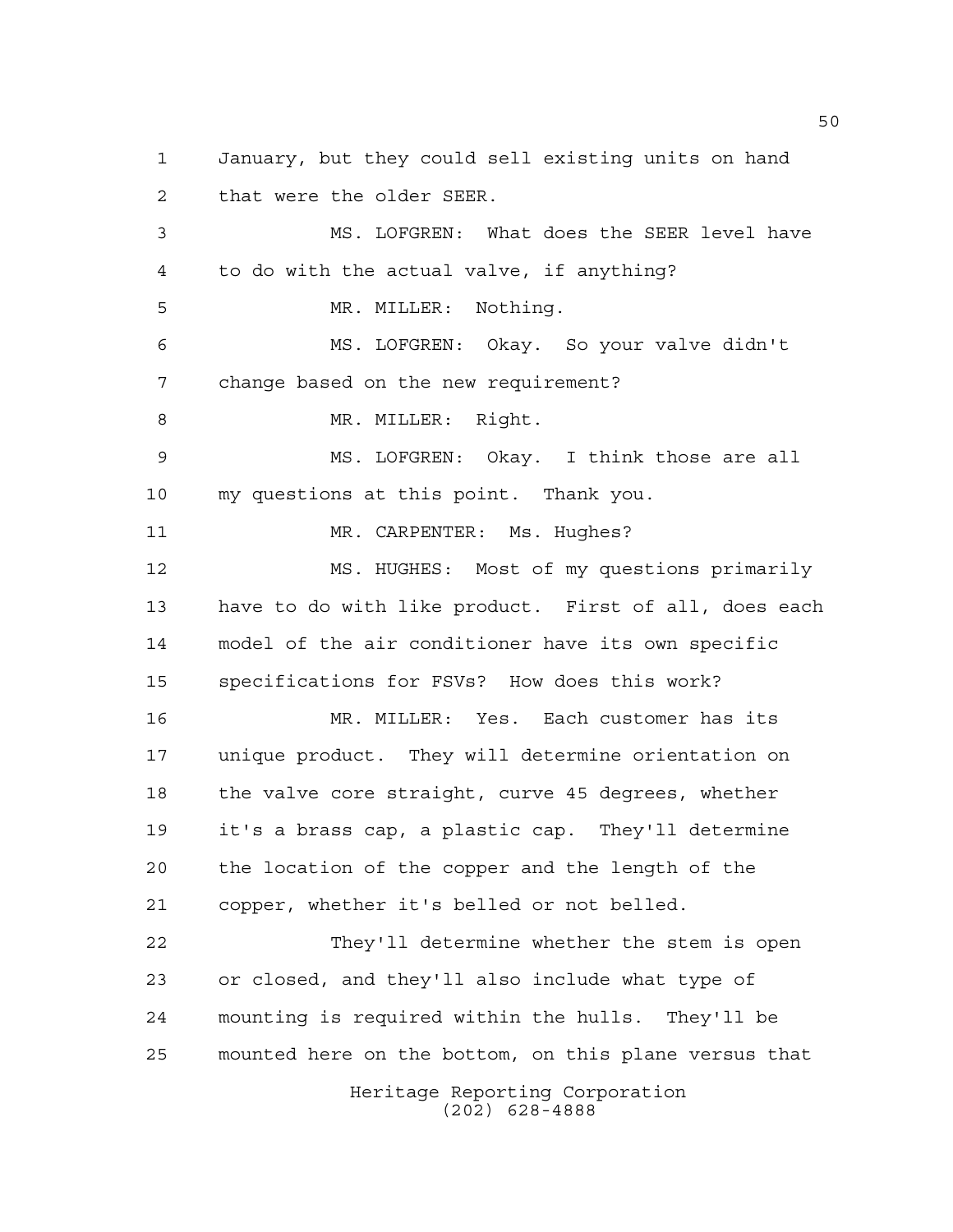plane, so there's significant differences for each unit and at each customer.

 MS. HUGHES: So even though say Carrier has five -- I have no idea how many they would have. Just for the sake of argument, five models for a residential unit basically the same size or something. They might require five different FSVs? 8 MR. MILLER: That is correct. MS. HUGHES: Okay. And of course it would vary. Trane would have its own, and of course Carrier and York, et cetera. Okay. Someone on the panel had said that backseating valves -- are they BSVs? 14 MR. MILLER: Yes. MS. HUGHES: -- had different geometry than the frontseating valves. Can you explain a little further exactly what that means? MR. MILLER: Okay. You can see here this is a backseating valve. MS. HUGHES: Okay. MR. MILLER: Okay. First of all, it has mounting up onto the side. The main difference is the stem. I don't know if you can see it. It's actually made of steel and has a sealing surface down here on the front side of the stem and also a sealing surface

> Heritage Reporting Corporation (202) 628-4888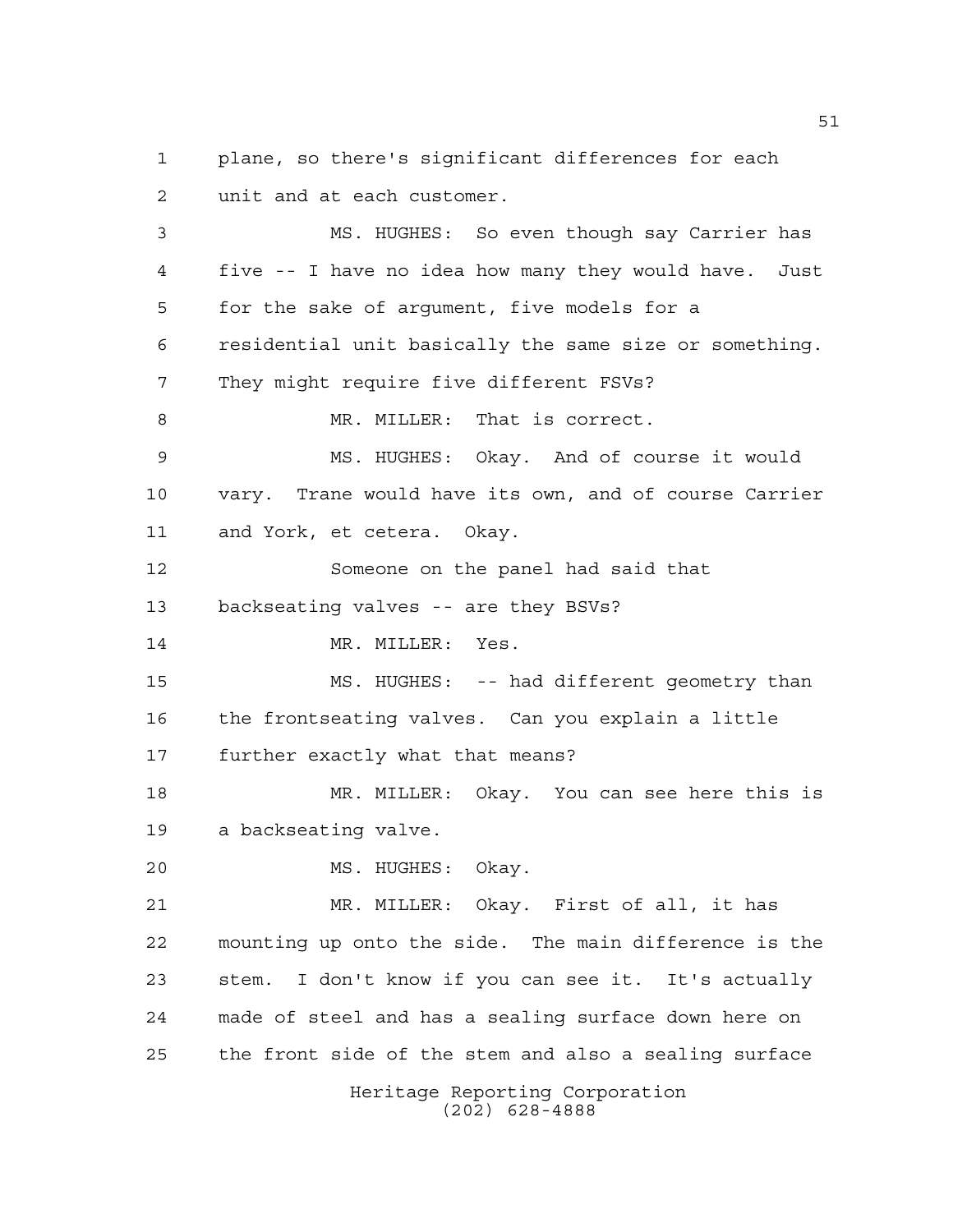up here on the back side of the stem, okay?

Heritage Reporting Corporation (202) 628-4888 Typically you see here in this cutaway there's no valve core used in here so they can get quicker evacuation. You would see a valve core stem in this one as well. MS. HUGHES: Which has the quicker evacuation? 8 MR. MILLER: The backseating valve. 9 MS. HUGHES: The backseating. MR. MILLER: Okay. The installers view this as a premium valve. It's typically used in high end compressor valves, refrigeration valves. They view it as a higher quality type of valve. MS. HUGHES: Because of what it's made of or its -- MR. MILLER: Because of the functionality of the dual cutoff. 18 MS. HUGHES: Okay. MR. MILLER: It seals in the front and in the back side. MS. HUGHES: Okay. And then could you explain the ball valve to the extent you just explained the backseating valve? MR. MILLER: Sure. The ball valve, you know, originally in the refrigeration industry is a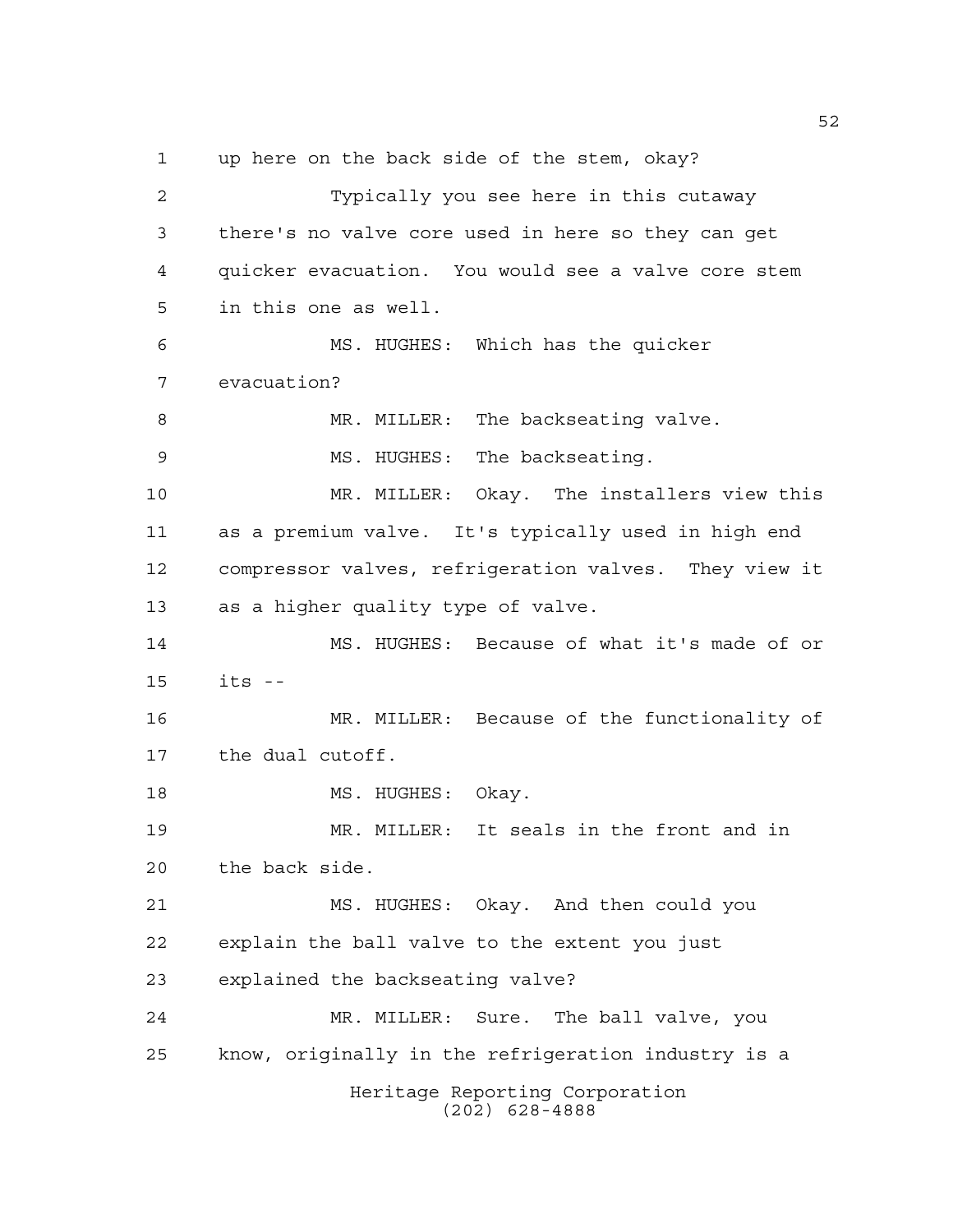straight through flow path of the refrigerant. It's a quarter tread actuation where the ball actually -- there's a hole in the ball and then it turns to block off and seal.

 You can see this is the actuation of the ball valve. You can see the seal in front and in back, and in our case springs actually hold the ball against the seal, okay, so the big difference here is to be able to give you high efficiency flow on the suction side of the unit.

 MS. HUGHES: It's a one-way flow deal? 12 MR. MILLER: Yes.

13 MS. HUGHES: Okay.

 MR. MILLER: Yes. And with no pressure drop, the pressure drop through a traditional valve, the flow path has to go this direction and make a Z so that the less pressure drop gives -- it gives the ability for the manufacturer to reduce pressure drop and improve efficiencies.

 MS. HUGHES: And what is the ball valve made of?

 MR. MILLER: The ball valve is made of four ounce steel, copper, teflon and nylon and stainless steel springs and retainers.

Heritage Reporting Corporation (202) 628-4888 MS. HUGHES: Okay. And the FSV is copper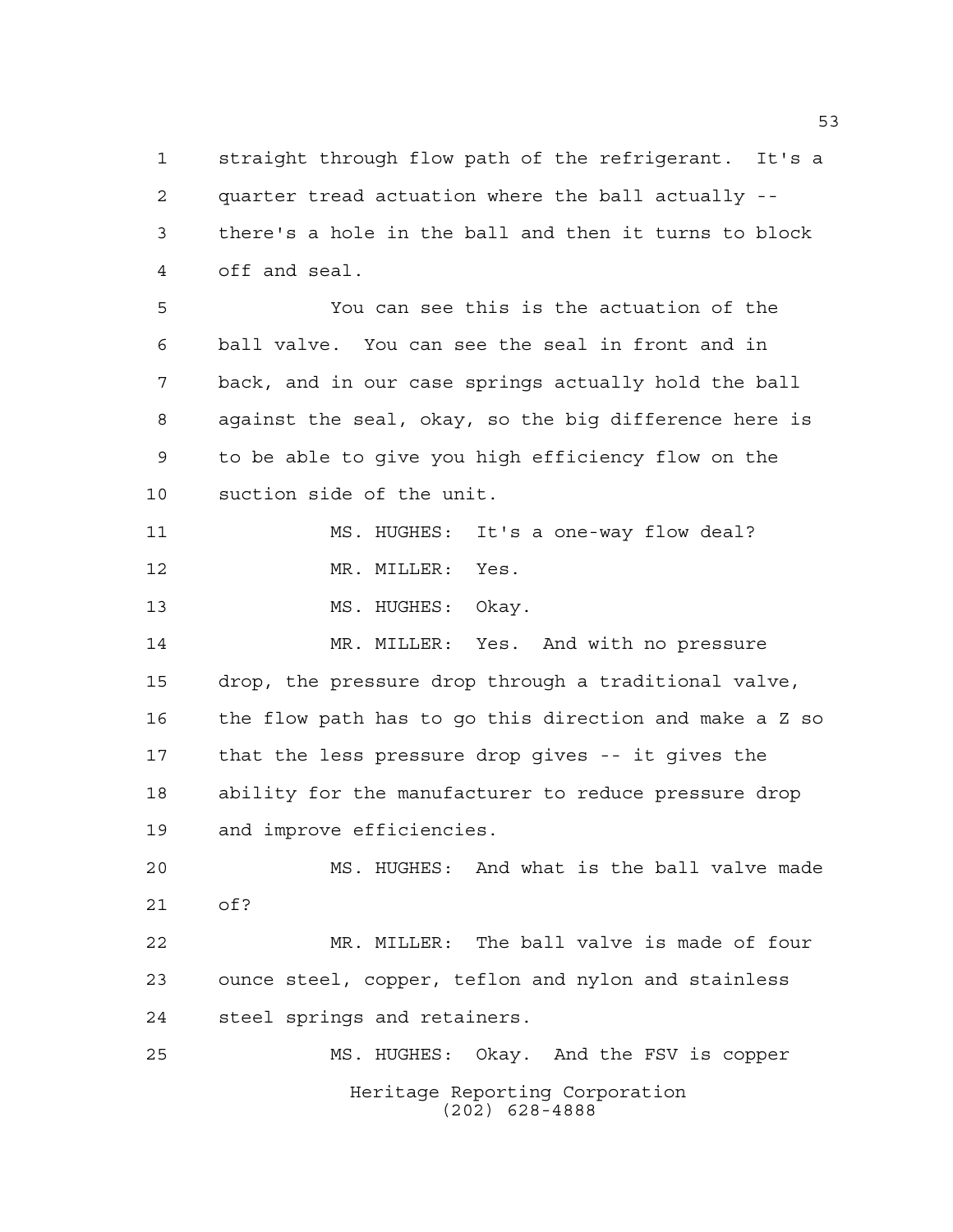and brass and anything else?

Heritage Reporting Corporation (202) 628-4888 MR. MILLER: An O-ring. MS. HUGHES: An O-ring. MR. MILLER: Yes. MS. HUGHES: Okay. MR. MILLER: An O-ring that's located on the stem right here. MS. HUGHES: Okay. Can the ball valves be substituted for the FSVs as well as the backseating valves can be substituted? I know you don't like to do that. I'm just trying to explore whether it is possible. 13 MR. MILLER: The mounting is totally different. The end copper for the units would be totally different. You'd have to design specifically 16 for that type of valve that you're going to use. MS. HUGHES: Okay. But you wouldn't have to do that for a backseating valve? 19 MR. MILLER: No. MS. HUGHES: It would just be more expensive? MR. MILLER: Well, the backseating valve you would have to design specifically for that. See, it mounts totally different. In the actuation core you have to allow for the stem to be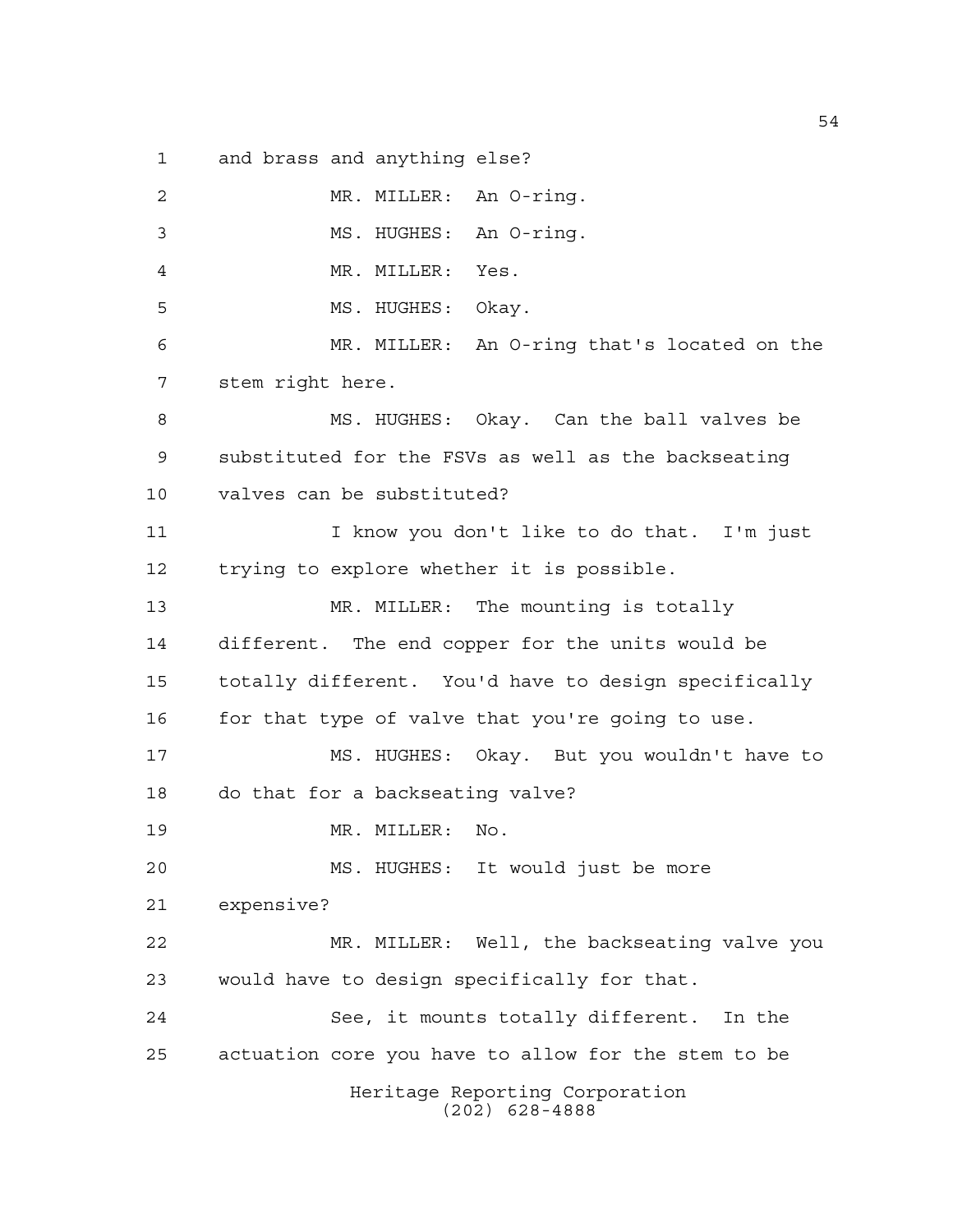Heritage Reporting Corporation (202) 628-4888 able to turn at a high plane versus a lower amount, so it's going to be quite a bit different. More than likely it will not fit where the existing frontseating valve is. MS. HUGHES: So the backseating valve basically serves the same purpose as the frontseating valve, but in a more expensive unit? Is that it? MR. MILLER: No. It actually offers more functionality of the valve as well -- 10 MS. HUGHES: Okay. MR. MILLER: -- and gives it better performance as far as charging and servicing options because you can't isolate this charge core. MS. HUGHES: Okay. And what about the ball valve? When is that used? MR. MILLER: The ball valve is used -- typically the backseating valve is used in refrigeration applications, not commercial. I mean -- MS. HUGHES: Not residential. MR. MILLER: -- not residential. The ball valve's primary use is to increase efficiency in the suction line only. MS. HUGHES: In what units? What kind? MR. MILLER: In residential units. MS. HUGHES: Oh, really?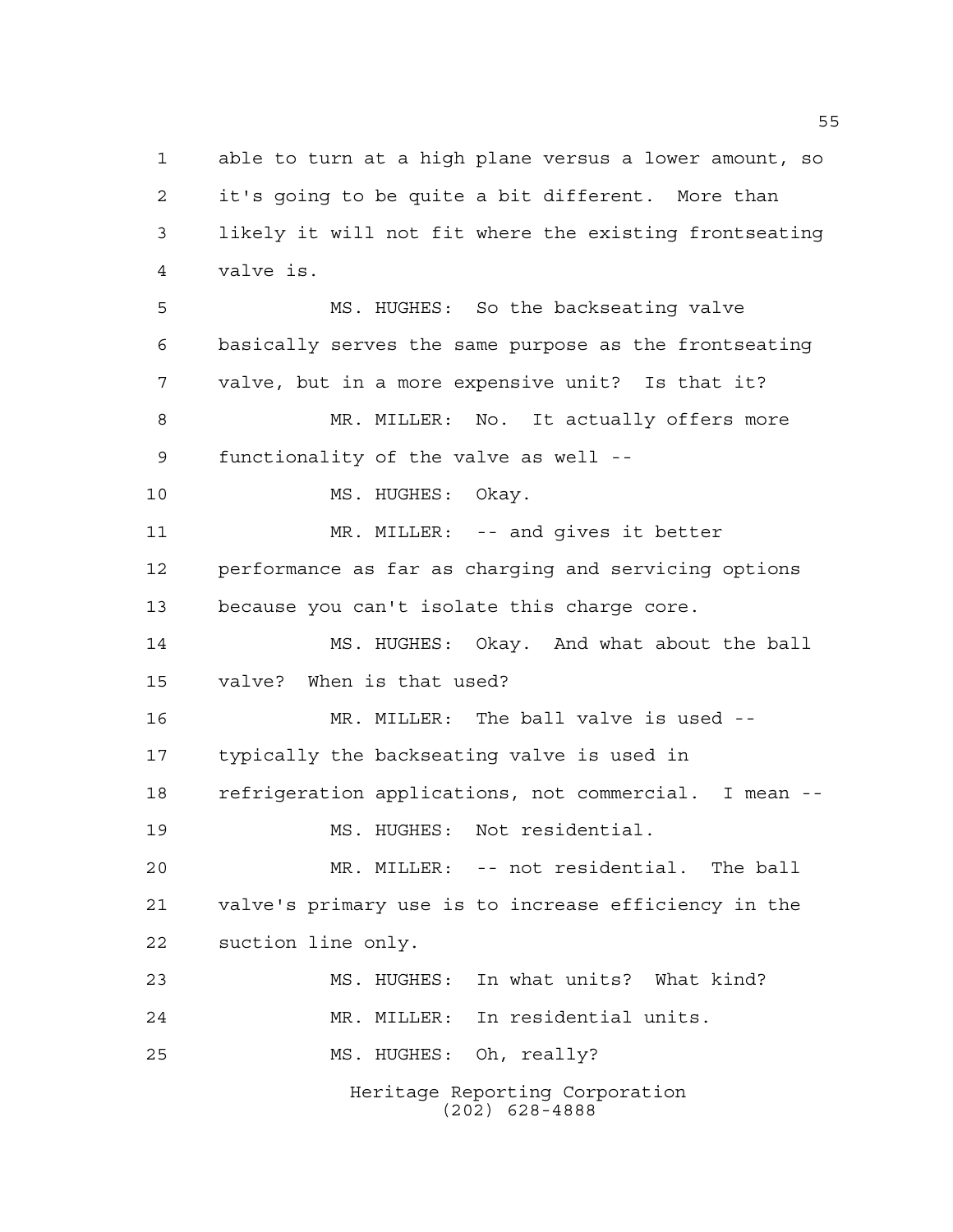Heritage Reporting Corporation (202) 628-4888 MR. MILLER: Yes. And let me clarify myself. The primary use for ball valves is in supermarket refrigeration systems for shutoff and isolation. MS. HUGHES: So I'm not likely to have one in the unit that's in my backyard? Is that what you're saying? 8 MR. MILLER: Right. MS. HUGHES: Okay. Although in a pinch because it's not designed for it, I couldn't even use it if somehow they ran out of frontseating valves or something and need one? Is that the deal? MR. MILLER: The OEM manufacturers would not use it. 15 MS. HUGHES: Okay. MR. MAGRATH: Yes. Ms. Hughes, they would have to give you a new air conditioning unit. They would have to totally redesign the air conditioning unit you've got in order to stick one of those in that's two or three times the price of the frontseating service valve. MS. HUGHES: Okay. All right. So, in your postconference brief, because I'm sure it's confidential, and you probably wouldn't know anyway, could you give me a breakdown of the price differences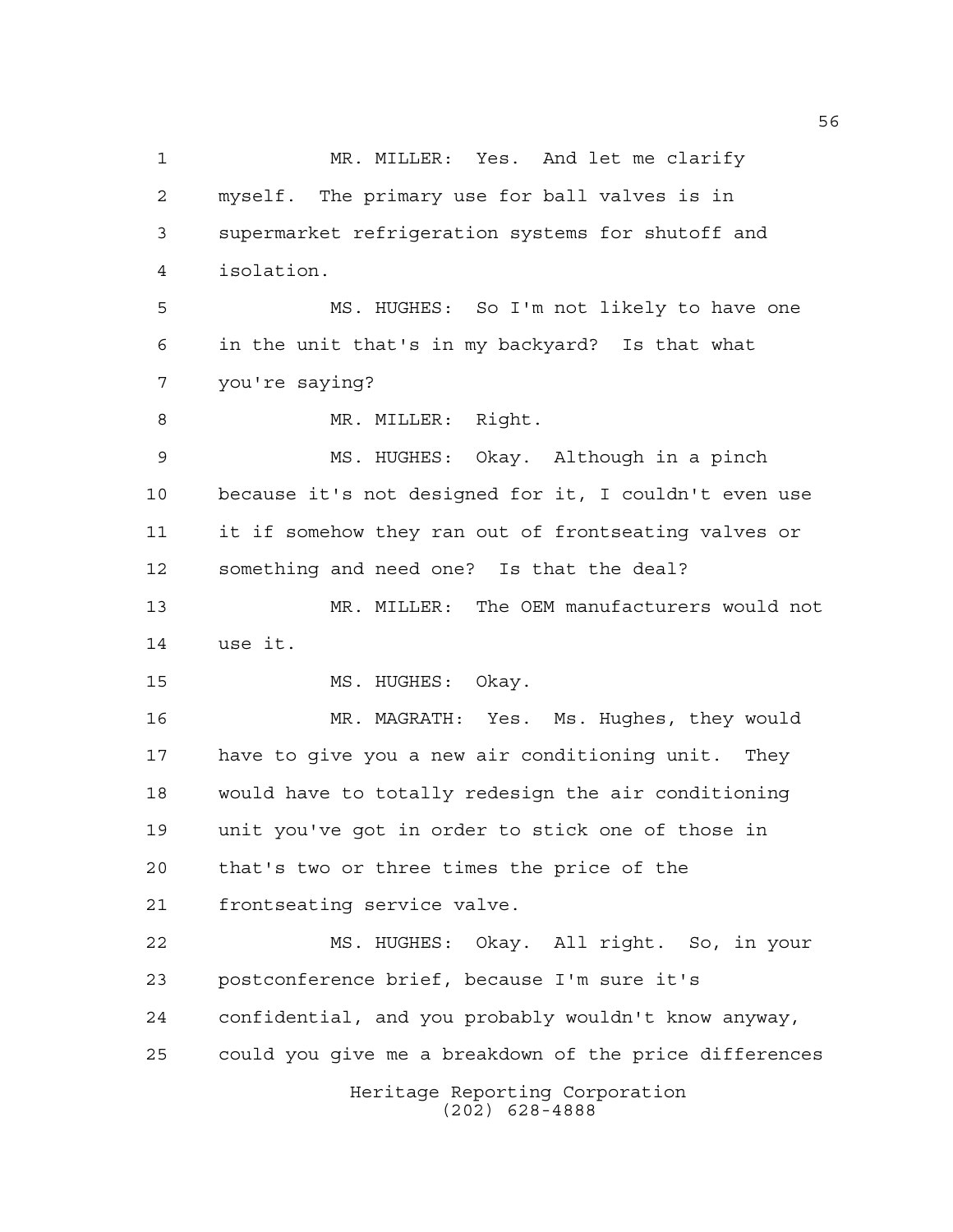between the frontseating, backseating and the ball valves? Okay?

MR. MAGRATH: Yes, we will.

 MS. HUGHES: All right. And it's clear to me, but just to clarify in case I just misunderstood everything, that you view all three of the valves to have different uses? Is that the case? Basically. So this I guess is primarily now for Mr. Dinan since he would understand the technicality of the like product issues.

11 I heard you say that you believe that there should be one domestic like product and that's comprising, you know, the large and the small, whatever, frontseating valves, period. So you wouldn't want to see the backseating valves or the ball valves in there, is that correct, in the definition?

 MR. DINAN: Well, it's less that we would not want to see them but more in the sense that to be correct of the like product that the FSVs are separate and distinct products and that it's the FSVs that should be the sole subject of the investigation and the input penetration. And so clarifying, on your question when you said in a pinch if they ran out of FSVs, assuming the question you couldn't go out and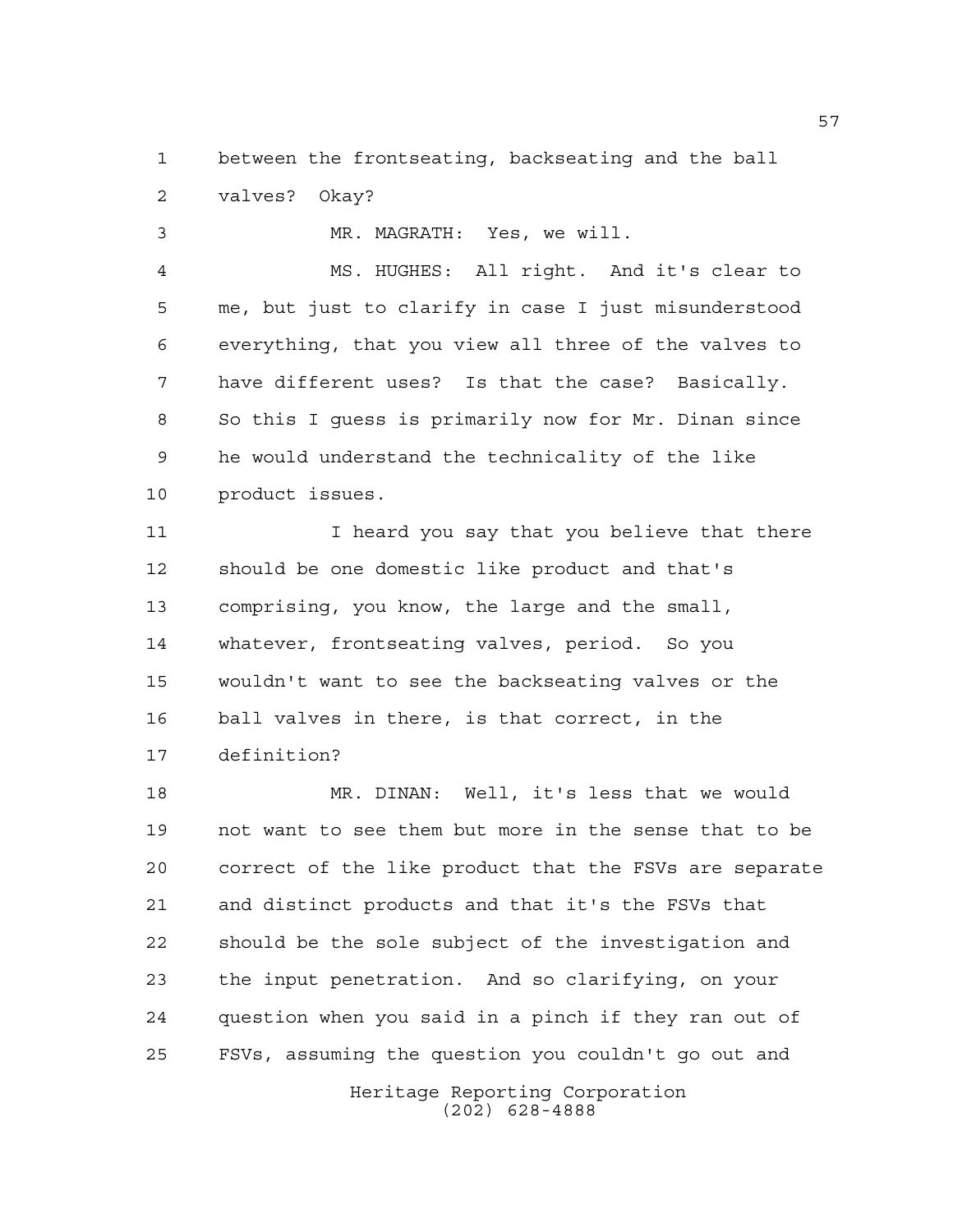attach one of these -- I'm holding the ball valve now for the record -- to the unit. And in fact, if one wanted to do so the OEM would have to go back to the drawing board and spend vast sums of money to redesign a whole new unit. Well, nobody is really going to do that.

 And again, in the marketplace the FSVs satisfy one distinct part of the market which is the split, residential split system. These other more expensive and, quite frankly, higher end, higher capability, as Mr. Miller said, are used in the commercial areas, the refrigerant area with much larger capacity needed. So for those reasons that is why we believe that the like product should be the FSV.

16 MS. HUGHES: Okay.

 MR. DINAN: As opposed to what we'd like or not like.

 MS. HUGHES: Okay. All right. So there are two FSVs per unit; is that right? When I talk about unit I mean the outside condenser thing that's in my backyard.

MR. MILLER: That's correct.

 MS. HUGHES: Okay. All right. So would one be a large and the other be a small or --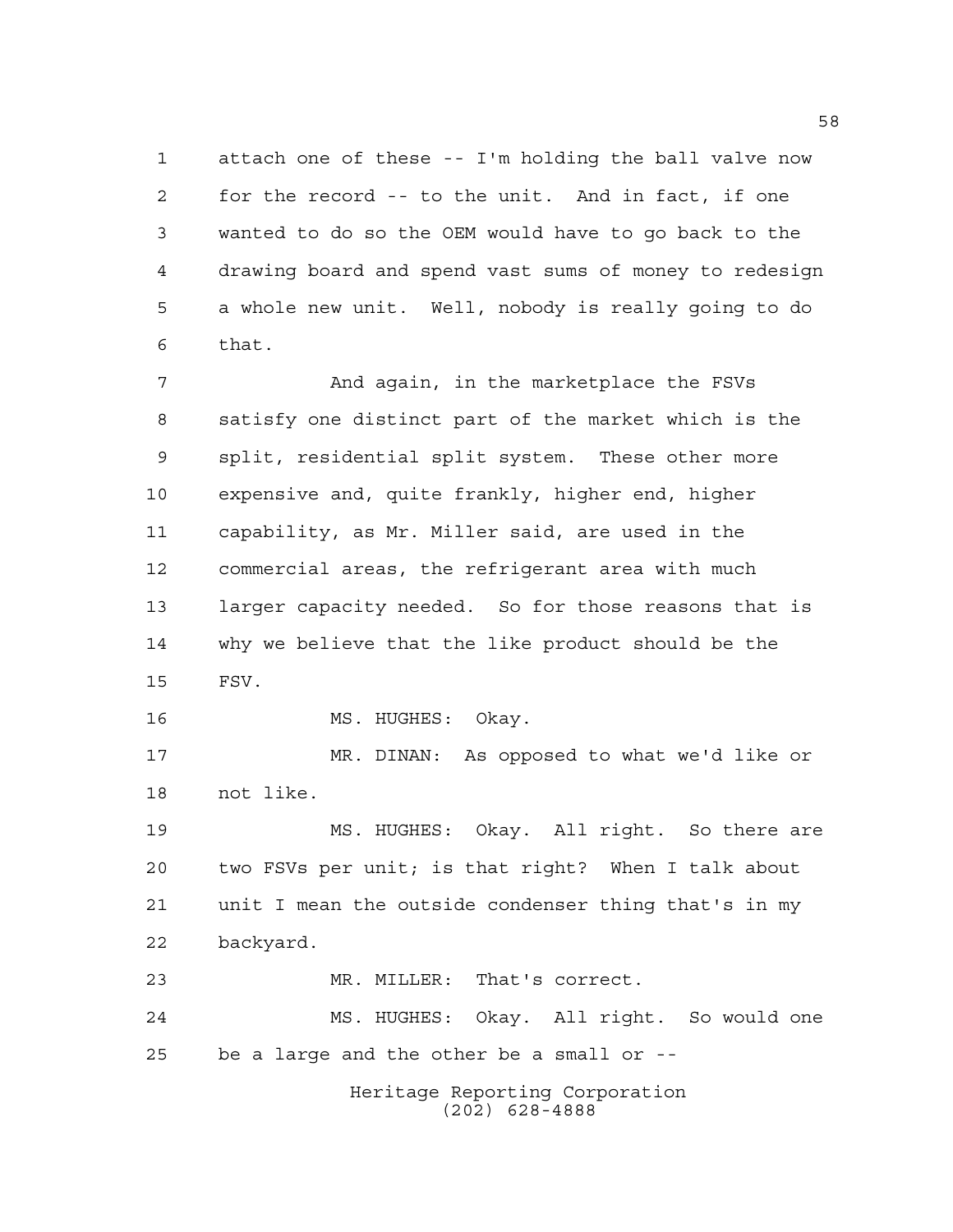1 MR. MILLER: Yes.

 MS. HUGHES: I know one's on a suction line and one's on some other line. MR. MILLER: Yes. You will have a large suction line, typically there's three sizes of these, typically you will see the dash 14 or the dash 12. And then typically you will always see a 3/8ths valves here for the liquid line. MS. HUGHES: Okay. So we're not going to substitute one of those for the other? 11 MR. MILLER: No. MS. HUGHES: Okay. So you would want one, you believe there should be, not whether you want particularly, there should be one domestic like product encompassing both the large and small not defining them separately, if you know what I mean, two separate like products? MR. DINAN: No. The large and the small, in other words the dash 6, the dash 12, the dash 14 should be considered in the one like product definition. And in the brief we can go through much more detail. But when you get into the indicia, what the customer perception is, what the use in the market is, etc., but just very quickly it's because they're all being sold together. The air conditioner doesn't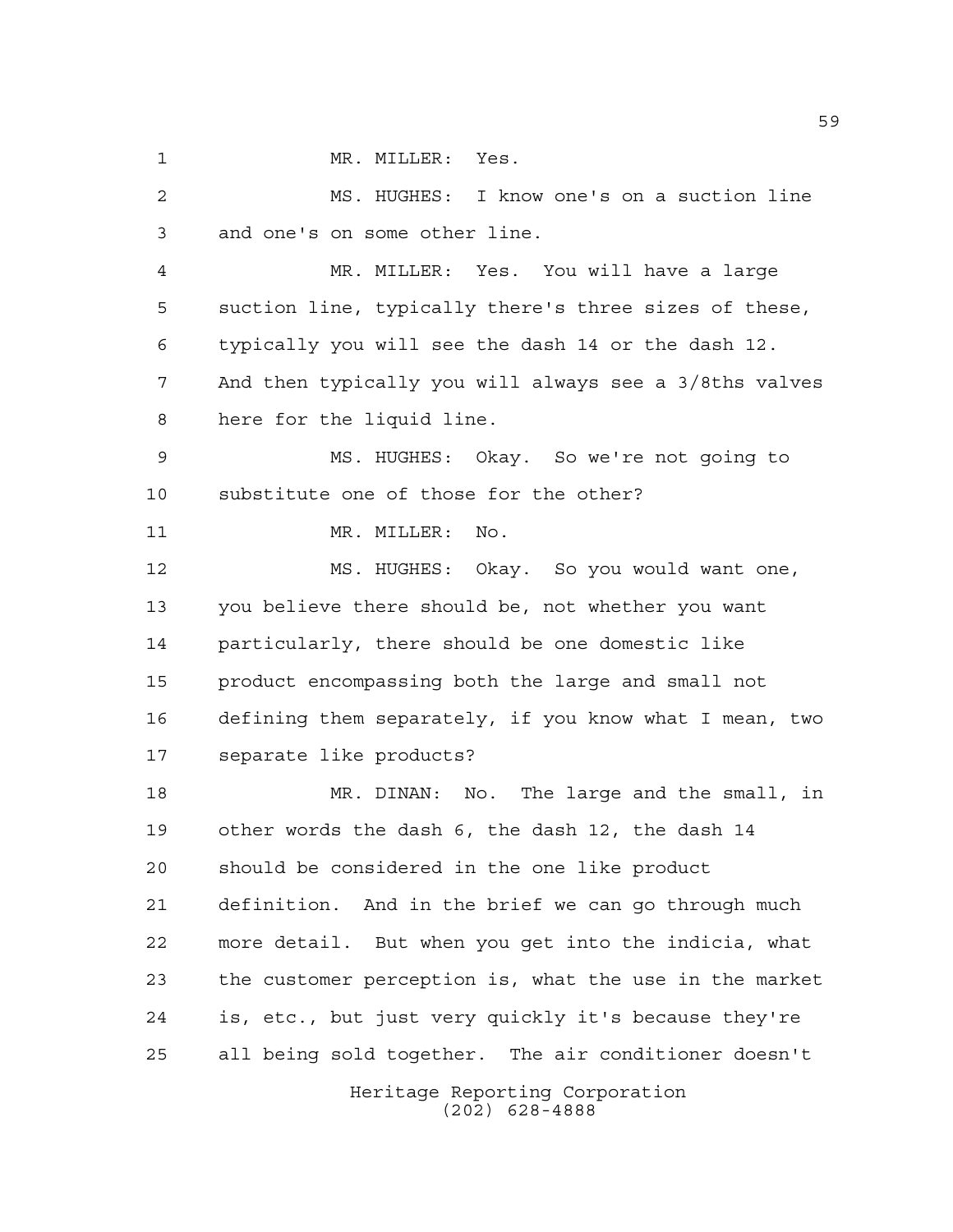work unless you have the two. And as you can see, really the major difference is just in the size and the size major difference being that one is putting through a gas and the other is putting through a liquid. But they are made on the same machines. It's a functionality of doing the same thing, i.e., the hold of refrigerant and the servicing.

 And they are perceived as a like product by customers and by the industry because you essentially would almost never buy one. I mean you need two for it to work.

 MS. HUGHES: Okay. all right. So -- I'm sorry.

 MR. MAGRATH: Yeah, Ms. Hughes, you got a good analogy going here about your backyard and your air conditioning unit. But, you know, these valves are highly technical and they have to jump through a lot of specification hoops. You or I could not go to our backyard and swap out our frontseating service valves for something else or even for other frontseating service valves. You have to have a trained technician come out and service it.

 MS. HUGHES: When I talk about swap out I am so not talking about me. No, I meant the trained technician swapping out.

> Heritage Reporting Corporation (202) 628-4888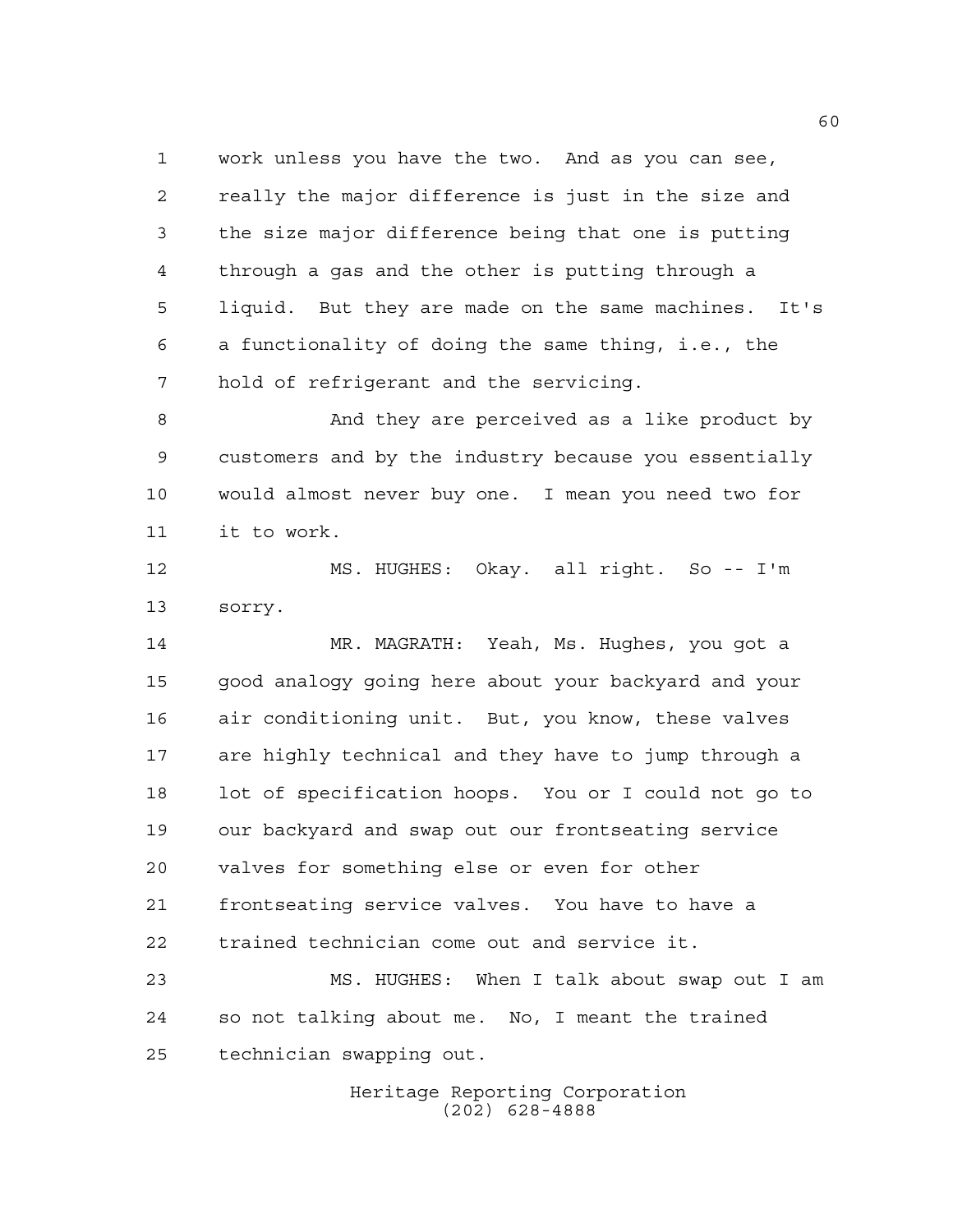Heritage Reporting Corporation (202) 628-4888 MR. DINAN: And indeed these are actually very highly controlled products. And it's not -- you can't go down to a hardware store and buy one of these, you have to have a license -- 5 MS. HUGHES: Okay. MR. DINAN: -- to be able to correct this. MR. MAGRATH: And that's why the market is 8 going to stay with three players and not other countries or other producers aren't going to come into this market any time soon. MS. HUGHES: Okay. All right, so in the postconference brief because I hear logically what you are saying but I am not a commissioner, if you could spell out why you believe this should be one domestic like product with respect to the ball valves, the backseating valves excluded from the definition that would be very helpful, going through all the factors. And do the same thing for the large versus the small. I think that is something the Commission would want to see. Okay. Now, I understand that the FSVs aren't used in 100 percent of the residential units. Is that correct? Or am I wrong there? MR. MILLER: No. On the high end, high efficiencies they will typically use a ball valve.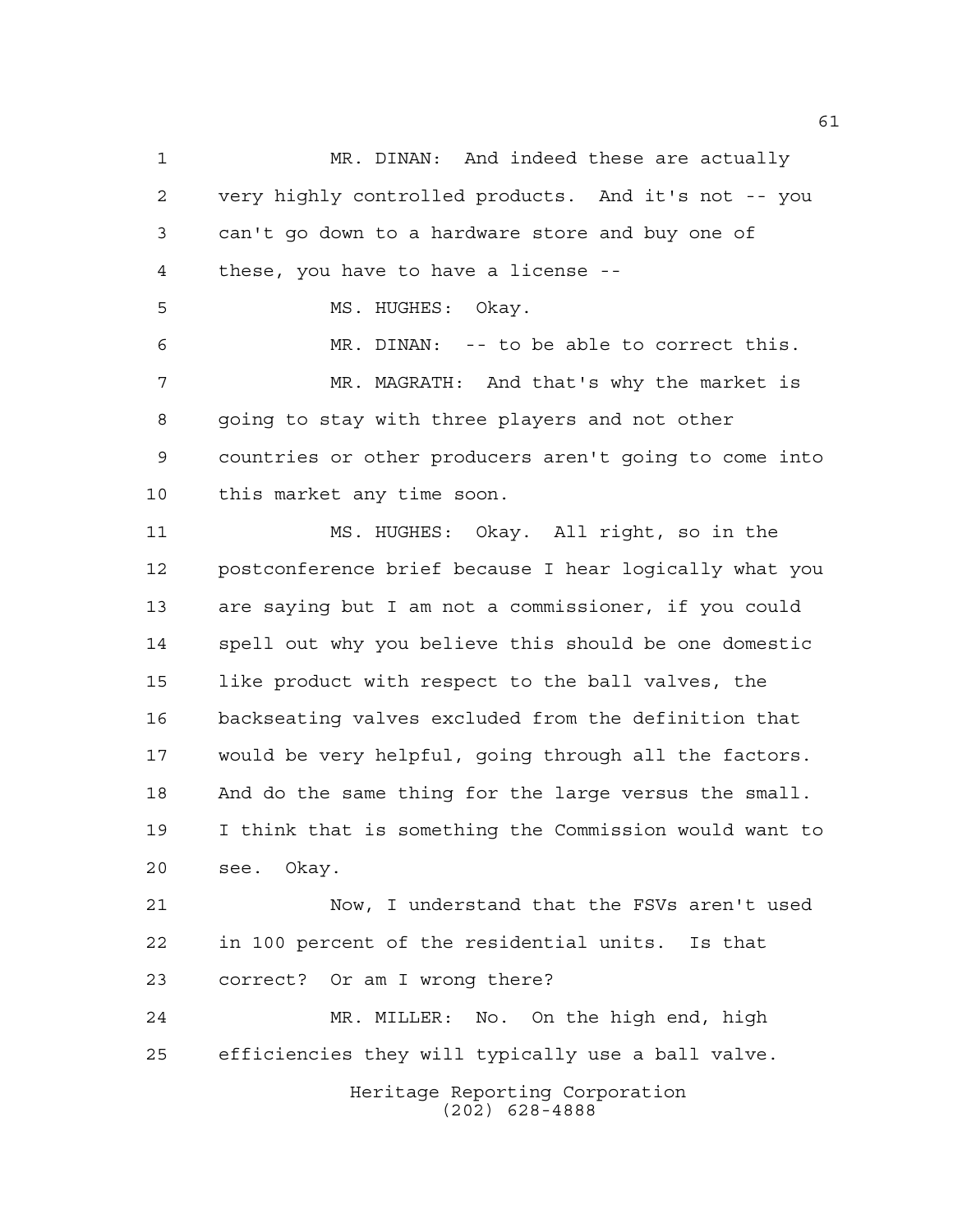1 MS. HUGHES: Okay.

Heritage Reporting Corporation (202) 628-4888 MR. MILLER: Or in one manufacturer's case they will use this to try to designate a premium unit and sell it at a premium price. Backseating valve, sorry. MS. HUGHES: So what does need a prime unit, would that just be a bigger house or something? Why would need that, why would you need a premium unit I guess? MR. MILLER: They would typically, an OEM would typically sell premium units to, you know, up- sell, to be able to provide more features, quieter unit, a longer warranty perhaps, different materials of construction. MS. HUGHES: Doesn't mean it's more energy efficient though? MR. MILLER: Can be. It can be or it can't be. MS. HUGHES: But not necessarily, okay. MR. MILLER: The SEER rating would tell you that. MS. HUGHES: Okay. I'm asking some of these questions because I, unfortunately, was unlucky and did not have my air conditioning unit anywhere near 15 years. So I've gone through some of this stuff, know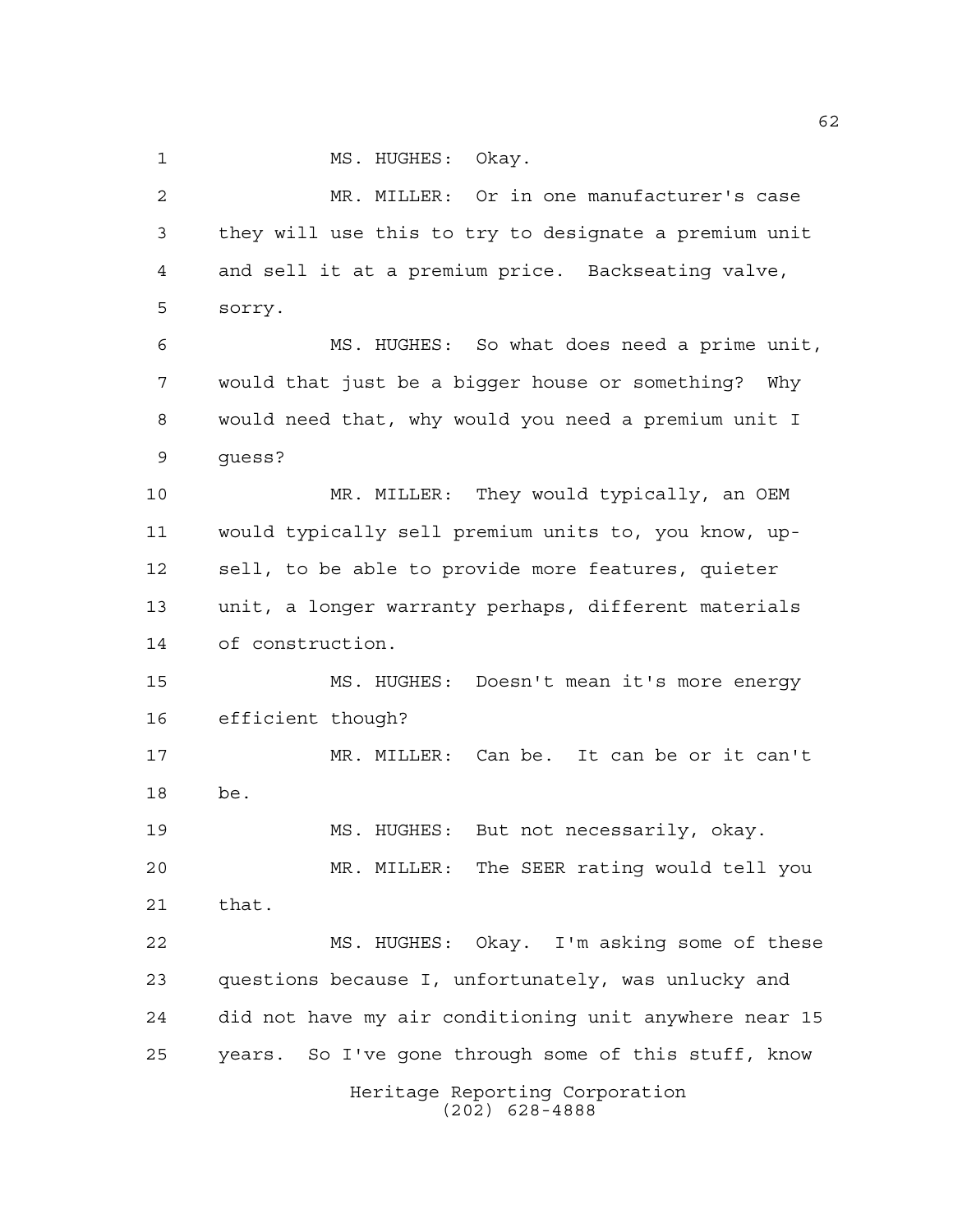a bit about the SEER ratings. Luckily for you guys it wasn't an FSV problem. But anyway, okay.

 Now, the qualification process -- oh, I'm sorry, one more with this dead horse on the valves, what exactly is a coupling valve? From something I read I have the idea, which is probably wrong, that FSVs came along and replaced coupling valves or something, you know, as things progressed in engineering design. But explain to me what exactly a coupling valve is, was, did?

 MR. MILLER: Sure. A coupling, Elcort designed and sold a coupling, it still does today, into the mobile home market. We call it a 5780 but it's actually a two-part coupling that is used in a pre-charged line set. The two coupling halves come together, there's a brass diaphragm that splits and creates the connection. So it's a braceless connection but unfortunately there is no shut off capability. So the industry has moved away from that coupling because you want to be able to shut off the valve to retain the refrigerant and not leak any to the atmosphere. So you have to take a lot of steps.

Heritage Reporting Corporation (202) 628-4888 Typically the mobile home industry will use that coupling today to avoid flames in a mobile home. MS. HUGHES: Okay, thank you. Okay, I have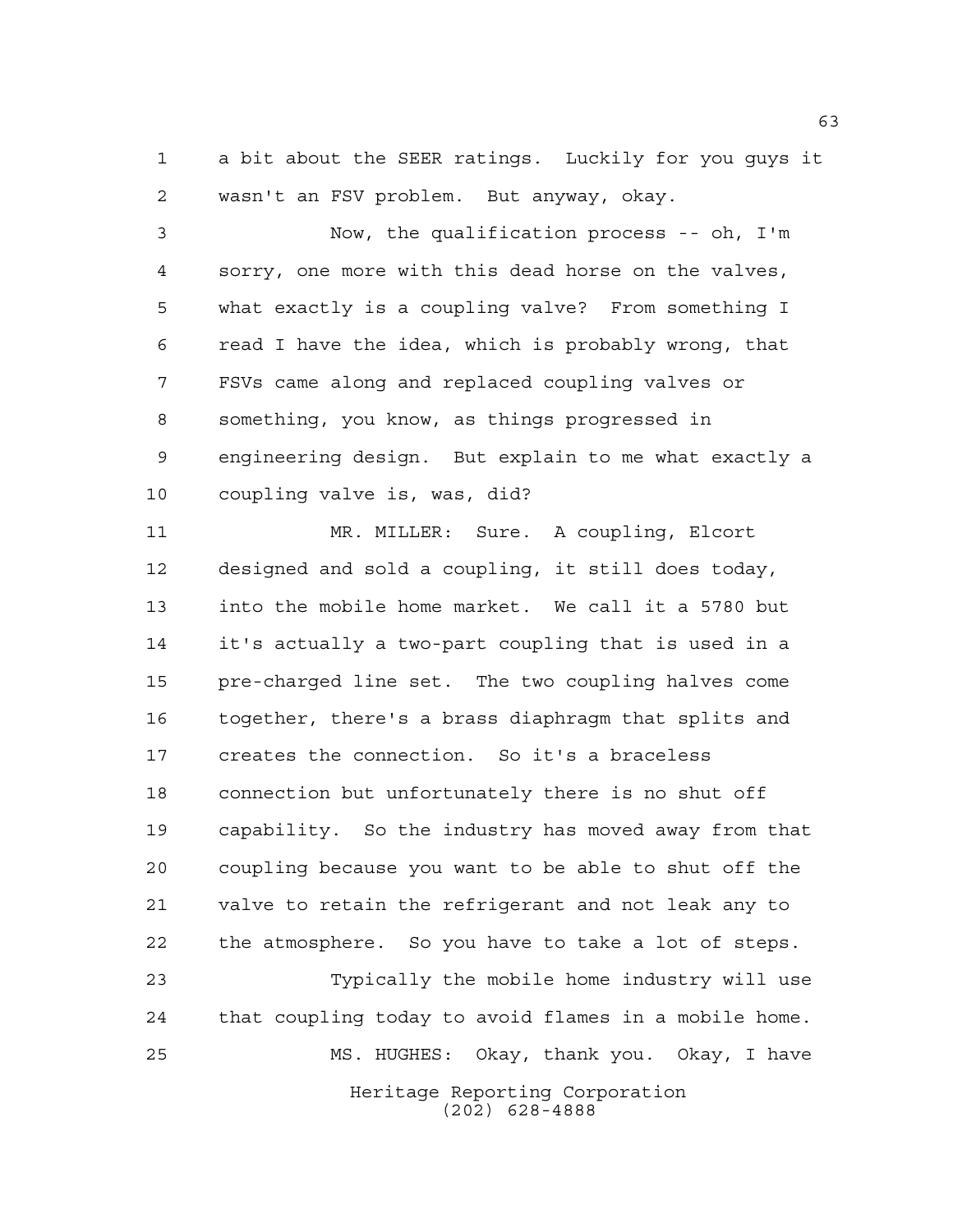an idea from Ms. Lofgren's trip to your plant how many shifts are run a day but I don't want to say because I don't know that this is confidential or not. But I am not clear -- let me back up, I am not clear just how much the housing market downturn has affected your, the demand for your product. I had kind of assumed there would be some coincidence in the decline or the like, when the market was booming that might mean more business for you guys. But based on what you said a little while ago I am not clear that's the case.

 Is the downturn in the housing market to start with any reason for the decline in demand for FSVs or no?

 MR. NELSON: Actually not directly for the decline in the demand for FSVs. As I mentioned earlier that there is a lot of the business that we supply to is for replacement units, as you are familiar with from your experience. And I mean the housing market has gone down slightly. But if you look at the drop in our shipments compared to the rise in the Chinese imports during this period of investigation you will see it is directly not attributed to a decline in housing at all. MS. HUGHES: Okay. So talking about qualification and certification, do the OEMs have to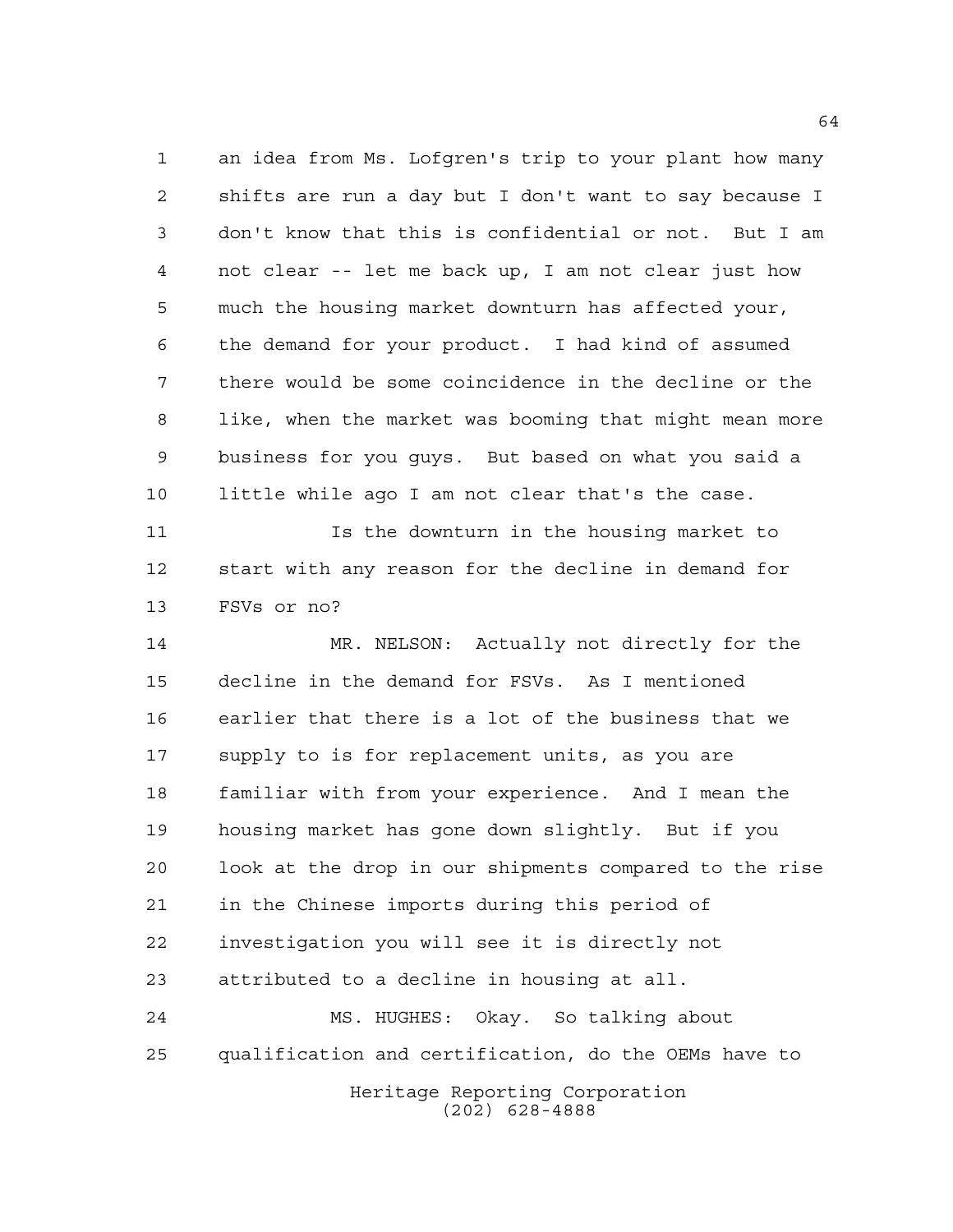be certified to buy the FSVs? It seems I saw that somewhere but maybe I'm unclear.

 MR. NELSON: No, we'll sell them to anyone who buys.

5 MS. HUGHES: Okay.

 MR. NELSON: No, I'm kidding. There's a qualification process and then typically there is a specification that is put together that lists approved suppliers, a list of criteria on dimensional, operational, functional requirements that have to be met. And all these tests are continually monitored throughout the production process to make sure that we are meeting and staying within tolerance of all those conditions on specifications.

 Usually we work very closely with these OEMs in conjunction with them to have our parts meet the requirements that they need to have so that their systems meet the operational conditions.

 MS. HUGHES: Okay. And you told Mr. Carpenter, or someone did, that it takes about a year for this process to be completed?

MR. NELSON: Typically that's --

23 MS. HUGHES: Typically.

 MR. NELSON: -- I would say that's starting from scratch it would be probably a year, slightly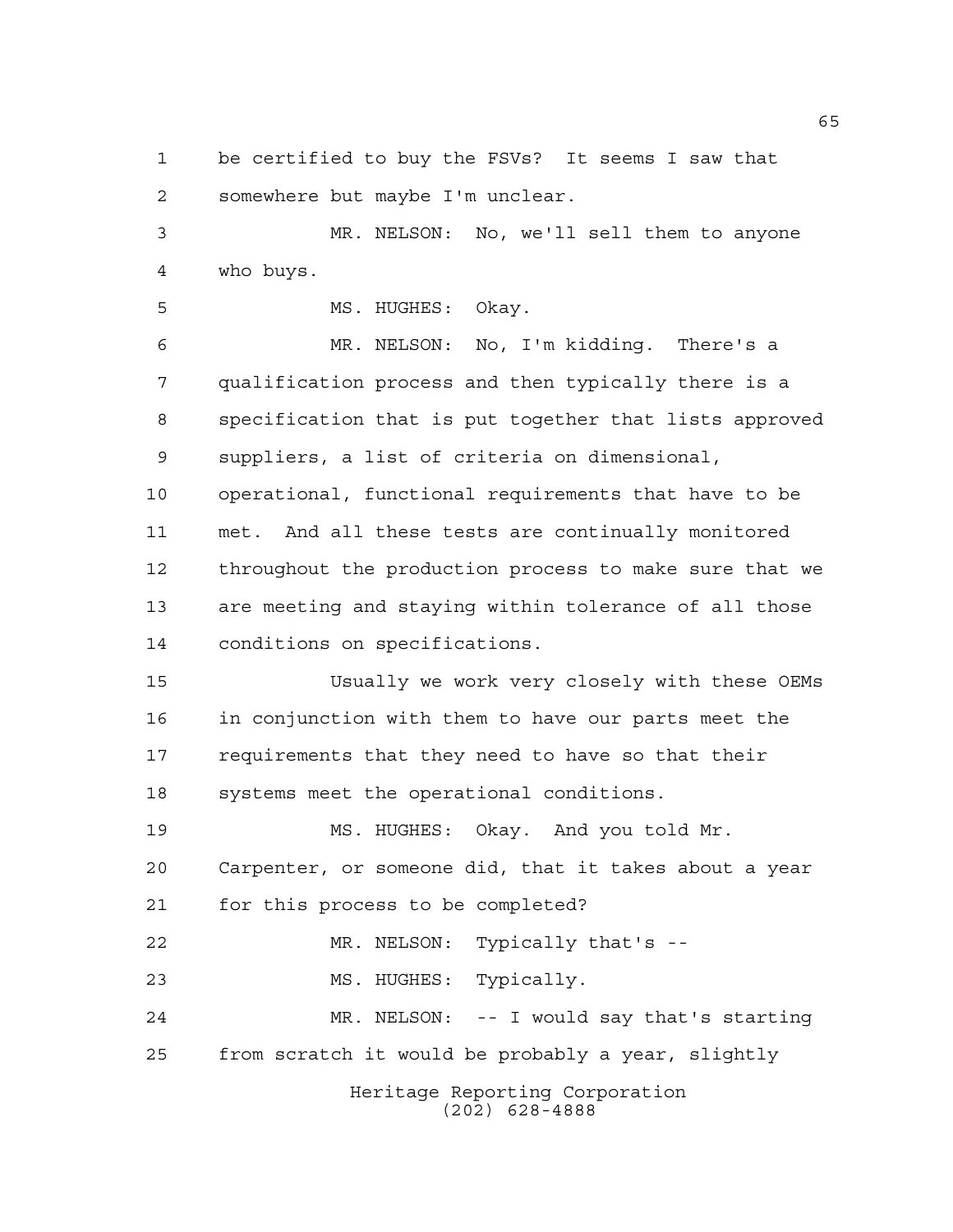over that.

| $\overline{2}$ | MS. HUGHES: Okay. That qualification                   |
|----------------|--------------------------------------------------------|
| 3              | process is there any environmental process involved in |
| $\overline{4}$ | that or is there a separate requirement to satisfy     |
| 5              | environmental concerns or no?                          |
| 6              | MR. NELSON: There's probably the biggest               |
| 7              | thing that would have an environmental impact would be |
| 8              | external leakage of the product, of a refrigerant      |
| 9              | because you are not -- you are looking for the release |
| 10             | of greenhouse gases. So you would have as far as an    |
| 11             | environmental requirement and also in order to keep    |
| 12             | the unit functioning you would have a leakage,         |
| 13             | external leakage specification. That would be          |
| 14             | probably the most critical compared to any type of     |
| 15             | environmental standards.                               |
| 16             | MS. HUGHES: But that is something you would            |
| 17             | be working with the OEM on then; right?                |
| 18             | MR. NELSON: Right.                                     |
| 19             | MS. HUGHES: Okay.                                      |
| 20             | MR. NELSON:<br>Yeah, we have some test                 |
| 21             | criteria, different operational simulations that would |
| 22             | show how the valve would perform over its expected     |
| 23             | life.                                                  |
| 24             | MS. HUGHES: Okay.                                      |
| 25             | MR. DINAN: Okay, and those issues, just to             |
|                | Heritage Reporting Corporation<br>$(202)$ 628-4888     |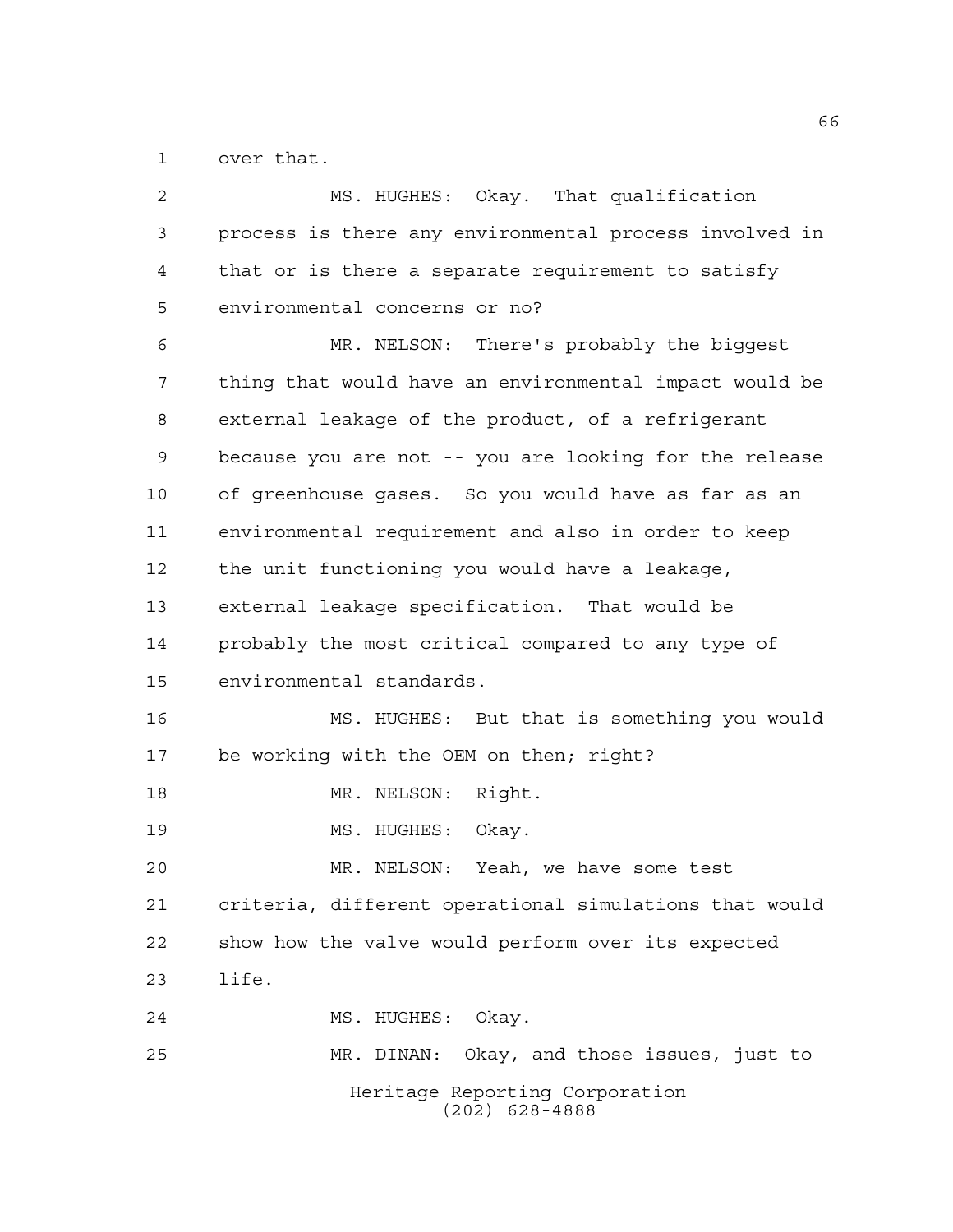Heritage Reporting Corporation (202) 628-4888 just to enhance on that, the way it works with the environmental concerns and meeting the government environmental standards and regulations it's the OEM that is responsible for doing that. Therefore, the OEM through this qualification process and the design specifications builds into their requirements that Parker, or any valve manufacturer, has to meet so that that valve when put into the air conditioning satisfies the OEM's responsibilities. So it's kind of a two-stage process if you will. 11 MS. HUGHES: Okay. MR. DINAN: And their concerns, of course, is to meet the design criteria. MS. HUGHES: Okay, thanks for explaining that. Now, how are your inventories, are you extracting up in light of what you're describing with the imports coming in or no? MR. MILLER: No. We typically build the customer orders and have fast lead time. So we, once we receive the orders we build them quickly. So we do not have excess inventory sitting around on brass and copper components. MS. HUGHES: Okay. MR. MILLER: Or finished product.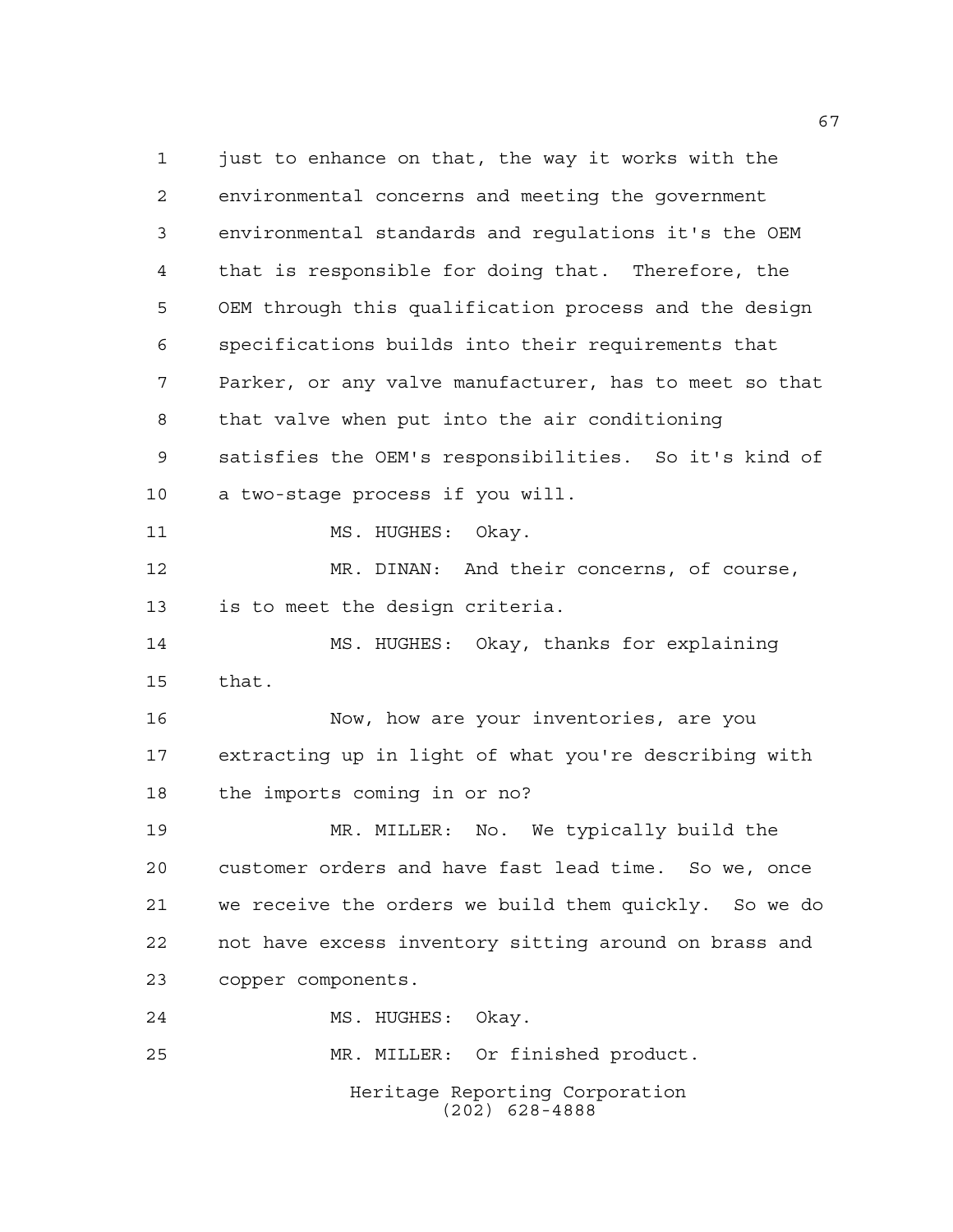Heritage Reporting Corporation (202) 628-4888 MS. HUGHES: All right. Well, how long is the turnaround between when you'd receive an order and when you'd be able to ship it out? MR. MILLER: Typically we respond within seven days, one week. MS. HUGHES: Oh, okay. Now, I'm obviously going to ask respondents the following question, but to the extent that you know it do you know if there are any quality problems associated with the Chinese products or no? MR. NELSON: We're not aware of any. MS. HUGHES: Okay. And I assume based on something Mr. Nelson had indicated earlier your contracts may include need or release provisions. Is that what's going on, the reason you're not able to renego -- feel free to answer in the postconference brief if you need to -- but I am kind of wondering why when you are trying to negotiate, renegotiate your contracts is it just that you can't meet, you know, the Chinese price or is there something else going on there? MR. NELSON: We can address that in the postconference review. MS. HUGHES: Okay. MR. NELSON: But I would say it's strictly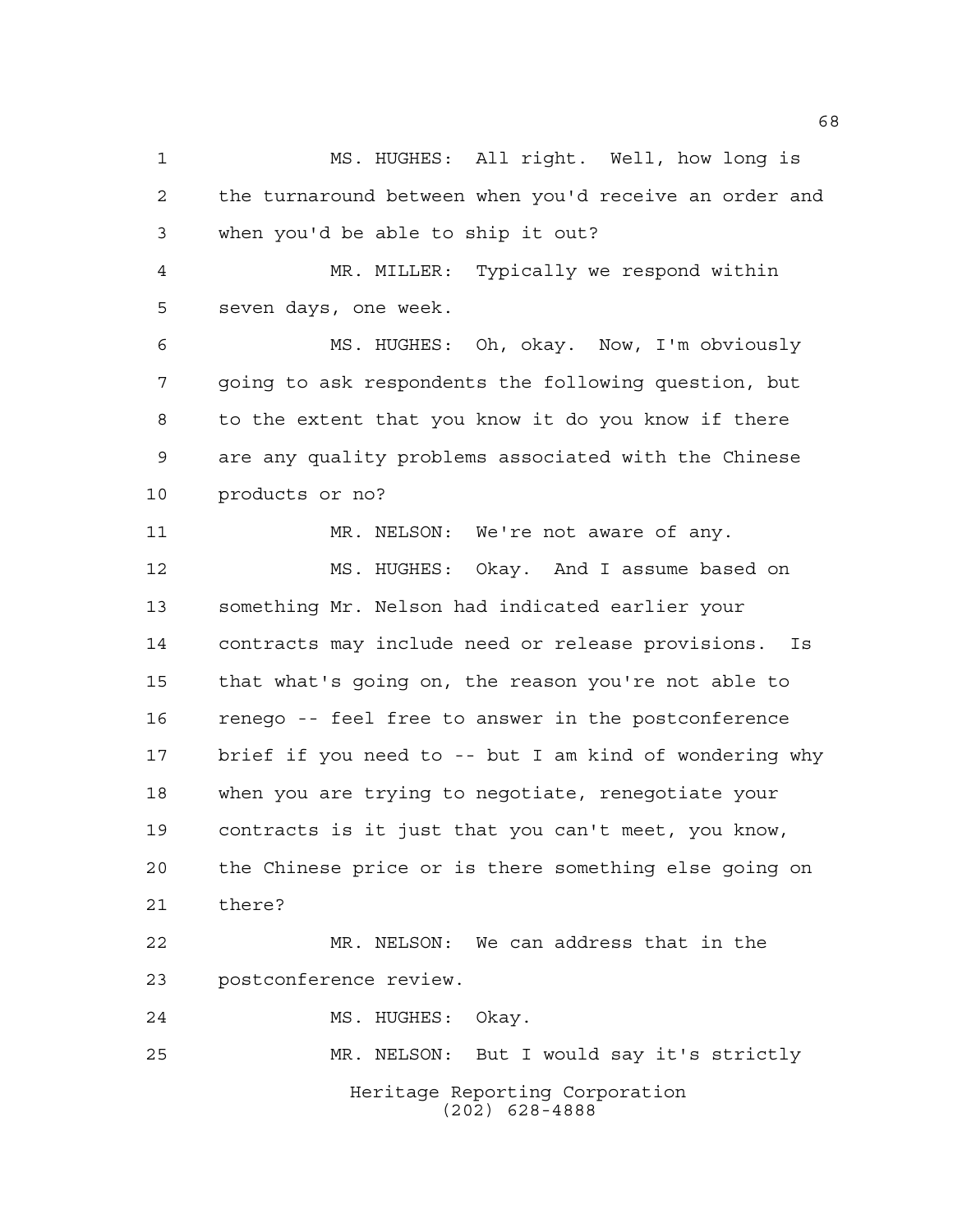pricing is --

Heritage Reporting Corporation (202) 628-4888 MS. HUGHES: Okay. All right, got you. Okay, I felt in the postconference brief if you could just explain what you believe the pertinent conditions of the competition are that the Commission should take into account when it analyzes the impact of the subject merchandise. And I am sure you will do this, but just to get it on the record, provide a detailed analysis of the volume, the price and the impact factors that the Commissioner typically explores. Also, if you could explain in your brief how 13 the Commission should apply the Bratsk Aluminum Smelter replacement/benefit test in this investigation if you believe it applies at all. And lastly, if you could analyze the threat factors the Commission has to consider in its analysis. Thank you very much. MR. CARPENTER: Ms. Bryan? MS. BRYAN: Thank you. Good morning, I am Nancy Bryan from the Office of Economics. Thank you for all the information you've provided so far. I'd like to first touch on seasonality for a little bit. I guess I've heard that there is some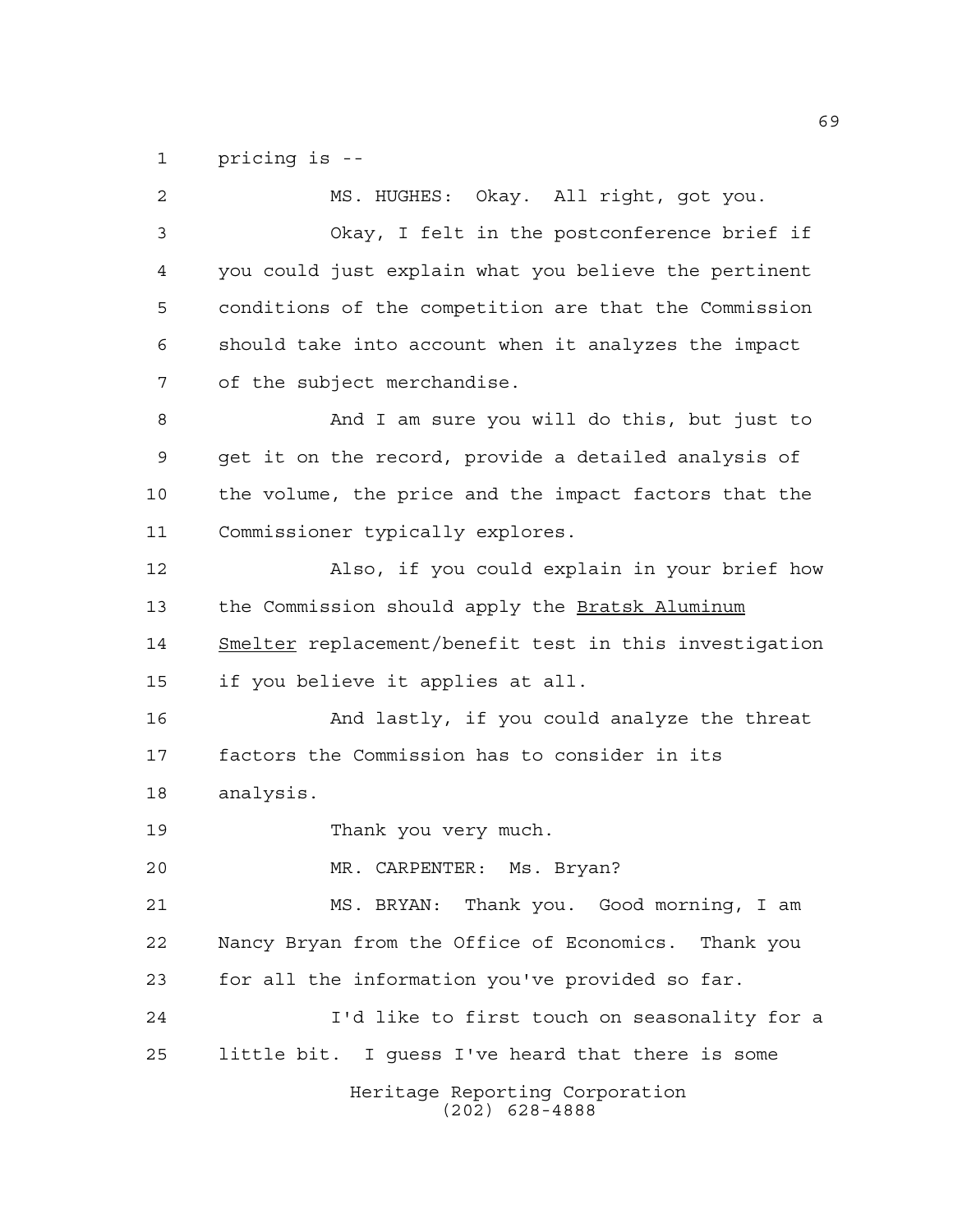seasonality in this, meaning more in the second

 quarter or less in the fourth quarter. But could you touch on how that might affect pricing, what we might see in the pricing data?

 MR. MILLER: Typically the pricing is done on a one- to three-year contract based on annual volume. Seasonality doesn't play an impact there at all in the pricing function. But there is seasonality within the business. Typically 60 percent of the business will happen between January and May and then 40 percent from there out.

MS. BRYAN: Okay, thank you.

 Related to the raw materials situation I understand about the, how the pricing of raw materials has increased and that this is a global phenomenon, that I understand the Chinese producers also face similarly rising costs. So would we expect then to 18 see Chinese prices moving at about the same time and in the same direction as U.S. prices?

 MR. NELSON: Yeah. The raw materials that are basically almost 100 percent of the product are world-traded commodities so they would have the same prices of those raw materials that we would. And we would expect to see the same impact from their raw costs as what we have.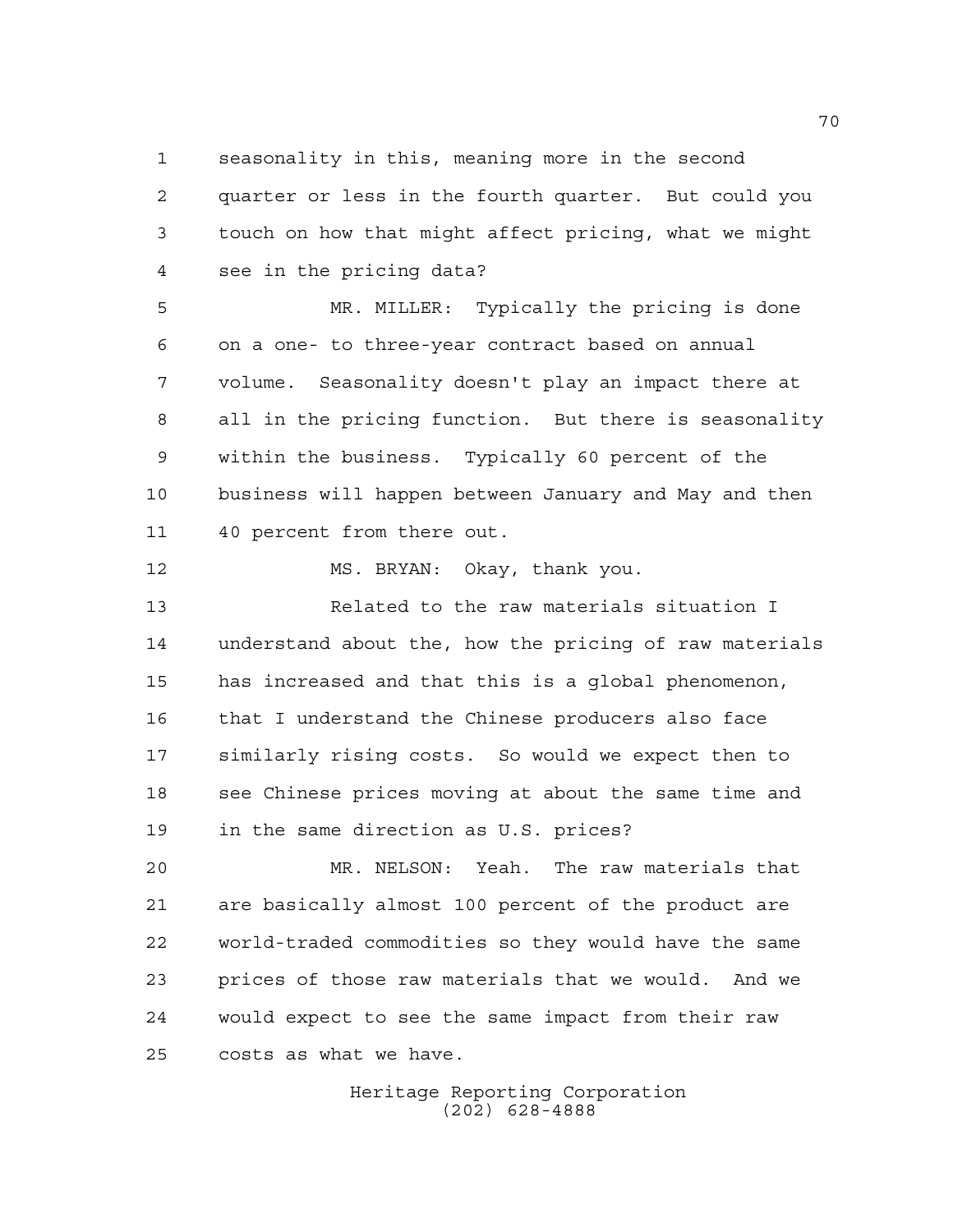Heritage Reporting Corporation (202) 628-4888 MS. BRYAN: Right. Okay, thank you. And also in terms of the brass and copper and any other raw materials you use have you experienced any shortages or trouble getting supply of those? MR. NELSON: No. No, we have not. MS. BRYAN: Okay. To your knowledge has the exchange rate had any effect on the prices that you've seen of the imports? MR. NELSON: Not that we're aware of. MR. MAGRATH: You know, Ms. Bryan, my organization does work for people who are trying to get Congress to look at the undervaluation of the Chinese renminbi and issues of currency manipulation. And the Chinese have started to revalue the renminbi but it is very small what they have done so far in terms of how far most economists' consensus opinion is that it is undervalued. So the revaluation of it has been very small so far. And it has not seemed to affect dumped prices in this market. MS. BRYAN: Okay, thank you. Okay, really quickly to kind of touch on this high end premium air conditioning for residential purposes, have you seen an increase in demand for these lately or has it been a small part of the market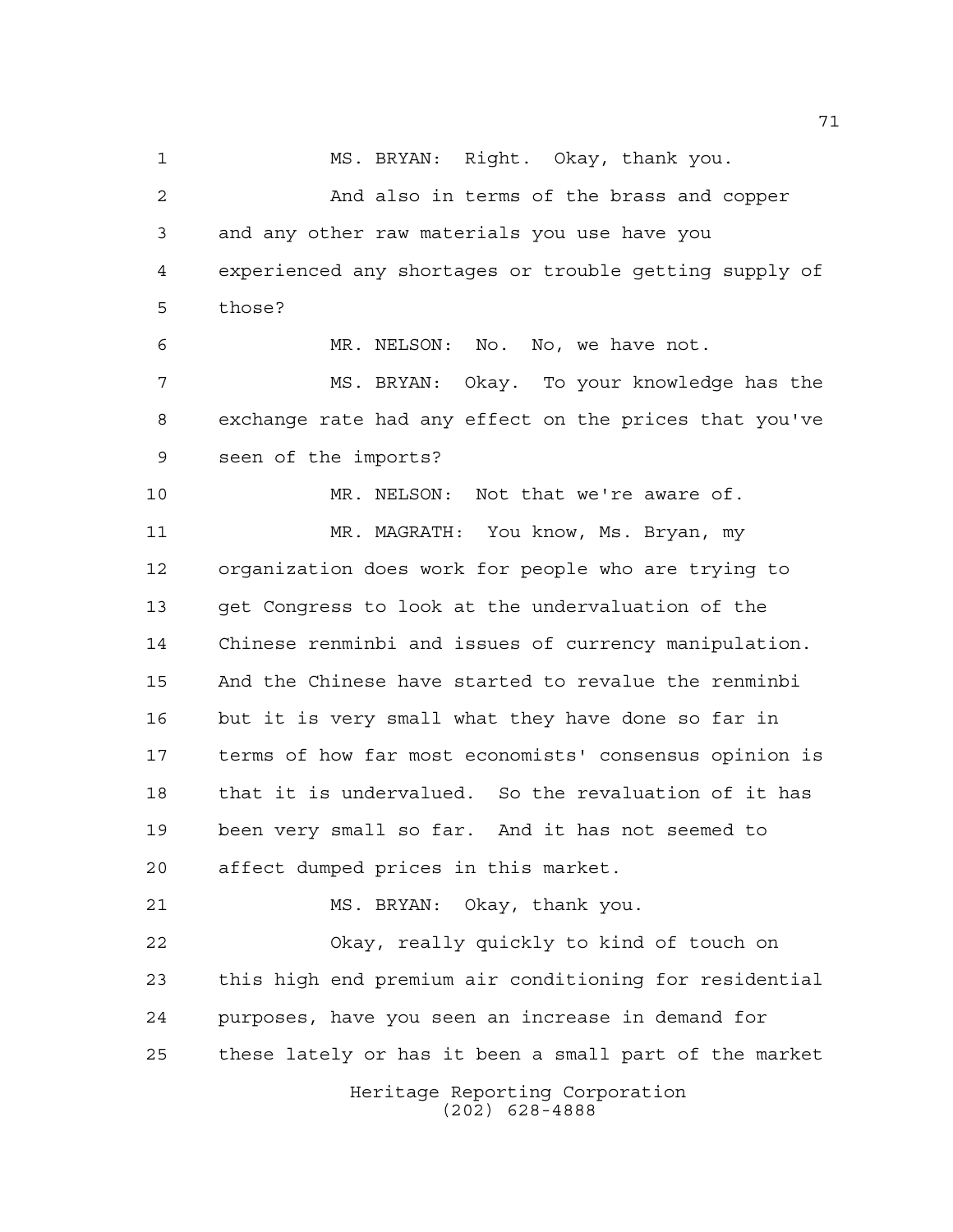constantly over the period of investigation? MR. NELSON: Yeah, I would say through the period of investigation the percentage of your premium high end air conditioning units has remained relatively continual percentages of what all units purchased are. MS. BRYAN: Do you have any sense of the market share that they account for of the total residential air conditioning units? MR. NELSON: I don't know that off the top of my head. 12 MS. BRYAN: Okay. MR. DINAN: We can develop that number and we'll put it in the brief. MS. BRYAN: Thank you. MR. MAGRATH: To put it in the brief you should know that the backseating valve is only used on the very, very high end air conditioning units by one manufacturer, one OEM only. And the ball valve is restricted as well. So they're much less, much less than 50 percent of the market, less than a quarter of the market. But we will provide that, the data in the our posthearing brief. MS. BRYAN: Okay, thank you. That would be great.

Heritage Reporting Corporation (202) 628-4888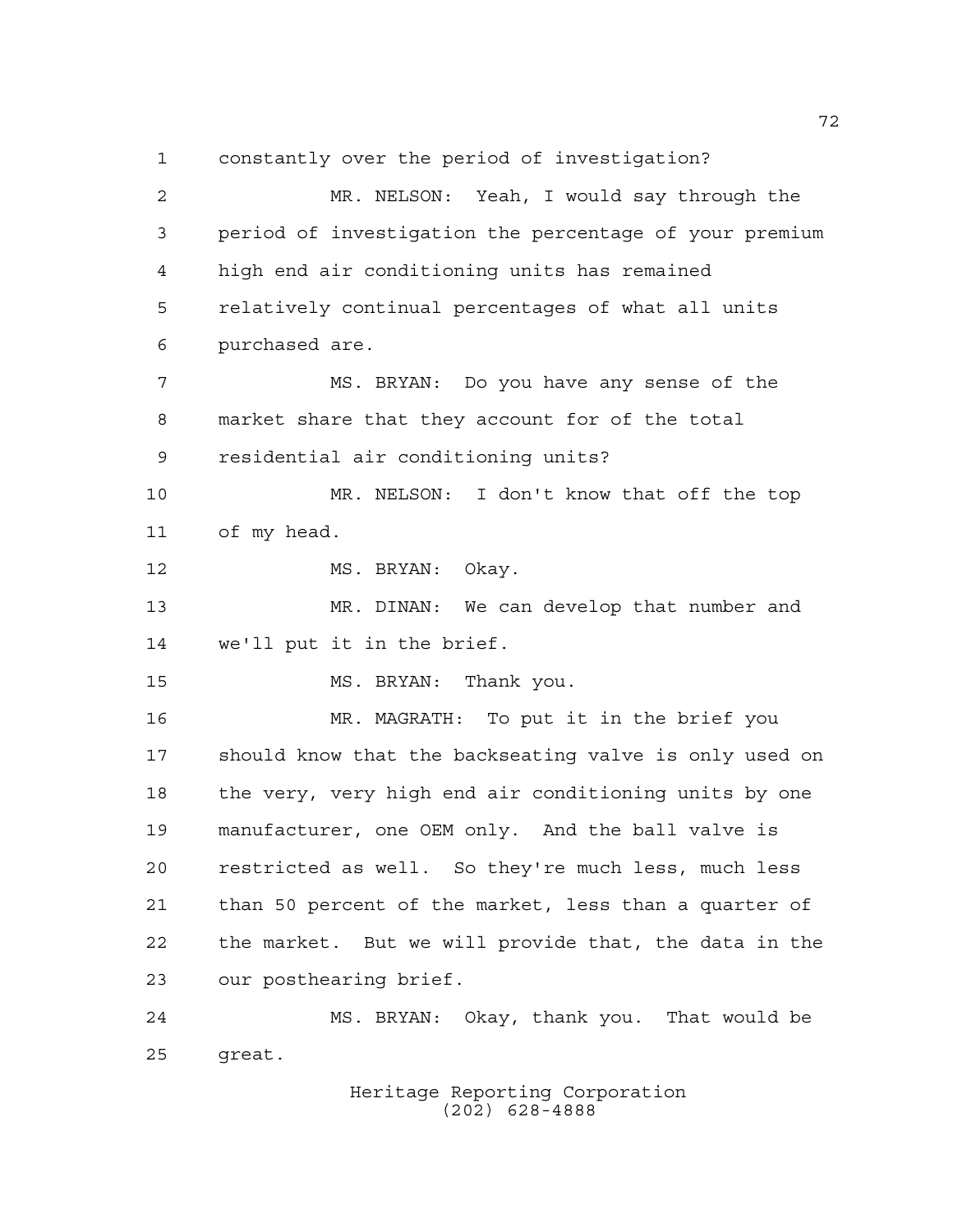Also in terms of the price difference between the FSVs and the BSVs and the ball valves I think you've mentioned that the price difference can be two to three times as high as the FSVs. Does this price gap, I mean has that price gap remained constant over the past few years and do you expect it to remain that or has there been a widening or narrowing of that gap? MR. NELSON: It's remained relatively constant. The prices have all stayed relatively the same and the materials of construction have stayed the same.

MS. BRYAN: Okay, thank you.

 Have you ever experienced any trouble supplying or meeting complete orders to any of your customers over the period of investigation?

 MR. MILLER: Typically no. The only time we would have issues is if the customer had a drop-in order that wasn't scheduled, maybe an inventory loss or something, where we would help them maybe move it out a day or two, something like that. But typically the answer, that would happen very few, maybe once a year.

 MS. BRYAN: Thank you. I think that's all I have for now. Thank you.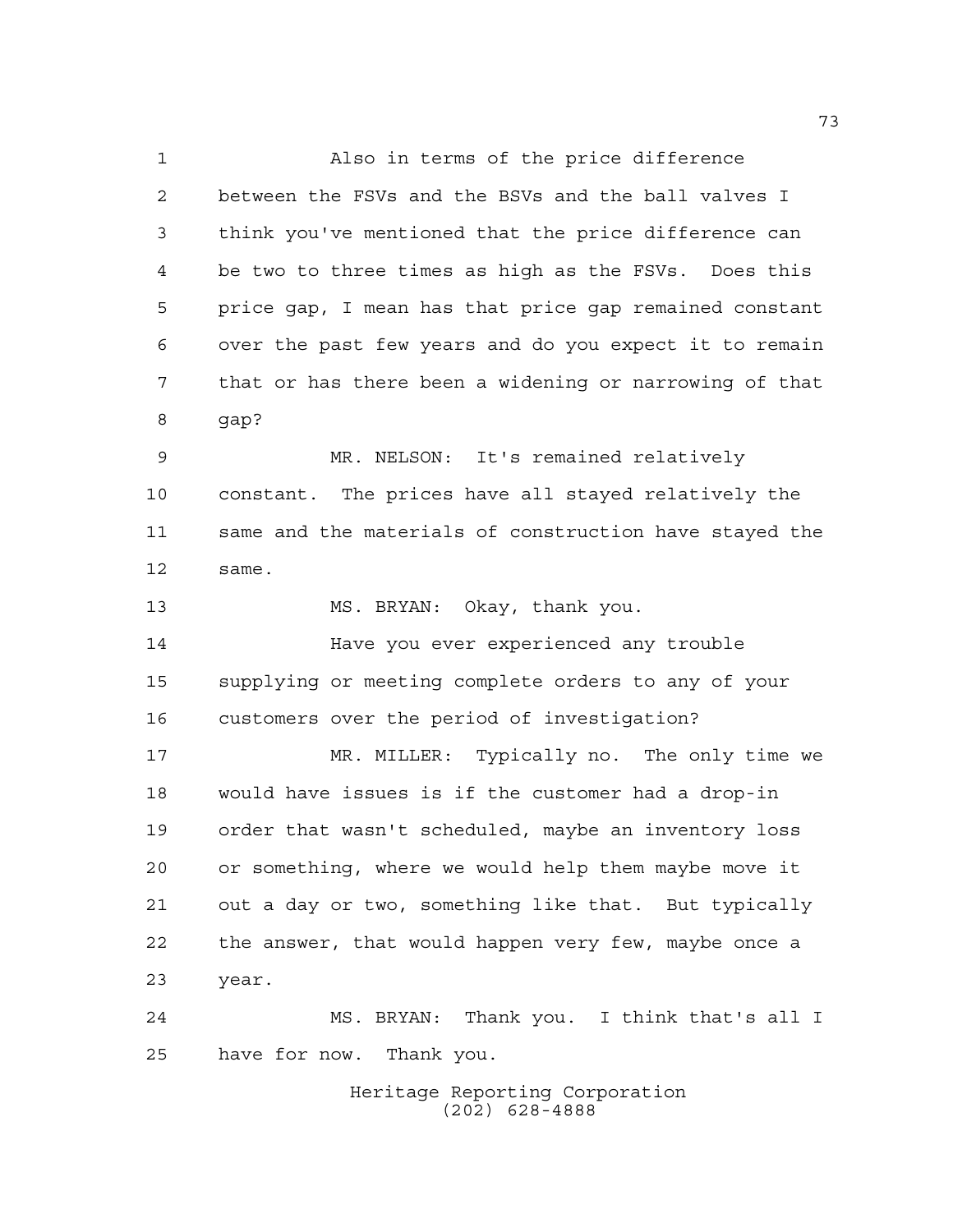1 MR. CARPENTER: Mr. Yost?

Heritage Reporting Corporation MR. YOST: Good morning. And my name is Charles Yost, I am with the Office of Investigations. And first of all I want to welcome you all to come here, and appreciate your testimony very much. I have a couple of questions. Mr. Miller, you had testified regarding the movement cost savings, and I think you had mentioned specifically automation in order to reduce labor costs. Were there any other aspects of improving efficiencies? Did you use less raw materials in producing frontseating valves, for example, or, you know, in terms of movement by other industries to lightweight components, was this part of the movement towards efficiency or something like that? MR. MILLER: Speaking to our manufacturing? MR. YOST: Yes, sir. MR. MILLER: During the period of investigation I don't believe that we took any additional materials out. Most of it was already designed as lean as possible going in. So there wasn't any materials removed or alternate components used. It was standard components have been used for several years. MR. YOST: So the part specification

(202) 628-4888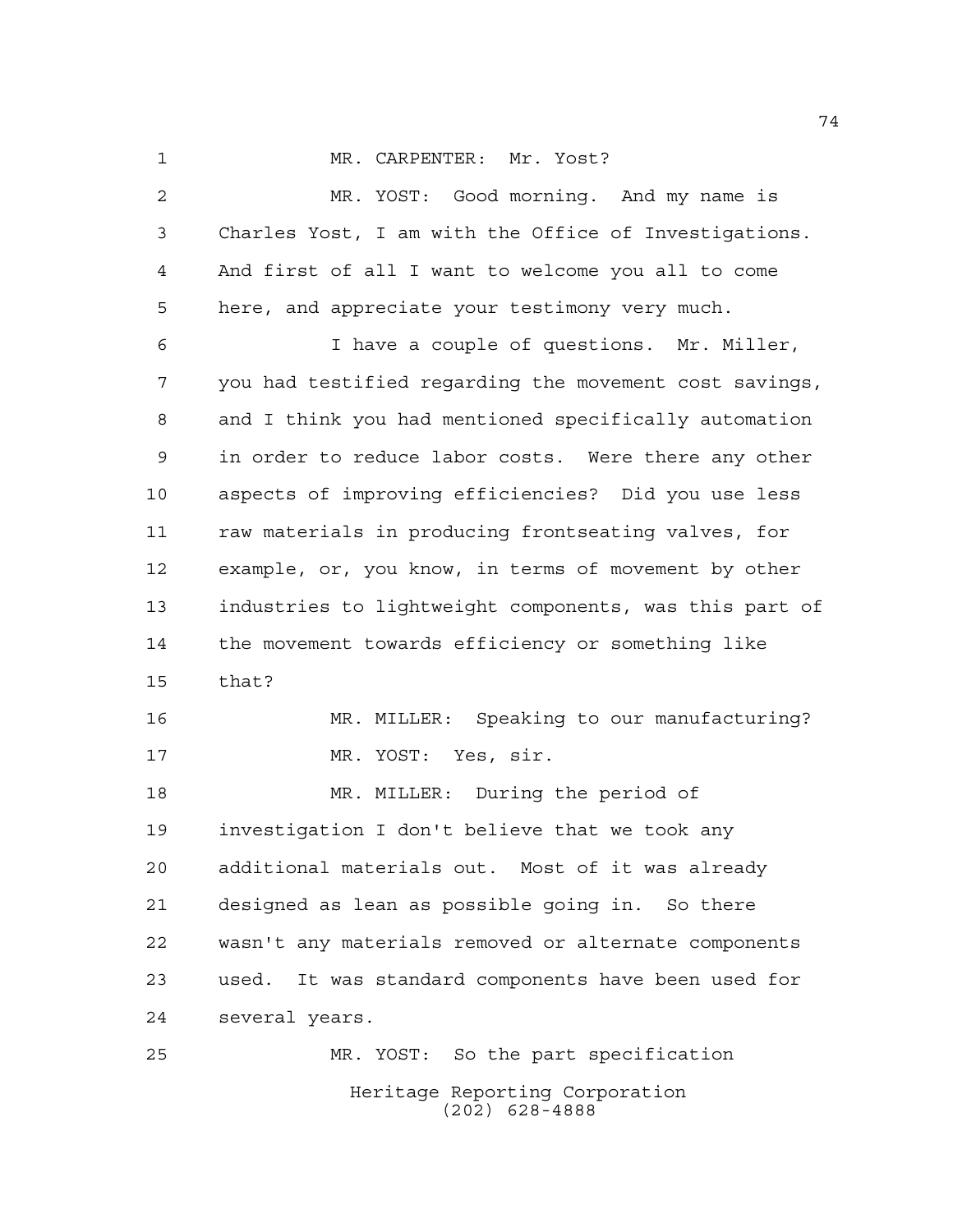Heritage Reporting Corporation basically didn't change, all we're seeing is a decrease in the quantity of units produced? MR. MILLER: Correct. MR. YOST: Okay. Was there anything else in terms of improving efficiencies in your through-put through the plant other than the automation? MR. MILLER: Not during this period of investigation. MR. YOST: This period you mean 2005 - 2007? MR. MILLER: Right, right. MR. YOST: I noticed, I mean I think you had testified that the quantity of units produced has decreased significantly. What's happened to the machinery? MR. MILLER: We've idled the machinery, idled the capacity or taking production, limiting the number of shifts that we run it. MR. YOST: Okay. You haven't moved any of that machinery to the production of other types of valves or other products? MR. MILLER: No. No, we haven't. MR. YOST: Okay. Could you talk about the OEM qualification process a little bit more? I think you had mentioned several of the steps in terms of this one-year process and so forth. Is it simply an

(202) 628-4888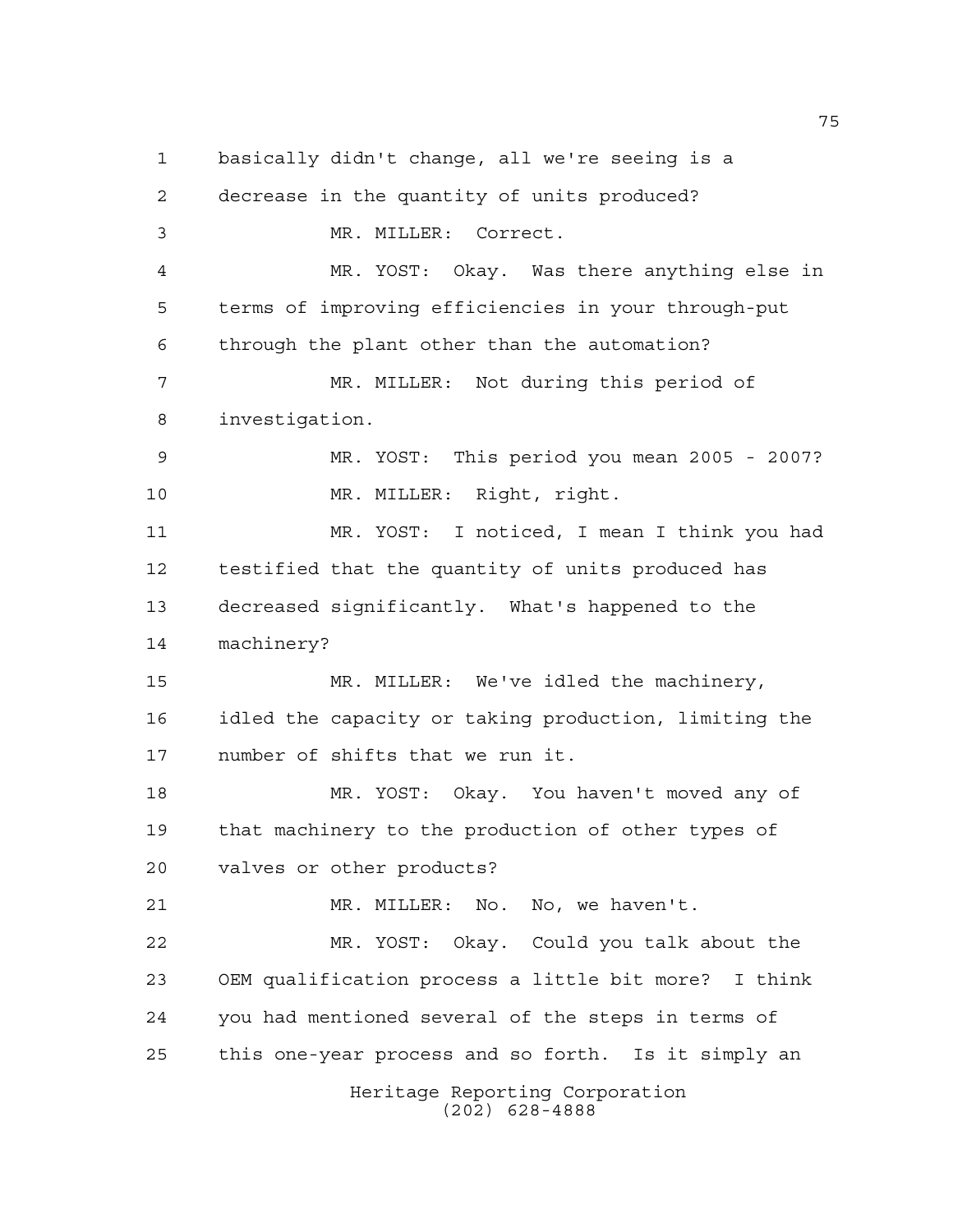exchange of technical drawings and inspection of your plant by the OEM producer to sort of qualify processes and recordkeeping?

 MR. MILLER: Yes, typically it would start out with the print that the part has to be designed to. And then within that you have operations parameters, the number of reseals that the valve can make, the leak grate that it can make, any oxidation, salt spray leakage issues, high/low testing as far as will it hold pressure under high pressure, not leak to the atmosphere under high pressure or low pressure. Every OEM has a battery of tests that they require. And some may differ and temperatures and pressures may differ.

 And then they will also do, some of the OEMs will do an operational test as well where they put it in an environmental chamber and test it over the -- and try to simulate the life of the valve.

Heritage Reporting Corporation (202) 628-4888 MR. YOST: Okay. And at the end of this process you come to some agreement or you hope to come to some agreement with the customer in terms of quantity and pricing and so forth and so on I imagine. What's the process of negotiating a price? I guess that question would be directed to you, Mr. Nelson. MR. NELSON: Yeah, typically on the pricing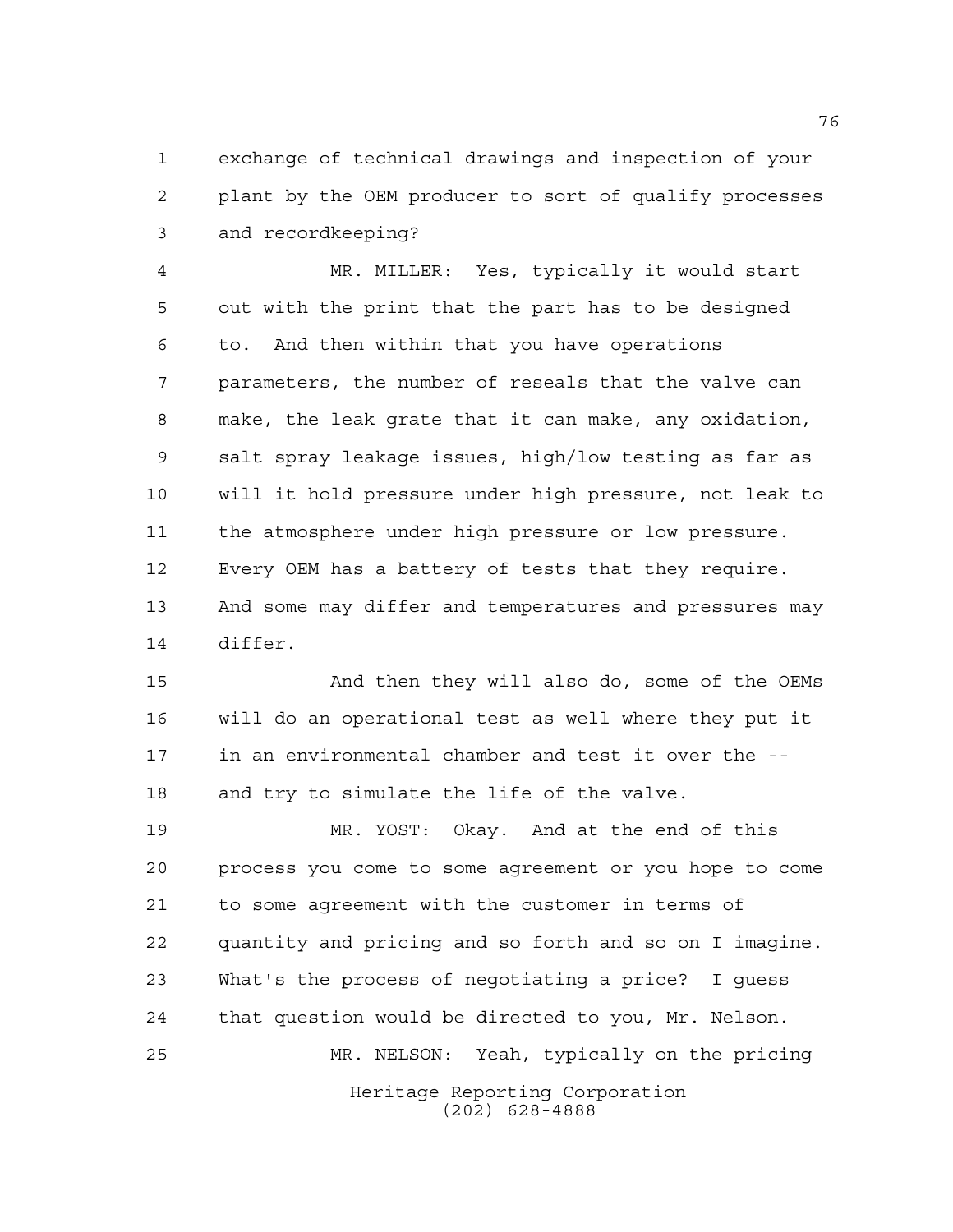negotiations we try to, one it's a derivative of the volume that's expected, there is consideration for how deliveries would be handled, expectations in the market as to where the price levels have historically been. And working from those points we will work out the volumes, the delivery requirements, the terms and we will present a price based upon those conditions of the terms of sale.

 MR. YOST: And then the customer comes back or rather the OEM comes back to you and says, Look, that price is unacceptable, and presents you with a price presumably from your Chinese competitors. Would you consider yourself to be a price taker?

 MR. NELSON: Typically the prices we've seen we could not survive with those levels. But we typically try to work with the customers on some give and take with regards to what we can do with regards to inventory or stocking conditions or stuff like that that may help us with regards to costing or forecasting out a volume and production. That would have an impact on cost.

 MR. YOST: Okay. That does it for my questions. Thank you very much.

MR. CARPENTER: Mr. Mata?

MR. MATA: Yes. My name is Ruben Mata from

Heritage Reporting Corporation (202) 628-4888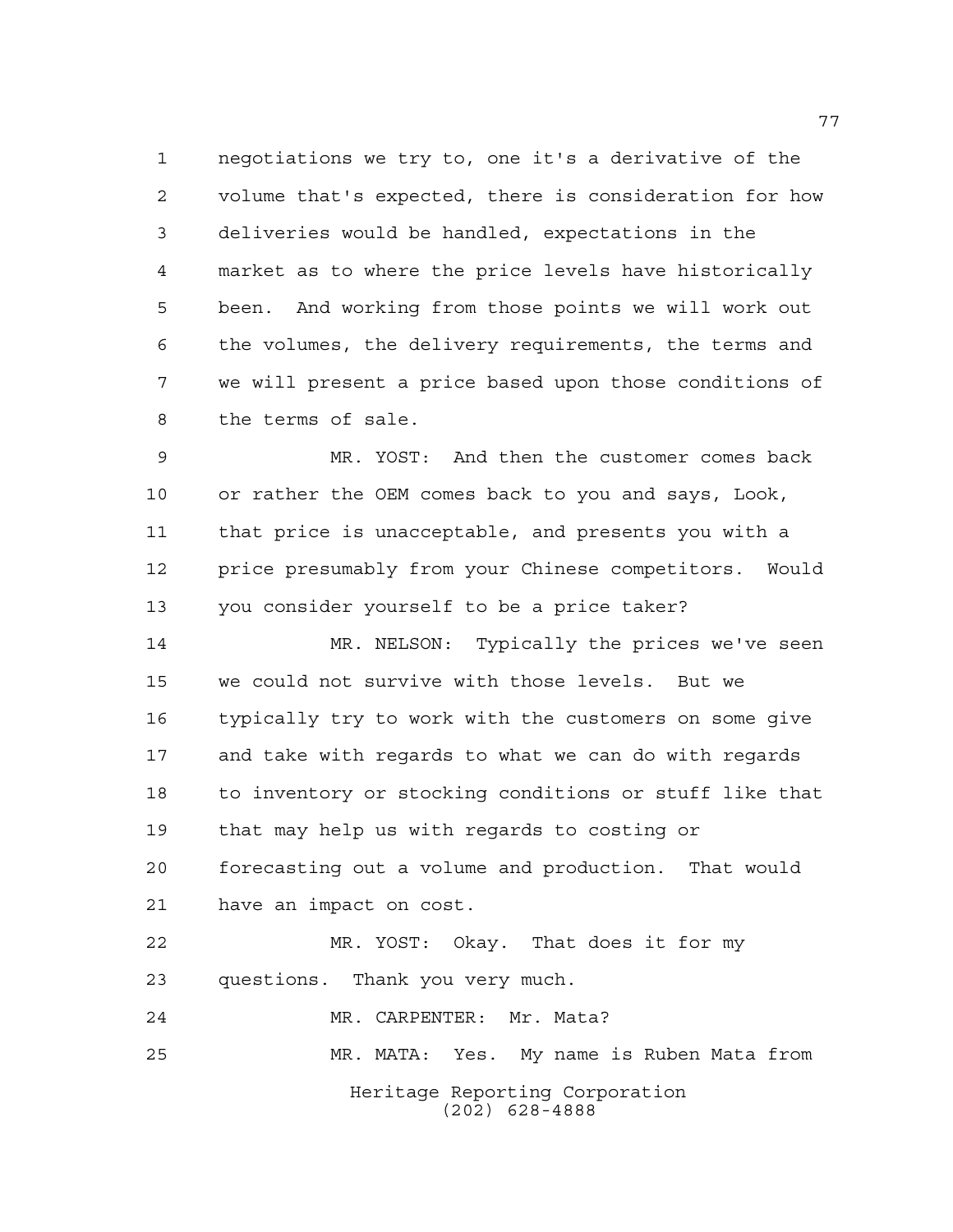the Office of Industry. I have basically two questions: one for Mr. Nelson.

 Did you say earlier, Mr. Nelson, that do all U.S. residential air conditioning units make use of frontseating valves?

 MR. NELSON: All seven of the OEM manufacturers use frontseating service valves as the majority of the service valves on their units. There are a couple that do have, as Pat has mentioned, there's one company that does use a backseating valve on their high end premium models, which is a small percentage of what they make. There are a couple OEM manufacturers that use a ball valve on the suction side of their lines on their high end altered deluxe models, which is a small percentage as well.

 MR. MATA: Just for clarification now, these frontseating valves are used in split air conditioning systems only and not in heat pumps that you will find in restaurants?

 MR. NELSON: They will be used in residential heat pump systems. As far as the system in a restaurant which would be more of a commercial type system, they would not typically be used in that. MR. MATA: Okay. MR. MILLER: I could maybe help a little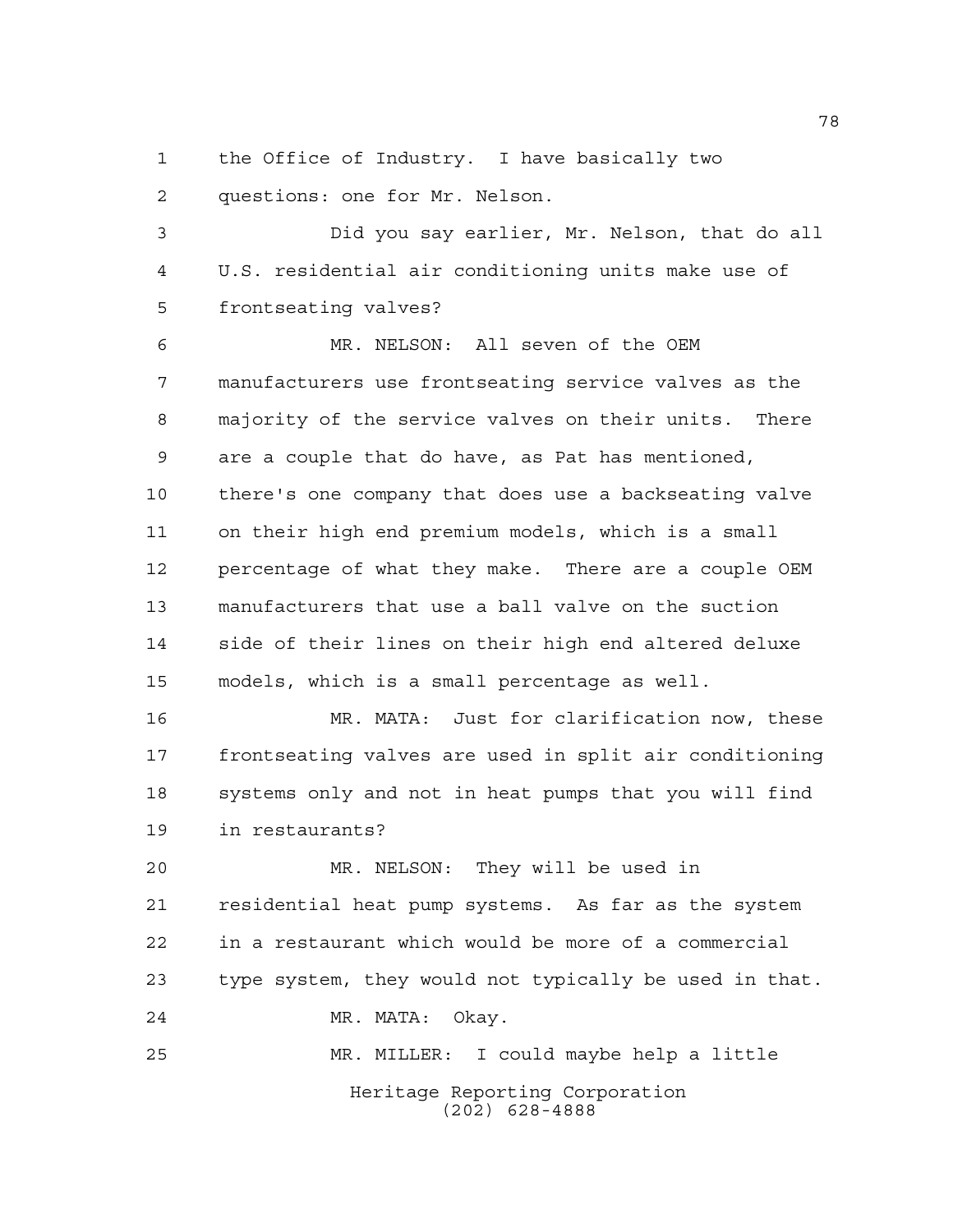here. There is a term called a package unit in the industry that has everything that is located outdoor of the house, the heating and so forth. And they at that point it would be a box that blows air into the house so there would not be a line set or a service valve needed in a package unit. But that's a very small percentage of production in North America.

 MR. MATA: Looking back to these high end premium ball valves that are used in high end air conditioning systems is there a correlation between the SEER level and how do you define premium valves? Is it based on tonnage?

 MR. NELSON: It would have to do with the possibility it could affect SEER level. But there are other ways you could affect SEER level by going to a larger condensing coil. It can affect the noise that the unit puts off because you are not running your flow through a V-flow valve, you're going through a straight flow path which is a quieter operation. So those are some of the features that they sell it on.

 Also with regards to a ball valve when compared to a frontseating valve, the service technicians typically like those because now they're not starting out a valve that has to be threaded out 15 times to get service to the unit, they have a valve

> Heritage Reporting Corporation (202) 628-4888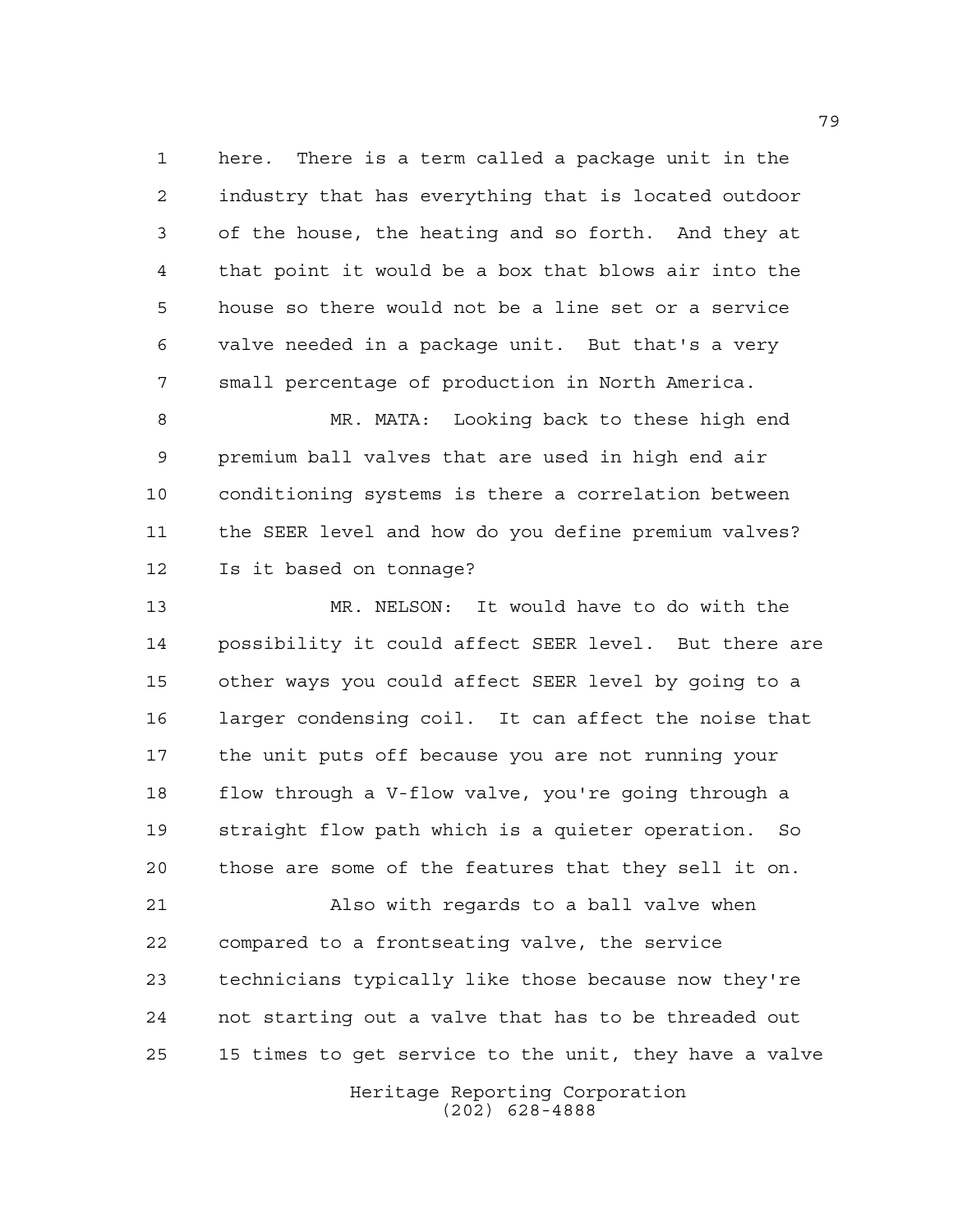Heritage Reporting Corporation (202) 628-4888 they can put a wrench on and turn it a quarter turn and they've got the same shutoff functionality. MR. MATA: I guess what I was driving at was at what point do you stop using front service valves, and if you could correlate it to a SEER level, say a 15, 17 SEER level? MR. NELSON: It's not really the SEER level number that would cause that change. MR. MATA: Okay. MR. MILLER: Again maybe I can help clarify. Each manufacturer can get into the SEER levels using different types of components, higher efficiency compressors, variable speed blowers and fans. They can get there with adding coil on the outdoor unit, make it taller and gain more efficiency that way. One way to be able to reduce those costs is to be able to do a ball valve which may gain them half to one SEER point by just using a ball valve. And that in conjunction with others can get them from a 13 SEER up to 15, 18, 20 SEER type unit as you combine all these different features. Does that help answer it? MR. MATA: Yes, it does. Thank you very much, Mr. Miller. That concludes my questions. MR. CARPENTER: Mr. Deyman?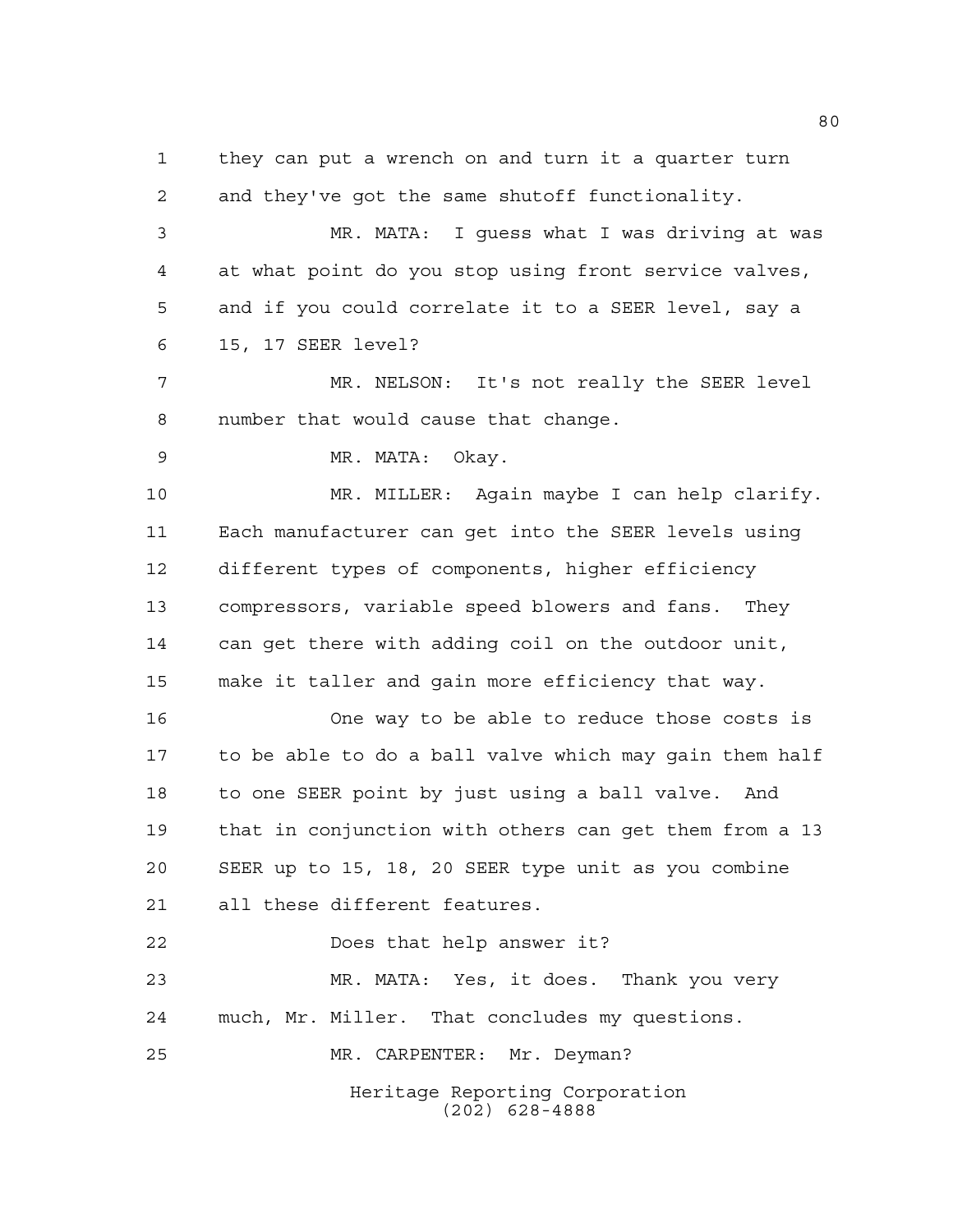MR. DEYMAN: I'm George Deyman, Office of Investigations.

 Some of the questions I may ask are questions to which we already know the answers or at least we believe we know the answers but I have to ask them for discussion purposes and also to get the answers on the record.

 Have you been the only U.S. producer of FSVs since January of 2005, the beginning of the period of investigation?

 MR. NELSON: We believe that Chatleff may have been producing valves during this time period but we're unaware how long they produced them into '05. MR. DEYMAN: How do you spell the name of

that company?

 MR. NELSON: C-H-A-T-L-E-F-F. They've recently become owned by Danfoss.

 MR. DEYMAN: If you know why they stopped production, if there is a press release or something along those lines could you indicate now or provide it in your postconference brief if they gave a specific reason for stopping production?

 MR. NELSON: We're not aware of one, why they stopped, other than that they lost their last customer.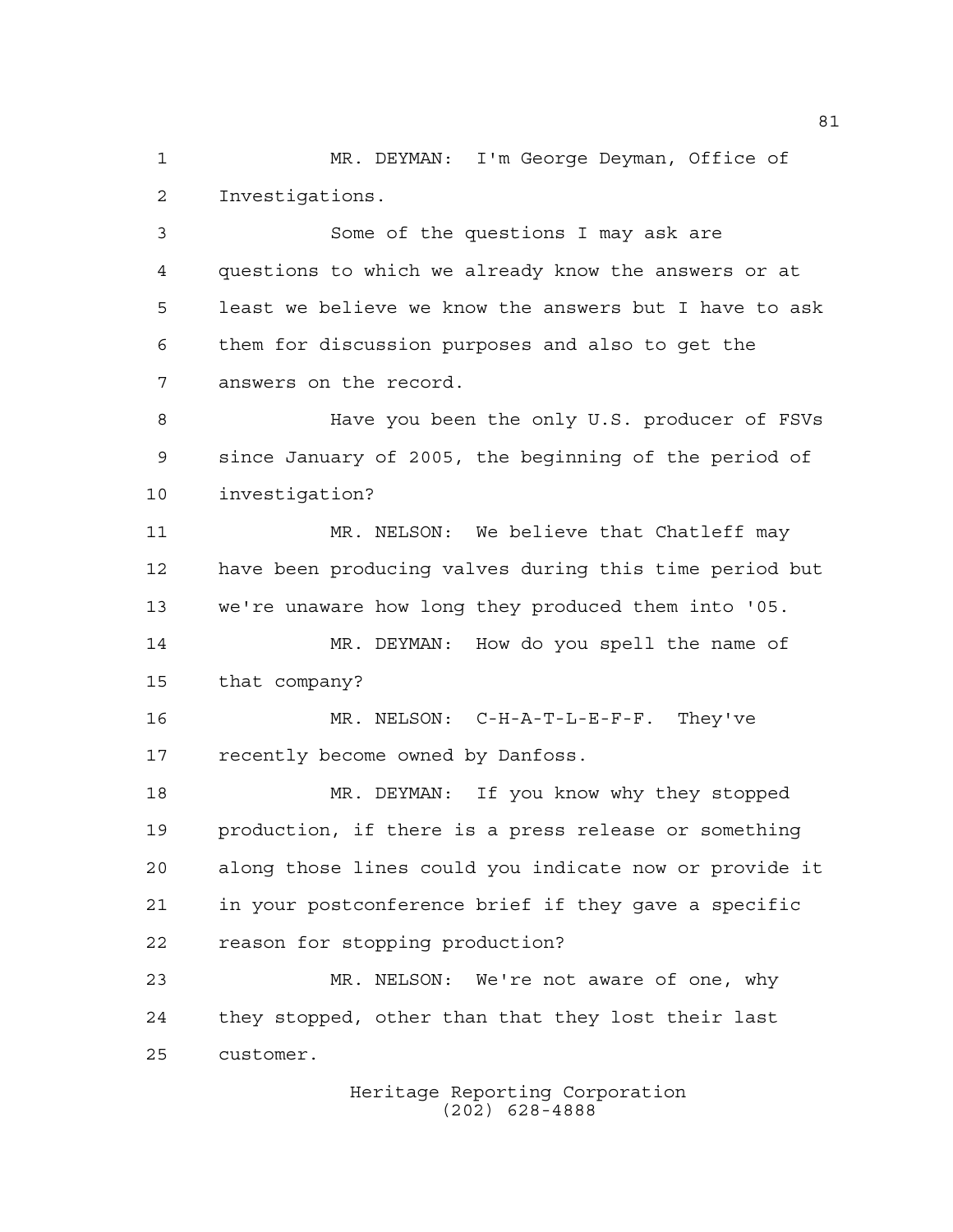MR. DEYMAN: Do you know what happened to their --

Heritage Reporting Corporation MR. MAGRATH: Excuse me, Mr. Deyman. We are not aware but, you know, the circumstantial evidence points one way because they were -- if they were for that one OEM customer producing in the period of investigation that customer is now served by Sanhua. So I would suspect that's the reason but maybe that's just because of what I do for a living. MR. DEYMAN: Do you have any idea what happened to Chatleff's production equipment? MR. MILLER: No, we don't know. MR. DEYMAN: And other than Chatleff, to your knowledge has there been any U.S. production of FSVs in recent years by integrated U.S. producers of air conditioning systems? MR. MILLER: Not to our knowledge. MR. DEYMAN: When did you first notice the imports from China and when in your opinion did the imports begin to have a noticeable effect on your operations? MR. MILLER: I guess we'll have to -- I'm not exactly clear of the date. We started seeing it probably in '02, '03 probably. Well, started seeing valves showing up at customers, sitting on people's

(202) 628-4888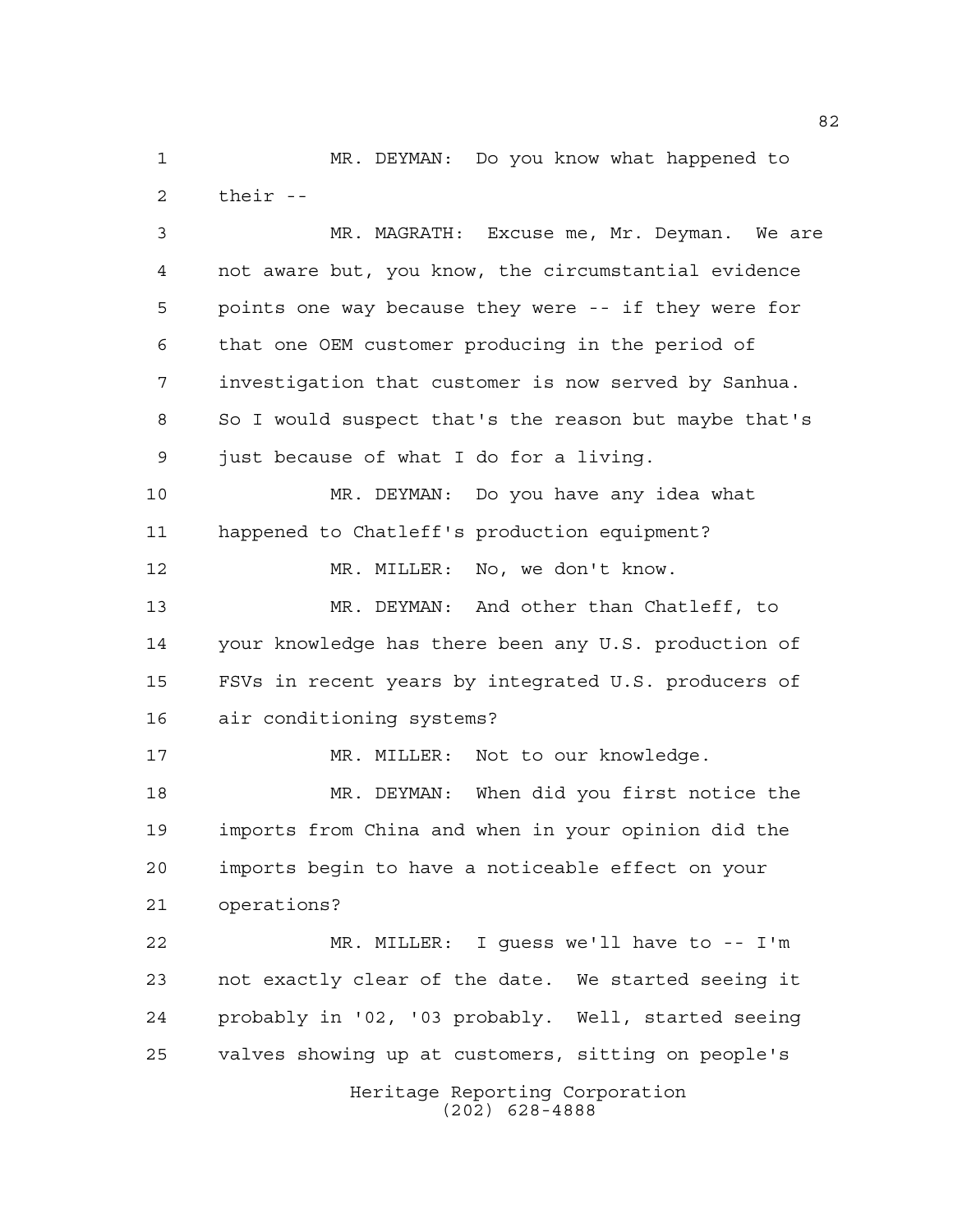desks and those type things. As far as when it started impacting our business it would have been during this period of investigation significant.

 MR. DEYMAN: All right. You indicate in chart three that you distributed earlier and in your petition that the average unit values of your FSVs increased during 2005 to 7, although not by as much as the average cost of goods sold. Were these increases in average unit values actual price increases or are they simply an increase because of the product mix? Or both?

 MR. NELSON: Really it was a method of we did have some agreements in place to recover some of our material cost increases that we were able to work with our customers on to have the material increases only covered on a cost by cost basis, and that's why you did see the value of that go up slightly.

 MR. DEYMAN: So you were able to increase prices despite the fact that the imports from China were priced significantly lower?

 MR. NELSON: We were not raising prices, we were just we had a surcharge program in place that if the material costs went down they would get a debit, if the price of the raw materials went up they would get a credit. And that was basically we have the

> Heritage Reporting Corporation (202) 628-4888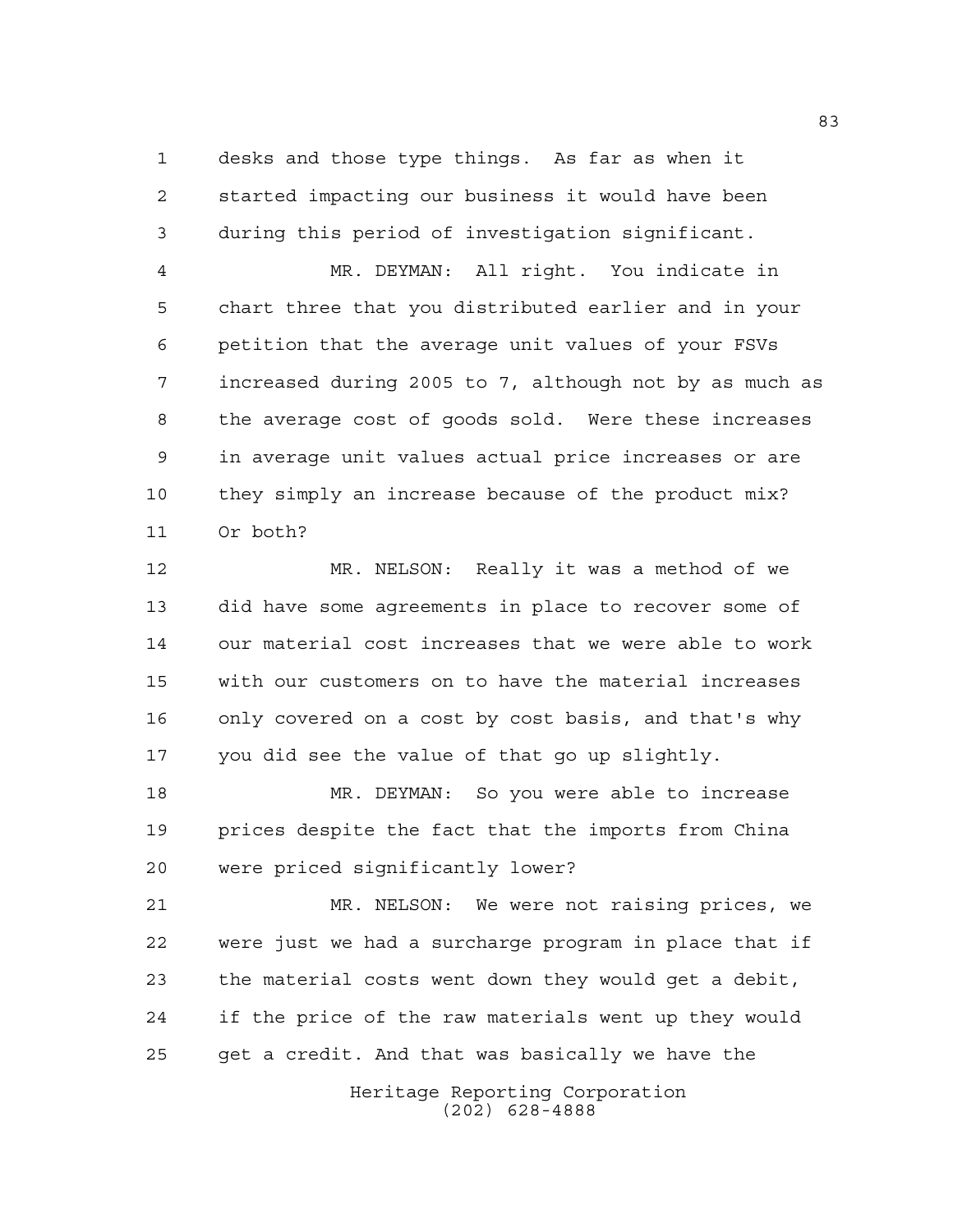weights of all of our products calculated out, that's a program that we run based on what their base prices were set at and what the movement of brass and copper was that dictates whether that's a surcharge or a debit based upon the exact movement of the material costs only. So it's just a recovery program of capturing just the differences in the material costs only.

 MR. DEYMAN: We've asked several questions about demand, consumption and the fact that it may have decreased in recent years. But it's not clear to me exactly why demand for this product may have decreased other than perhaps the housing market. Are there any other reasons which would have caused the decrease in demand?

 MR. MILLER: Part of the impact would be depending on how much inventory the OEMs carry year after year throughout the season. So if they were carrying excess in 2005 coming into 2006 they would not have to produce that and ship, sell out inventory. So you can get variation year to year based on inventory levels.

 MR. DEYMAN: Suppose that someone argued that the market has shifted towards higher end air conditioners and therefore the types of air

> Heritage Reporting Corporation (202) 628-4888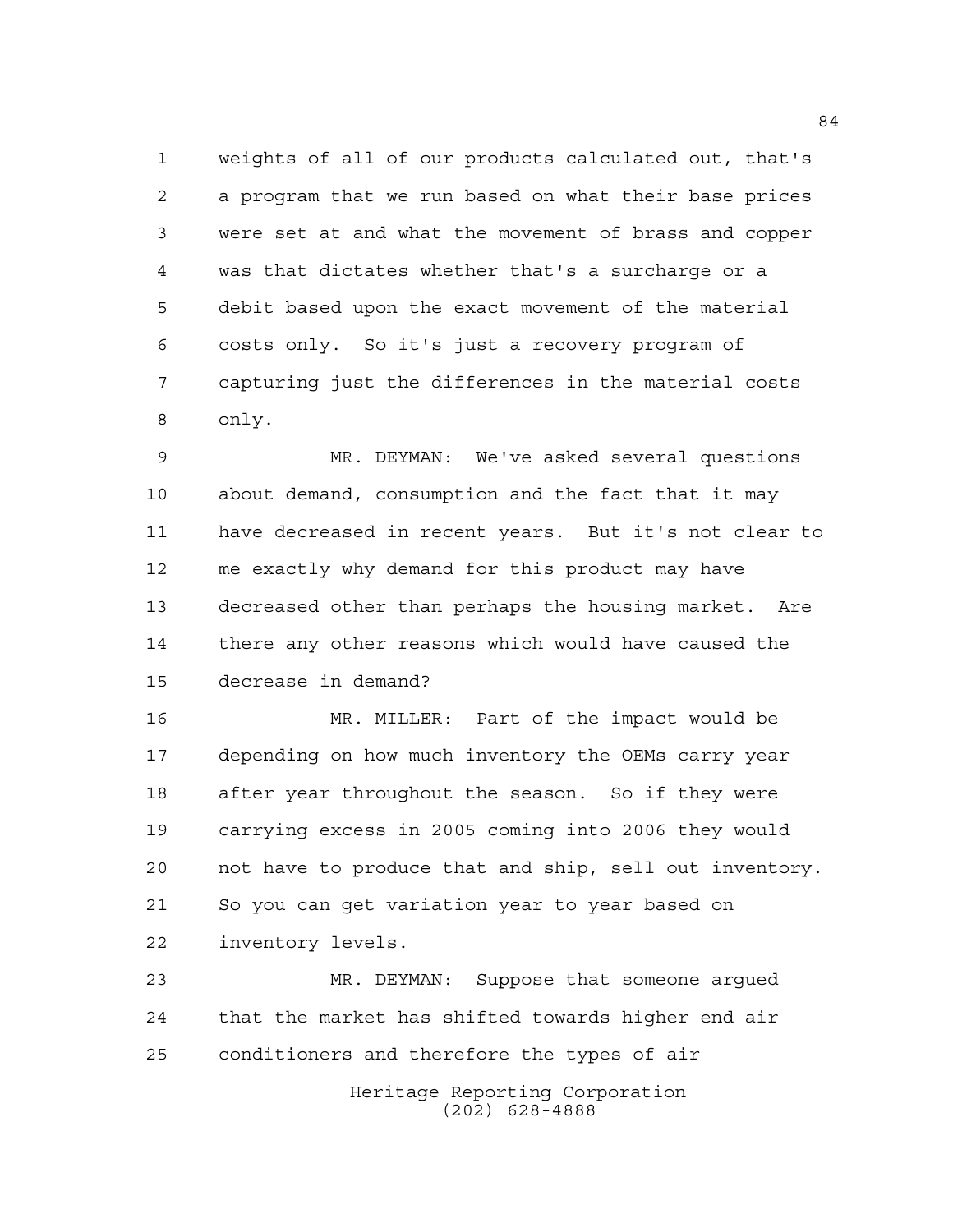conditioners that the FSVs are used in are not in demand as much; is there anything to that argument? MR. NELSON: I would say no in that just looking at the overall shipments of frontseating service valves combined between North America and China you can see that the average of those usages has remained fairly constant.j

 MR. DEYMAN: Okay. I just have a couple of other questions. In his opening statement Mr. Craven said that we need to consider alternate products which are a price limiter on FSVs. I suppose he was talking about the backseating and the ball valves. I don't know, are there any other alternate products that he might have been speaking about?

 MR. NELSON: Not that are currently used today on these types of systems.

 MR. MAGRATH: Mr. Deyman, I would submit of course that these other products that we've been talking about a lot here are a very small part of the market, whereas the real limiter on U.S. FSV prices we would consider to be the huge increase in Chinese imports and import market share over the period. MR. DEYMAN: Understood.

Heritage Reporting Corporation And finally, Mr. Craven also alluded to something which he I think felt may have been business

(202) 628-4888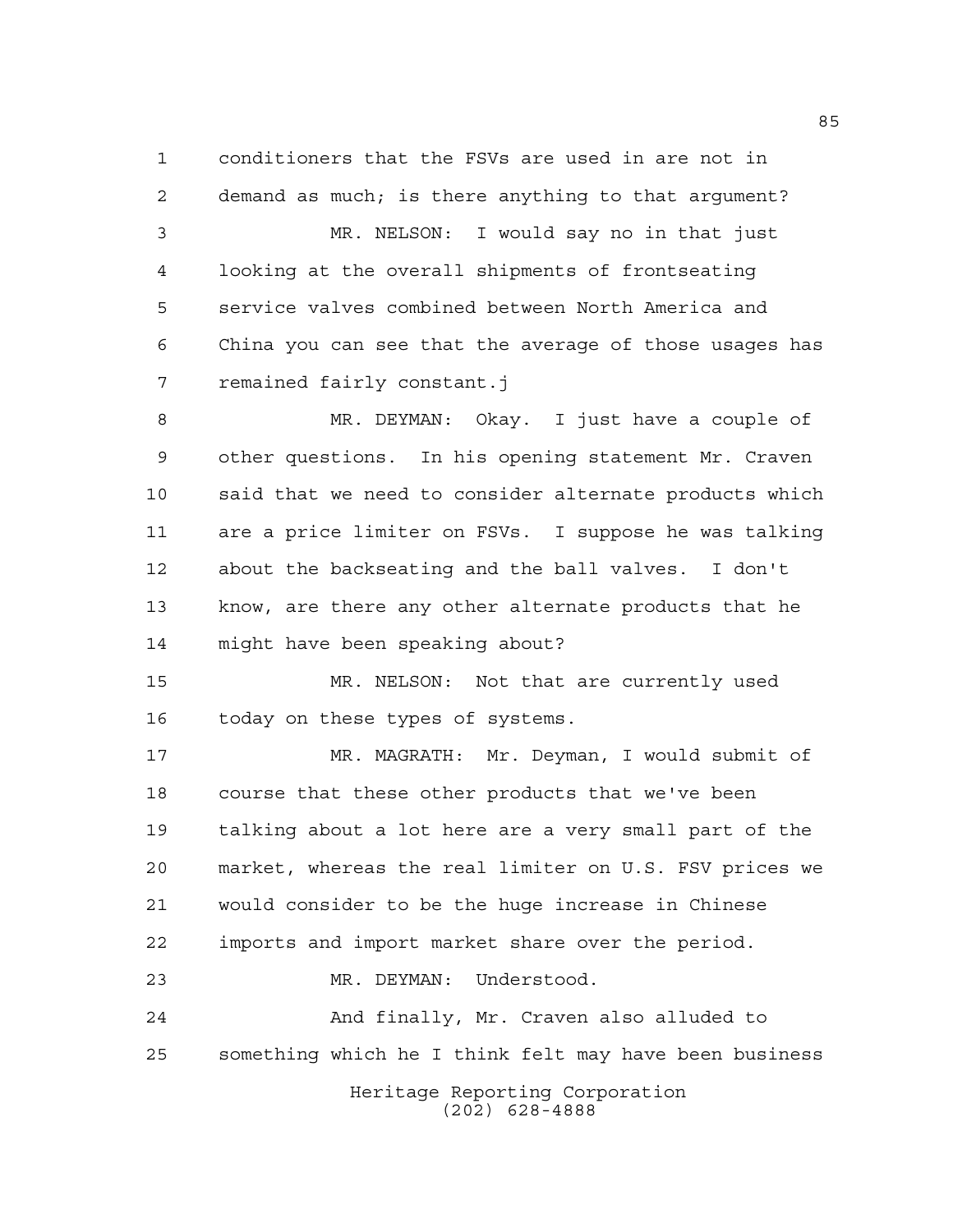proprietary so he didn't want to be too specific, but something about your company's year, the way it markets the product or sold the product or priced the product or the capacity, or something along those lines which one might infer may drew the imports in. Is there anything you want to say, not knowing exactly what he was talking about, but is there anything you want to say about your company's operations before the Chinese came into the market and the way you marketed your product?

 MR. NELSON: No, we're not aware. I mean we were supplying these products for a long time to the market at very fair rates, very good customer service, very good delivery, very good quality. And there was nothing that we would have done to really drive our customers away from this product. And we were just maintaining healthy markets at that time and just providing a service.

 MR. DEYMAN: Very well. Thank you, appreciate very much.

 MR. DINAN: Mr. Deyman, if I just may add one item to that. Before the Chinese import penetration all of these OEMs are in competition with each other and, therefore, if there was any price limitation factor that's driven by the OEMs'

> Heritage Reporting Corporation (202) 628-4888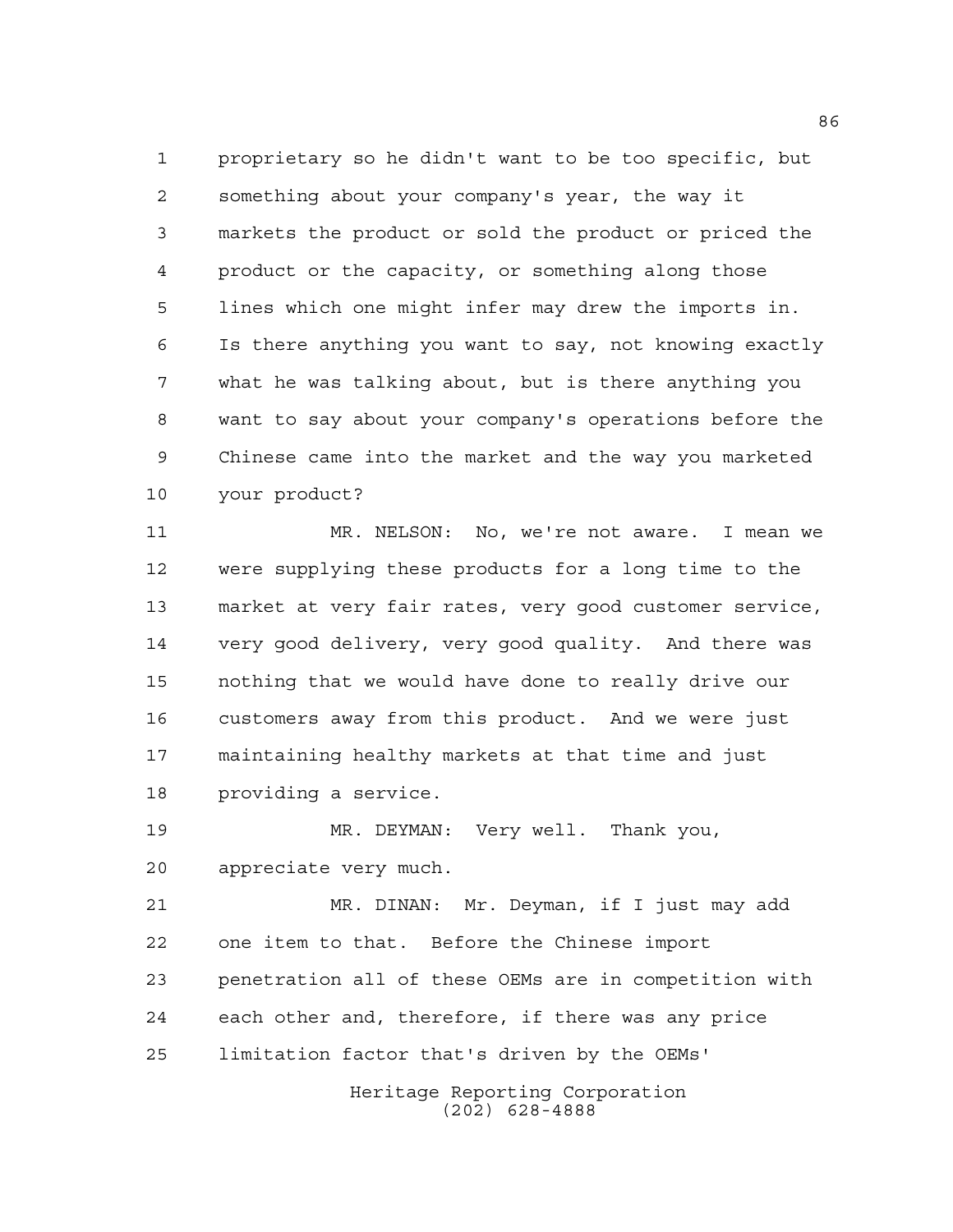considerations, not Parker. Because they are the ones that know that Carrier is not going to get a worse price than Crane.

 MR. DEYMAN: Thank you very much. I have no further questions.

 MR. CARPENTER: I just have one follow-up question, something that I'm somewhat curious about. Currently you are the only U.S. producer. And I guess early in the period or just prior to the period of investigation there was one other small producer. Can you give me some sense as to why there are so few companies, U.S. companies -- forget about imports for the moment -- but as to why there are so few U.S. companies involved in this business? Did it have something to do with the customization of a product or do you have any theories on this?

 MR. MILLER: Really I can only guess more than anything. It is very capital intensive. If you are not already building, you know, a lot of brass machining and copper type capability and you are able to respond to these high volumes in the seasonality it's a very tough business. There are a lot of barriers to entry.

 MR. CARPENTER: That's a good answer. Thank you.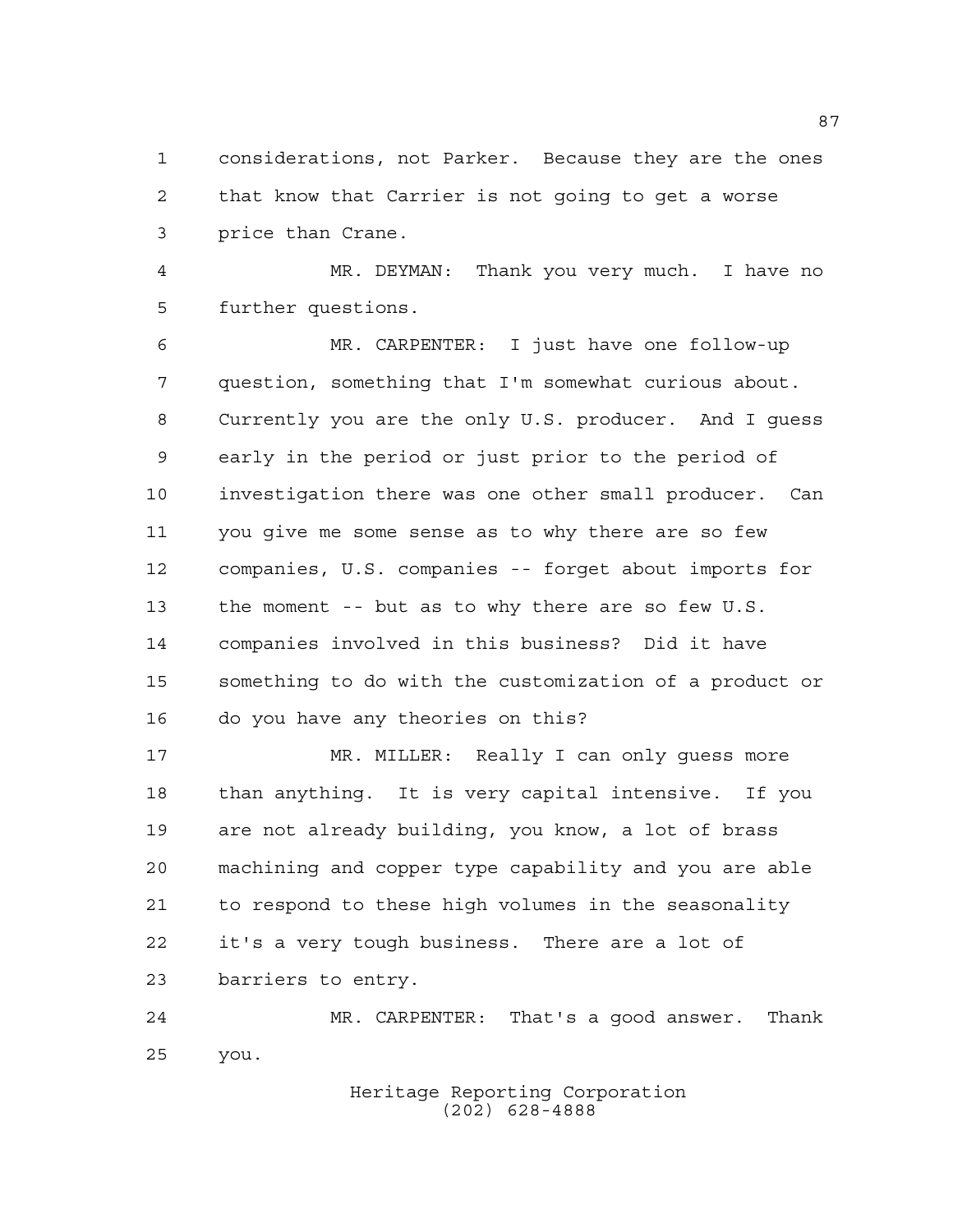1 Are there any other questions from staff?

MS. LOFGREN: Yes.

MR. CARPENTER: Dana?

 MS. LOFGREN: Again I'm Dana Lofgren from the Office of Investigations. I have one question to follow up to something Mr. Magrath said and that was that there are barriers to entry to the U.S. market. For other imports I was wondering if you could elaborate on that as to why we would not expect to see imports from other countries?

 MR. MAGRATH: I can't really improve on the answer that Mr. Miller just gave. Other countries would have to submit to this qualification process. It's a capital-intensive business that it takes a lot of money to get in it and stay in it. And technically, you know, it's a technological difficult product to make. And, Ms. Lofgren, the current market brass and copper are very dear in terms of price and even availability. And I've got to think that people in India, for example, have much better uses for this very pricey, scarce material than to try to fight the two huge Chinese companies or Parker in the U.S. market. They've got better uses for their material. Oh yes, and Mr. Hudgens, why don't you add your point.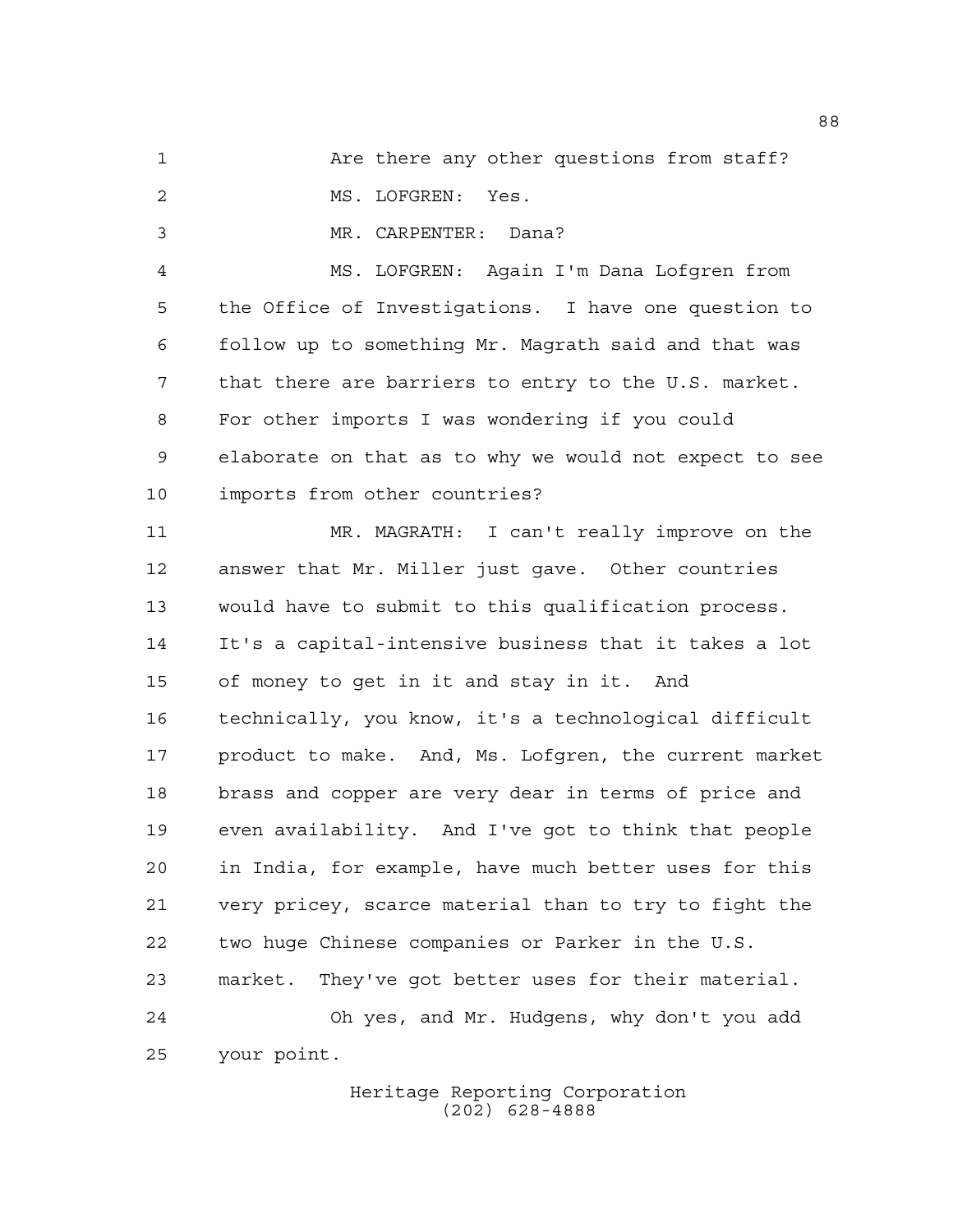Heritage Reporting Corporation (202) 628-4888 MR. HUDGENS: The North American market they don't already produce this for their own home market for other export sales. It has to be directed specifically for U.S. customers. MS. LOFGREN: I have one last question about why your customers might want an alternative source of supply. Were you ever not able to fulfill orders or did you ever place customers on allocation or were you never able to provide something like a just-in-time shipment that they might want or was this strictly on the basis of price? MR. MILLER: This was strictly on the basis of price. 14 MS. LOFGREN: Thank you. MR. CARPENTER: Thank you very much, gentlemen, for your testimony and for your responses to our questions. We very much appreciate that. At this point we will take a short break of about 10 minutes and then we will resume the conference with the respondents' testimony. (Whereupon, a short recess was taken.) MR. CARPENTER: Let's resume the conference now. Please proceed whenever you are ready. MR. CRAVEN: It's still good morning. Good morning, I am David Craven. I am with Riggle and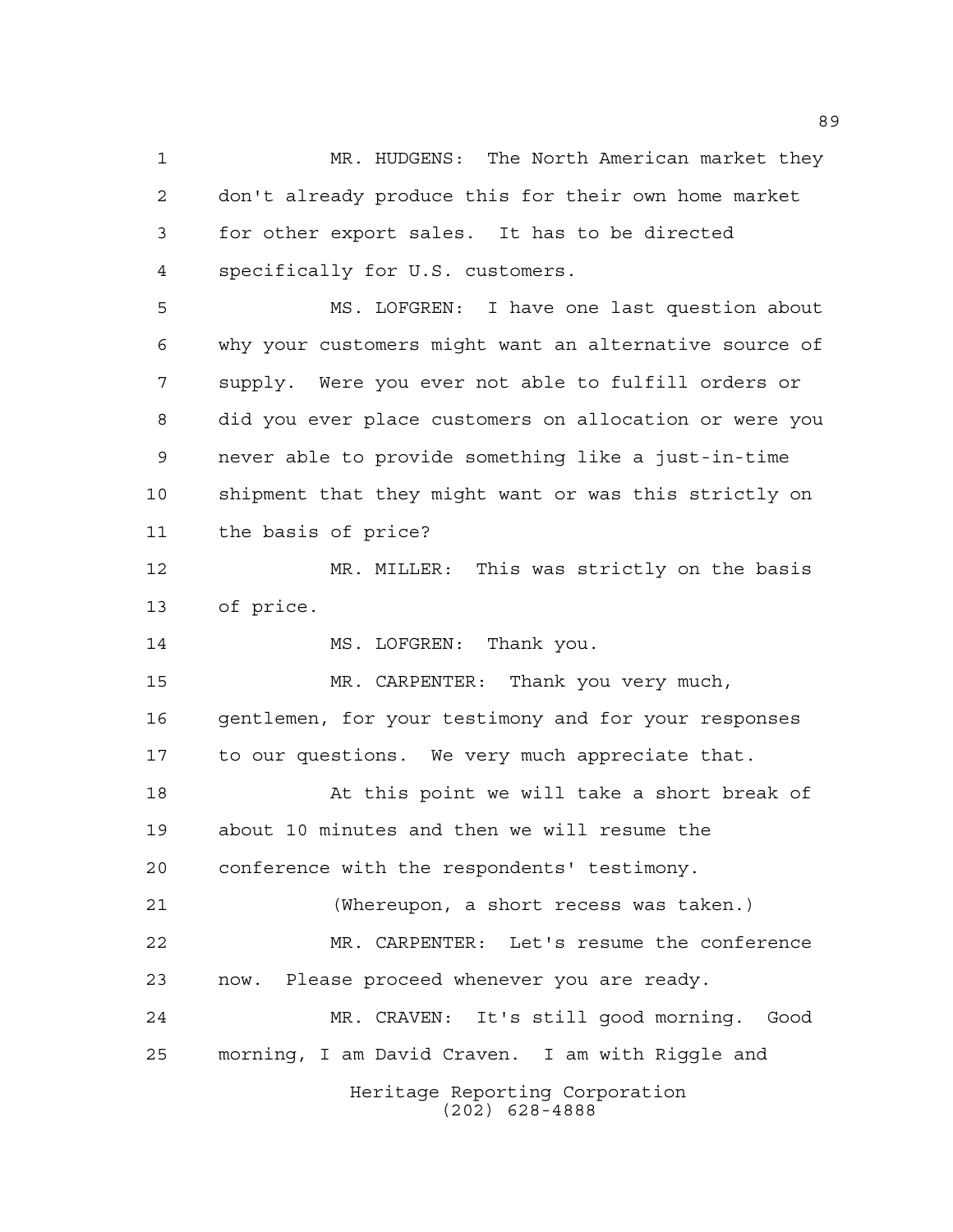Craven. And as I said, I am appearing today on behalf of Zhejiang Sanhua.

 As you have properly identified, it is difficult to talk about a lot of the specific issues due to the limited number of members of both the domestic and the importers community. But we are here because we are eager to address any concerns that the Commission may have. We think there are a number of areas that need to be examined by the Commissioner in the context of the factors that would be reviewed. And we will review those in our posthearing brief. However, there are a couple of things we think we can talk about today.

 The first of these is the history of Parker Hannifin, the petitioner, and their historic conduct which I alluded to in my opening remarks. The second of these is the product under investigation, the substitutes for the product in the marketplace. And the third of these are the demands of the marketplace, including the need for a quality product and a reliable alternate source of supply.

 First I would like to briefly discuss Parker Hannifin. Parker Hannifin is a strong, powerful U.S. manufacturer with a wide range of products. Parker Hannifin has historically not remained static in this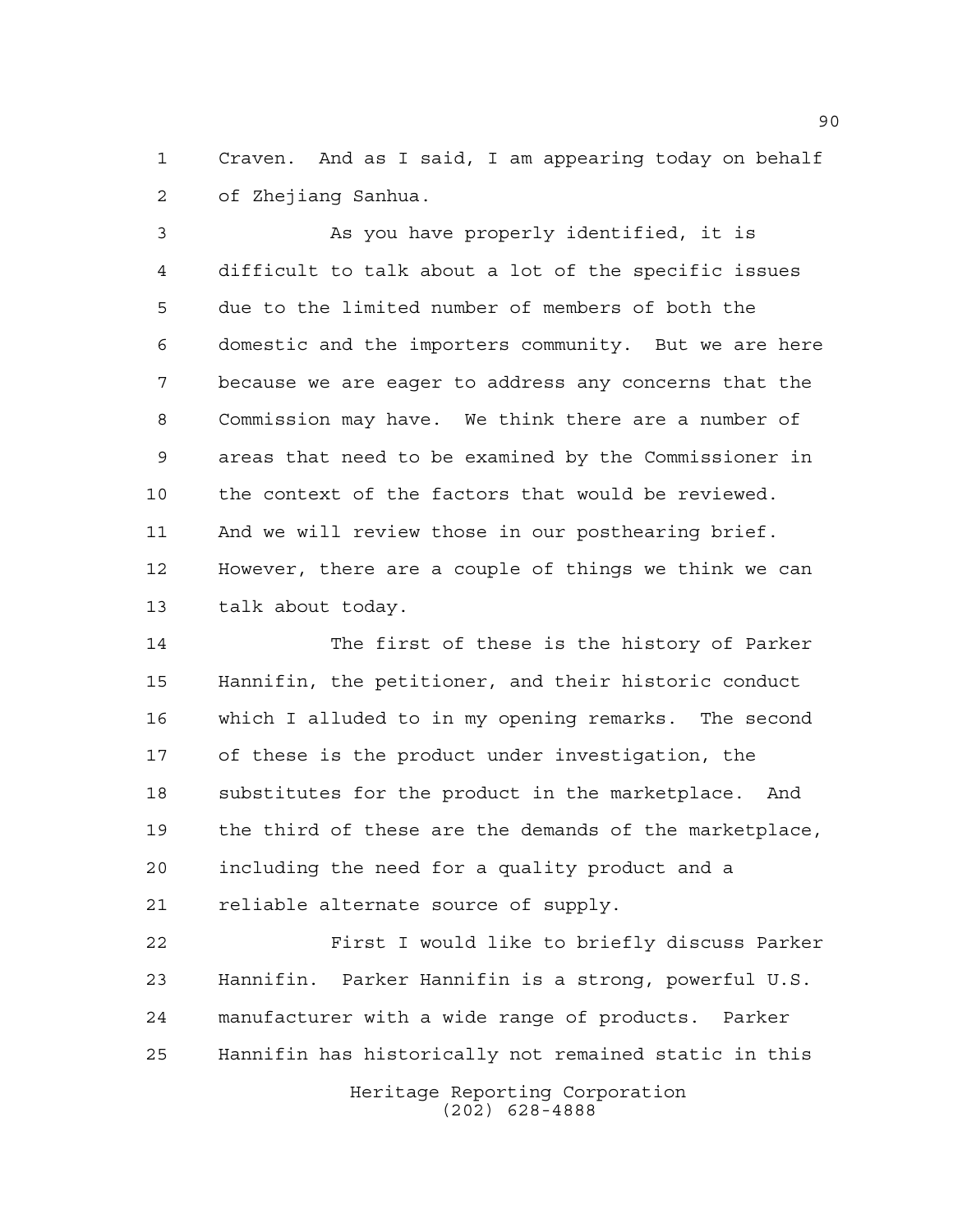market. In the case of service valves Parker Hannifin has been active in a number of areas. Initially beginning in 1995 Parker Hannifin embarked on a course of consolidation of the service valve industry. And Parker Hannifin has now completed this consolidation. As they themselves have acknowledged, they are now the sole U.S. producer of frontseating service valves. Nature abhors a vacuum.

 Parker Hannifin's elimination of its domestic competitors created a vacuum into which the Chinese were naturally drawn. As Mr. Miller himself noted this morning, there are significant barriers to market entry for a producer. Parker Hannifin realized this and purchased its domestic competitor, realizing that no new domestic competitor could arise because of the very market barriers that Parker Hannifin has identified.

 Absent the participation of the Chinese producers, Parker Hannifin would have had and did have a monopoly on the market with monopoly prices and monopoly profiting. Parker Hannifin has not limited this competition to the acquisition of the other U.S. producers. Parker Hannifin, and I will discuss this further when I talk about the nature of the product, has developed and patented a number of alternative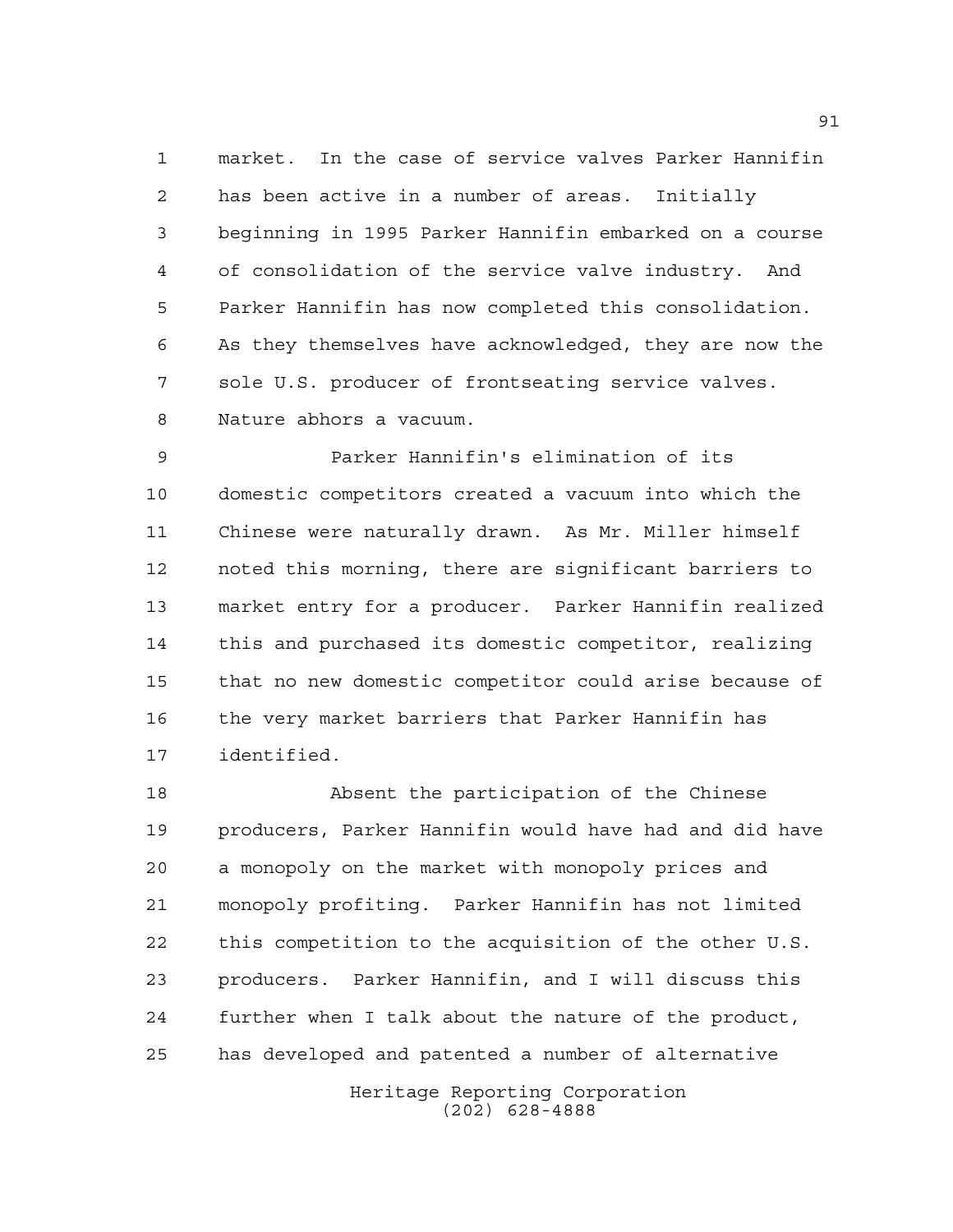products to frontseating service valves, and they are actively marketing those products.

 I think a key question also is Parker Hannifin's production capacity and whether they would have the capacity to produce all of the valves needed by the U.S. end users at the time the end users need those valves. Based on the public chart they provided today I think you can see that at least in 2005 they would not have been able to meet the periods of peak demand. The Commission needs to examine this more closely.

12 12 I would now like to briefly turn to the product under investigation. Sanhua is not suggesting at this time that the like product should be changed. Rather, we are simply suggesting the Commission must consider the existence of these alternate products and how these more advanced alternate products have a potential impact on the pricing of FSVs. Chief among these products, in fact these other products are ball valves and backseating valves which were discussed this morning. And a ball valve or backseating valve can be used at the design phase as a substitute for an FSV. In fact, as the domestic industry stated this morning, they are superior in many ways to a traditional FSV. While ball valves, for example, are

> Heritage Reporting Corporation (202) 628-4888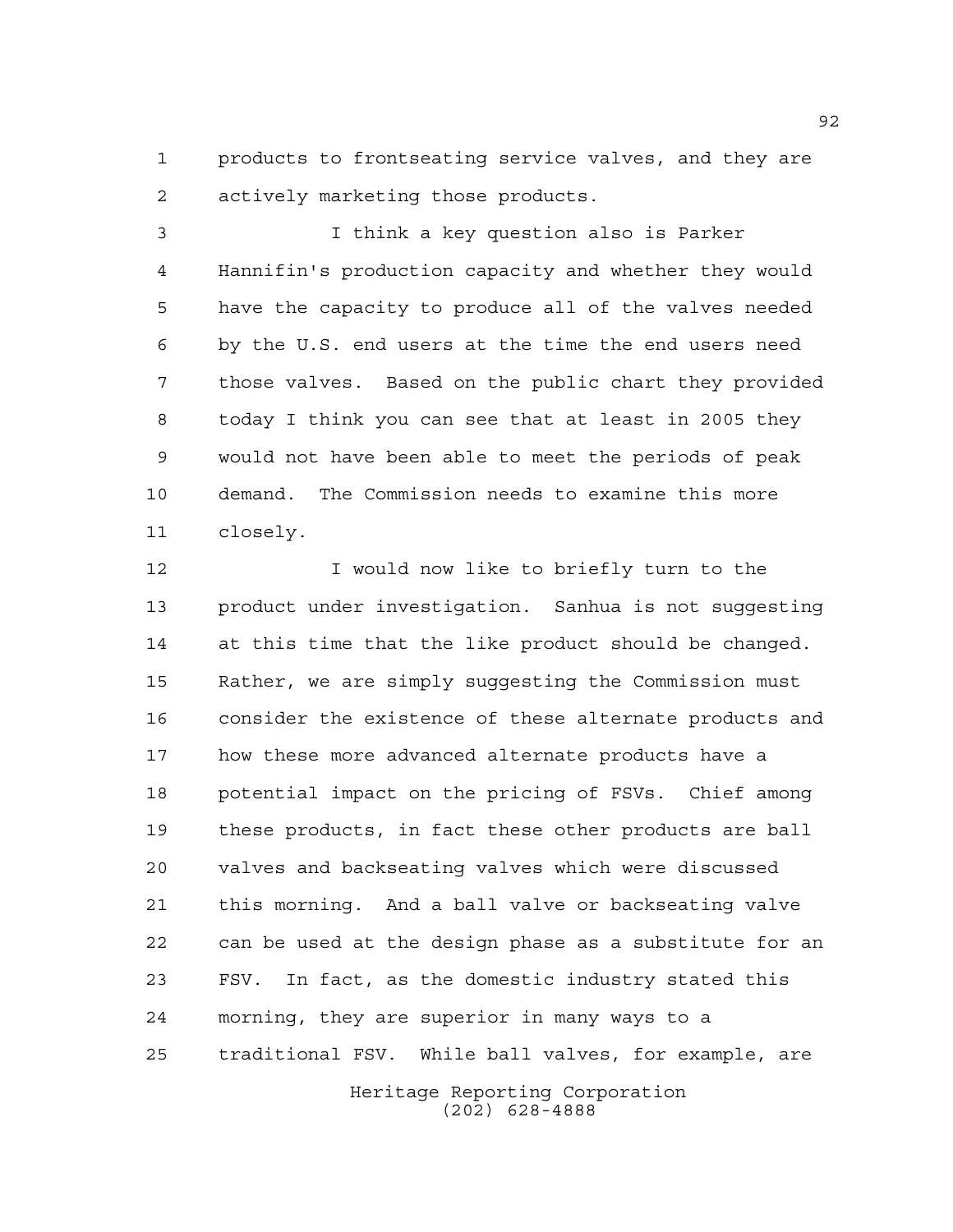traditionally more expensive than frontseating valves they are also superior to frontseating valves. As noted this morning, a design implementing, simply implementing the use of a ball valve could increase your SEER rating by half a point. That is not an insignificant change.

 And, of course, Parker Hannifin is not the only producer -- I'm sorry, as Parker Hannifin is the only U.S. producer of FSVs they want to protect that, but they also are the only holder of a patent on a particular ball valve which is a substitute for an FSV, so they also have control of that market. We think the Commission must examine that.

 Finally, we think the Commission should recognize that FSVs are a very small part of the total value of a far more expensive and complex system. I am confident that when the Commission collects data from the end users they will fully confirm that the end users of these products place a premium on an alternate source of supply. To quote Ben Franklin, "for want of a nail the shoe was lost, and for want of a shoe the horse was lost." Well, Parker Hannifin is the sole U.S. supplier of FSVs from a single facility. Mr. Miller of Parker Hannifin acknowledged that this morning in his testimony. If this plant were to have

> Heritage Reporting Corporation (202) 628-4888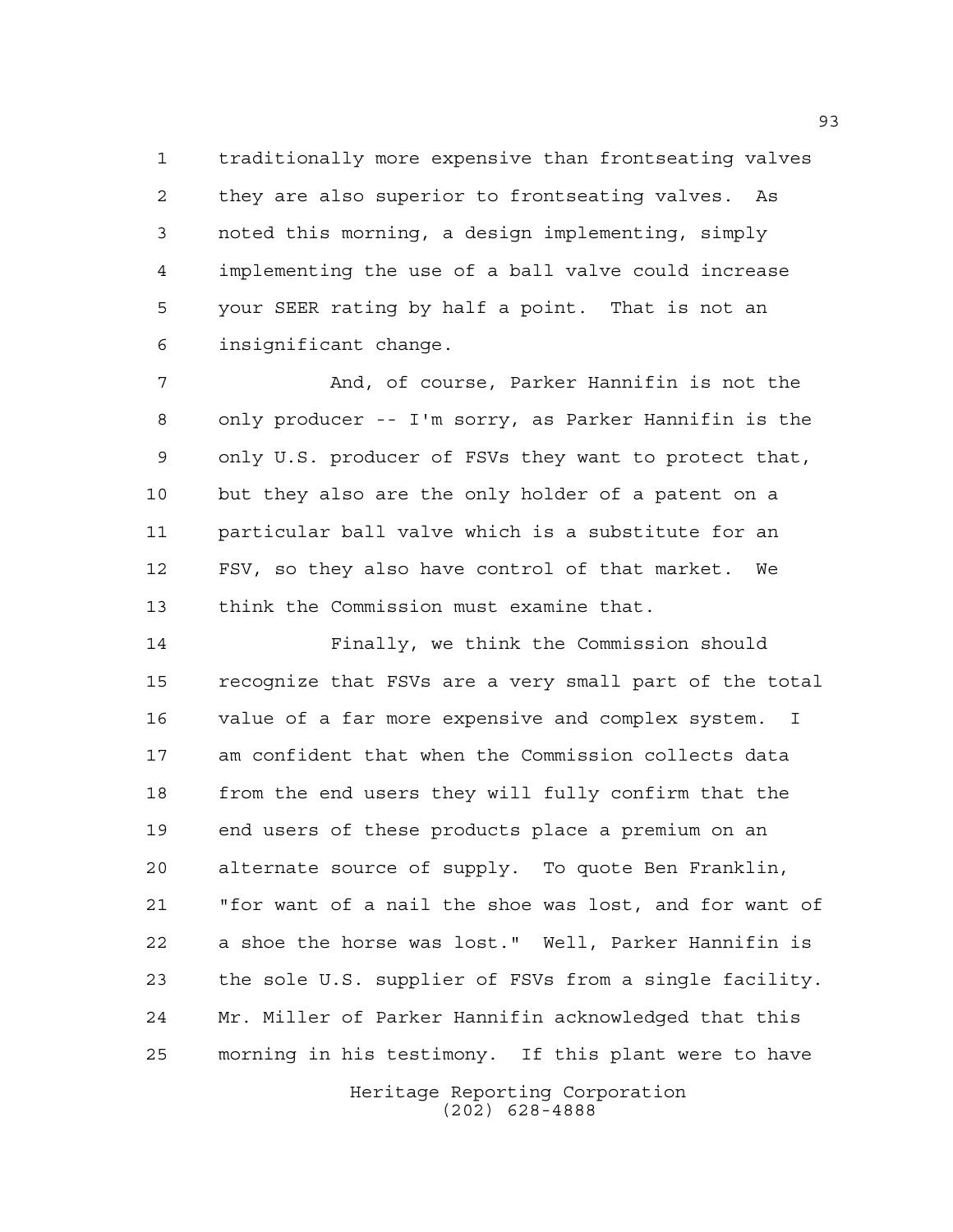a problem, a fire, an earthquake, a tornado, labor issues, some other act of God, the U.S. end users would have, with one week's lead time which they say they have, one week to discover they do not have the valves that they need for production, a low value product compared to the value of the total air conditioning system that is critical, a component that must be available for the U.S. end users to produce their product. For the want of a valve the air conditioning production would be lost.

 When Parker Hannifin acquired all of the other producers and eliminated all of the domestic alternate sources of supply it compelled the participation of the established Chinese producers in the U.S. market. In sum, the Commission has a number of areas in which inquiries should be made to ascertain the true nature of competition in the U.S. And if the Commission should find there is injury it should consider whether imports were in fact the cause of this injury or rather if the injury was a natural consequence of Parker Hannifin's own competitive decision making in the marketplace.

 This ends my direct presentation. We would be happy to answer any further questions the staff may have. Thank you.

> Heritage Reporting Corporation (202) 628-4888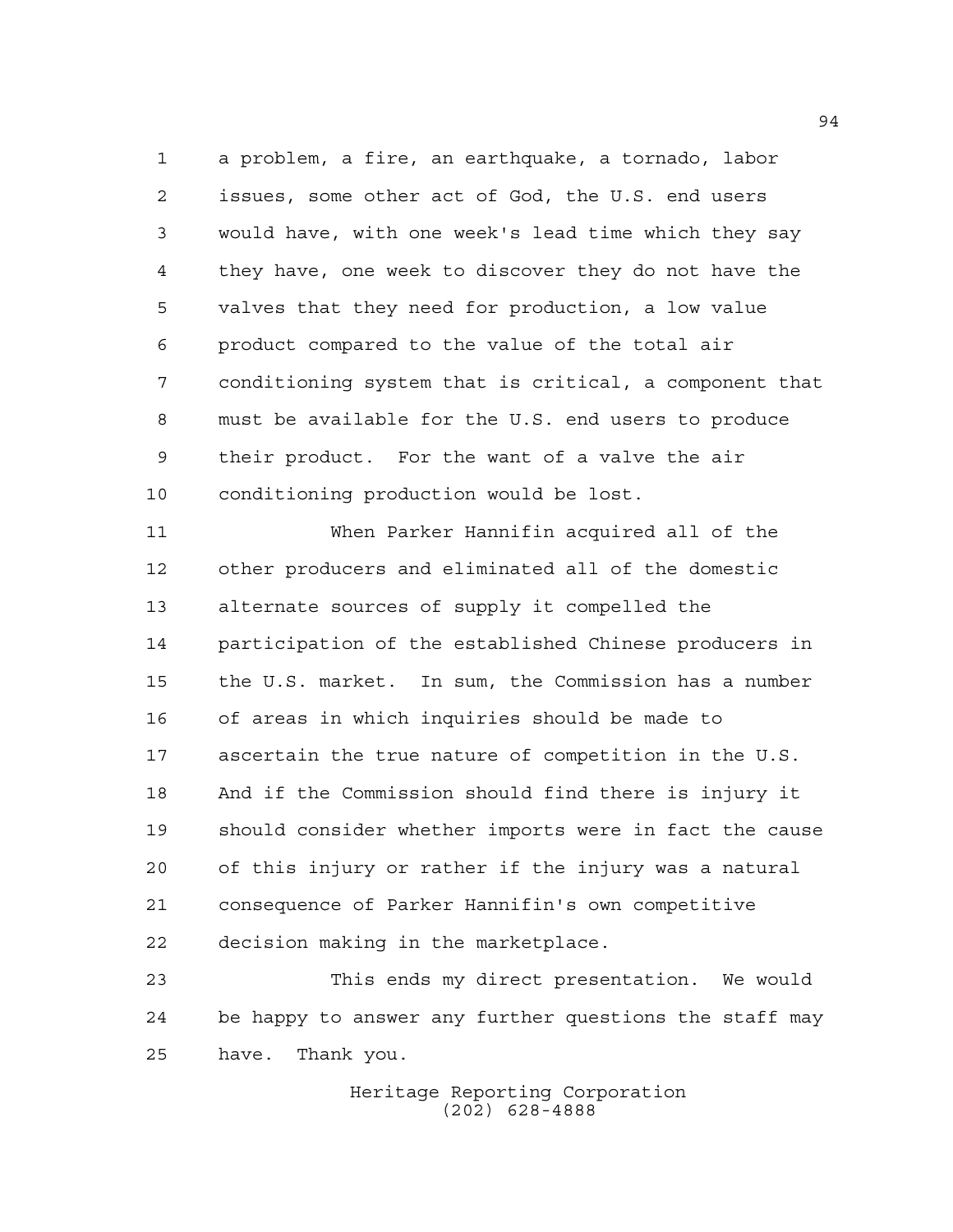MR. PARETZKY: Thank you. I am Raymond Paretzky of McDermott, Will and Emery here in Washington representing Goodman Global Inc., one of the OEM manufacturers and industrial user of the subject merchandise. With me is Michael J. Knights, the Vice President for Procurement of Goodman Global Inc. And without further ado I will turn it over to him.

 MR. KNIGHTS: Good morning to you all. Just very briefly, my name is Mike Knights. I am the Vice President of Procurement for Goodman Global Inc. who is now the number two producer of residential HVAC equipment in the U.S. By brand it's actually the number one producer with the Goodman brand, but by total brands it's the number two producer in market share.

Heritage Reporting Corporation 17 Thave been with the company now for four years. I transferred out of the automotive industry in Detroit after 20 years in that industry. As a customer of the HVAC industry and a consumer of the product that I produce in our own plant it is a very difficult position for me today. I still maintain Parker Refrigeration as a supplier in my panel because of a design-related component they also produce and are probably the only producer of that product also in

(202) 628-4888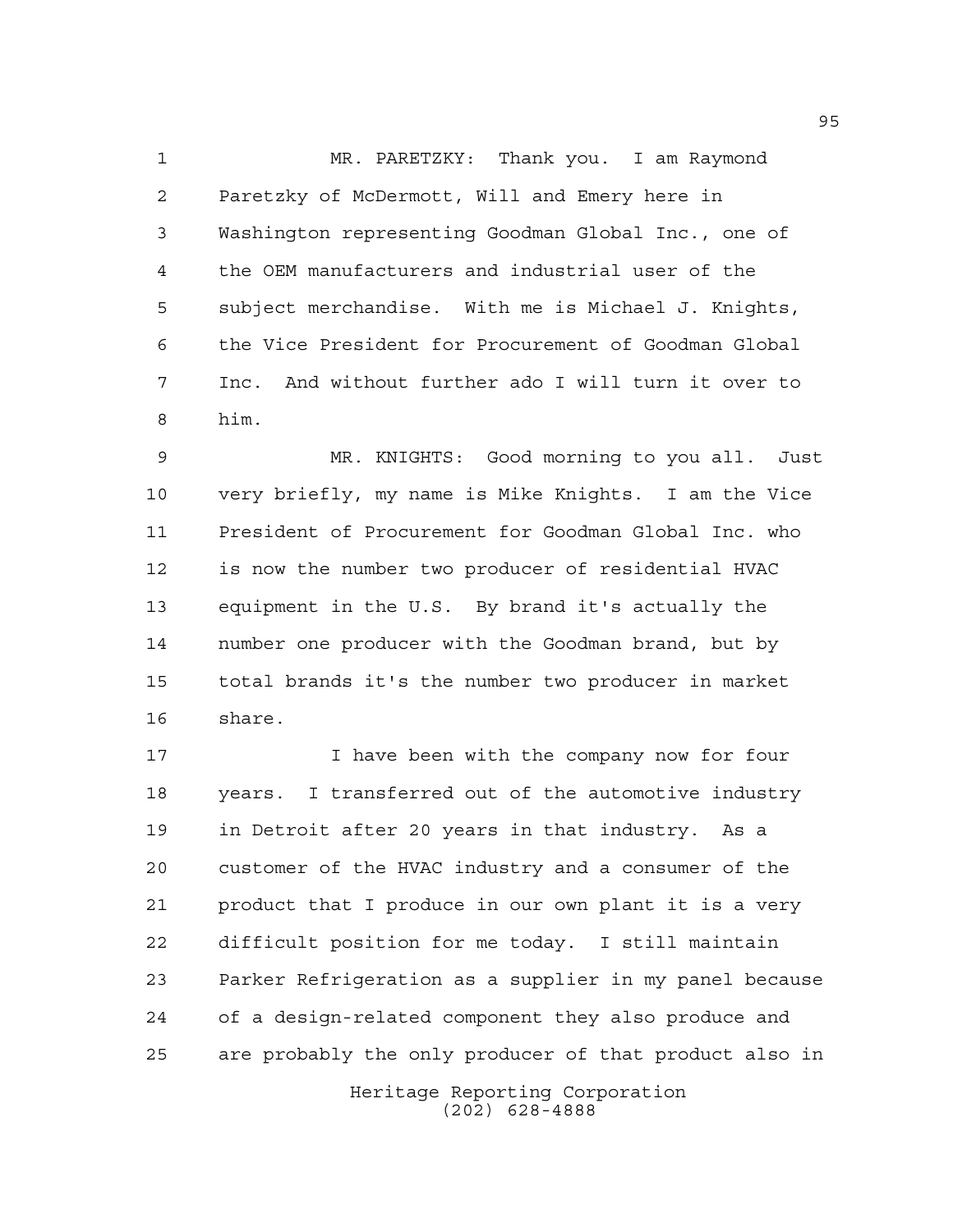the U.S. today. So that is a problem for me. It is a problem for me to be here. But what I am here for is to stand up for what I think is right and just and the decision that we took as a company, as an organization to make sure we protected the future of our business also.

 We operate from five facilities in the U.S. with in excess of 5,000 employees. We operate in the state of Texas, the state of Tennessee, the state of Florida and Arizona. We operate through around 150 company-owned stores plus six hundred and fiftyish independent distributors. There isn't a state that we don't represent. There isn't a state that we don't sell to. We produce, in the words of our founder, cheap cold air. That's what we do and that's how we do it.

 We're known in the industry as the low cost value producer and we do not accept that our inability to compete with the Chinese. It's as simple as that. We're the only manufacturer of certain HVAC products today in the U.S. that we now compete head-on with the Chinese. A simple example would be a hotel room, what we call a PTAC unit, which is the Marriott style hotel plug-in wall system. We own 58 percent market share in that product range today. And we compete head-on

> Heritage Reporting Corporation (202) 628-4888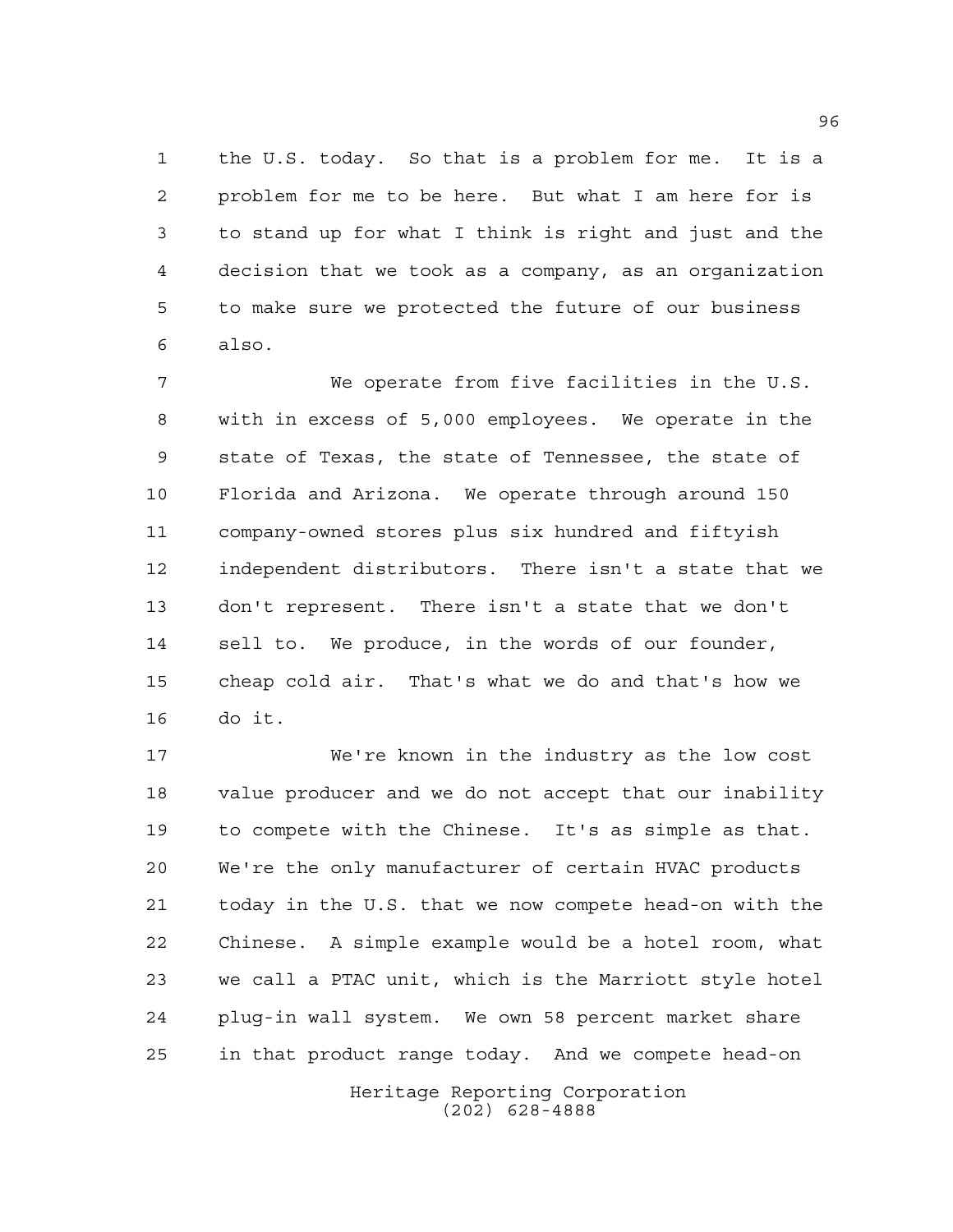with the Chinese for that. So it is possible to be a U.S. producer and compete with the Chinese.

 That being said, when I look at the case itself of Parker and their supply to Goodman we submitted the questionnaire as requested. Some of the information in there is proprietary and needs to be, if you want to discuss it behind closed doors, but some of the other information is very, very important to understand. As a major producer of HVAC products when you make a sourcing decision to move business from one source and place it to another it seems that you really need to consider are those three deliverables to any customer in any industry for any product based around quality, total cost and delivery. When you look at those three elements alone, you look at the performance of Parker when you occupy a "monopolistic" 90 percent market share position in a market it's not healthy competition. It's not healthy for the end user of a product or the consumer of a product.

 The performance of Parker in 2005 and 2006 was in my eyes completely unacceptable as a business first. The business of Goodman underwent a major transition from a family business to an acquisition by Apollo Management, from that to a publicly traded

Heritage Reporting Corporation (202) 628-4888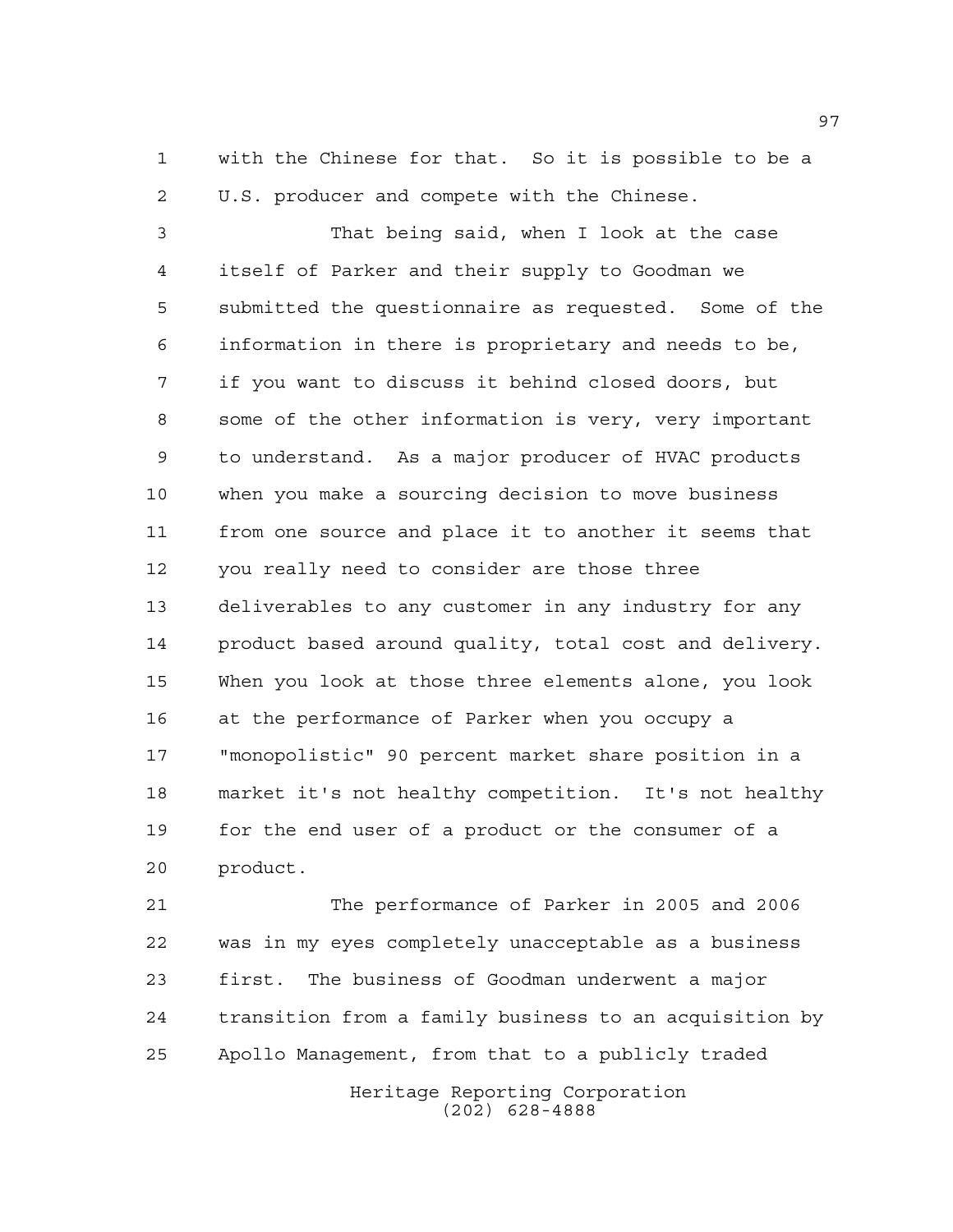company on the New York Stock Exchange in 2006, and subsequently to a second acquisition three weeks ago by a company called Helman and Friedman and now back to a private company. In that period of time we saw sales grow from a billion dollars to just in excess of \$2 billion by the end of 2007. When you look at that kind of growth and change it is not possible to do that with a supply base that can't support that kind of change, growth, whether it be incremental business to them or substitutional business to them.

 Unfortunately for Parker, their level of performance they failed in all aspects of that key deliverable to me, the customer, in terms of quality, what we would call a standard industry definition of quality performance as a measurement of PPM or parts per million in terms of defect. There is a simple logarithmic calculation rate that shows them dealing with 690 PPM versus a target of zero. The industry standard or average is around 200 PPM. So you can see they are far in excess of what you would classify as a good quality support in terms of supplier.

 In fact, they only achieved that performance target four times in the 12 months of supply for that period. That's on the basis of industry standard. In terms of cost there are many, many

Heritage Reporting Corporation (202) 628-4888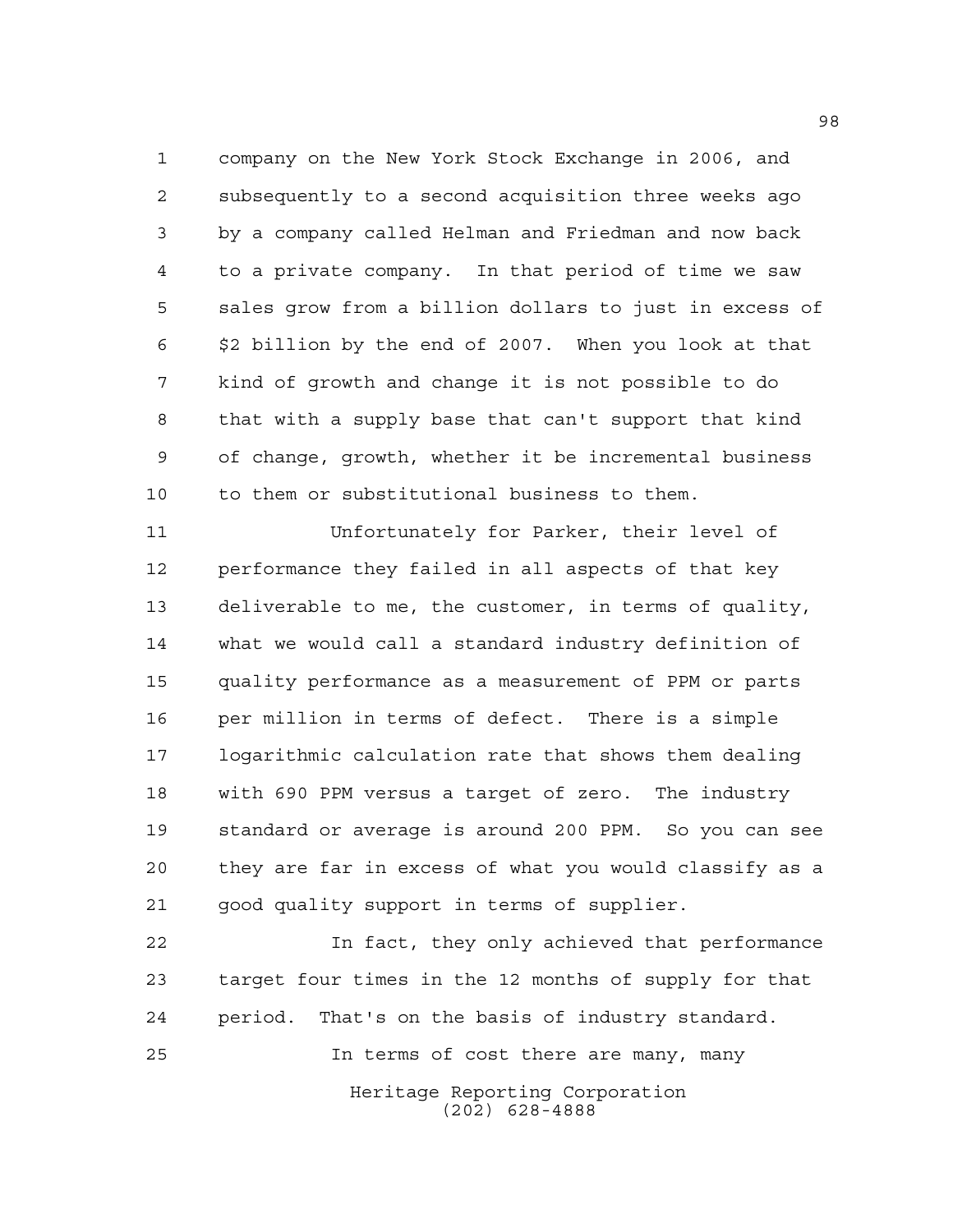different elements to the cost of a product. There is different ways of looking at that element of cost. There is a volume should cost model, there is a should cost/must cost model. There are various different options of how to determine the cost of a product. It's not purely about the price of a product, there's cost of quality, there's cost of warranty, there's cost of late delivery, premium freight. Not once did they meet the total cost targets of their customer Goodman in the 12-month period. Not once.

 Then to talk about delivery, contrary to the statements made earlier they failed to meet the delivery target measures of delivery on time and days of supply inventory levels every single month in 2006: a 100 percent failure rate. As a customer you can't build a business going from a billion dollars to \$2 billion with a source with that level of capability.

Heritage Reporting Corporation (202) 628-4888 Price is a small element of the decision we take when sourcing components. A simple example would be even if the price is low, if there is poor quality and late or missed deliveries the price is not longer a value proposition and it is totally irrelevant. With no parts to build there is no supply, there is no sale, there is no turnover. It's as simple as that. You have all the backup documentation for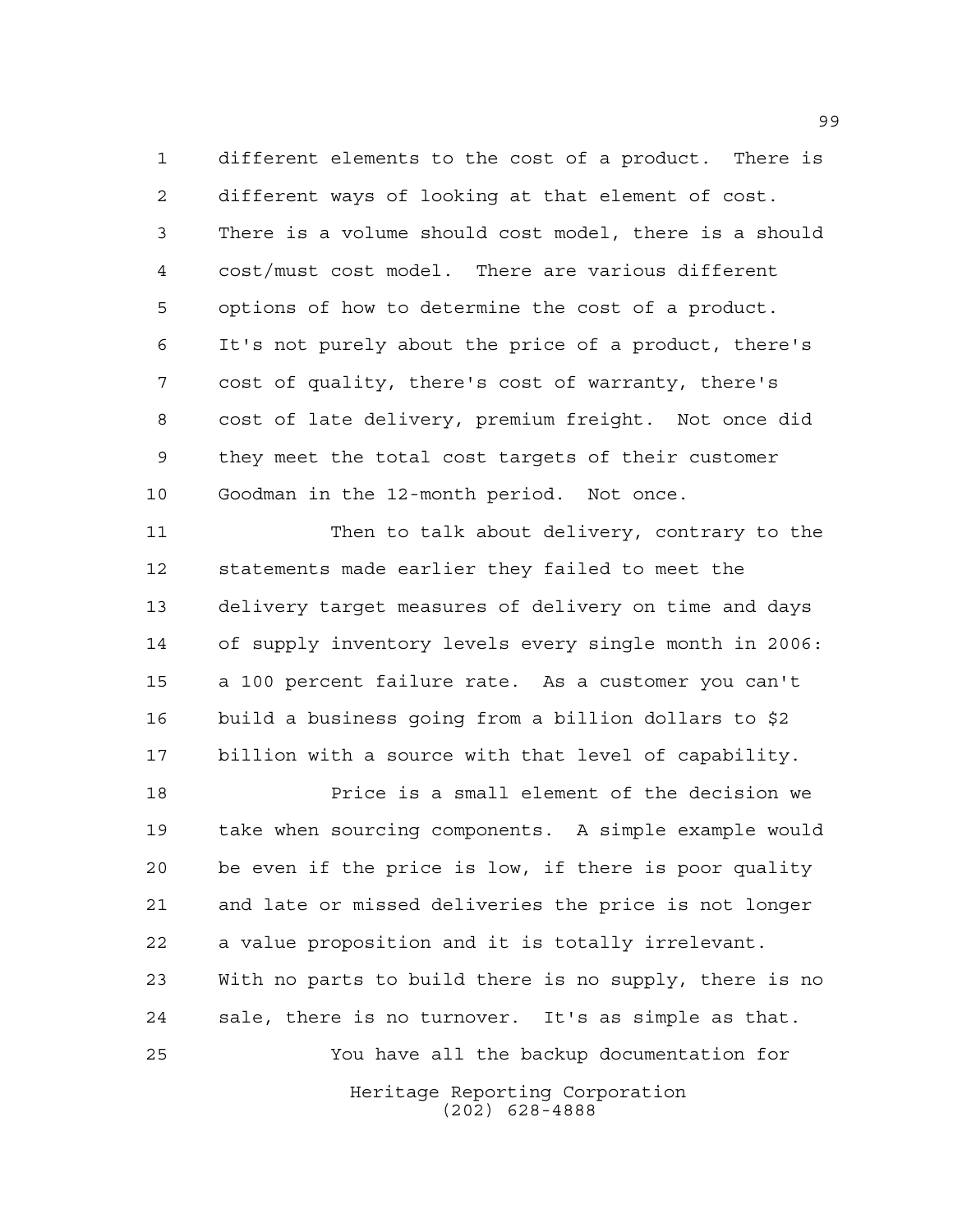that. Like I say, my testimony today is really very simple, very straightforward. I would be willing to answer any questions that you may have to ask. I give you the customer's viewpoint which is really quite straightforward. If you can't perform in terms of quality, if you do not offer a competitive price and you do not deliver on time the likelihood is you will get the result that you have seen today. If you have 90 percent market share and seven customers and now you have no customers there is a reason for that. It's because the customer isn't happy with the service you've provided in those three elements, not just the price, nothing to do with the price.

 MR. PARETZKY: Just to clarify for the staff, the questionnaire response that Mike was referring to is the lost sales questionnaire response which I'm not sure if that's actually been submitted yet but if not, it will be in the next day or two. He's been on the road. Thank you.

 MR. PARDO: Thank you and good morning. My name is Mike Pardo. I am with Grunfeld Desiderio. I am here today on behalf of DunAn Precision and DunAn USA. I will share some of the comments that have been made by my colleagues earlier today which is primarily that many of the arguments that we are anxious to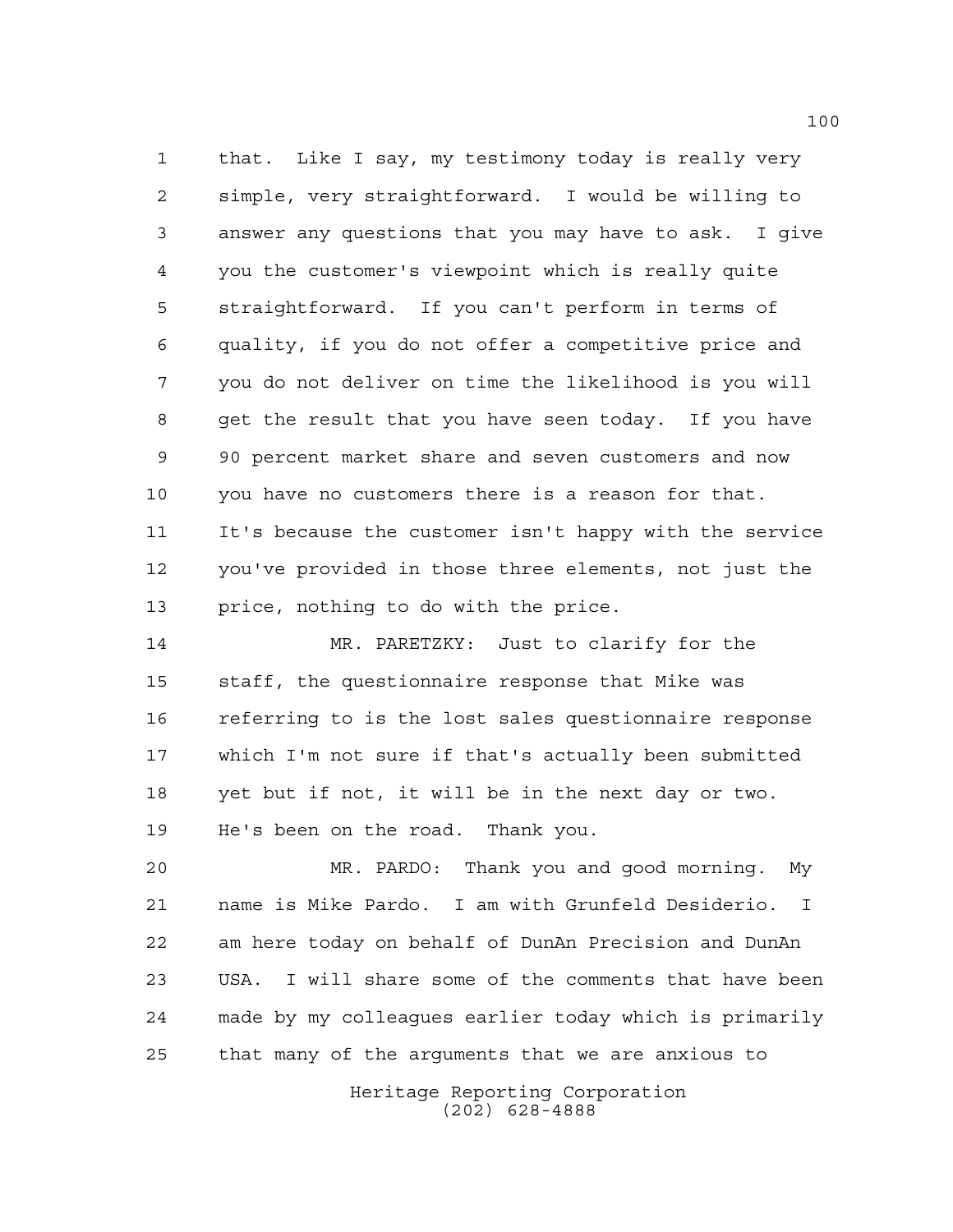share with the Commission will fall by necessity under the APO so therefore we really have a limited ability to discuss the issues right now.

 At the moment I really wanted to simply reiterate two points that have been touched upon earlier today, the first being that in the first presentation, the first panel this morning from the domestic industry one of the phrases that we heard on several occasions was that what we're faced here with is a situation where we have a complex product but a very simple injury analysis. I would urge the Commission and the staff itself to consider that phrase and its implications very carefully. I think that common sense will often tell us that when a product is complex then by necessity the decisions that go into the purchasing and sourcing of that product are also by necessity complex.

 So perhaps the way that that phrase might be better modified is complex product, complex purchasing decisions. And I believe Mr. Knights has done a fine job in at least touching upon some of the reasons beyond simply pricing analysis that would come into play on these decisions.

Heritage Reporting Corporation (202) 628-4888 The second point that I would again briefly urge the Commission and the staff to consider is that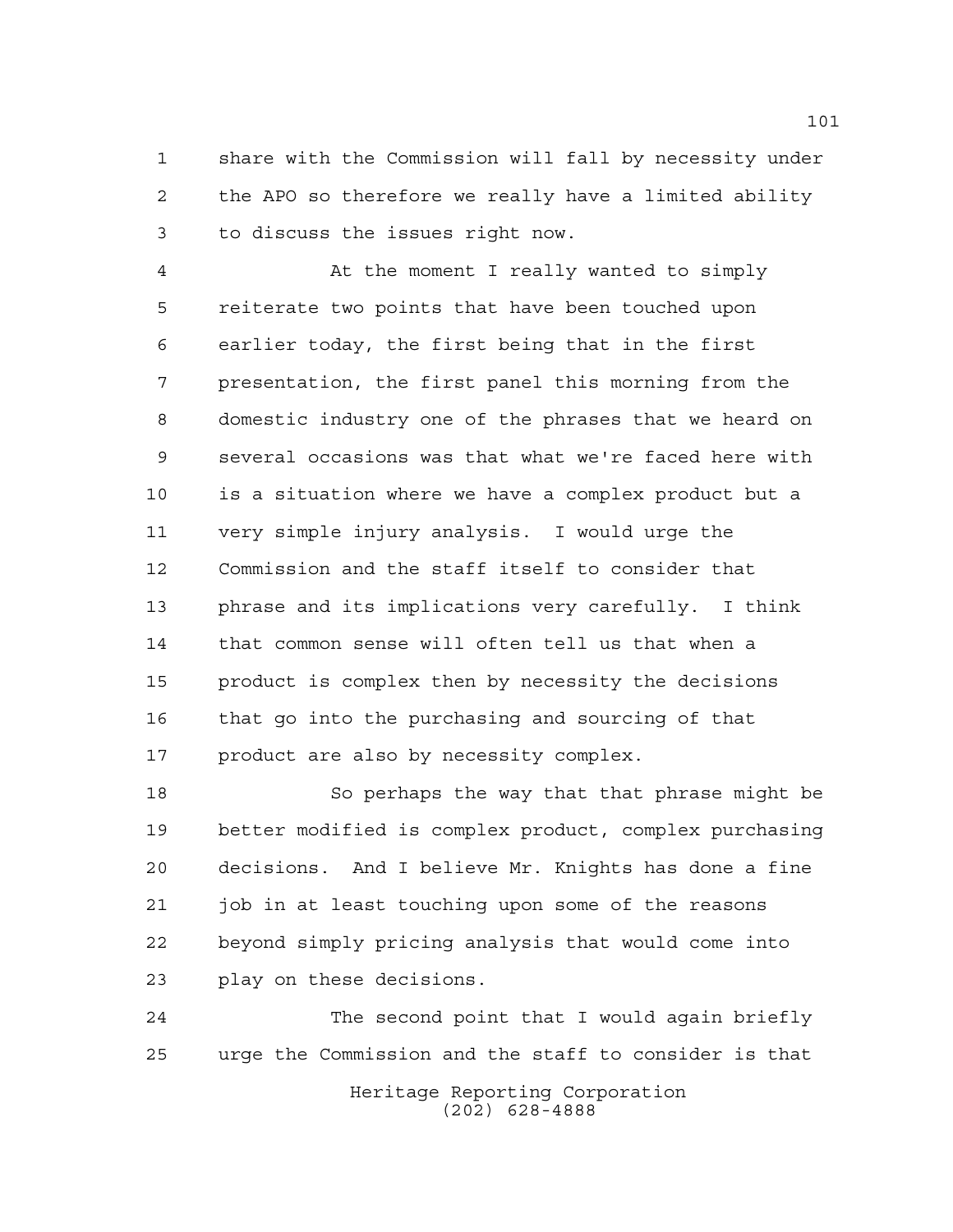there appears to be on its face at this preliminary stage two additional elements to this case that one may not find ordinarily in a standard injury case, one being the general trends within this specific industry which I think even with what we've heard today I think people should understand and appreciate is somewhat unique, that there has been a considerable amount of consolidation recently in the domestic industry. We're faced with a situation that even the respondents acknowledge is somewhat unique in the sense that what we have is one company that is representing by its own admission 100 percent of the U.S. industry.

 So to the extent that it is possible at the preliminary stage I would urge the Commission to consider what the ramifications of this consolidation were in the years immediately preceding the period of investigation itself and what impact that may have had to pricing in the industry situation leading up to the Parker Hannifin.

 In the same light as was touched upon by many of the questions from the staff to the domestic panel, I would also urge the Commission to consider fully the impact of the housing market and its necessary interaction with this product. And again, this is I believe a factor that may precede the actual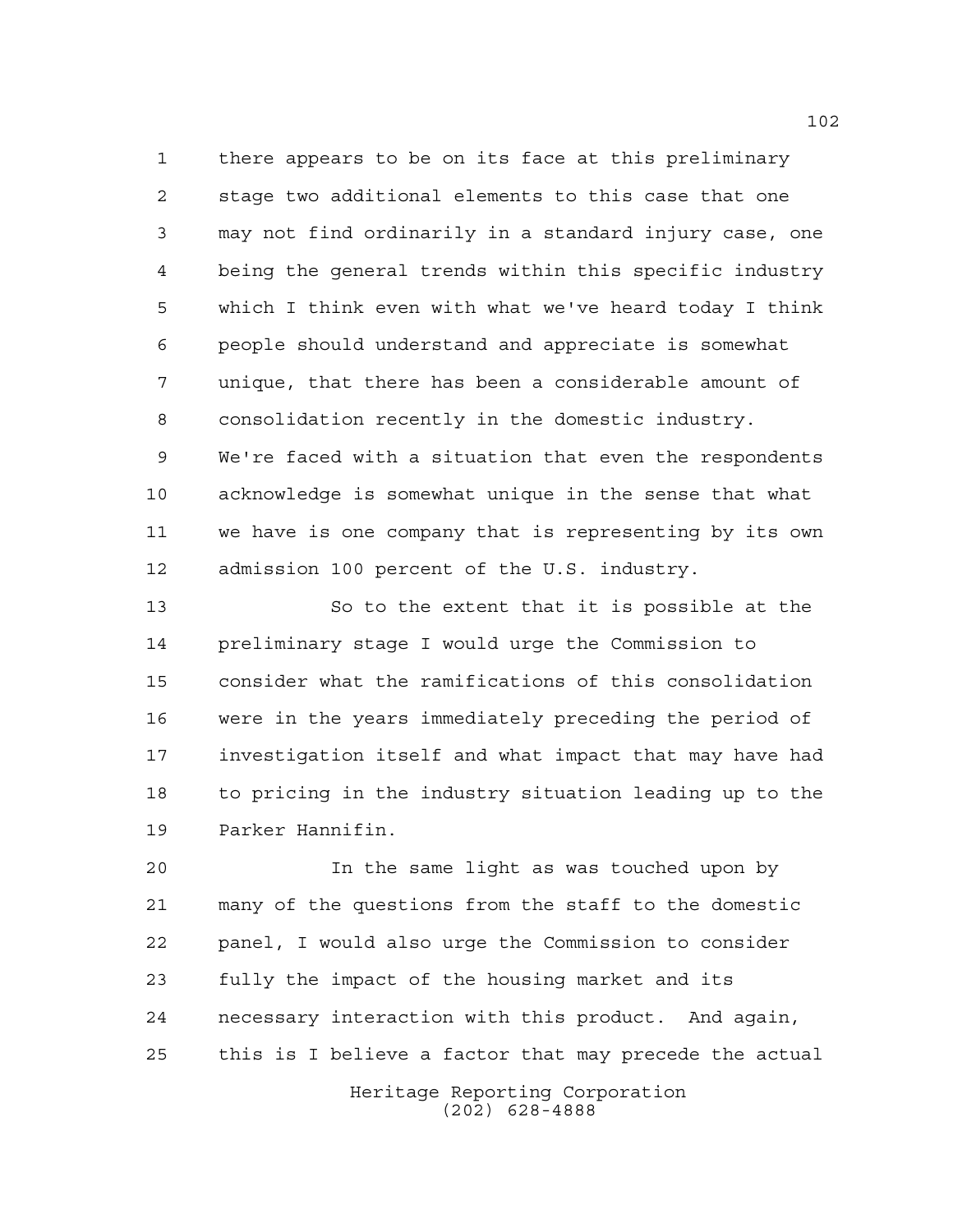period of investigation. However, in this particular case I think based on the unique circumstances that we are all very well aware of now with respect to the housing market's rapid rise and decline over the last ten years, I believe it is something that merits full consideration.

 Thank you for your time. And we look forward to presenting our arguments in further substance in our postconference brief. And we certainly are happy to answer whatever questions we may.

 MR. CARPENTER: Thank you very much for your presentation. Let me begin just with a couple questions.

 First of all for Mr. Pardo and Mr. Craven with respect to the two companies that you're representing can you tell me how many OEMs you currently sell to, if you are aware of that information at the time?

 MR. MARSHALL: We'd like to address that in the postconference brief as it's probably subject to the APO.

Heritage Reporting Corporation (202) 628-4888 MR. CARPENTER: That would be fine. MR. MARSHALL: Yes, sir. MR. CRAVEN: I am aware of how many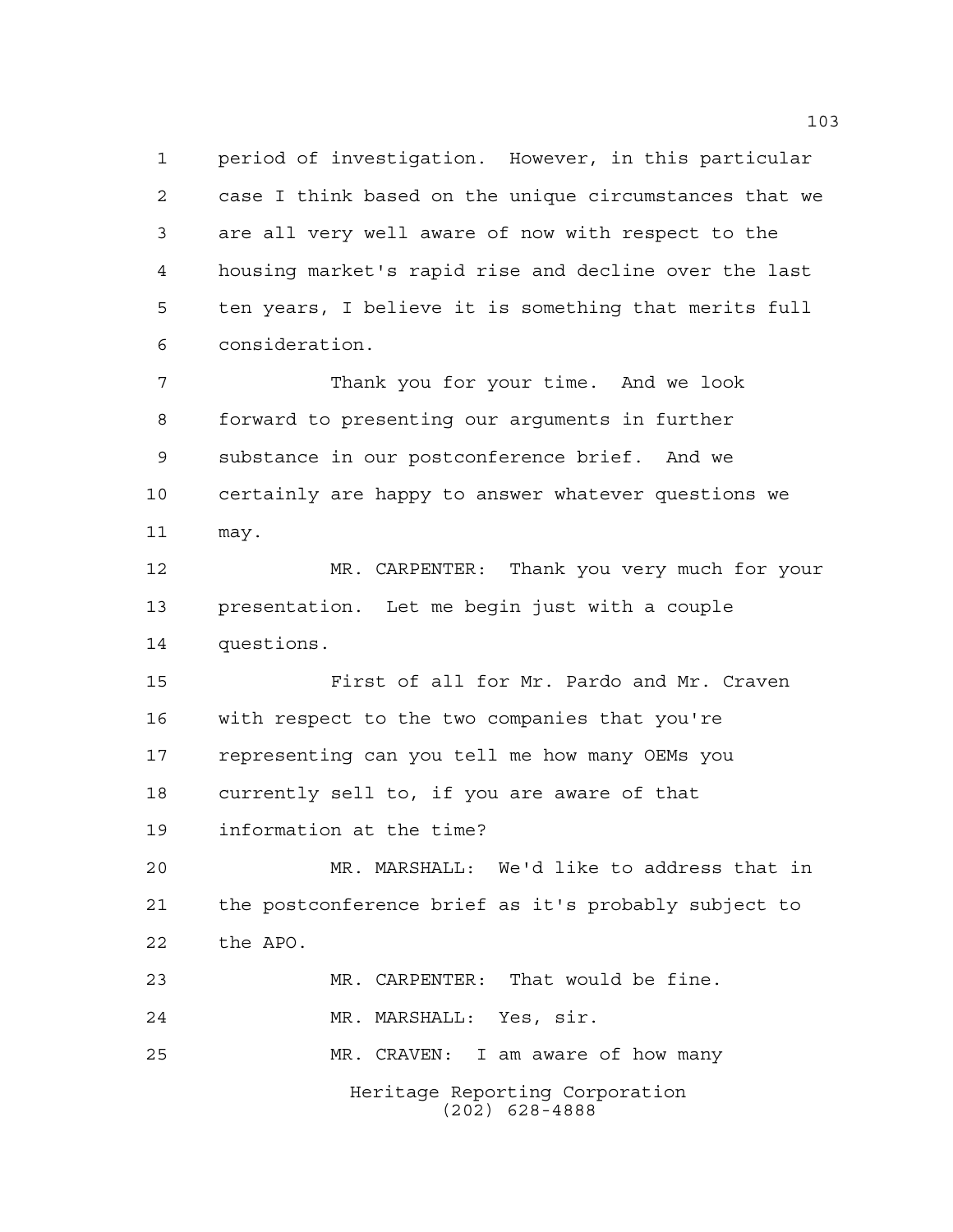companies my -- OEMs my client sells to. We would also like to address that in a postconference brief. MR. CARPENTER: Okay, fine. Just a couple of follow-ups to that. Could you indicate whether any of the customers that you sell to, the OEMs, whether any of them single source from you? And also could you provide, if you haven't already, the dollar value of your sales to each of these OEMs during each year from 2005 to 2007? MR. MARSHALL: We'll certainly address those on postconference brief as well. MR. CRAVEN: Would you also like our defect rate MR. CARPENTER: Sure, if you're willing to provide those. 16 MR. CRAVEN: Thank you. MR. CARPENTER: And just one other quick question. Is anyone on the panel here aware of any imports of this product from any countries other than China? MR. PARDO: Not at the moment, no. MR. CRAVEN: Not yet. MR. CARPENTER: Thank you very much. That's all the questions I had. I will turn now to Ms. Lofgren.

Heritage Reporting Corporation (202) 628-4888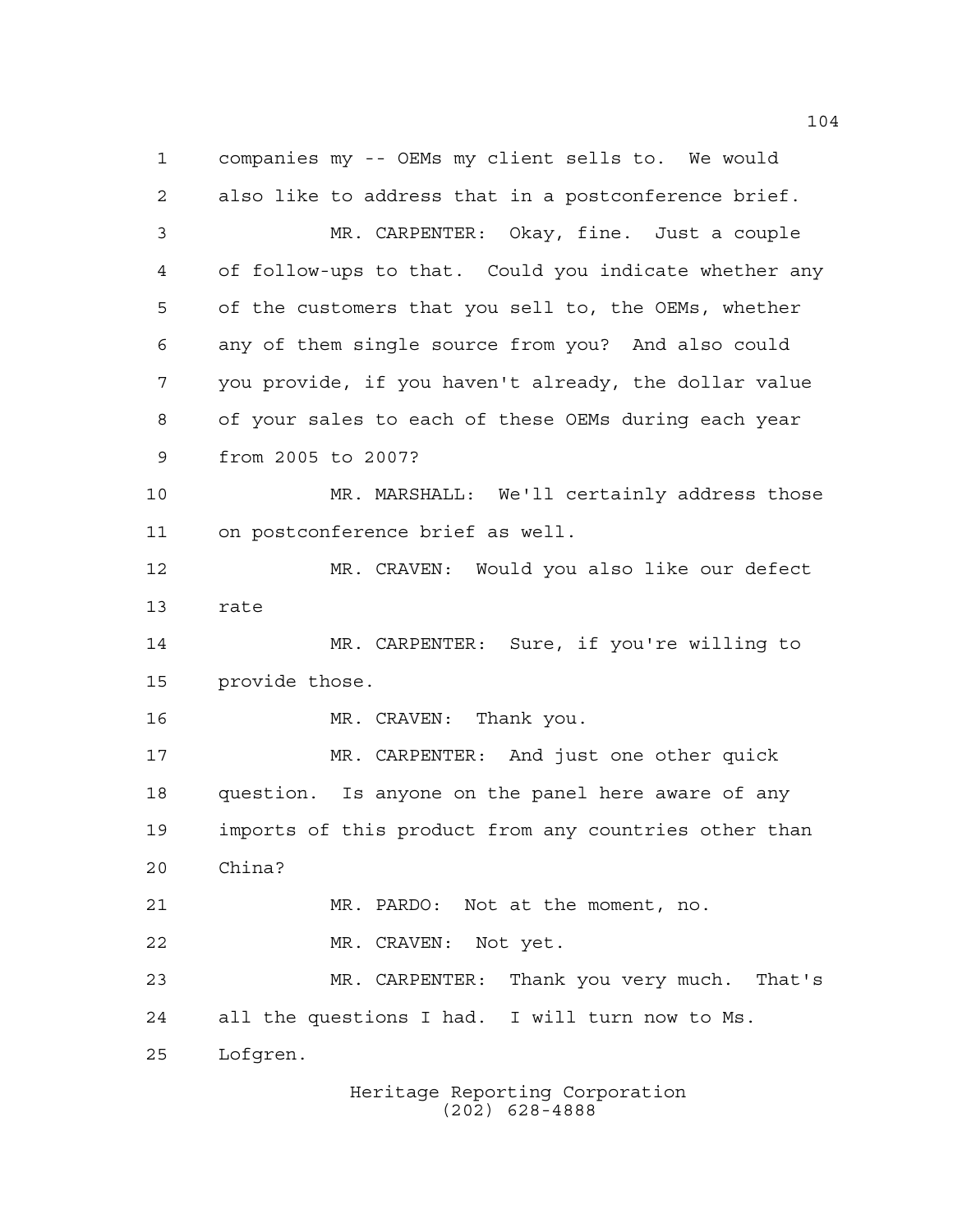Heritage Reporting Corporation (202) 628-4888 MS. LOFGREN: Good afternoon. And I would like to thank you also for being here and traveling and coming and talking to us about the industry because it is very helpful to have both sides represented. I think most of my questions really were probably directed toward Mr. Knights. The first is whether -- now, first just to clarify, does Goodman also fall under the Amana brand? Is that one of your brands? MR. KNIGHTS: That's correct. MS. LOFGREN: Okay. And I read that that's a higher end or it's marketed, it's on the higher end, isn't it? 14 MR. KNIGHTS: It's a premium brand. MS. LOFGREN: Does that use frontseating, do you use frontseating service valves in Amana systems? MR. KNIGHTS: Correct. MS. LOFGREN: You do. MR. KNIGHTS: Yes. MS. LOFGREN: Okay. And how does the HVAC manufacturer differentiate their product from their competitors? Does it have anything to do with the valves used? MR. KNIGHTS: No. The valve really is of no consequence. Some of it's mainly a brand image more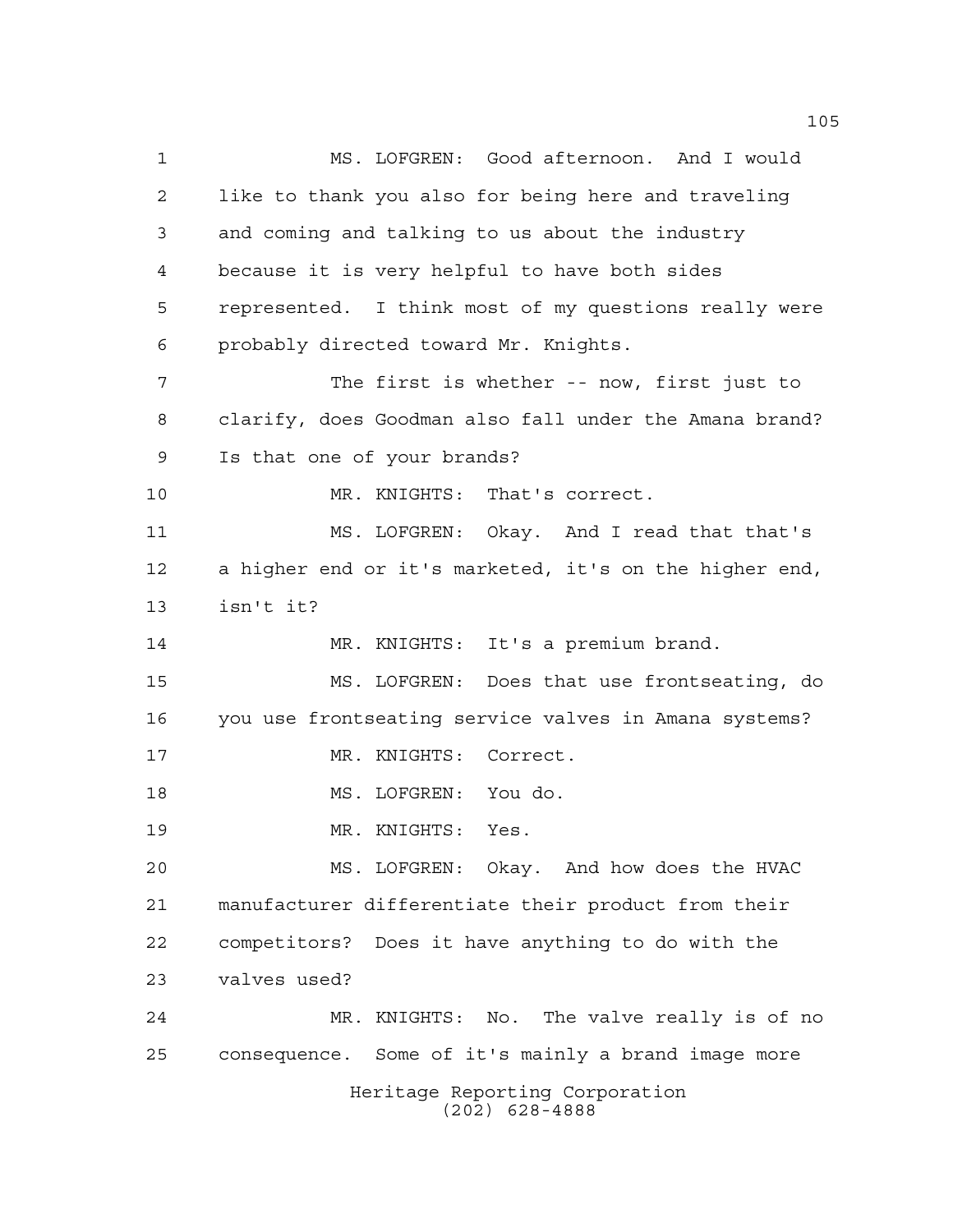than anything. Some of it is feature set but it depends on the product, depends on the product line, depends on the kind of customer you're trying to attract. It's really about the brand image.

 MS. LOFGREN: And are your customers the distributors or do you consider your customers actual homeowners?

 MR. KNIGHTS: We have a distribution model where you'd go to a distributor, a distributor would sell it, or a dealer, a dealer would sell to a distributor, the distributor to the end user, the customer, the homeowner.

 MS. LOFGREN: Okay. And can you say, or maybe in the postconference brief if you submit one, what percentage of the total cost of the typical unit would be accounted for by a frontseating service valve? You mentioned that it's relatively small. MR. KNIGHTS: I can't say. But it is very,

very small.

MS. LOFGREN: Very small.

 MR. KNIGHTS: Yes, very small. It's less than a percentage point.

Heritage Reporting Corporation MS. LOFGREN: Okay. And you mentioned defects in the parts that you had been supplied by Parker. I'm sure that can happen for any supplier.

(202) 628-4888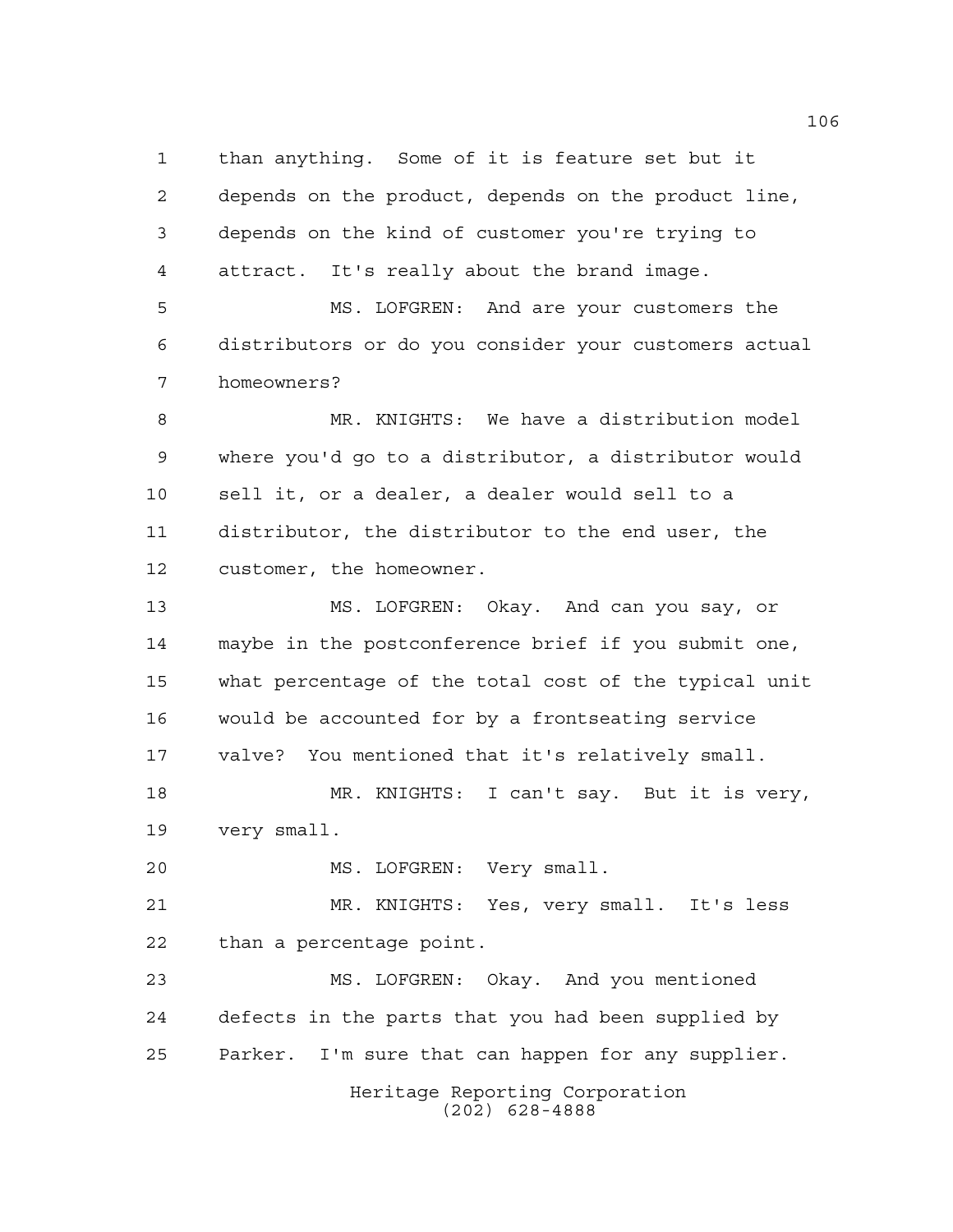Heritage Reporting Corporation (202) 628-4888 But for the defects that you encountered you said specifically in 2005 do you notice a defect after the valve has been installed or is it something that -- I know they test at their factor, do you test all the valves that you purchase? MR. KNIGHTS: They can be both, after installation or it can be prior to installation. Even with 100 percent inspector at the supplier's facility they still shipped poor quality product. MS. LOFGREN: Do you have documentation of that that you could submit -- 12 MR. KNIGHTS: Sure. MS. LOFGREN: -- in the postconference brief? MR. KNIGHTS: It's all in the questionnaire too. MS. LOFGREN: Okay. I haven't seen that yet. My other question -- MR. KNIGHTS: Probably informed also throughout the even following this period the resource way with the service valve the maintenance of the business level with Parker on designing critical parts for us also show their performance continuing to decline in all three elements. So now they're scoring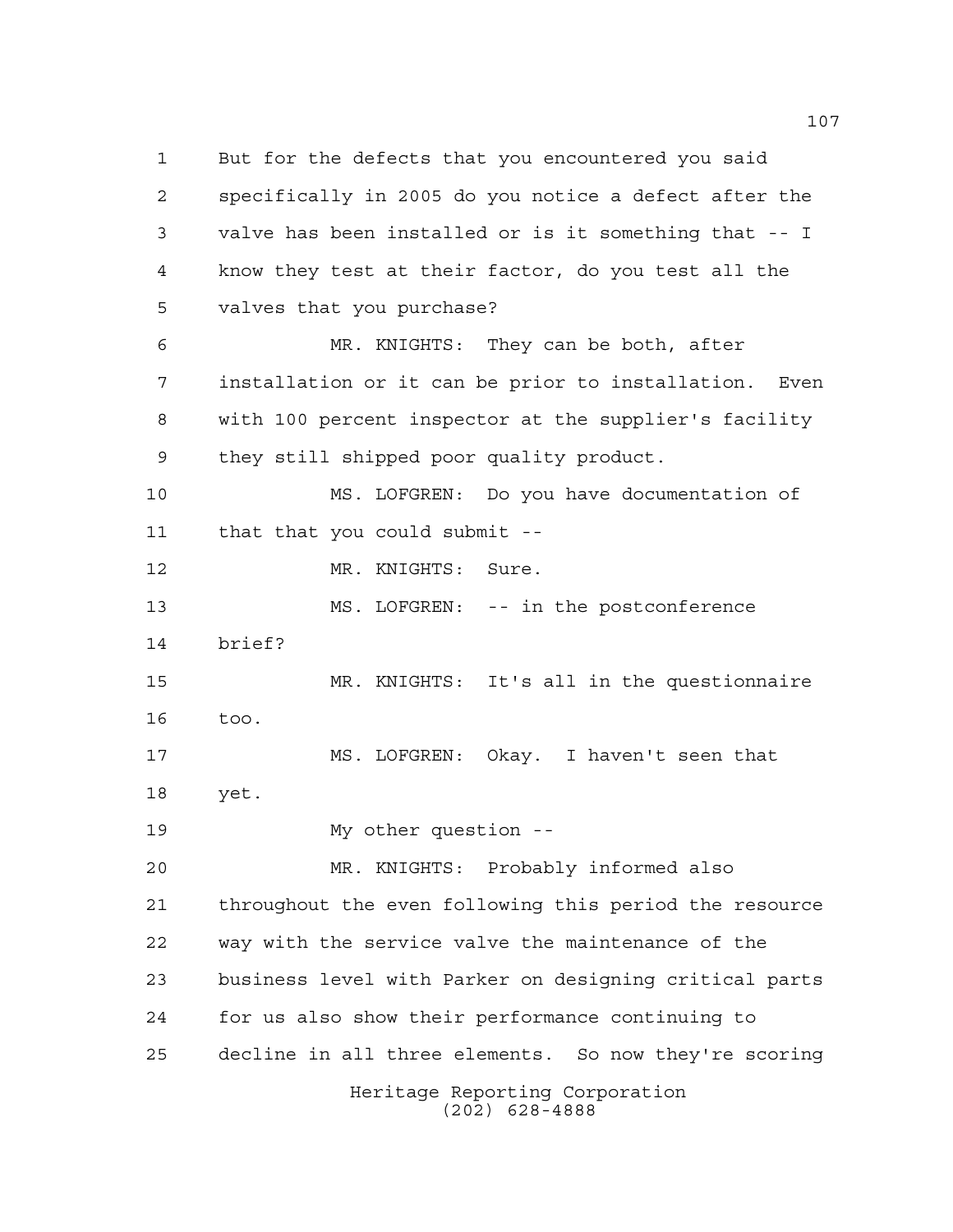Heritage Reporting Corporation for 2007 their performance score on a five index score basically amounted to 53 versus a target of 85. MS. LOFGREN: And that was in 2007? MR. KNIGHTS: In 2007. MS. LOFGREN: Okay. And do you rate your suppliers from China on the same basis? MR. KNIGHTS: Correct. 8 MS. LOFGREN: And their numbers have been higher than Parker's probably? MR. KNIGHTS: Sanhua, probably not for discussion, but Sanhua is the number one supplier now to Goodman. 13 MS. LOFGREN: Okay. MR. KNIGHTS: Ranked as number one based on a five-element matrix of product quality, the relationship, integrity, delivery and economics. The statement is PRIDE, it's pride in everything we do for us. The P is an element of PPM with pure quality measurements. The R is a relationship measurement and that measures the performance of the relationship between the two companies based on our own accounts payable, accounts receivable, design, collaboration, this kind of thing. The integrity part would be whether their registration, excuse me, whether their quality registration to an item, a specific standard

(202) 628-4888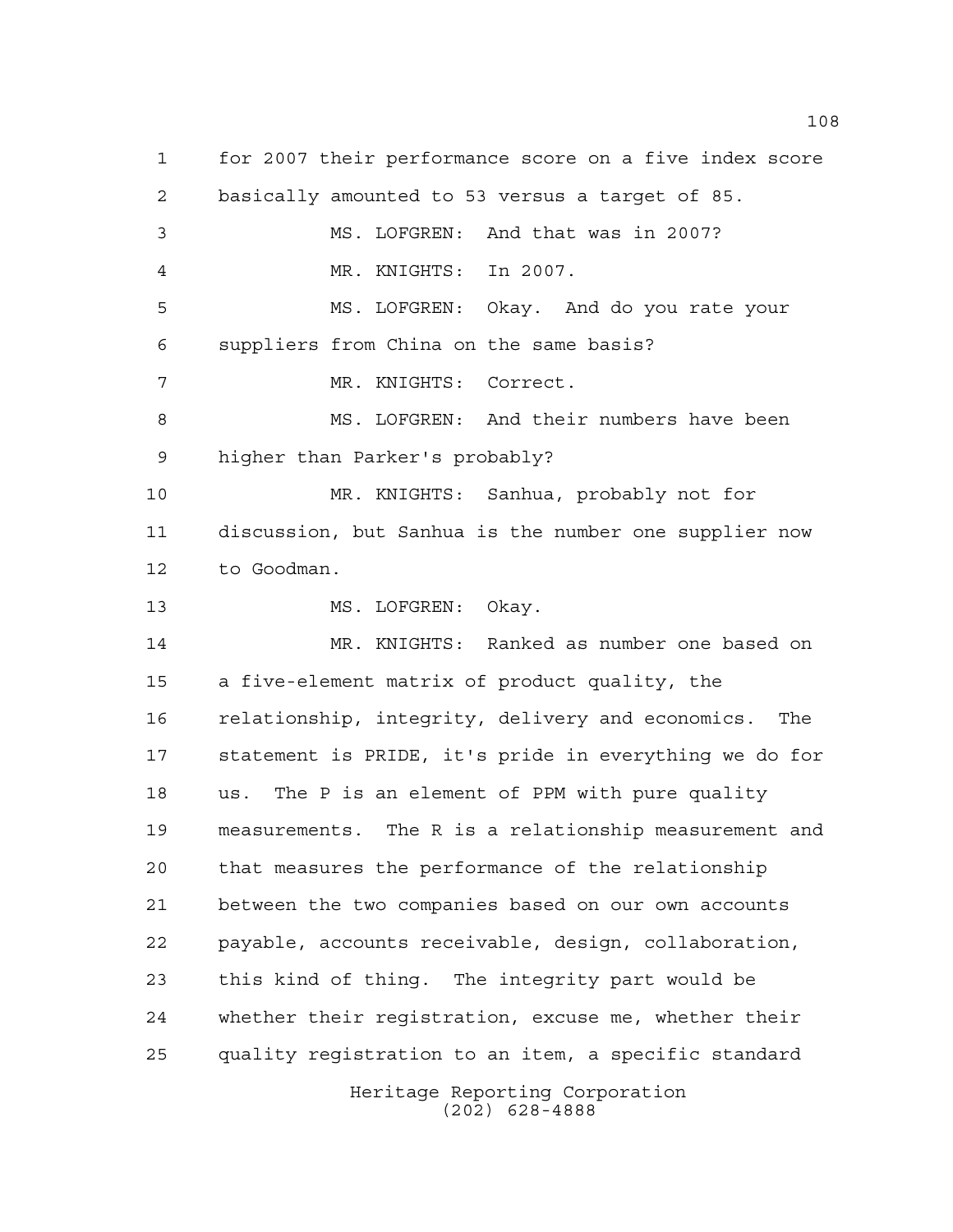or a TA standard or a 14001 environmental standard. Their delivery performance is a matter of days of supply on hand at the plant plus delivery on time, a calculation of the two. And the E is pure economics.

5 And this is where it becomes really interesting because when you measure a supplier's performance based upon that five panel category it then becomes clear to people placing these kind of decisions that the economics performance in that index is only 25 percent of the total supplier score. So inside of that economics price is only 15 out of the 25 of that. So when it comes down to price basically you're looking at it being 15 percent of the driver for a decision.

 MS. LOFGREN: Okay, I appreciate that. That's helpful.

 MR. KNIGHTS: If you want the breakdown of that kind of process we can provide that.

 MS. LOFGREN: Thanks. That would probably be helpful to the economists and for all of us.

MR. KNIGHTS: Sure.

 MS. LOFGREN: I'm wondering, there's been a lot of emphasis on the importance of having an alternative source of supply instead of having one domestic supplier.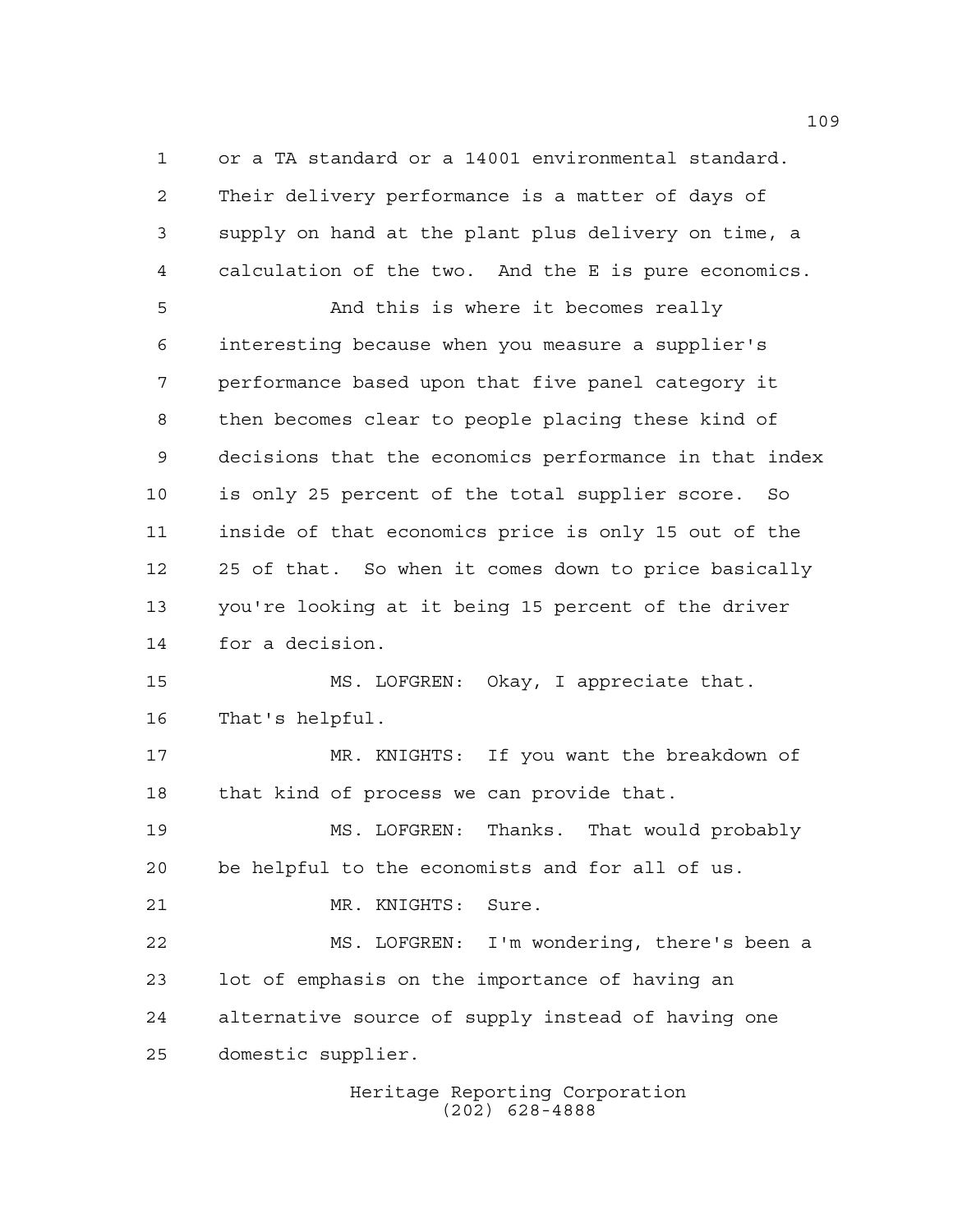1 MR. KNIGHTS: Correct.

 MS. LOFGREN: Is there any concern, I know you can only speak for Goodman, but is there any concern on the part of OEMs that if they shift all of their procurement to sources from China there will be no domestic source of supply and they will effectively only have a single source of supply?

 MR. KNIGHTS: Well, I mean again don't misunderstand, there is also more than the two manufacturers that you have heard about today. There are different people with different technologies out there today that you can design into a product range given the time. Contrary to the statements made earlier, it doesn't take a year to approve an alternative. It took us 12 to 14 weeks. It can take you a year if you want it to take you a year, no question. If you have the drive to make the right decision for your business, this kind of approach is a 12- to 14-week cycle.

 MR. PARETZKY: This is Raymond Paretzky. I would like to add to that that, you know, one factor to keep in mind when you were talking to the petitioner group about interchangeability and whether you could substitute a ball valve or a backseating valve for a frontseating valve, and they answered no,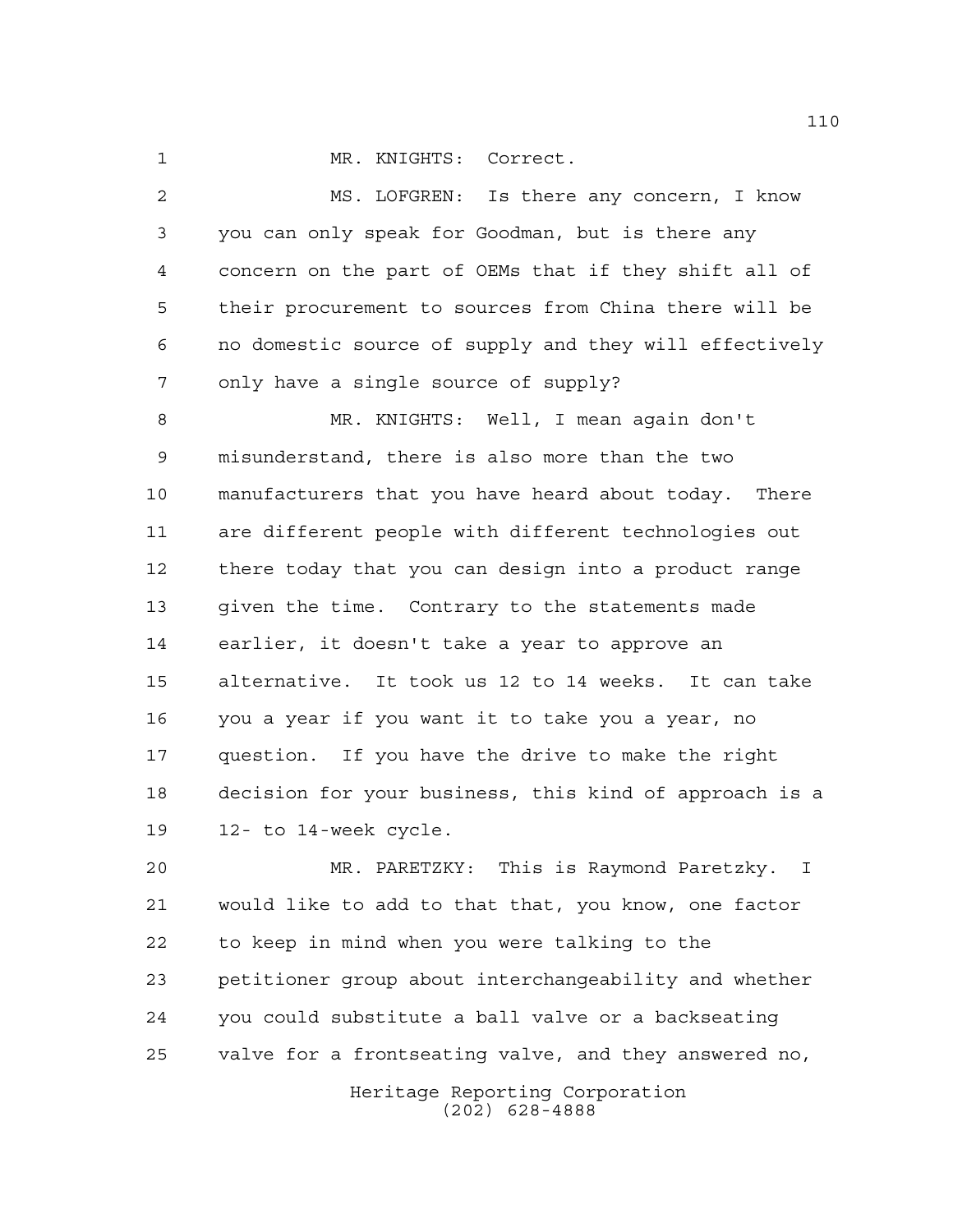no, you can't substitute them. You know, I think that answer really obfuscates the truth. You couldn't substitute another frontseating valve either unless you changed the design.

 But if you changed the design, which you could relatively easily do and would do if you had the incentive to do that, you could substitute not only another frontseating valve but you could also substitute a backseating valve or a ball valve. If the price of frontseating valves is so outrageous, for instance, if there was only one monopoly supplier in the world, then you could design your unit to use a backseating valve which, as you've heard, is the superior, or a ball valve which improves your SEER rating, and then you wouldn't be at the mercy of the frontseating valve producer anymore, and it's all a matter of where the prices cross.

 MS. LOFGREN: Thank you. My other questions really have to do with production in China, and to the extent that the counsel for the Chinese producers can answer these now or in postconference brief, that would be very helpful. Just to clarify, do you know of any other producers of frontseating service valves in China, or secondarily of valves, of a sort of substitute valve in China?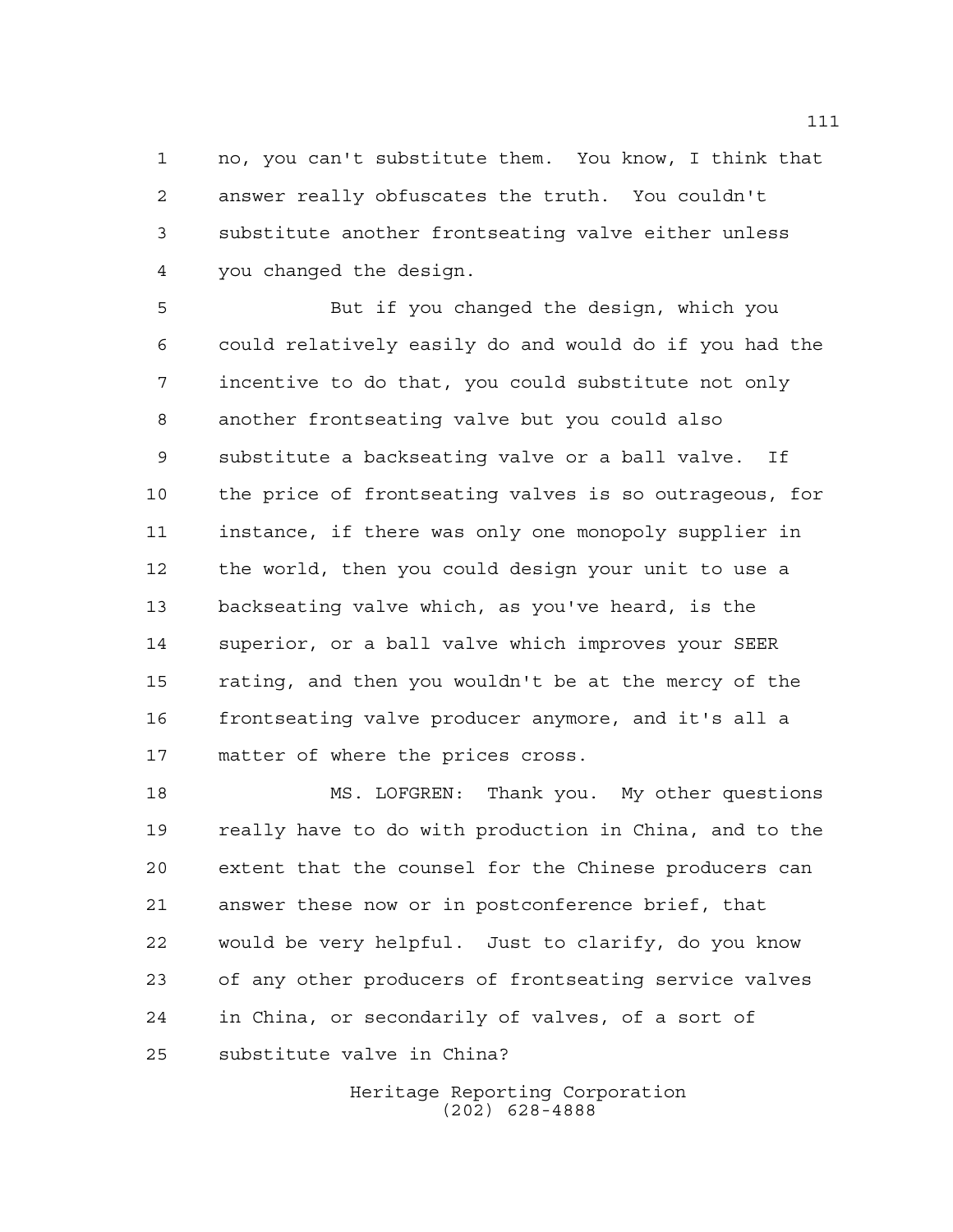Heritage Reporting Corporation (202) 628-4888 MR. PARDO: Currently I'm not aware of any additional manufacturers of frontseating service valves. With respect to what might be a suitable alternative, again, I share Mr. Paretzky's view that the alternative itself is to some degree dictated by the necessity in the market and the demand so that if the design could be changed then that could become a pretty open-ended question. To the extent we can address that in our postconference brief, we will. 11 MS. LOFGREN: Okay. 12 MR. CRAVEN: I'm not directly aware of any, but we certainly will investigate and respond in our postconference brief. MS. LOFGREN: Okay, thank you. My other question has to do with something that was submitted with the questionnaires. They used a term I hadn't encountered before regarding forged body valves versus barstock valves? These are terms that we haven't ourselves used yet today. I was hoping someone could explain to me what the difference between a forged service valve is and a barstock service valve? MR. CRAVEN: I believe that would be us that submitted that information. I think we would like to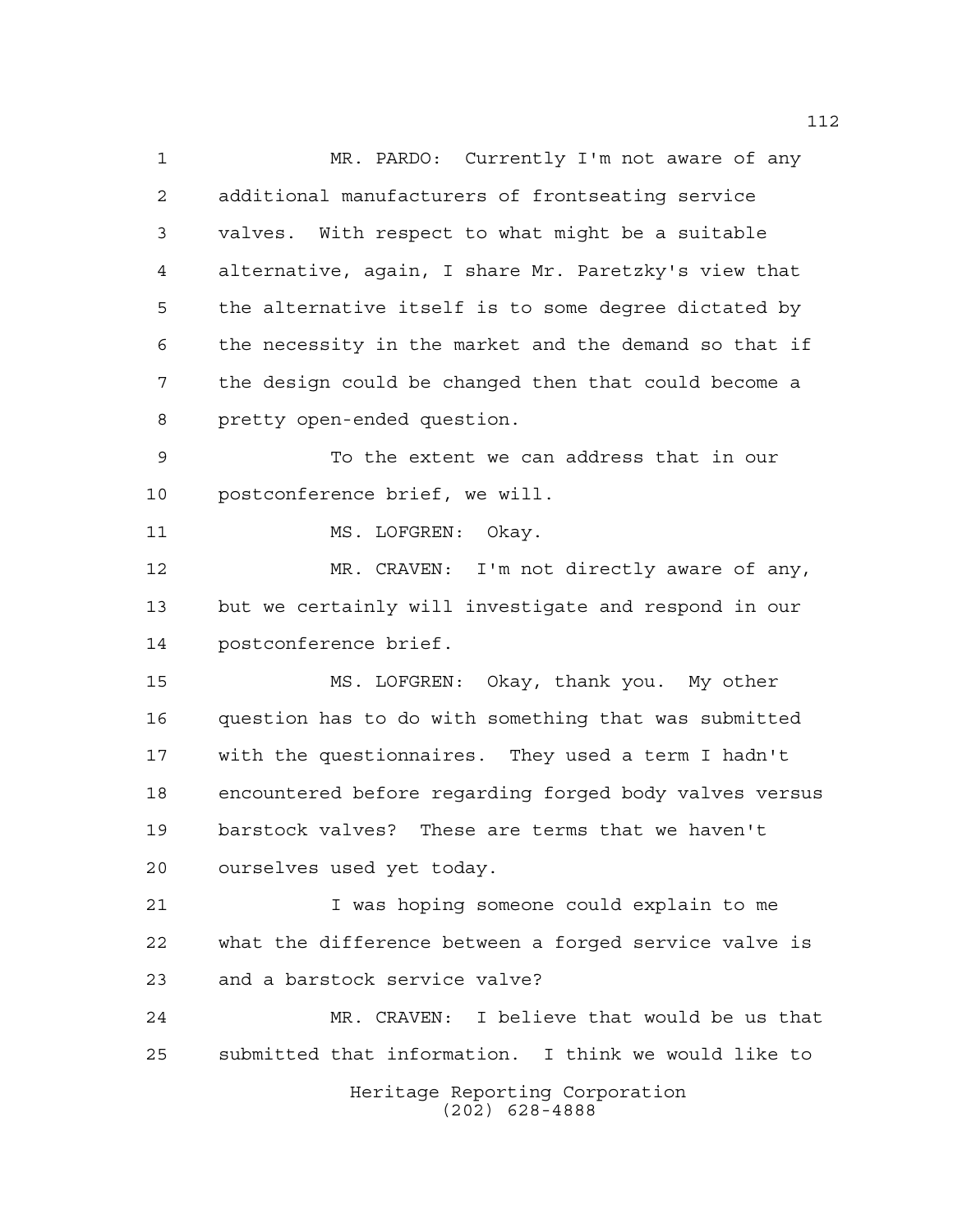address that in the postconference brief, but suffice it to say we are not completely convinced that FSVs can only be made from barstock.

 MS. LOFGREN: Okay. I'll look forward to reviewing that explanation because I'm confused. I did read in a public source that was analyzed in HVAC market and Goodman and Parker, and this corroborated what Chris Nelson testified to this morning, that about 70 percent of the market is actually replacement and not new homes.

 The analysis I read of Goodman said that Goodman is largely insulated from a downturn in the housing market because you have such a strong segment outside of new starts. Is that your experience, Mr. Knights?

 MR. KNIGHTS: Yes. The standard industry data would probably lead you towards believing that the addled replacement market would be around 70 percent of the total market. The balance will be in new home construction. Then, as an OEM it really does depend on whether your business is weighted more to the add on replacement side or the new construction side.

Heritage Reporting Corporation (202) 628-4888 So if you happen to be 80 percent new construction and the downturn is 25 percent, obviously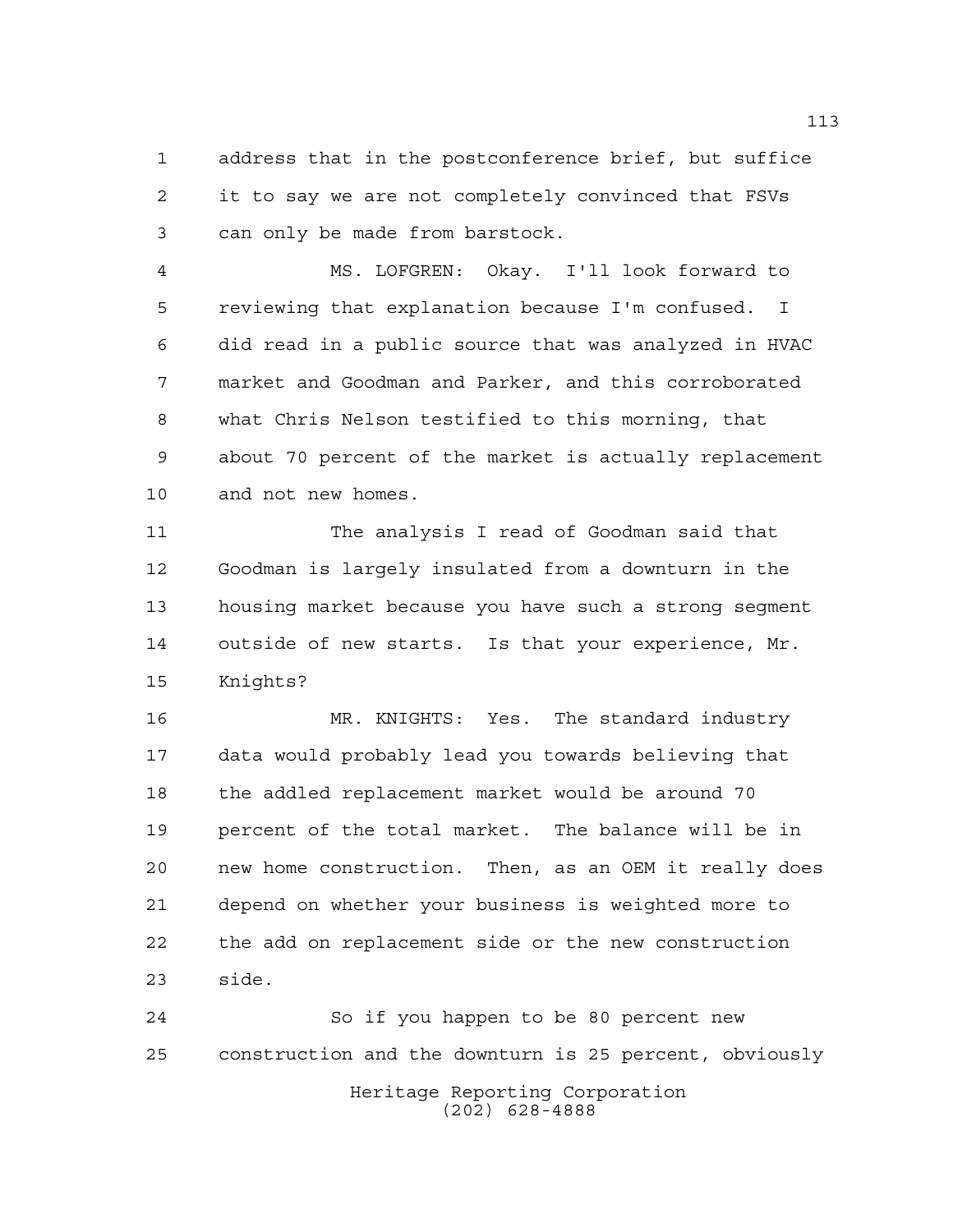you're in a worse position than being somebody who is 80 percent add on replacement.

Heritage Reporting Corporation (202) 628-4888 MS. LOFGREN: Okay. Have you had any feedback from your distributors or your service people regarding a preference, or quality issues, or complaints about a Chinese valve versus the U.S. valve? Does anyone notice what kind of valves they're using or the origin of the valves they're using? MR. KNIGHTS: No. MS. LOFGREN: Okay. Good. Those are all my questions for now. Thank you. MR. CARPENTER: Ms. Hughes? MS. HUGHES: Okay. Back to the like product. First of all, I heard clearly Mr. Craven say, I think -- please forgive me. I've got some sinus infection or something which sometimes clouds my thinking, but I think you said that you're okay with the one like product proposed definition that the Petitioners are proposing. Is that not correct, Mr. Craven? MR. CRAVEN: I also have problems with the Cherry Blossom pollen by the way. 23 MS. HUGHES: Okay. MR. CRAVEN: I think we don't have any problem with the like product definition.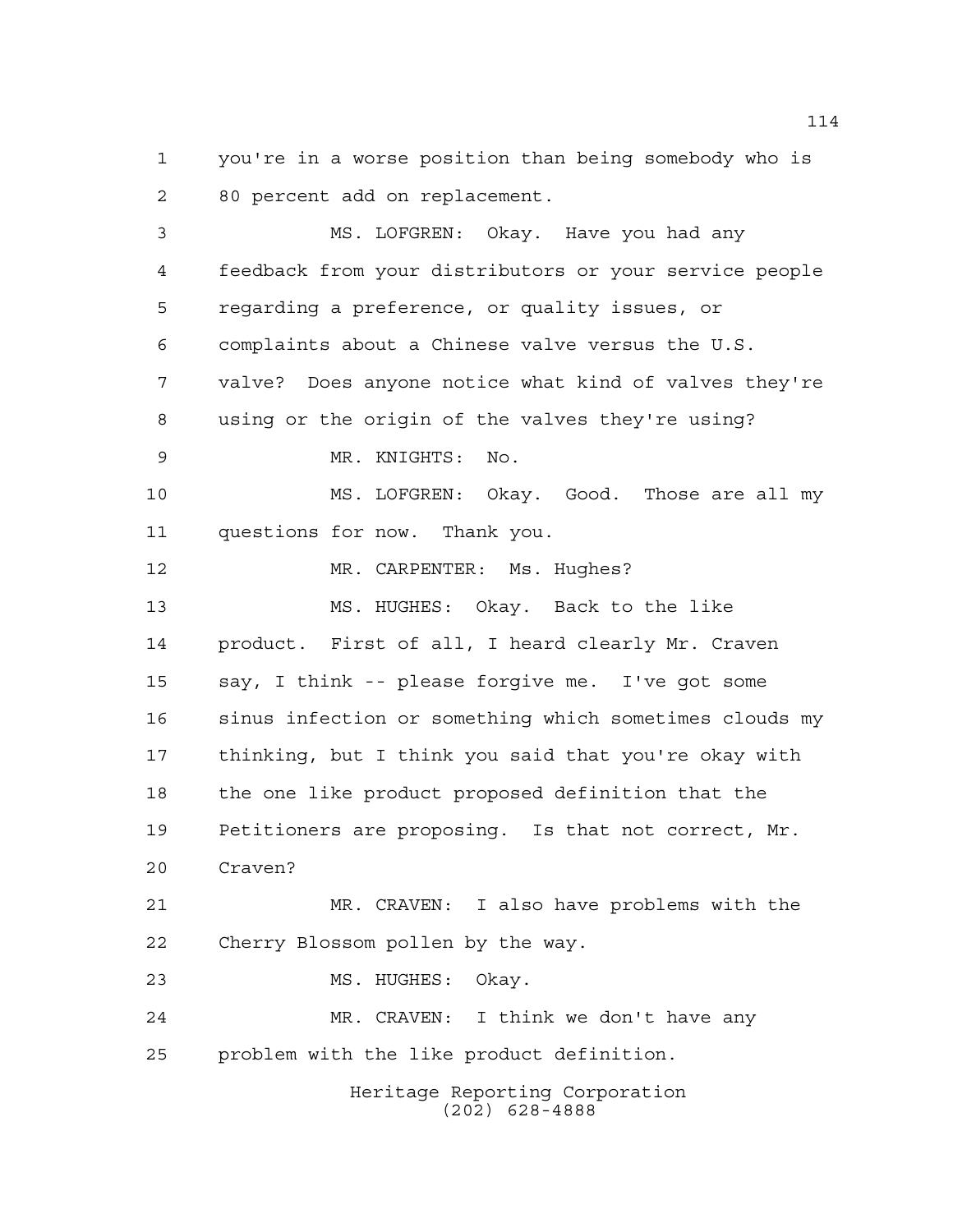MS. HUGHES: Okay. Mr. Pardo, I don't recall hearing your opinion or statement on that. Are you okay with that, or is that something you want to think about further and tell us in a postconference brief? MR. PARDO: Thank you. It's certainly an issue we will address in greater detail in the postconference brief, so at the moment I wouldn't feel comfortable giving you an absolute answer. MS. HUGHES: Okay. That's fine. MR. PARDO: I think there's definitely been some discussion with respect to the potential for replacement here today that I think merits further consideration, so I'll have to review that further. Thank you. MS. HUGHES: Right. Certainly I would ask, I don't know if you're doing a joint brief, separate briefs or whatever, but so long as the issue is covered and I have both of the Chinese producers' outlook on this to address the factors that the Commission typically considers for the like product, and, again, not just for the backseating, frontseating and bar valves, but also for the large and small diameter valves. I take it because I don't see any sitting in

> Heritage Reporting Corporation (202) 628-4888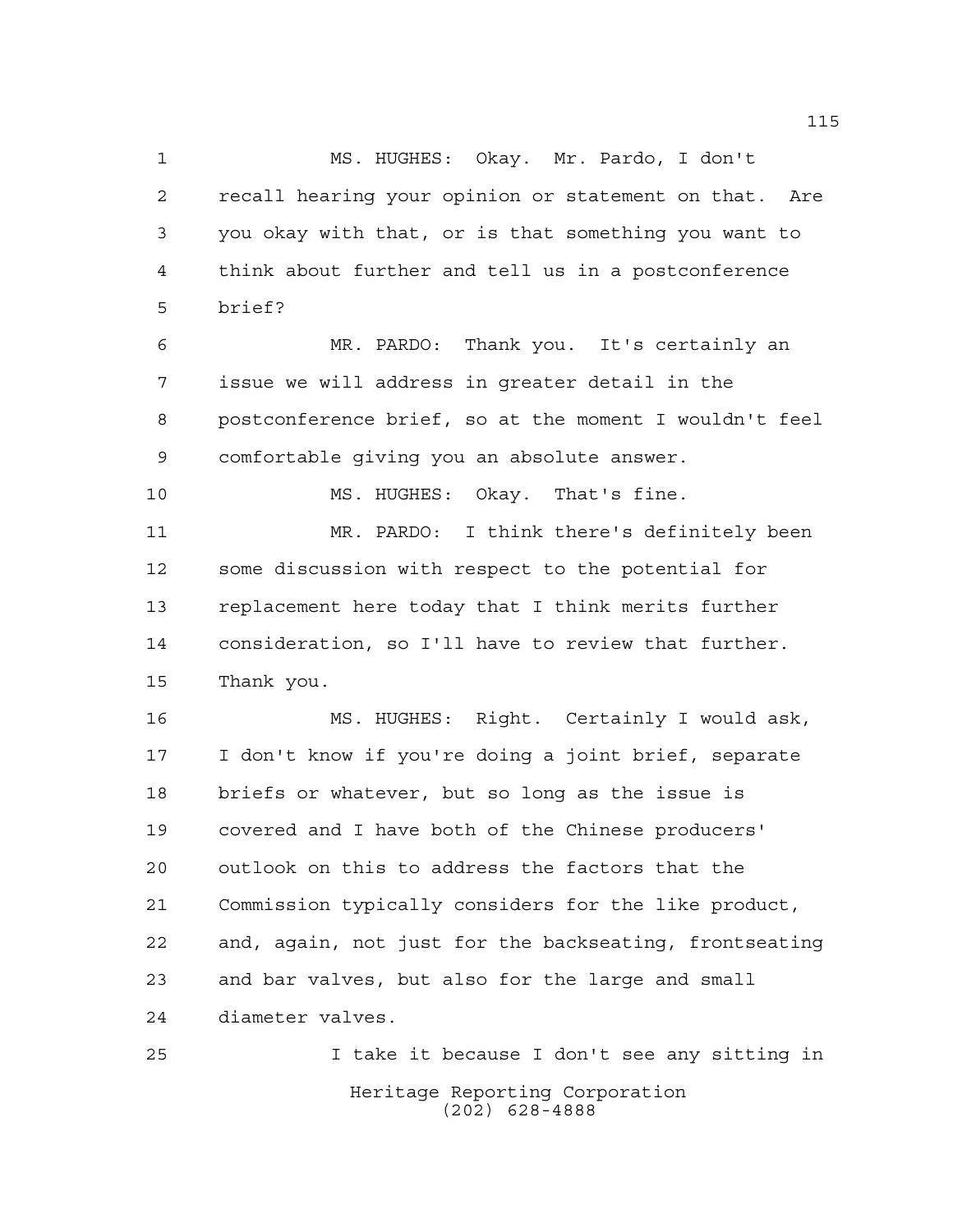front of you you didn't happen to bring any samples of the Chinese valves with you, right?

 MR. PARDO: No, ma'am, not for today's presentation.

 MS. HUGHES: Okay. If I saw them would I know any difference? Would I see any difference, assuming I examined them closely from Parker's valves? Do they look the same?

 MR. PARDO: My understanding, again, is that the valves are very often built to spec. Now, I'm certainly not very familiar with Parker's entire range 12 of product, but I think perhaps Mr. Knights might be better suited to answer that.

 MS. HUGHES: Well, given that Parker had said that its lost business to Chinese producers, apparently they would be having to make the same valve or a similar valve to the same specification, I guess we'd say, so if I were to hold up the valve that Parker has sold to this client, I have no idea whether Goodman would be that client, but versus the valve that, you know, the Chinese producer had sold, examining closely, would I be able to tell a difference?

MR. KNIGHTS: Sure.

Heritage Reporting Corporation (202) 628-4888 MS. HUGHES: Yes? In terms of how? Are the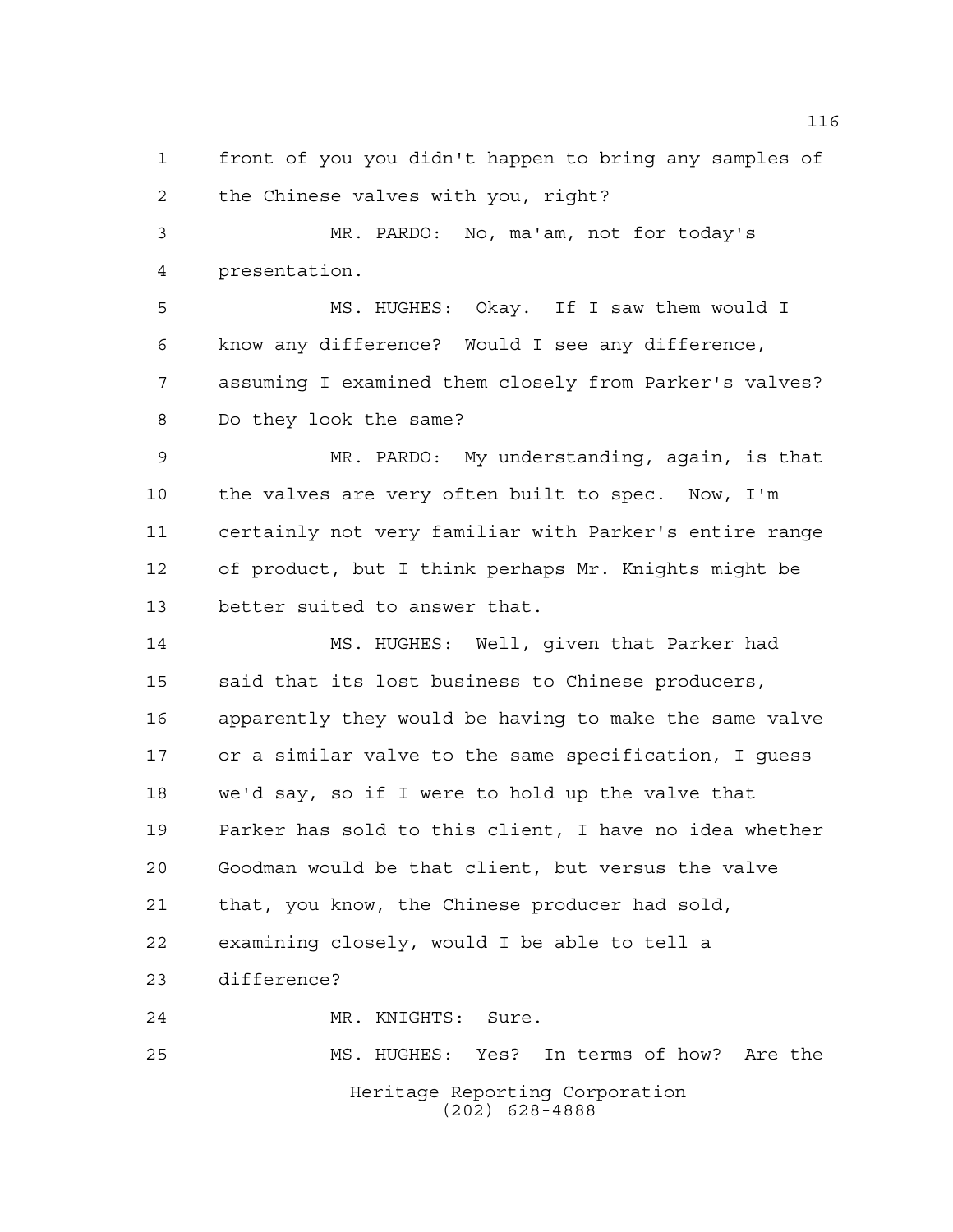materials different?

 MR. KNIGHTS: I think the gentleman over there will describe that postconference, but there's a visible difference.

5 MS. HUGHES: Okay.

 MR. KNIGHTS: It's not just a visible difference. To Charles, his point earlier, it's also about how the valve is constructed, its performance, design for manufacturer design, design for supply, design for collaboration, all those things are done differently when you have an active pursuer of the business versus the entire mentality of a 20 year vet in the business.

 MS. HUGHES: It can't be designed so differently, could it, because then it wouldn't be cost effective for the OEM to just switch from one supplier to another, it would have to redo the design. Wouldn't that be a costly and time-consuming process? MR. KNIGHTS: A 12 week process.

 MS. HUGHES: No. How long would it take to redo a design? That is another -- we may as well segue there.

 MR. KNIGHTS: That would be, again, a 10 to 12 week process.

MS. HUGHES: Really?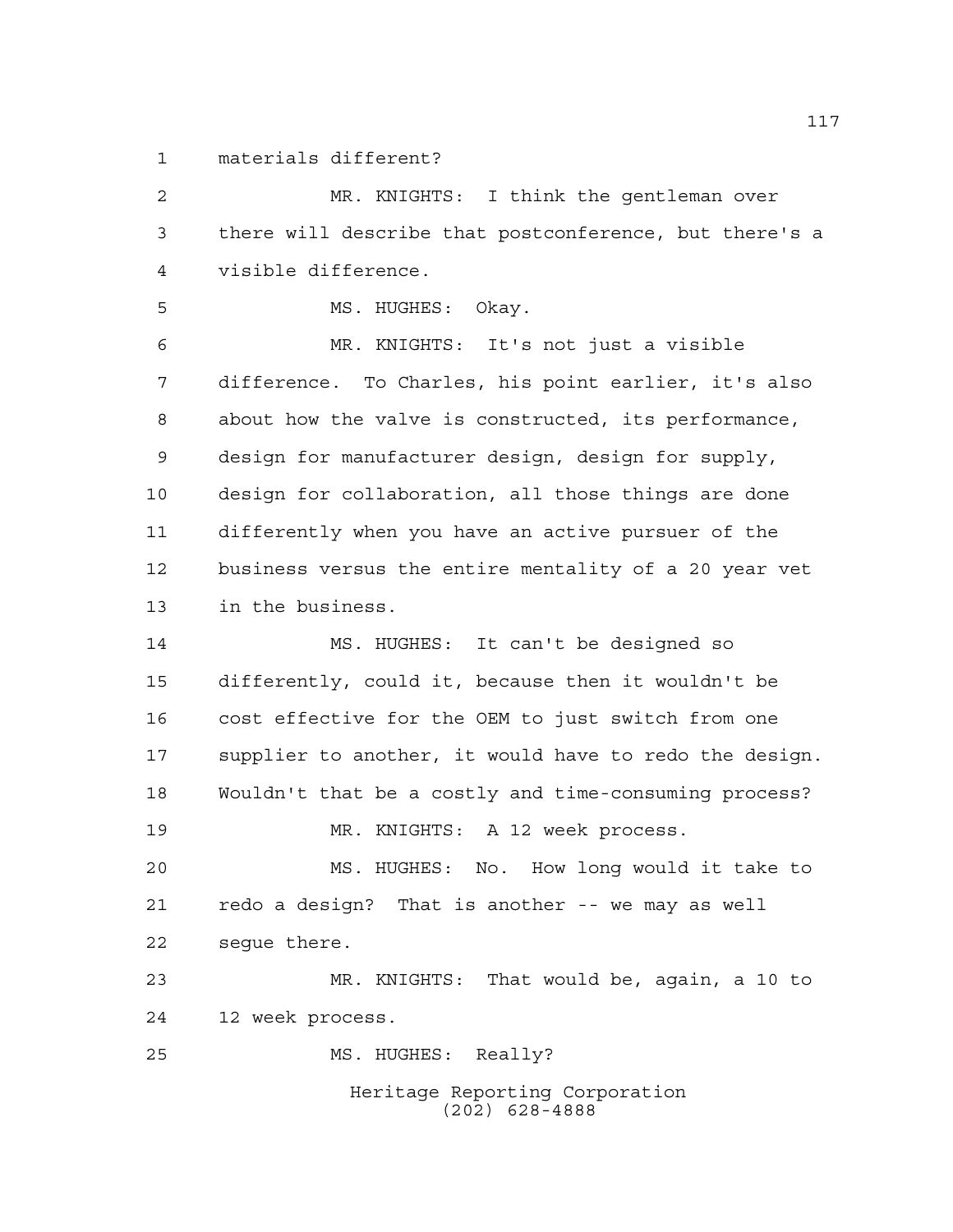1 MR. KNIGHTS: Yes.

 MS. HUGHES: Whether you're doing it for a frontseating valve because, how did one of you put it, there might be some incentives to change the design to use a different frontseating valve? MR. KNIGHTS: Sure. MS. HUGHES: It would take 12 to 14 weeks for that as opposed to doing a backseating valve or a bar valve --

 MR. KNIGHTS: Well, again, when you get to that point, Raymond's point, it's where the cost crosses over in terms of the applied cost design. You would always take, if you're a low cost value producer, the cheapest or the more cost-effective design for your product, if that means instead of having a brass cap on top you'd have a plastic cap, whether that means you reduce the wall thickness of the tube or the weight of the brass body, as long as it performs, meets the performance criteria of the OEM.

 MS. HUGHES: All right. So what would be the incentive to change the design in the first place? MR. KNIGHTS: You have two different incentives. One, you have a supplier that doesn't perform in all elements of quality, cost and delivery.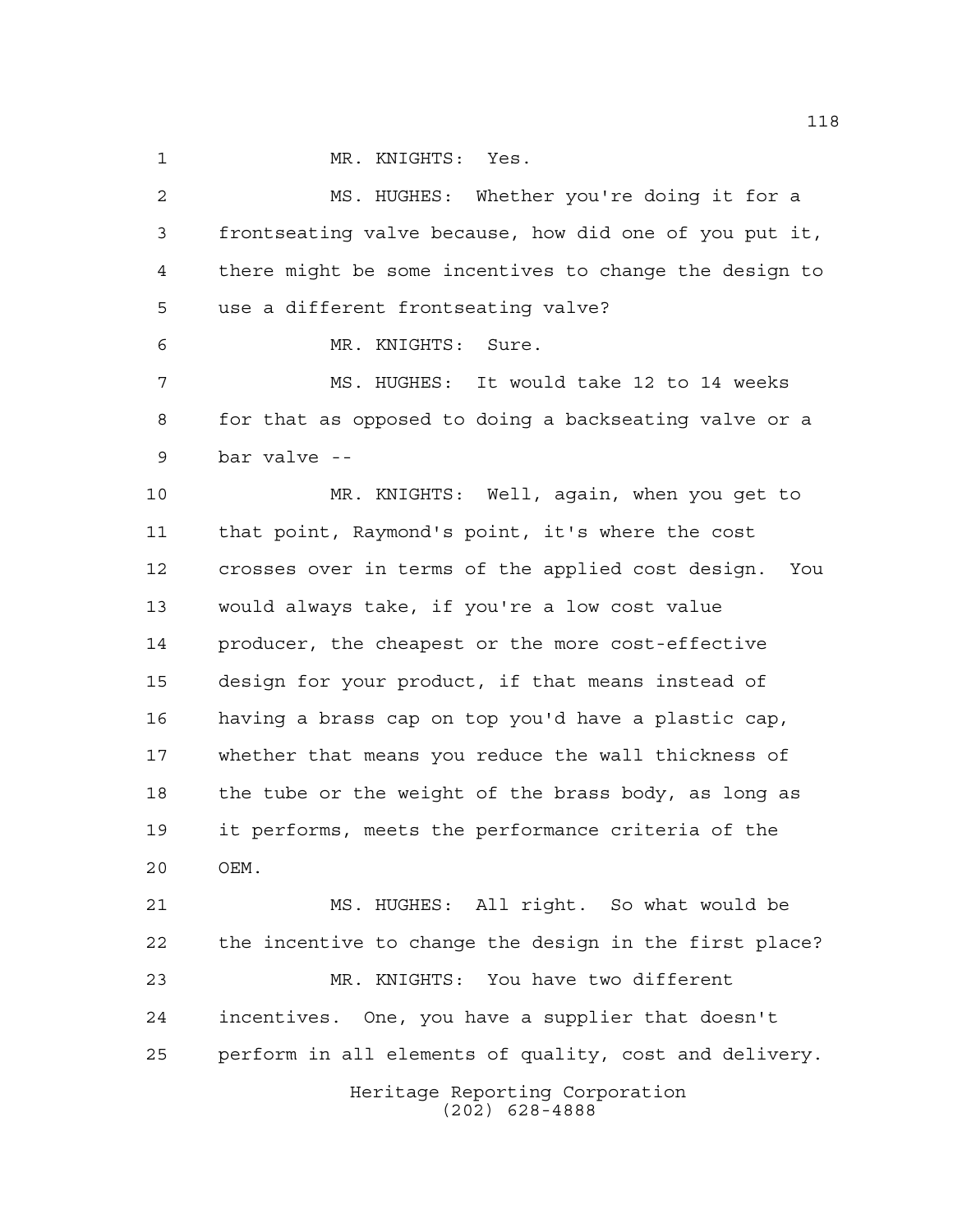When you're growing as a business to maintain your growth rate you need to make sure that you have the right quality product at the right total cost and you have it available to produce.

 MS. HUGHES: So you can't take the one design you had with the unsatisfactory producer to the other producer and say here are the specs, this is what I want, I want the same valve, but I want you guys to make it?

 MR. KNIGHTS: You could do that, but there would be no point because the cost out would be very different.

 MS. HUGHES: And why would that be? MR. KNIGHTS: The change in design, the change in approach, the mentality of the supplier, the design for engineering, the design for --

 MS. HUGHES: You can't take the same design. MR. KNIGHTS: You can take the same design, absolutely.

 MS. HUGHES: Wouldn't you want to do that to keep the costs down?

Heritage Reporting Corporation MR. KNIGHTS: You first approach, and, again, from Mr. Yost's point, in terms of your quotation process it would be like design for like design. "Comparing the apples with apples." Now,

(202) 628-4888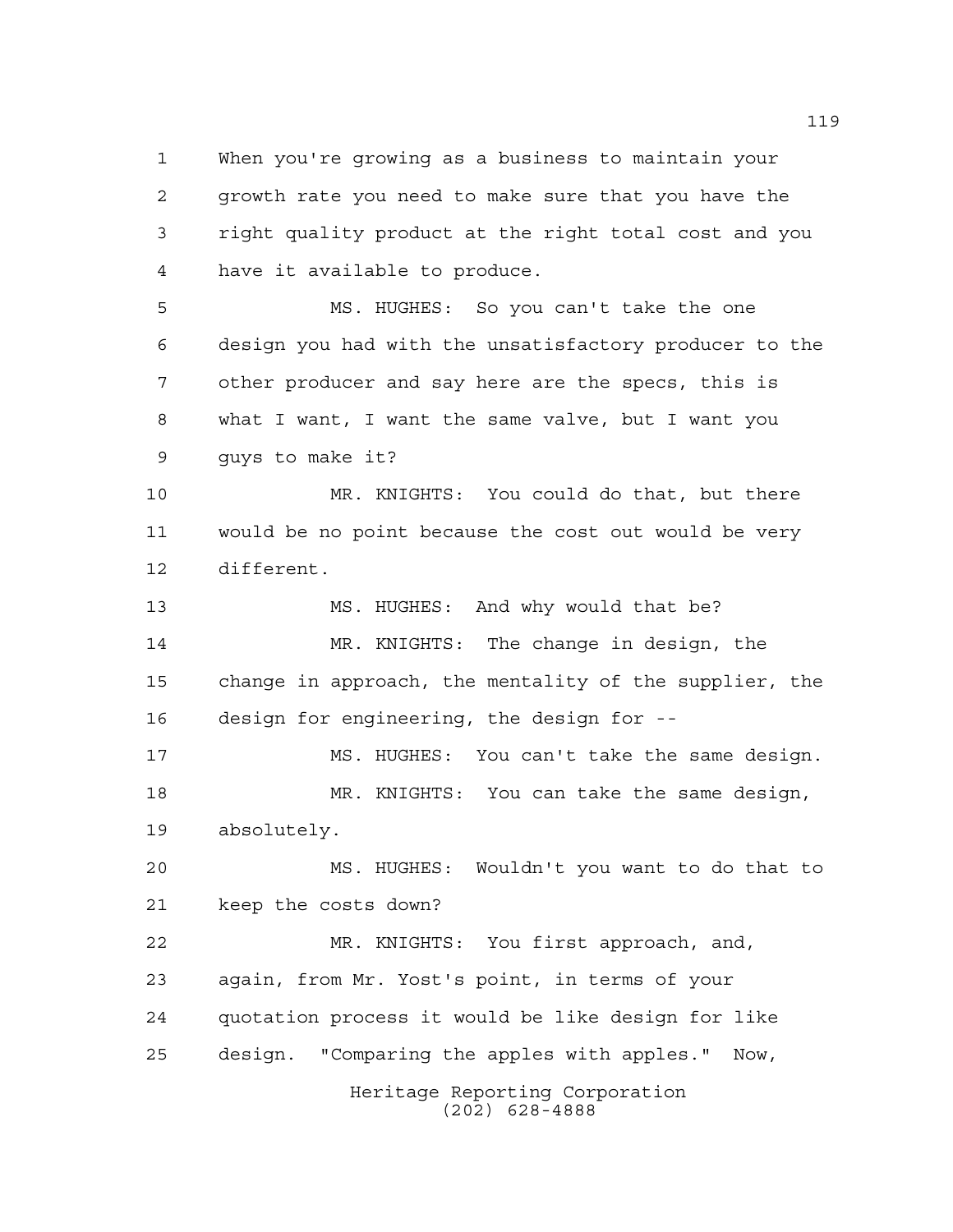tell me what you would do differently in the design of that product to meet my performance criteria. Then you have a different design, a different approach, a different cost base.

 MS. HUGHES: Maybe you can say this now, maybe you'd have to explain in your postconference brief, but can you tell us how often you switch suppliers say in like the last five years?

 MR. KNIGHTS: Of this product? 10 MS. HUGHES: Yes.

11 MR. KNIGHTS: Once.

 MS. HUGHES: Okay. All right. I had asked the Petitioners if they maintain inventories. Do the Chinese producers maintain inventories or do they make the --

 MR. KNIGHTS: This is also a very, very good question at the end of the day. If you from a U.S. domestic source take seven to 10 days to receive a valve into a plant, and your lead time to a customer is 24 hours, this creates a problem. The way in which the agreements have been made with alternative suppliers now would put consigned inventory in your plant that you could draw on within seconds, not days, at no cost to you.

Heritage Reporting Corporation (202) 628-4888 MS. HUGHES: So there are inventories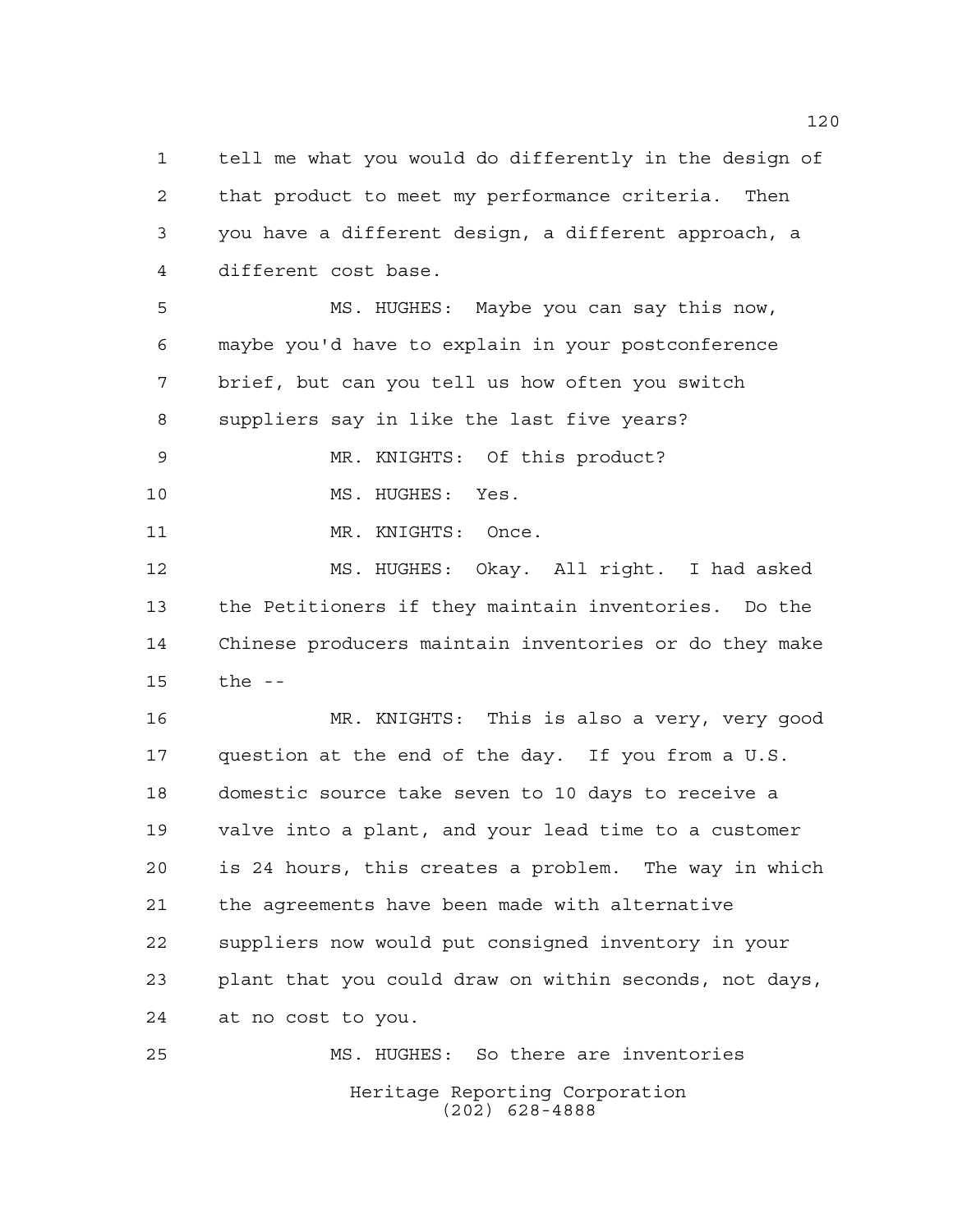maintained is what you're saying?

Heritage Reporting Corporation (202) 628-4888 MR. KNIGHTS: Absolutely. MS. HUGHES: Okay. So I assume that you were a Parker customer for some period of time. MR. KNIGHTS: Correct. MS. HUGHES: Okay. Perhaps this is already something you provided in the questionnaire response I've not seen, but if not, could you explain exactly in detail what went wrong, and how long you were a customer, that sort of thing, give us as much detail, if you have -- MR. KNIGHTS: It is in the questionnaire. MS. HUGHES: Okay. Thank you. So you had mentioned, Mr. Knights, I believe, that there are three very important factors applicable to I guess not just this business but any industry in terms of quality, total cost and delivery. I have wondered how the heck, you know, somewhere in the double digits, thousands of miles away from the U.S. could beat the delivery faction, but I guess it's because you're maintaining inventories is the difference is what you're saying? MR. KNIGHTS: Sure. MS. HUGHES: Okay. All right. There was some discussion about, was it failure records in terms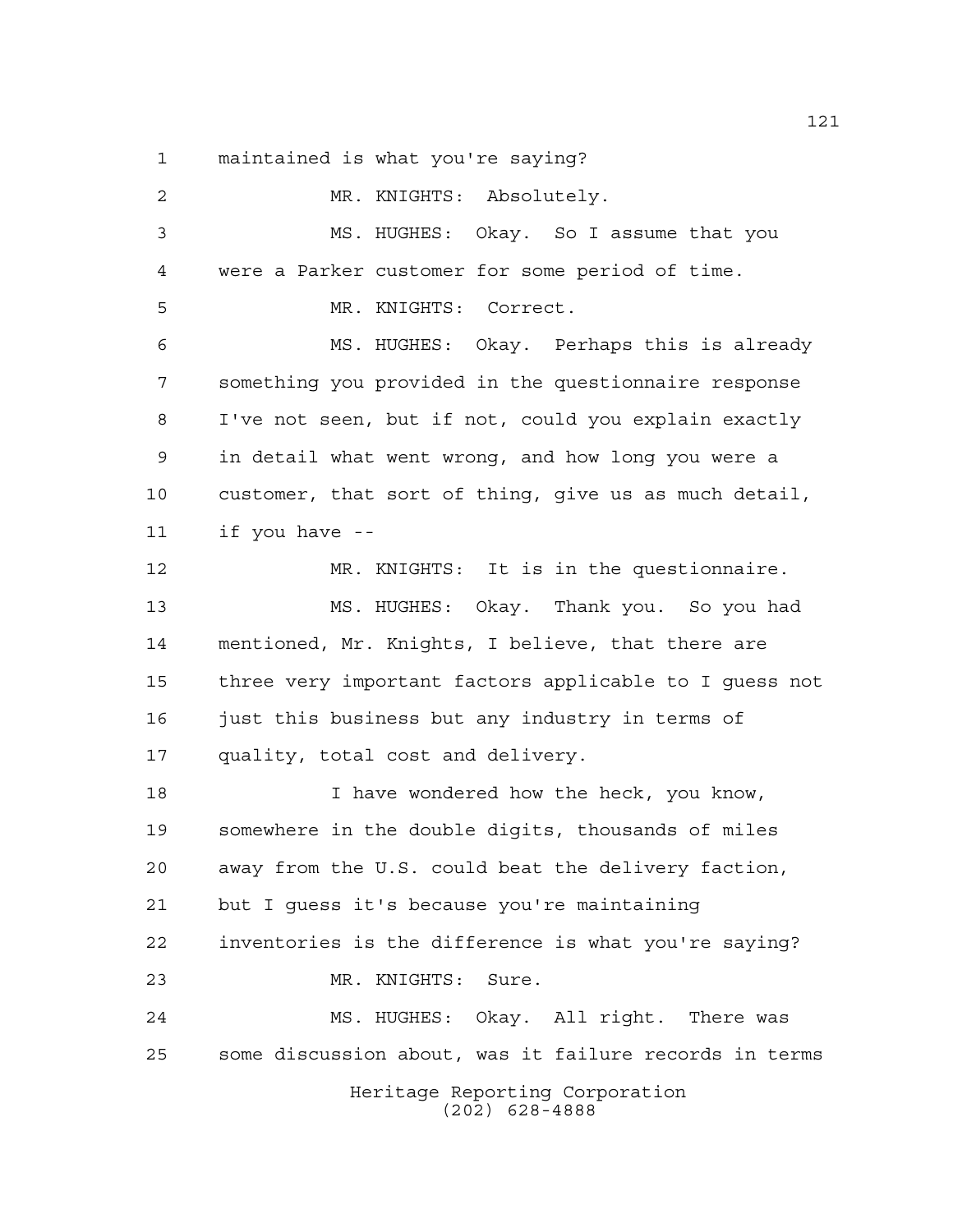of parts per million or something, and you had said the industry standard is about 200? MR. KNIGHTS: Correct. MS. HUGHES: Okay. Well, wouldn't that just be comparing or just plain averaging Parker and the Chinese? They're the only participants in the industry, right? The two Chinese producers? MR. KNIGHTS: When I talk about the industry, I mean product range throughout the complete unit, and contained within that average, there would be motors, compressors, steel work, valve fittings, everything combined. MS. HUGHES: Oh, I see. Okay. It's not restricted to the FSV? MR. KNIGHTS: Not just to the FSV. MS. HUGHES: Oh, okay. Thank you. Would you happen to know what the failure rate for that is, or if somebody could find that out and put it in the postconference brief it would be helpful, okay? MR. KNIGHTS: Sure. MS. HUGHES: All right. I'm sorry. Again, I'm blaming my sinus infection on this. I don't remember if you stated whether you had worked for any other companies besides Goodman during your career? MR. KNIGHTS: Sure.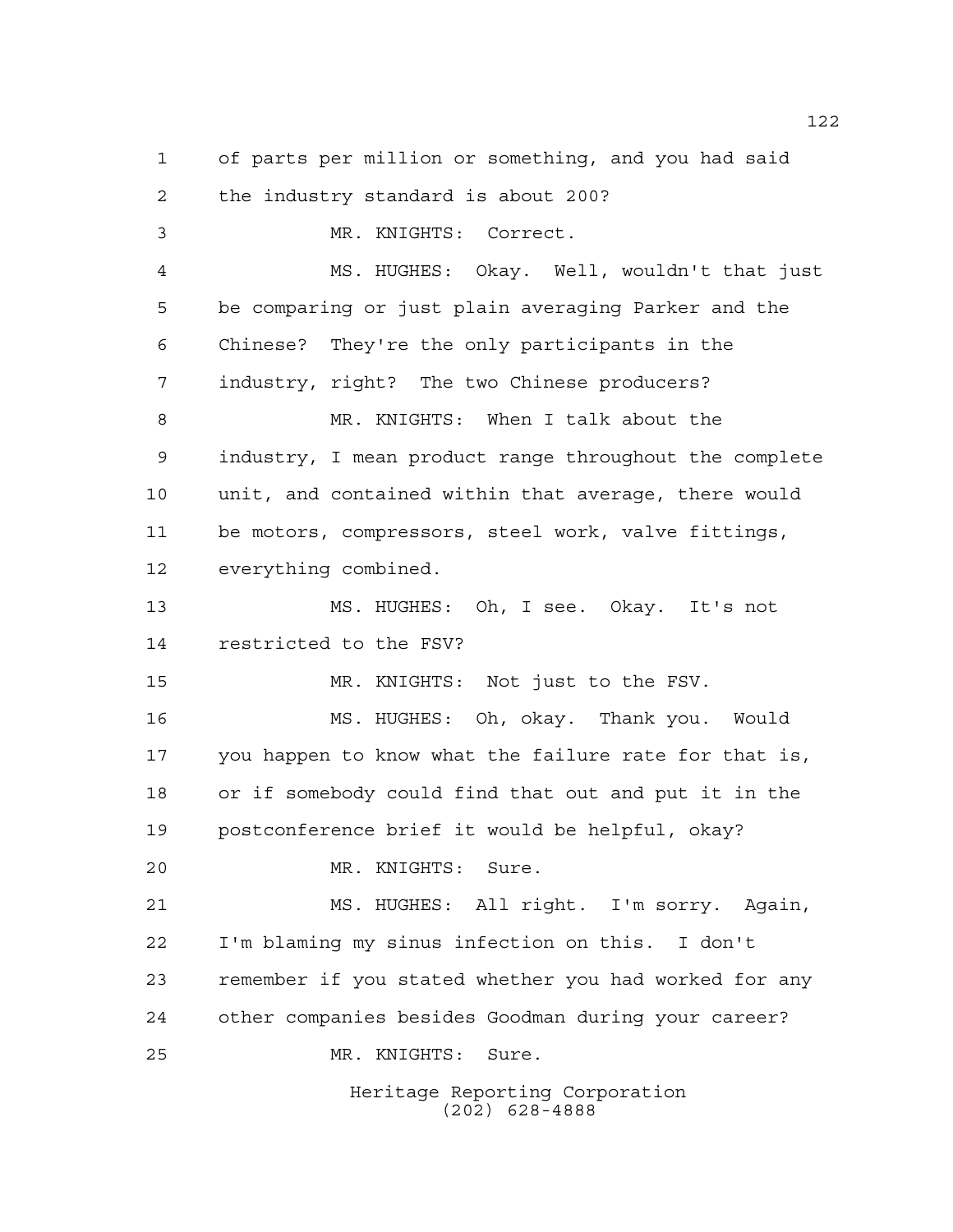Heritage Reporting Corporation MS. HUGHES: Okay. So then you're familiar with different OEM requirements and that kind of thing? MR. KNIGHTS: Sure. Absolutely. MS. HUGHES: Okay. Great. So in that case, how long have the Chinese been in the industry making FSVs in the market? 8 MR. KNIGHTS: Supplying to Goodman? MS. HUGHES: Yes, or just in the market generally, whether it's Goodman. I don't know if they bought first or altogether. MR. KNIGHTS: One would assume seven to eight years, something of that nature. MS. HUGHES: Okay. All right. So in that period of time, have you seen any changes in quality from the Chinese product? MR. KNIGHTS: I can only speak from my experience, which is from 2005 at Goodman and through the first period of my appointment now, 2005 through 2006, December, the supply was 100 percent Parker. Following that, we switched to a combination of Sanhua and DunAn and still maintenance of some parts through Parker. And the performance is clear. The performance of Parker declined in all elements. The performance of the Chinese I would suggest has been

(202) 628-4888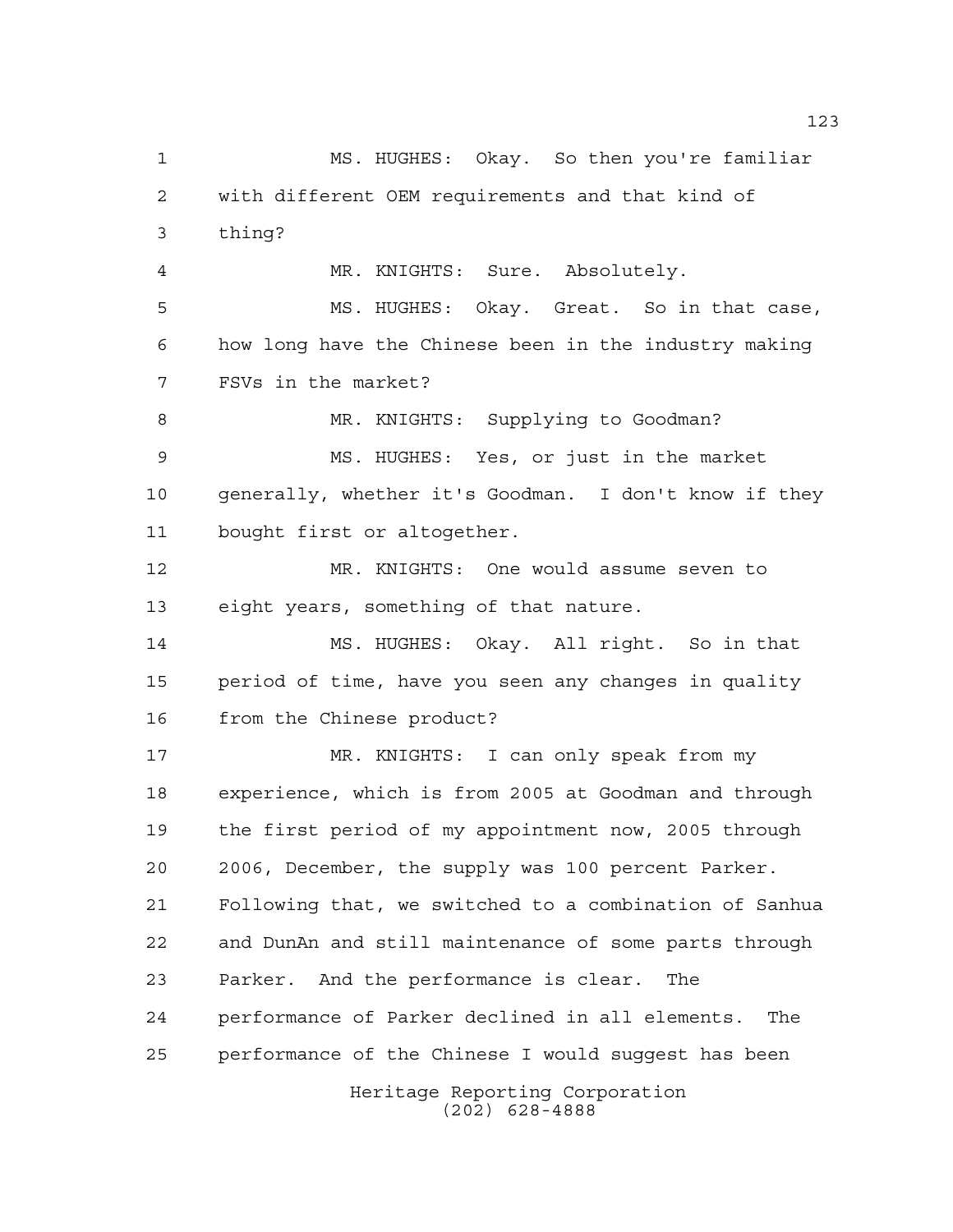Heritage Reporting Corporation (202) 628-4888 exceptional from my standpoint in all elements of quality, cost and delivery. MS. HUGHES: Okay. What goes into an assessment of quality? Are we talking about leakage over time or precisely what? MR. KNIGHTS: Of the individual part or of the supplier? 8 MS. HUGHES: Of the individual part. MR. KNIGHTS: Individual part is a measurement of its performance against the characteristics of the design or the specification parameters that you've set out. It either performs or it doesn't. It's kind of black and white. MS. HUGHES: Okay. So when you're using the term quality you're probably talking about those factors as well as the company's ability to perform and deliver on time and all of that? MR. KNIGHTS: Correct. MS. HUGHES: Okay. You've seen that decline with Parker over time as well? MR. KNIGHTS: Sure. MS. HUGHES: Okay. So as an aside I would ask Petitioners in their postconference brief, which I'm sure they're anxious to do anyway, to respond to this argument and tell us of whatever complaints that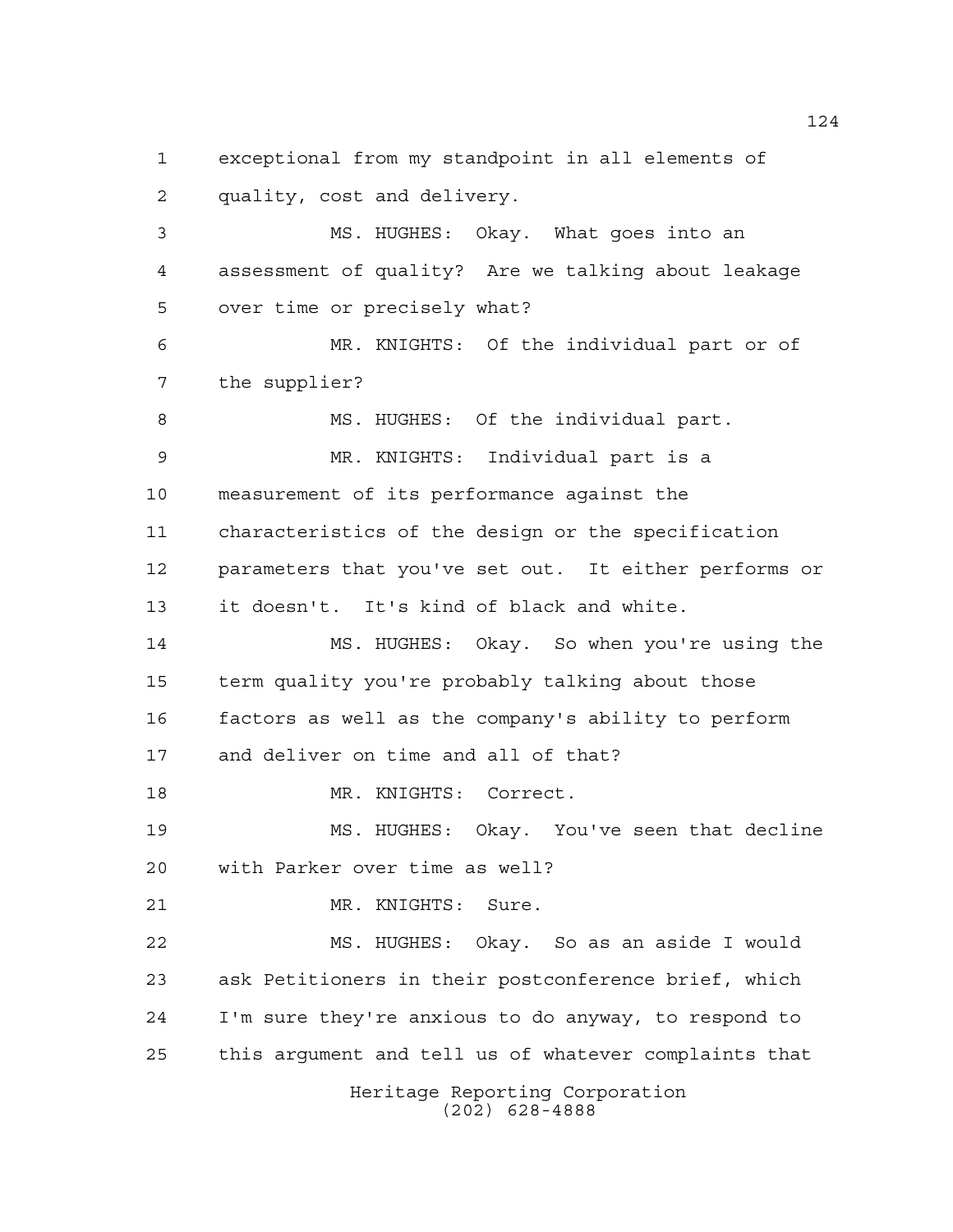you've had about not only your delivery performance but, you know, your product meeting the specifications over time, okay? Thank you.

 I thought I had understood that Parker had received some sort of awards in terms of quality, so, again, I may have misunderstood that, but if that is correct, if I could ask both parties to discuss that in their postconference briefs because that seems to be sort of a disconnect with what you're saying now. It would be better if I misunderstood it.

 Okay. And if you're aware of quality problems with other OEMs since you have worked there before, that's one reason I was asking you, that you've worked for other OEMs and you would be familiar.

 MR. KNIGHTS: Not within this industry. MS. HUGHES: Not within this industry? MR. KNIGHTS: Correct.

 MS. HUGHES: Okay. If you guys have any, you know, insight how the other OEMs are responding to the Parker product versus the Chinese product in terms of quality, that would be somewhat helpful. Of course, it would be hearsay and all that, but it might be of some guidance, okay? Now you had said that the approval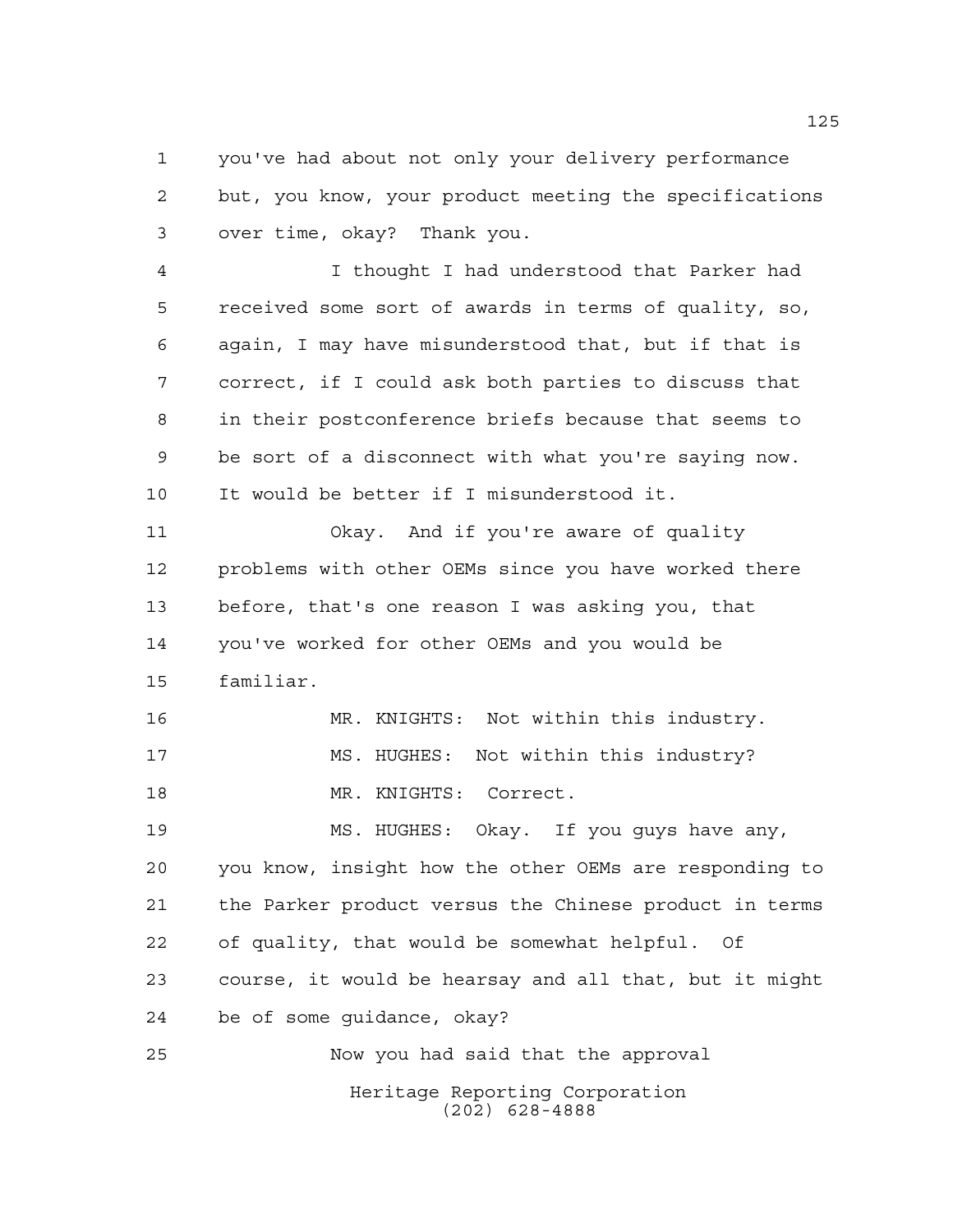Heritage Reporting Corporation certification process only took 13 to 14 weeks for Goodman. That's Goodman. There are another six OEMs out there. I'm taking that that the one year figure we had heard earlier was a generality. MR. KNIGHTS: Sure. MS. HUGHES: There's a big difference obviously between, you know, three months and 12 months, so to the extent that either party again can pin that number down a little better for us it would be helpful. I mean, I don't know if Goodman's the aberration or if this is just a number that was thrown out and it could be fine tuned a bit. That would really be helpful to us, okay? 14 MR. KNIGHTS: Sure. MS. HUGHES: Okay. And in your postconference brief, the same things I asked the other side. If you could go through what you believe the pertinent conditions of competition are in the industry, we'd appreciate it, as well as analyze the volume, price and impact factors, state whether or not you believe Bratsk Aluminum Smelter v. United States applies and how the Commission should apply the replacement benefit test if it does apply, and analyze the threat factors that the Commission has to

(202) 628-4888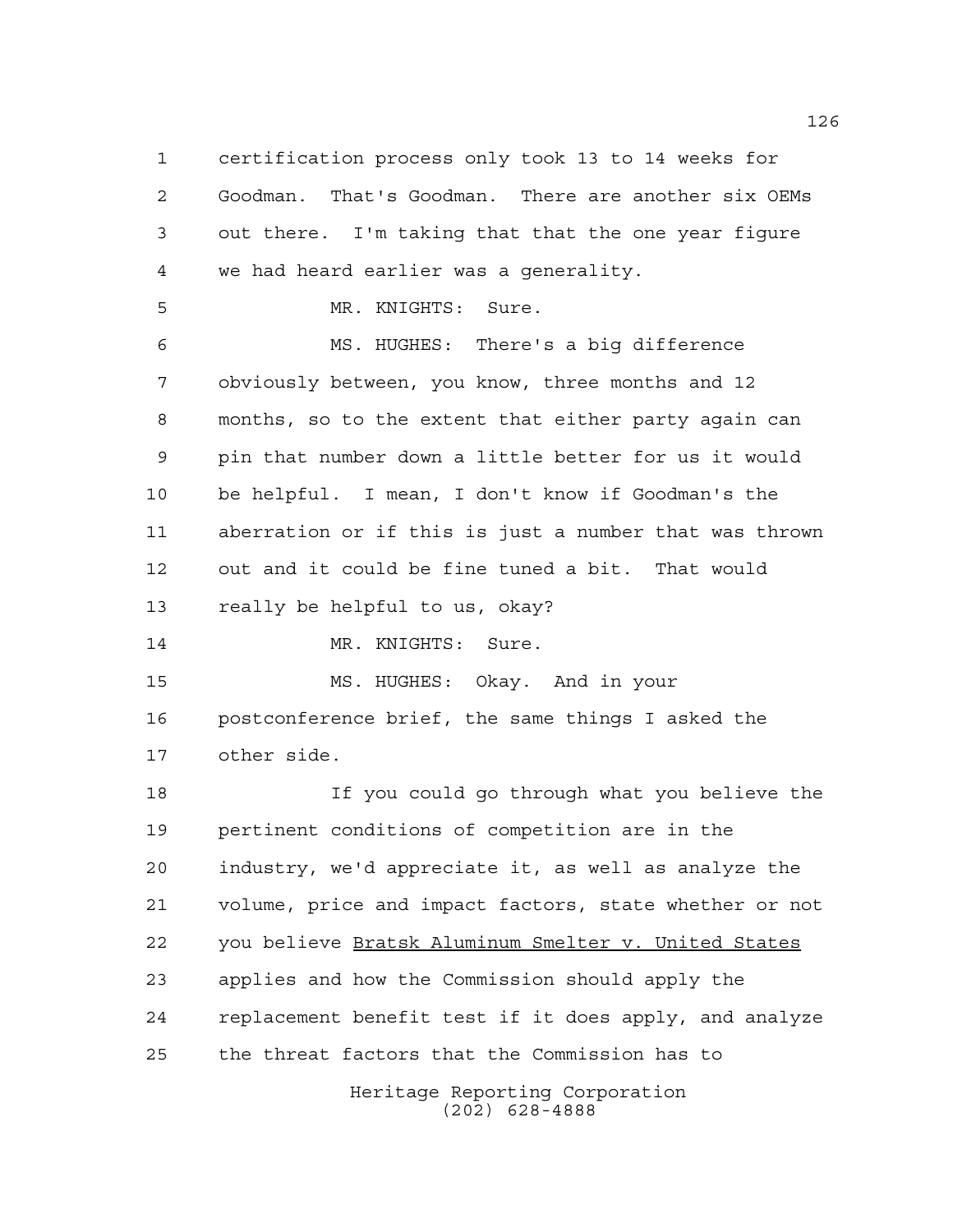consider, we'd greatly appreciate it.

Heritage Reporting Corporation (202) 628-4888 Thank you very much. MR. CARPENTER: Ms. Bryan? MS. BRYAN: Thank you. Again, Nancy Bryan from the Office of Economics. Just jump right in here for a question for Mr. Knights. You sound very pleased with the Chinese product and quality, so I have to ask, if the Chinese imports happen to raise their price slightly, would you still buy them? MR. KNIGHTS: There would be no reason not to. MS. BRYAN: Then why, in your opinion -- and if anybody else wants to jump in here, please feel free to do so -- would the Chinese producers not raise their price? It sounds like they're leaving some money on the table if they could maintain customers. MR. KNIGHTS: I have a different mentality and approach in doing business, I'm sure. At the end of the day, they have the opportunity to do that. There's a contract, there's a mechanism in place, there are various different elements of that contract that they can adhere to and apply to, and that's a joint thing between the two of us. By all means, you're willing to see that, too. No question. MS. BRYAN: Okay. So you don't feel like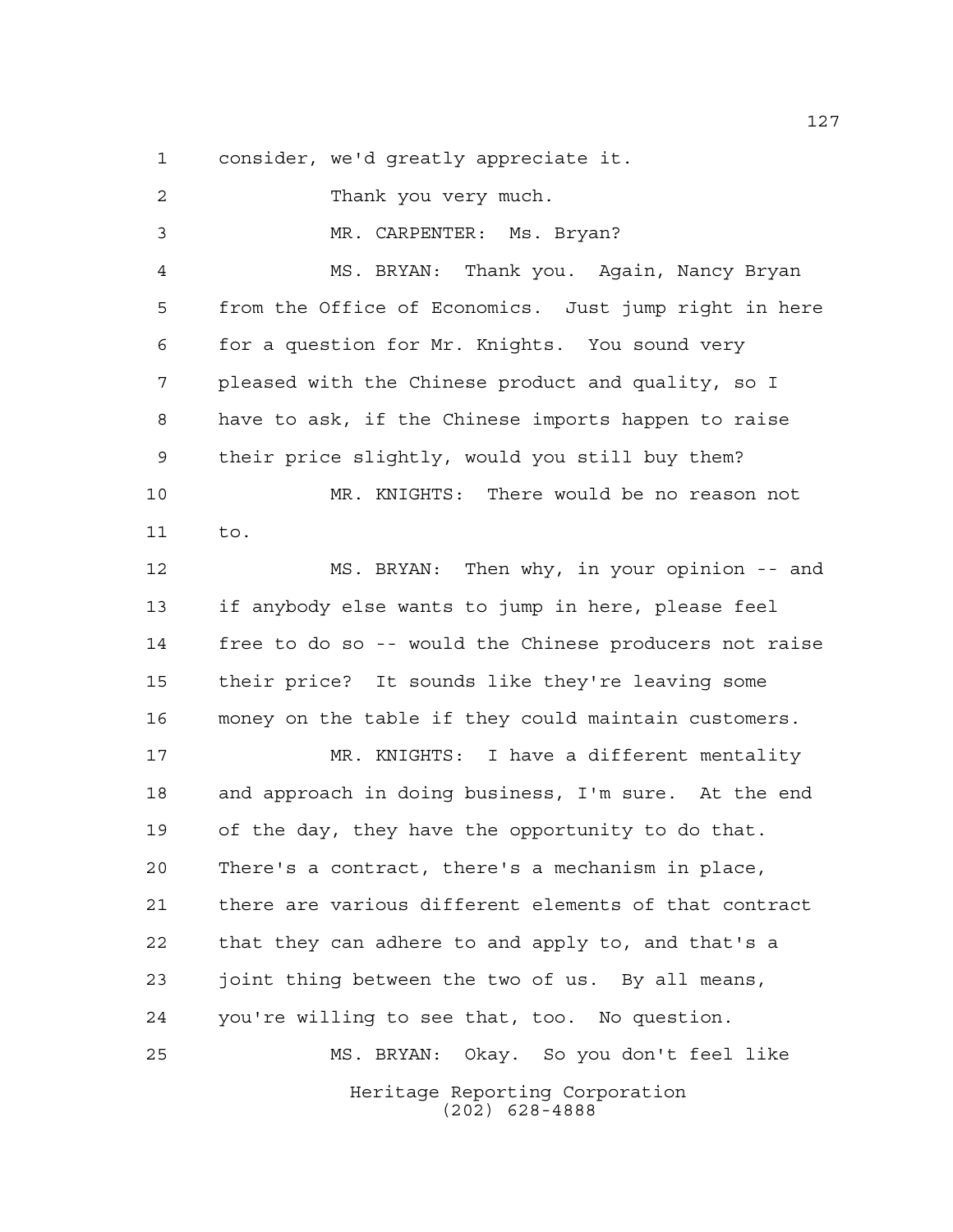Heritage Reporting Corporation (202) 628-4888 you actually give up anything when you have switched to the import sources over domestic sources? MR. KNIGHTS: No. MS. BRYAN: Okay. MR. KNIGHTS: You've improved what you provide to the customer, which is important if that's what you do. MS. BRYAN: Right. Okay. Thank you. Also, do you see any advantage in where the import sources are actually located geographically? Are they any closer to their OEM customers? Would that have any impact on delivery times or onset times? MR. KNIGHTS: Again, it depends on how you structure the agreement between the organizations. For argument's sake, if you use in good terms 2000 and take a point of deliver duty paid to a particular warehouse, you establish the terms and conditions. It can be beneficial or not depending on how you choose to do that. MS. BRYAN: Okay. Most of the sales are FOB in this market? MR. KNIGHTS: Sure. MS. BRYAN: Okay. All right. And I had brought up the exchange rate issue earlier this morning. Do you all want to make any comments about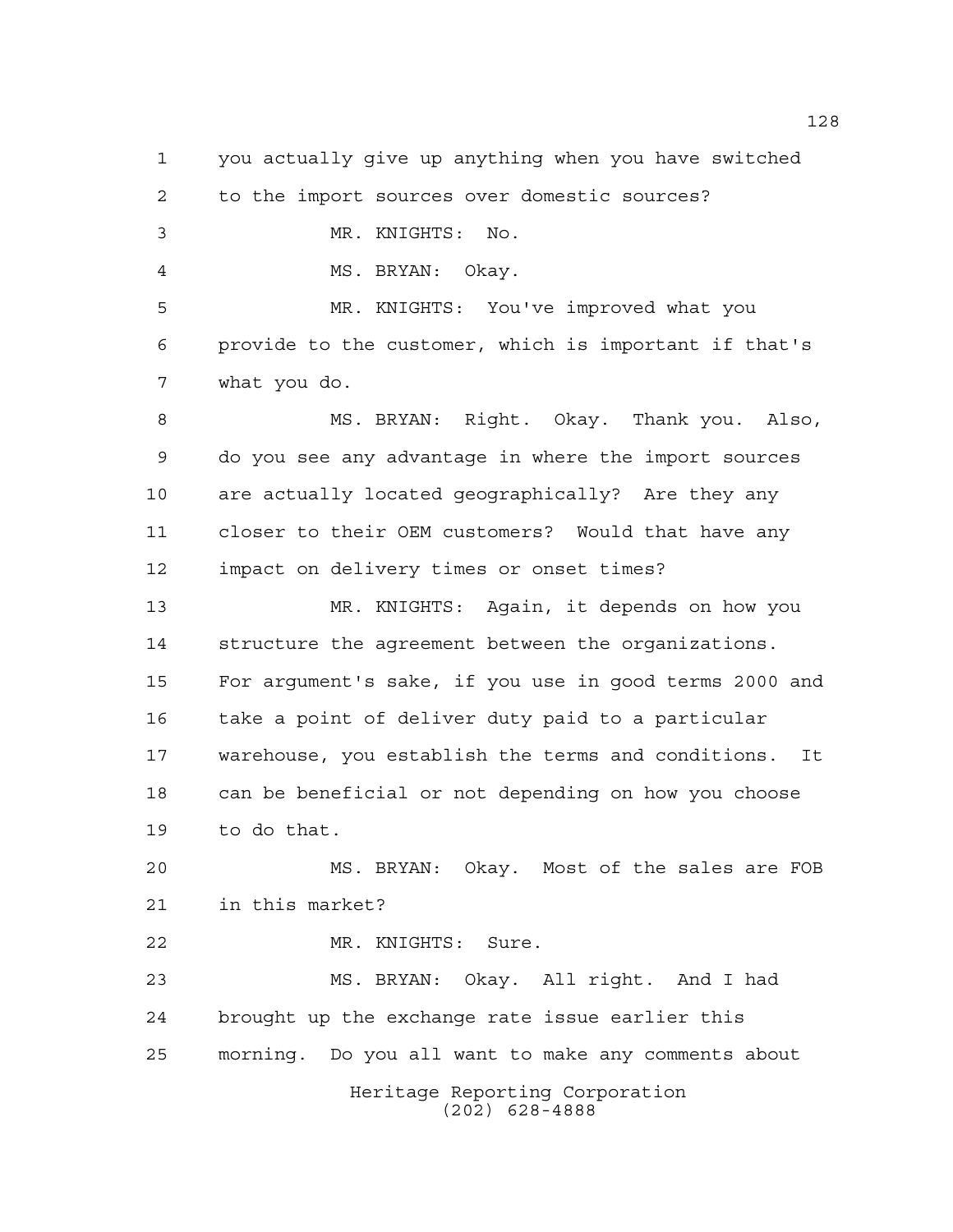the effect of that on --

 MR. KNIGHTS: I mean that's an interesting comment made by the gentleman earlier that it hasn't changed that much. A decline from eight to seven is a big change, a big change. Sure the Chinese now have competition from within about the exchange rate, sure they also have the same world commodity exchange to purchase on.

 It really does depend on the mentality of the provider of the product. At the end of the day, if you wish to structure your business along the lines of, for argument's sake let's take an example, Goodman, as an organization, chooses to hedge its material expense, it's feasible to do that. You then protect yourself against exposure and an incline or increase in market.

 So you have these options which you can do. You can also hedge a currency. So it depends on what you do, it depends on how you structure your business for your customer, depends on what kind of position you provide for that customer.

 If you choose not to hedge and ride a market where the commodities are increasing and have the entitlement mentality to be able to pass that through to your customer, that's not a good thing.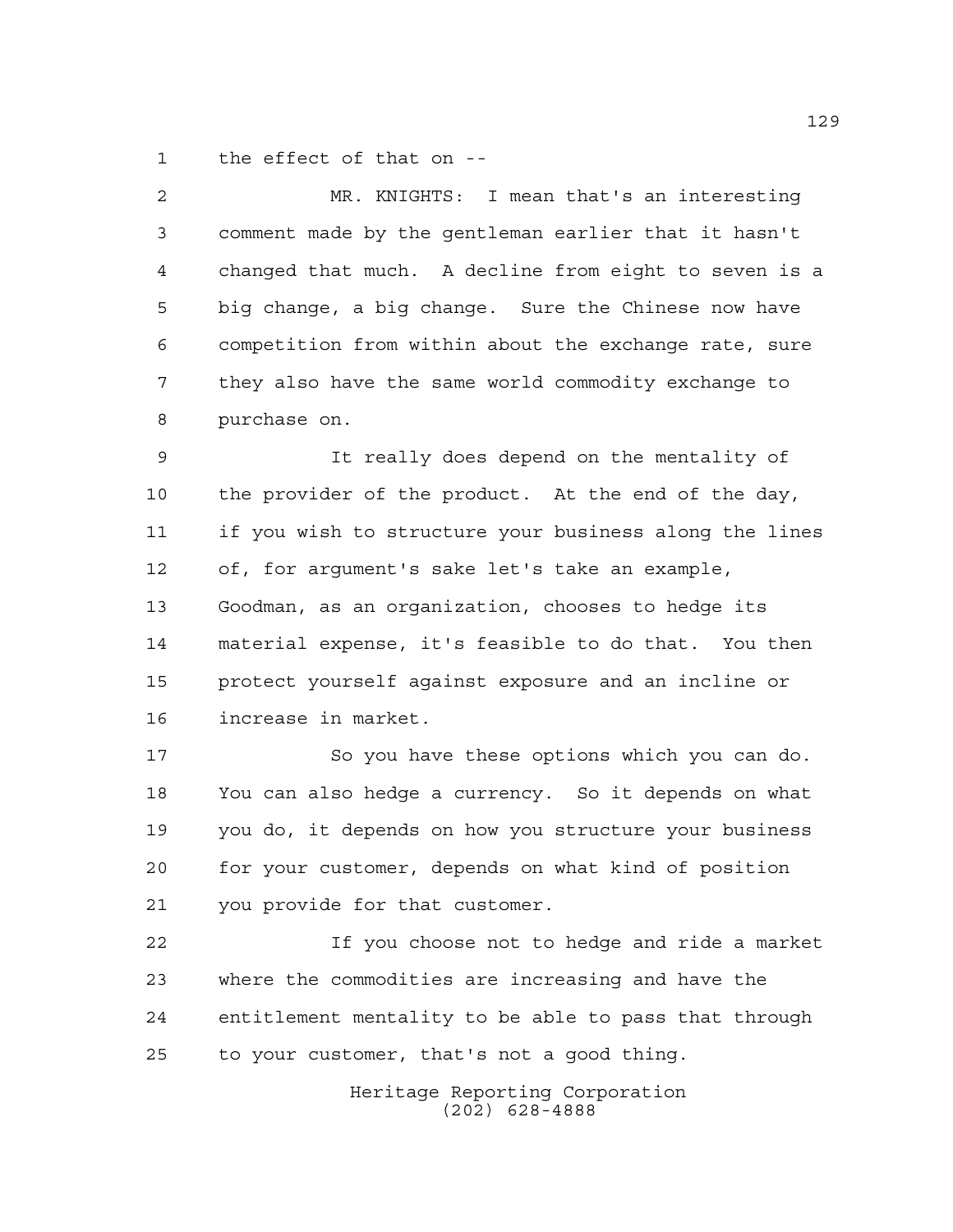MS. BRYAN: Right. Okay. Thank you. Just to touch on this, the premium air-conditioning units again. Do you agree with the characterizations we've heard this morning that it's a very small share of the market and will likely continue to be small? MR. KNIGHTS: It depends again on who the OEM is. For some OEMs, that's a large percentage of what they do. So be careful with that kind of -- MS. BRYAN: Okay, but for the market as a whole -- MR. KNIGHTS: For the market as a whole, again, it depends on what you classify as a premium unit, whether you classify it by brand or by performance. Whichever you choose, it's one of those that's open to interpretation, to be honest. MS. BRYAN: Okay. One final question. Have you ever heard of an OEM actually switching out, or changing the design of a unit, or a typically FSV application to use one of the substitute products? I believe you were saying that it's feasible to redesign, but have you actually ever heard of someone doing that? MR. KNIGHTS: Again, that would depend on the nature of the applied cost of that product. I can't speak for them. For us, yes, we would. If it

> Heritage Reporting Corporation (202) 628-4888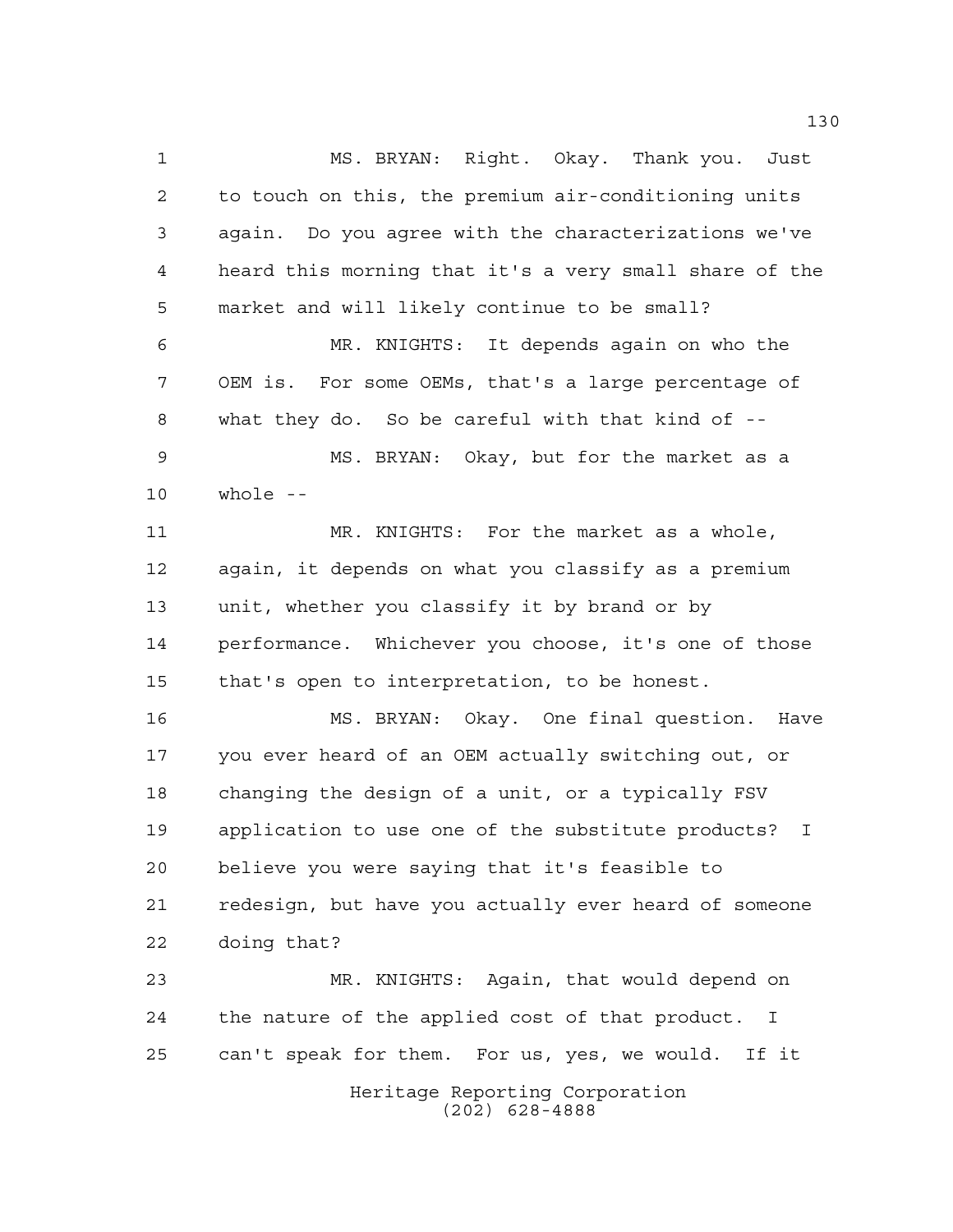Heritage Reporting Corporation (202) 628-4888 meant that it would give us a lower cost option for the customers, sure we'd do that. MS. BRYAN: So you have done that in the past? MR. KNIGHTS: For this particular product, no, but for many other products, yes. MS. BRYAN: Okay. All right. That's all I have. Thank you. MR. CARPENTER: Mr. Yost? MR. YOST: Charles Yost, Office of Investigations. Thank you very much for coming. I'm going to enjoy reading the testimony in the postconference briefs very carefully, and I have no questions. Thank you. MR. CARPENTER: Mr. Mata? MR. MATA: I have no questions also, Mr. Carpenter. 18 MR. CARPENTER: Mr. Deyman? MR. DEYMAN: I'm George Deyman, Office of Investigations. Mr. Knights, you mentioned that one or both of the Chinese suppliers were willing to ship you enough merchandise so that you would have inventories in your plant. Is that what I understood? MR. KNIGHTS: No, in a consigned warehouse. MR. DEYMAN: In a consigned warehouse here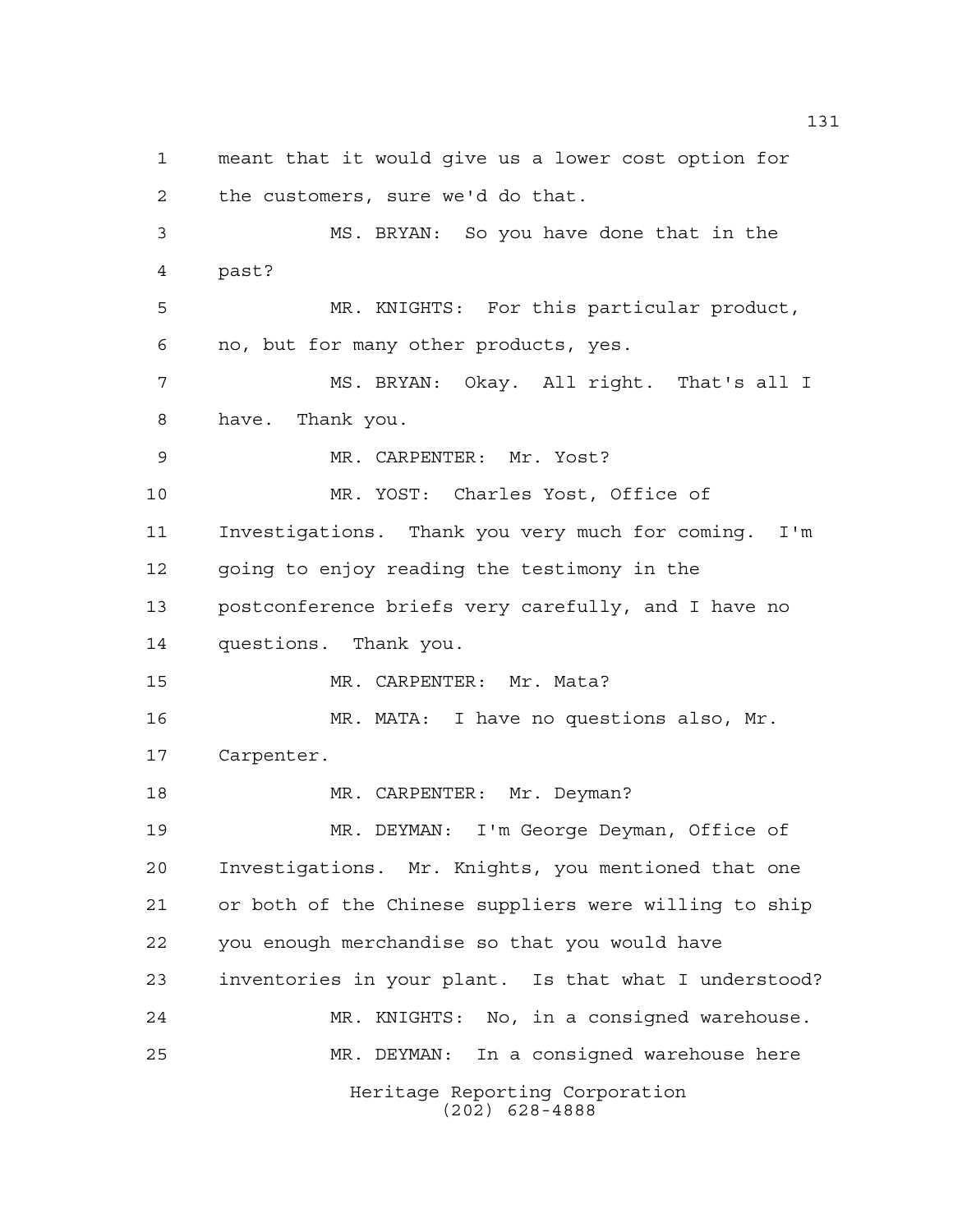in the United States.

| 2  | MR. KNIGHTS: Correct.                                  |
|----|--------------------------------------------------------|
| 3  | MR. DEYMAN: Was Parker not willing to do               |
| 4  | the same thing to build up its inventory?              |
| 5  | MR. KNIGHTS:<br>Correct.                               |
| 6  | MR. DEYMAN: They were not willing to do so?            |
| 7  | MR. KNIGHTS: Correct.                                  |
| 8  | MR. DEYMAN: And you requested them to do               |
| 9  | that and they did not want to what, to deliver or to   |
| 10 | hold for you a certain amount of product?              |
| 11 | MR. KNIGHTS: You know, the mechanics and               |
| 12 | the dynamics of U.S. industry versus offshore          |
| 13 | industry, you can't dictate a lot more of the terms    |
| 14 | versus an incumbent, it's easy to do.                  |
| 15 | The end of the day, when you have a historic           |
| 16 | supplier whose terms are passed on to the customer,    |
| 17 | you're entitled to the business, you have 90 percent   |
| 18 | market share, you've been in the business for 20       |
| 19 | years, it's a different kind of negotiation to Mr.     |
| 20 | Yost's point, a very different kind of negotiation.    |
| 21 | MR. DEYMAN: All right. In your                         |
| 22 | postconference brief, if you have any more evidence or |
| 23 | information about the inventory situation, it would be |
| 24 | helpful.                                               |
| 25 | MR. KNIGHTS: Sure.                                     |
|    | Heritage Reporting Corporation                         |

(202) 628-4888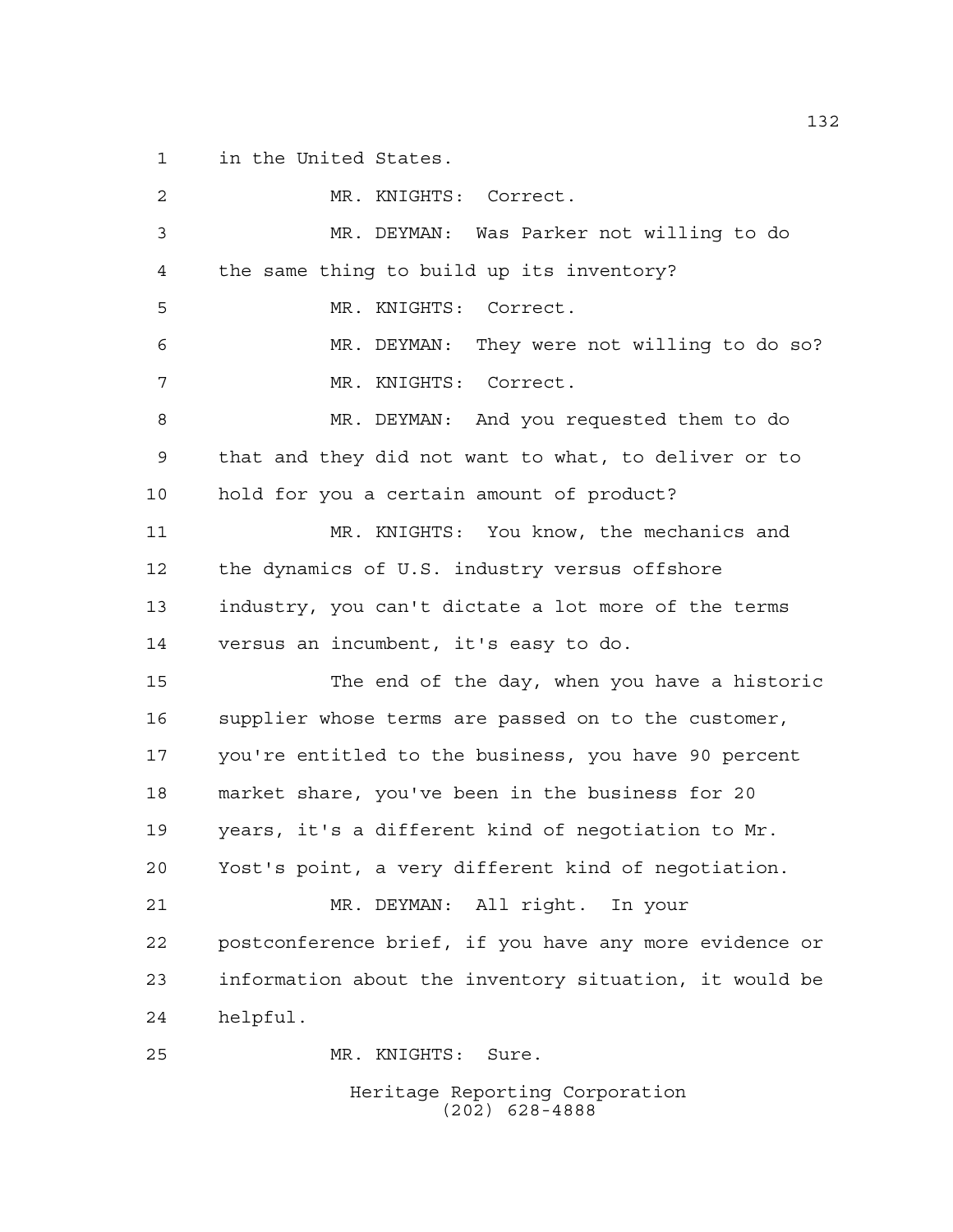Heritage Reporting Corporation (202) 628-4888 MR. DEYMAN: My next couple of questions are for Mr. Pardo or Mr. Marshall. The petition indicates that both Sanhua and DunAn's production of FSVs is 100 percent export-oriented. Is it correct that your production is 100 percent export-oriented in China? MR. PARDO: I believe that that is accurate; however, I would like to confirm that to give you a final answer, and it's certainly something we will address in the postconference brief if we can. MR. DEYMAN: Sure, if you could. And whether it's 100 percent export oriented or not, are there any markets other than the United States to which you ship the same types of FSVs as you ship to the United States? MR. PARDO: Again, sir, that's an issue we 16 can address in the postconference brief. 17 MR. DEYMAN: Sure. MR. CRAVEN: I think we have the same position then. I think we'll also relate to one of the answers that Ms. Lofgren asked about forged and bar stock. MR. DEYMAN: Good, thank you. Also for Mr. Craven and Mr. Pardo, when you first began to produce FSVs for the U.S. market, did you do it because you on your own saw a market for the product in the United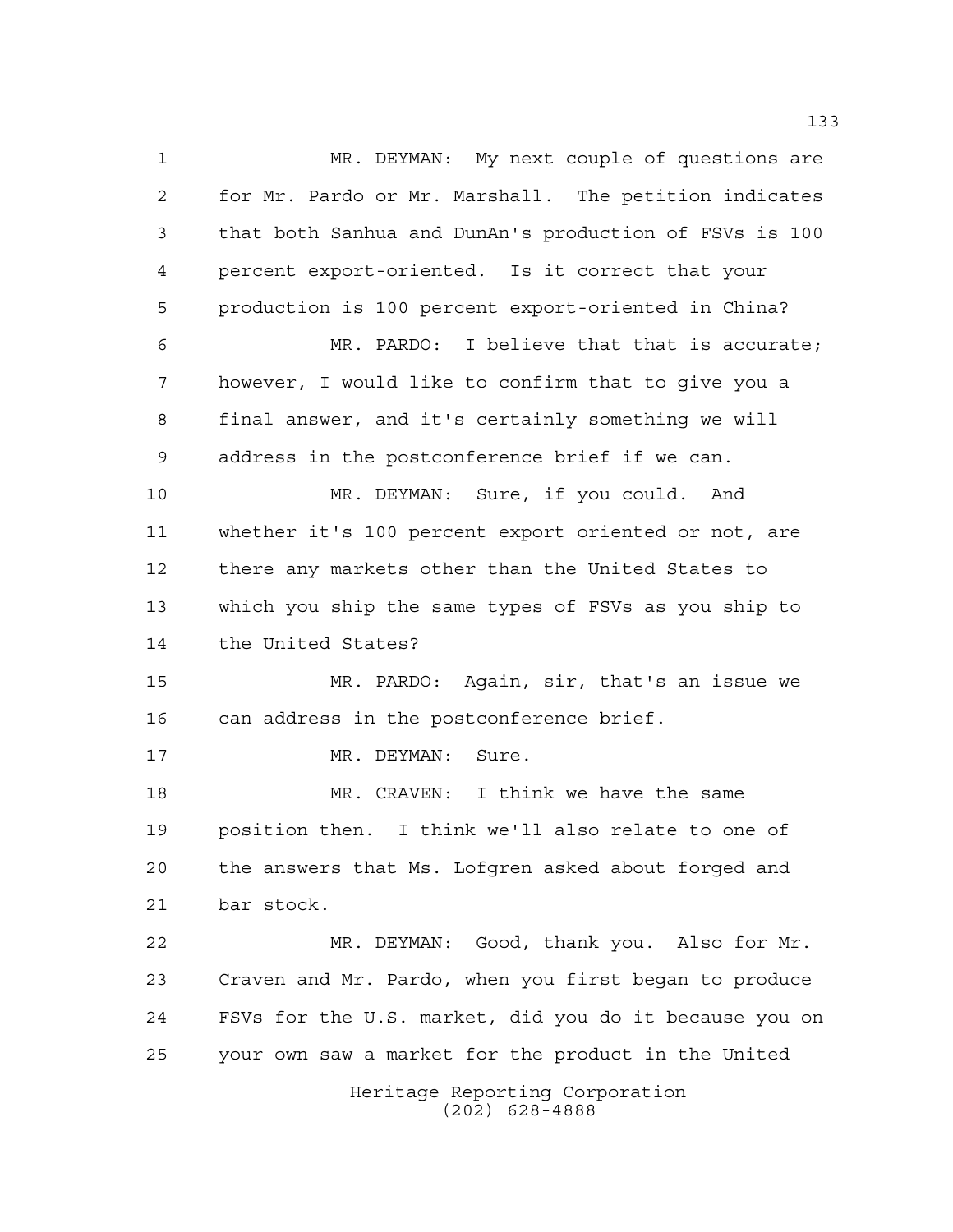States, or did you do it in response to inquiries by one or more customers in the United States?

 MR. PARDO: Again, at the time, sir, I think it's a little difficult to speak with authority on that. My understanding, however, is that this was an opportunity that they saw for some of the reasons that have been discussed here about the current condition in the market, and that DunAn realized that they, with their production mentality, as Mr. Knights has pointed to, felt that they could compete within the U.S. market and make a profit.

 MR. CRAVEN: I'd like to address that in the postconference brief.

 MR. DEYMAN: Very well. Thank you. With regard to air conditioning systems in general, not 16 just the valves but entire systems, are the great bulk of air conditioning systems for home use in the United States produced in the United States, or are there imports of entire systems?

 MR. KNIGHTS: For the residential applications, it's mainly produced in the U.S. There are different applications today, cheaper alternatives today, a finished unit kind of approach that, whether you look at room air conditioners, the ones that you mount on the window, or whether you look at a mini-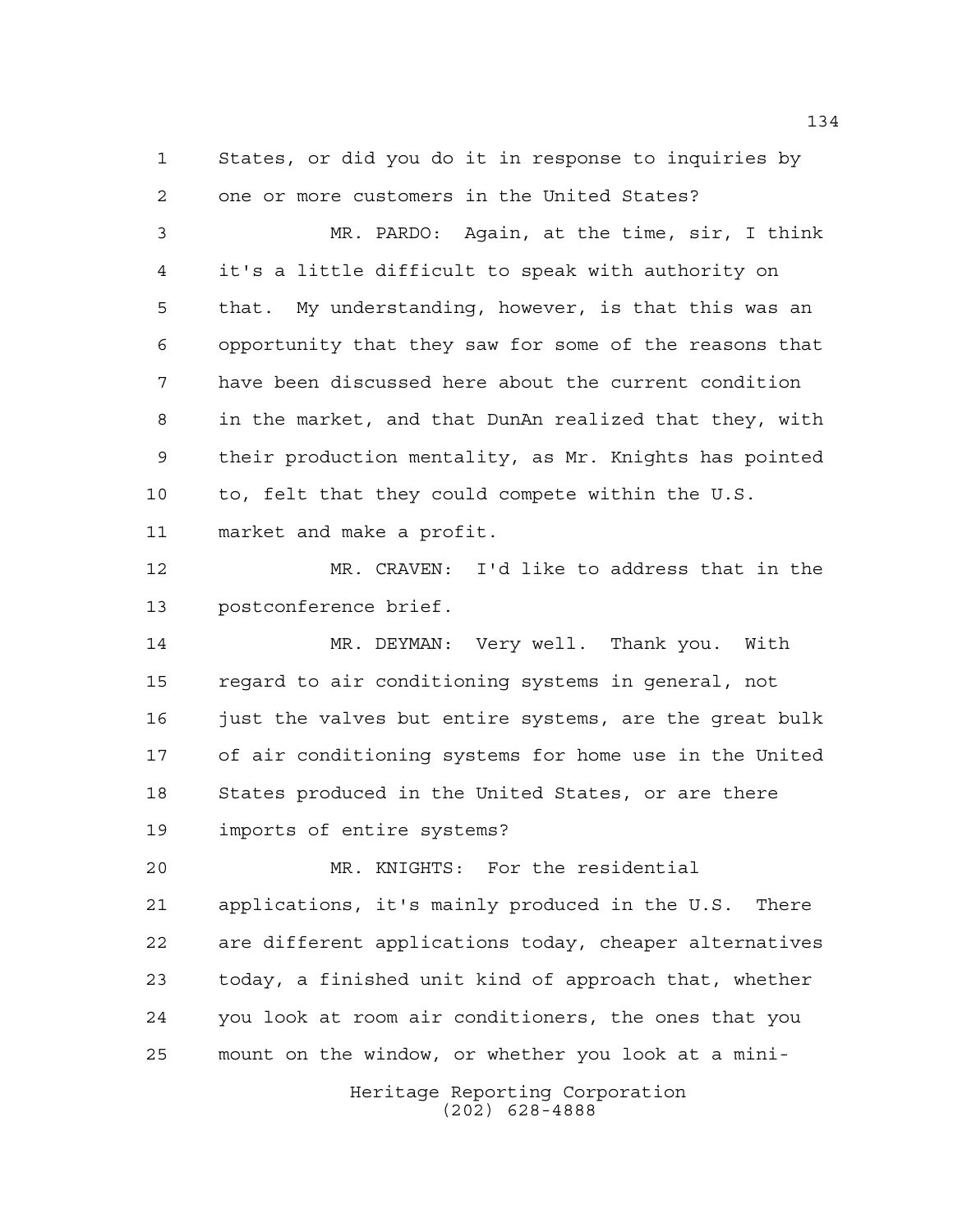split kind of system, which is a different approach, it's a dubless system if you like, but predominantly it's central air, U.S.

 MR. DEYMAN: All right. I had one other question. It's more of an observation than a question, but you are going to have to bear with me because it's a little bit long, but it is perhaps of some importance. The scope definition in the petition indicates that FSVs are imported under HTSUS statistical reporting number 8415.90.8085. However, information that we received from Customs indicates that while service valves are indeed parts of air conditioning systems under heading 8415, they are more specifically provided for as hand-operated valves under another HTS subheading, that is, 8481, possibly as brass service valves under subheading 8481.80.10.

 You'll have to bear with me on this. What I'm getting is, we are trying to determine under which HTS number the valves have actually been entering, and it does make a difference because the duty rate for the number that was in the petition is 1.4 percent, or as the product maybe should be coming in under another number which has a 4 percent duty. There's a duty rate difference. So now or in your postconference brief, could you let us know under which HTSUS numbers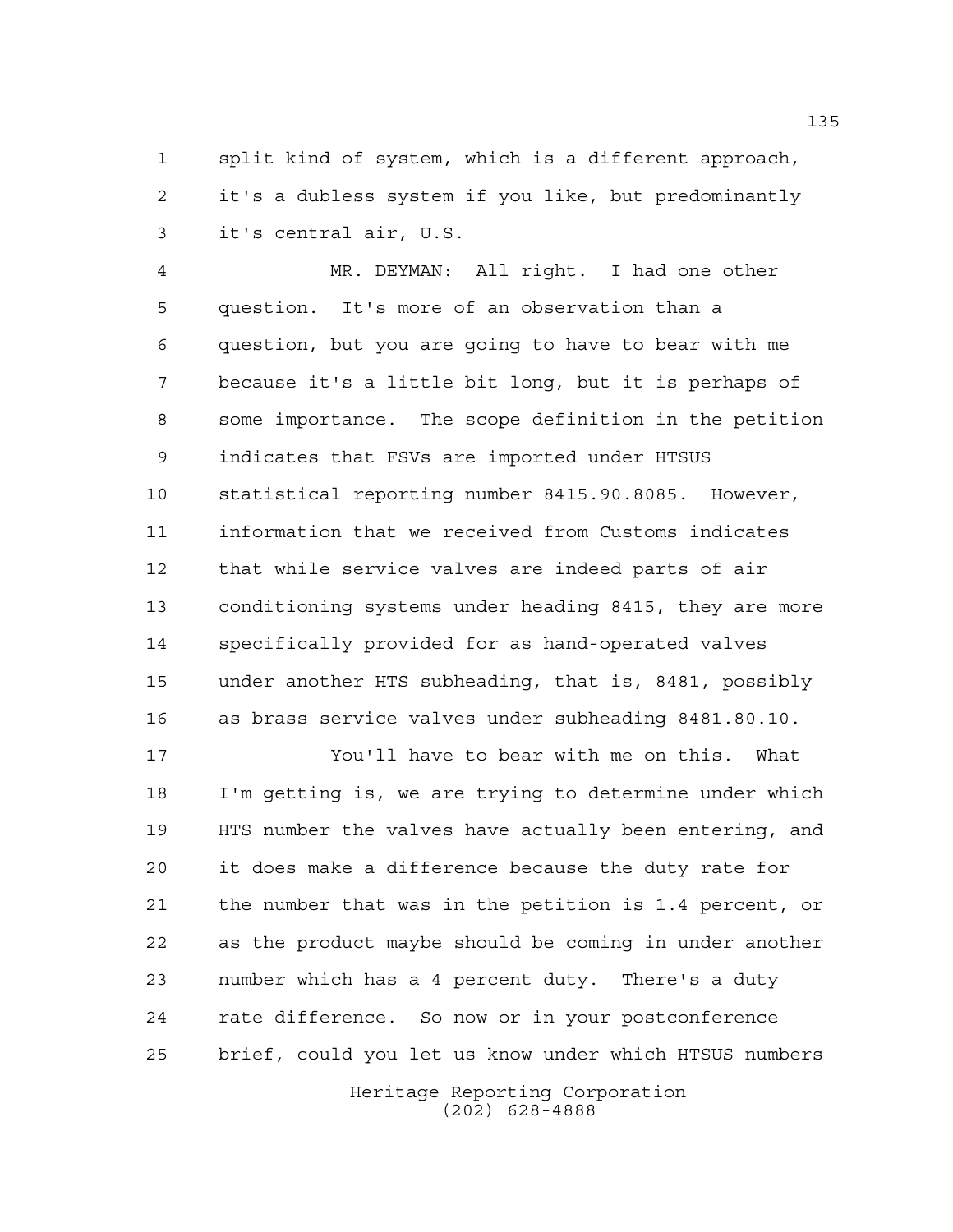the FSVs that you exported or imported were

classified?

Heritage Reporting Corporation (202) 628-4888 And with that, I have no further questions. MR. PARDO: Sir, if I could just ask for a clarification, we can certainly provide that information, and unfortunately, that's not information that right now I'd feel confident -- 8 MR. DEYMAN: That's fine. MR. PARDO: -- giving you, but just to clarify, you're simply asking to get confirmation on what the classification is, as opposed to -- we're not now turning this into a classification inquiry, are we? You don't want justification for one as opposed to the other, or is that something that you're also -- MR. DEYMAN: No, I'm mainly trying to determine what the classification is. MR. PARDO: Just simply you want to know what it came in under. MR. DEYMAN: Right. MR. PARDO: That's fine. Thank you. MR. DEYMAN: If you have any thoughts on where the product should be classified, that would be helpful too. And with that, I have no further questions. Thank you very much. MR. CARPENTER: Ms. Hughes?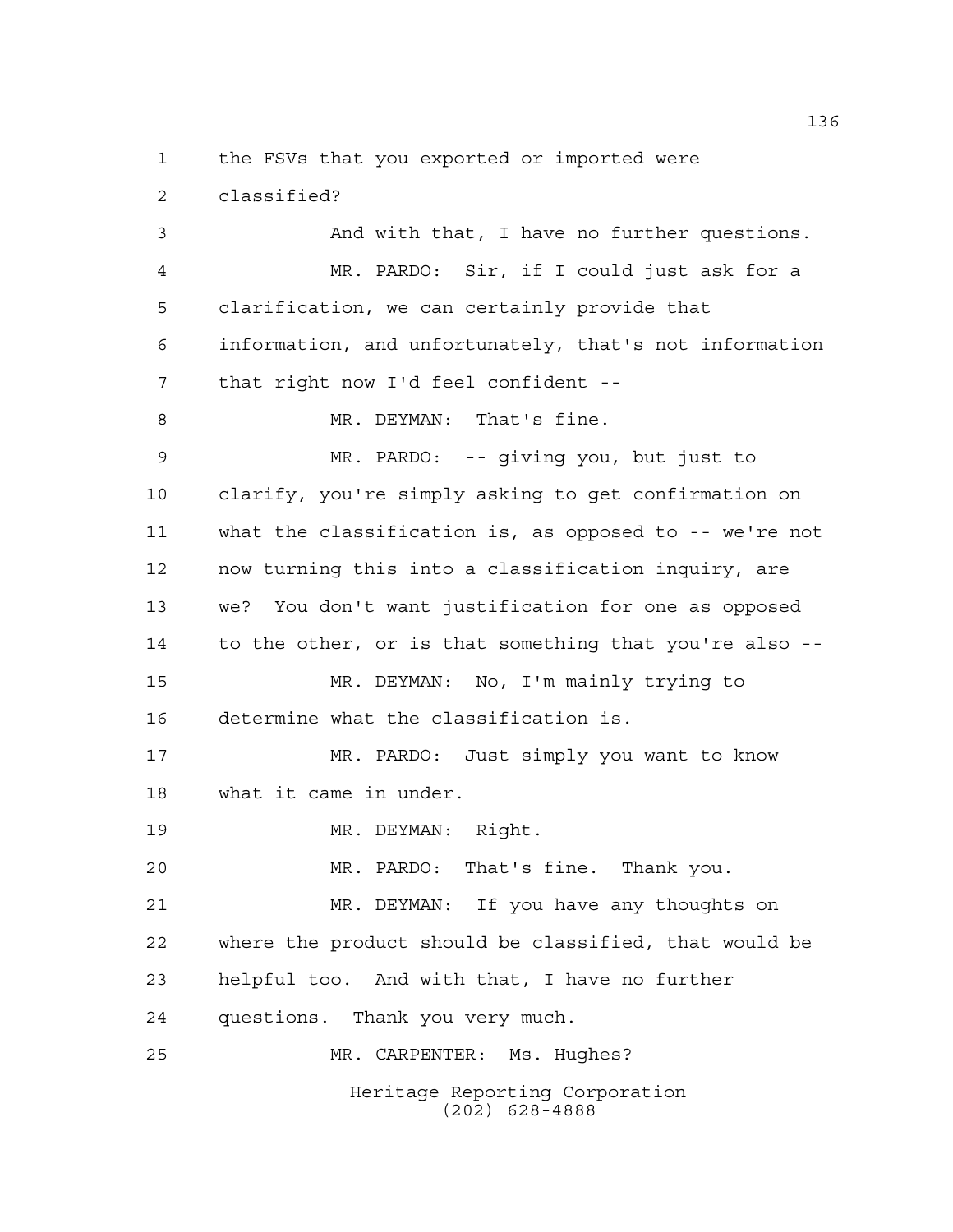Heritage Reporting Corporation (202) 628-4888 MS. HUGHES: I'm sorry. I meant to ask Mr. Knights, does Goodman consider itself a large purchaser of FSVs? If you want to respond in postconference if you need to, that's fine. MR. KNIGHTS: I mean, the data, the market share figures are available for people to see. We are probably in the low 20 percent of market share, so you'd say yes. MS. HUGHES: Okay, all right. Would you have an idea how the other six OEMs rank in terms of market share? MR. KNIGHTS: No. I mean, you have that data available. I don't have that. MS. HUGHES: Okay. And so, in your postconference brief, if you haven't given us this already in response to questionnaire response, if you can let us know how much product you purchase in a given year on average, that would be helpful. Okay, and -- MR. KNIGHTS: You mean in terms of units or dollar value? MS. HUGHES: I'm sorry? MR. KNIGHTS: In terms of units or dollar value? MS. HUGHES: Both would be helpful, if you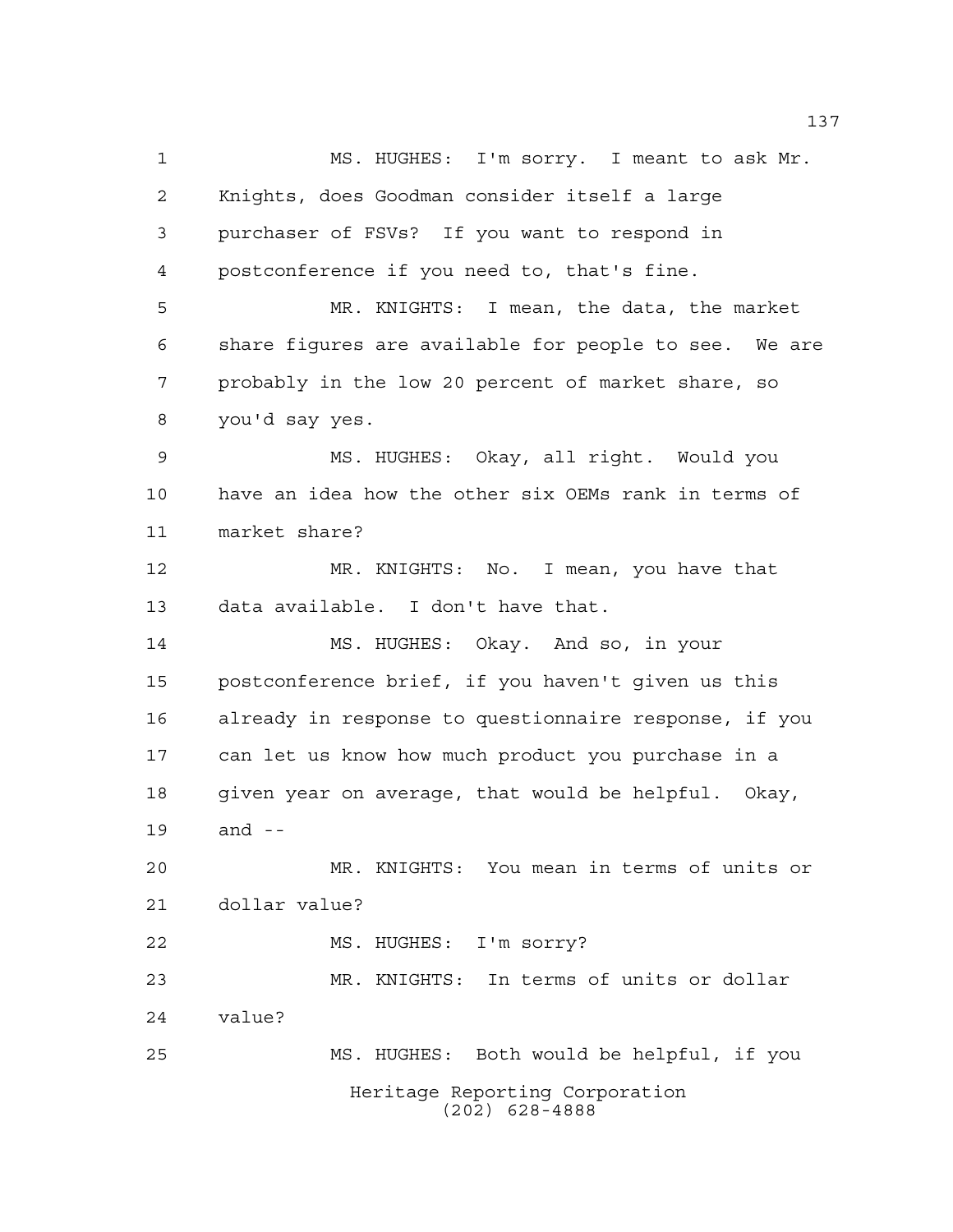Heritage Reporting Corporation (202) 628-4888 could, because I would imagine there would be some product mix issues, so I don't know. Probably asking you to break it down in different units would be too tedious, but whatever you think would be helpful for the Commission, in both units and dollars, would be great. Okay, and we've had quite a bit of discussion about demand tied to the economic climate, you know, the housing downturn and that sort of thing. Have you found that the current economic climate has affected your purchases at all? MR. KNIGHTS: Again, that depends on how you look at your business. Unfortunately for the industry, Goodman is one that continues to grow, so when you look at the industry as a whole, it's incremental or substitutional, the argument. Again, 16 for us it's incremental business. For the industry as a whole, it's substitutional. So if you are taking market share when you're the OEM, we continue to grow. We don't necessarily see the same problems as the other OEMs. MS. HUGHES: So your growth hasn't slowed down, per se, since the housing industry's taken a downturn? MR. KNIGHTS: No. MS. HUGHES: Okay. Thanks very much.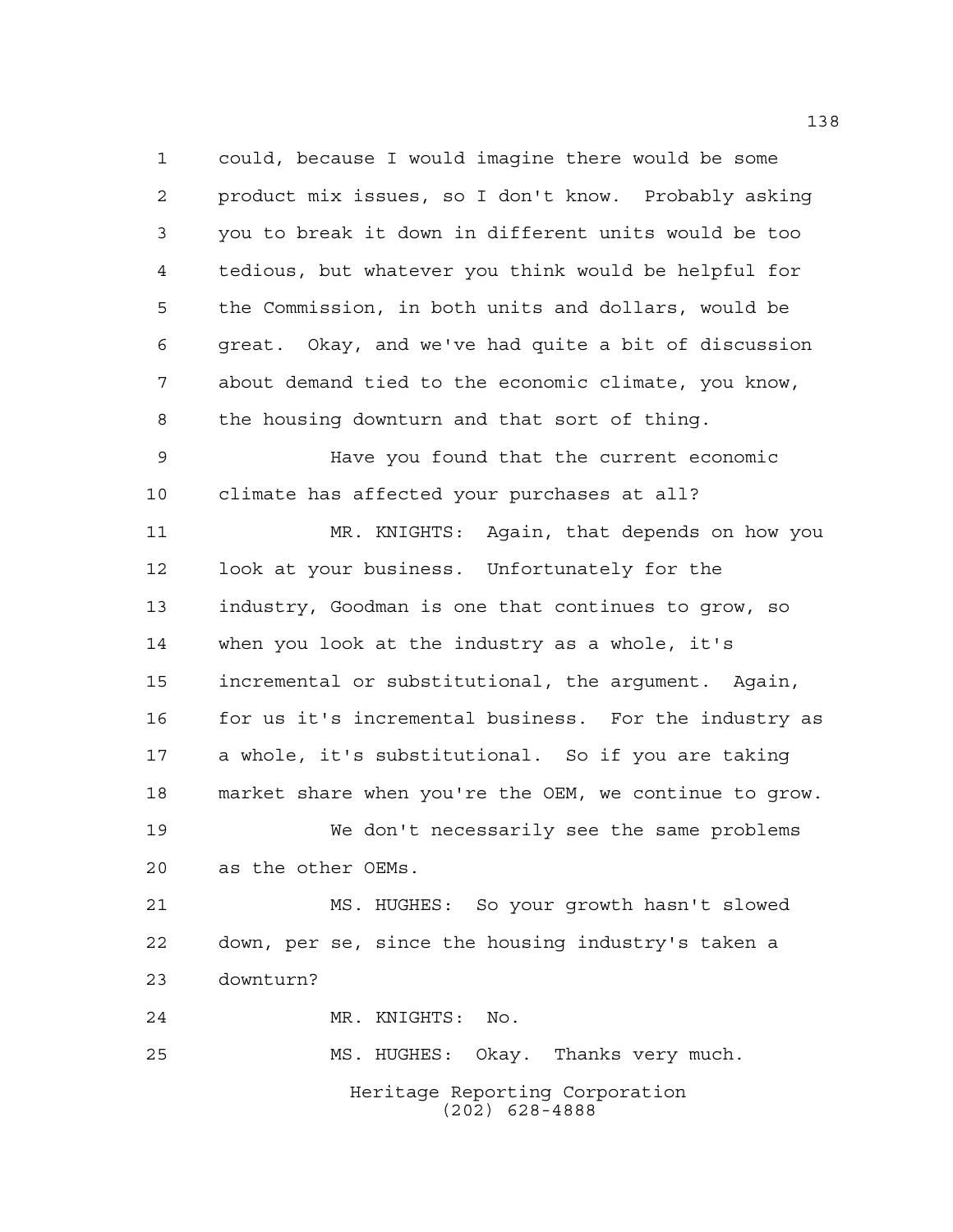1 MR. CARPENTER: Ms. Lofgren?

 MS. LOFGREN: Again, I now have two general questions about DunAn and Sanhua. The first is, I understood from Mr. Knights's testimony that these producers may not use raw material surcharges that I believe Parker testified to using. Is that the case that there are no raw material surcharges in contracts for FSVs from China? MR. PARDO: I'm sorry. Could you repeat the question, please? MS. LOFGREN: Do either DunAn or Sanhua use raw material surcharges in their FSV contracts? MR. PARDO: That's an issue we can address in the postconference brief. Thank you. MR. CRAVEN: We'll also address it in our postconference brief. MS. LOFGREN: Thank you, and my other question has to do with the consignment inventory and whether DunAn and Sanhua both stock those kinds of inventories in the U.S. and how that works. I'm familiar with consignment, but I just want to be sure that I am understanding this. Could you explain that now or would you rather do that in your brief? MR. CRAVEN: I'd rather explain that in the postconference brief.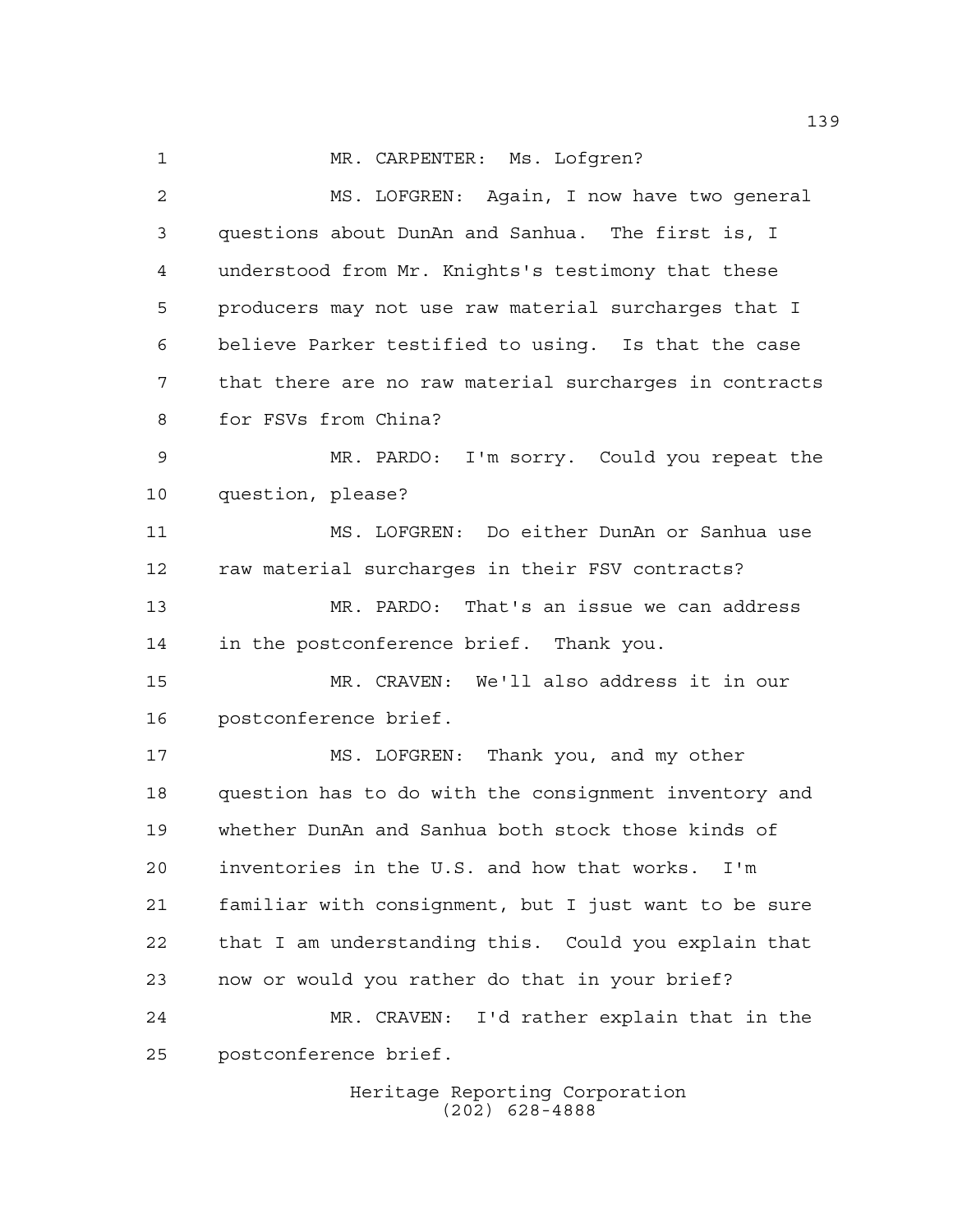Heritage Reporting Corporation (202) 628-4888 MR. PARDO: I think that would be our preference as well. It will be fully detailed there. MS. HUGHES: I have one small question for Mr. Craven. I want to make sure I'm not missing an argument that you started to make in your opening remarks regarding patents. Were you suggesting that Parker has somehow cornered certain valve designs? MR. CRAVEN: We will submit those. Parker has continued to develop a number of alternate valves 10 for the FSV for which they have obtained patents or have patents pending, and to that extent that they have developed and are pushing alternate products, they certainly would be doing that at the expense of their FSV sales. MS. HUGHES: Okay, but the product that is at issue in this investigation, the patents are not relevant then for this scope of product itself, just these alternative products? MR. CRAVEN: No, no, not for the scope, but rather, when we get into the other product substitutes, but I would certainly -- no, no. Not for scope. MS. LOFGREN: Okay, thank you. I have no further questions. MR. CARPENTER: Again, thank you, gentlemen,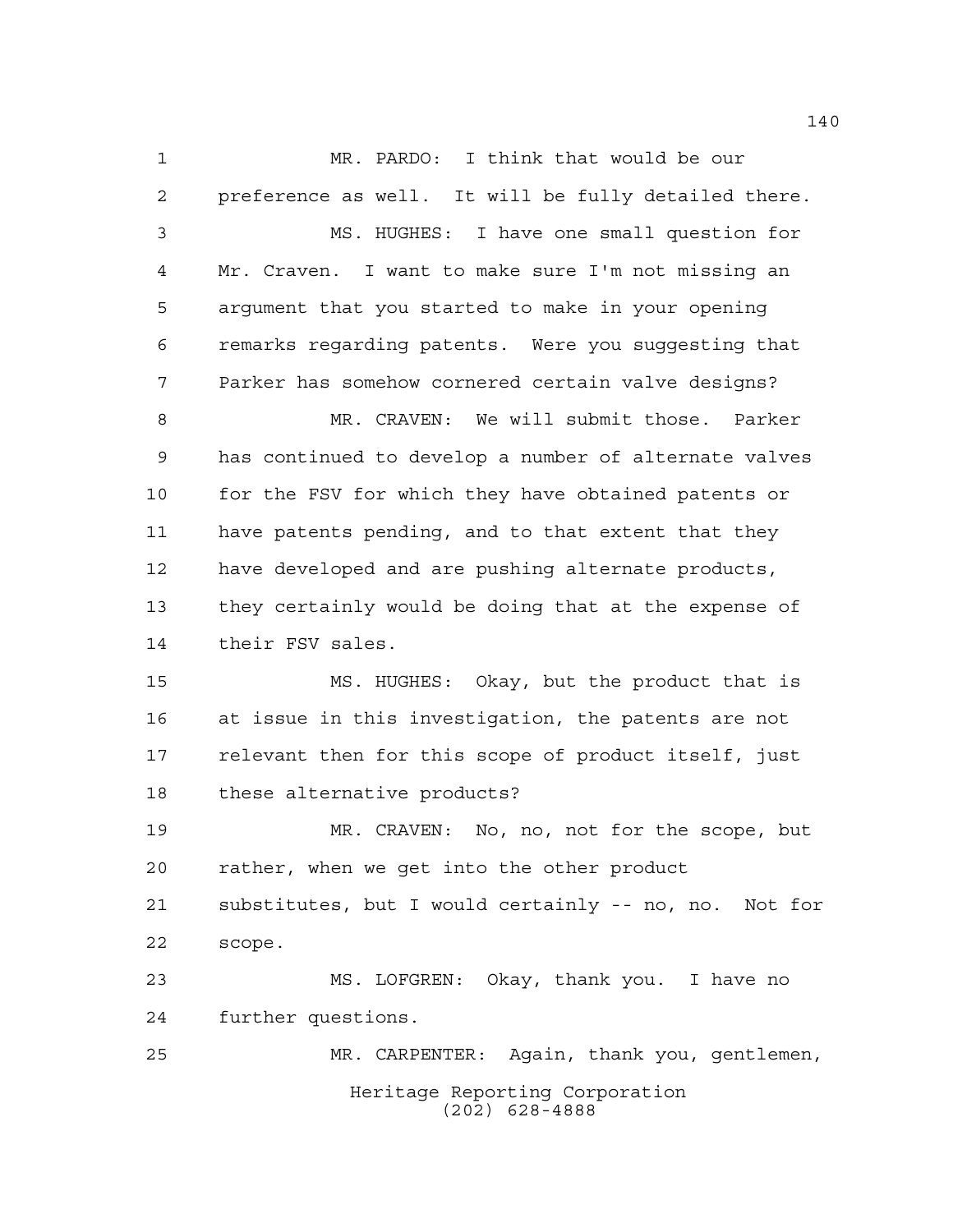for your responses to our questions. It's been very helpful to us. At this point we'll take another short break of about five to ten minutes to allow parties to get their thoughts together about their rebuttal on closing statements, and we'll begin those with the Petitioners. Thank you.

 (Whereupon, a short recess was taken.) MR. CARPENTER: Could we resume the conference at this point, please?

Welcome back, Mr. Dinan.

 MR. DINAN: Thank you very much, Mr. Carpenter, staff. Good afternoon. In summation, I believe that the evidence has been clear that Parker has met the test of showing that there is a reasonable indication of material injury or the threat thereof to a U.S. industry by virtue of imports of frontseating valves from China.

 In the injury test, the Commission is required to look at the volume of imports of the subject merchandise, the effect of imports of that merchandise on prices in the United States with domestic like product, and the impact of imports of the merchandise on domestic producers, in this case, domestic producer, on the domestic like product FSVs. The evidence is clear.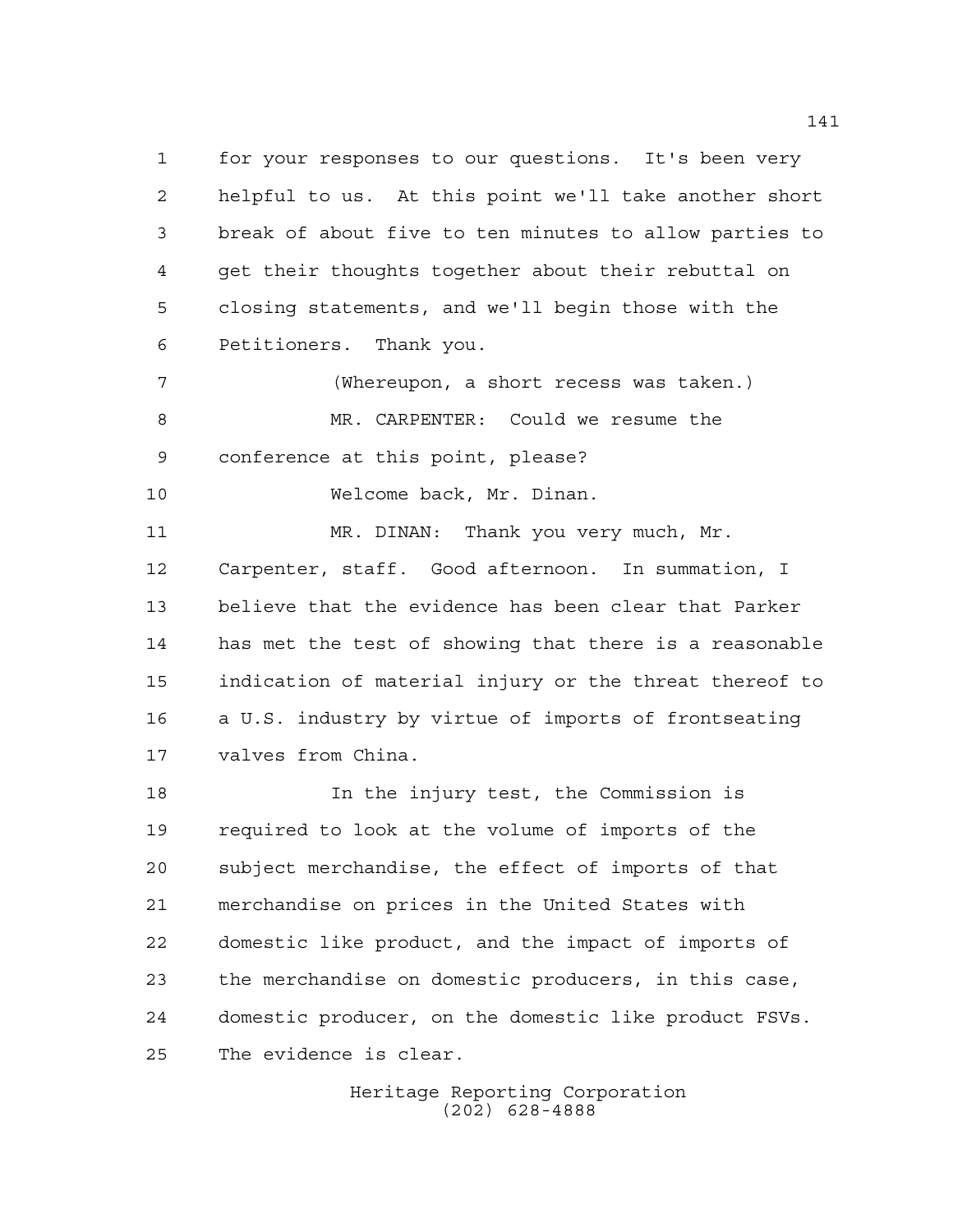1 The volume of imports has increased significantly during the POI. Chinese market share is large and increasing during the POI. Imports have had a significant negative effect on the U.S. industry. The Chinese producers Sanhua and DunAn have undersold the domestic like product by a substantial amount, and then this product -- this is particularly an important point and a key point -- when one considers that 98 to 99 percent of the raw material costs of the product, of the valves, is copper and brass, world-priced commodities on the open market which everybody pays the same price for.

 Further, the evidence has clearly shown that the Chinese imports are causing lost sales, lost revenues, and lost customers. They have suppressed U.S. prices, suppressed U.S. prices while raw material prices have literally gone through the roof, in a large part because of the collapse in the equity and bond markets. There has been a decline in net sales, in operating income on the part of the U.S. industry, Parker, a decline in domestic shipments, decline in market share, and a decline in production, capacity utilization and employment.

Heritage Reporting Corporation (202) 628-4888 None of these indicia of injury have been contradicted by the evidence that the Respondents have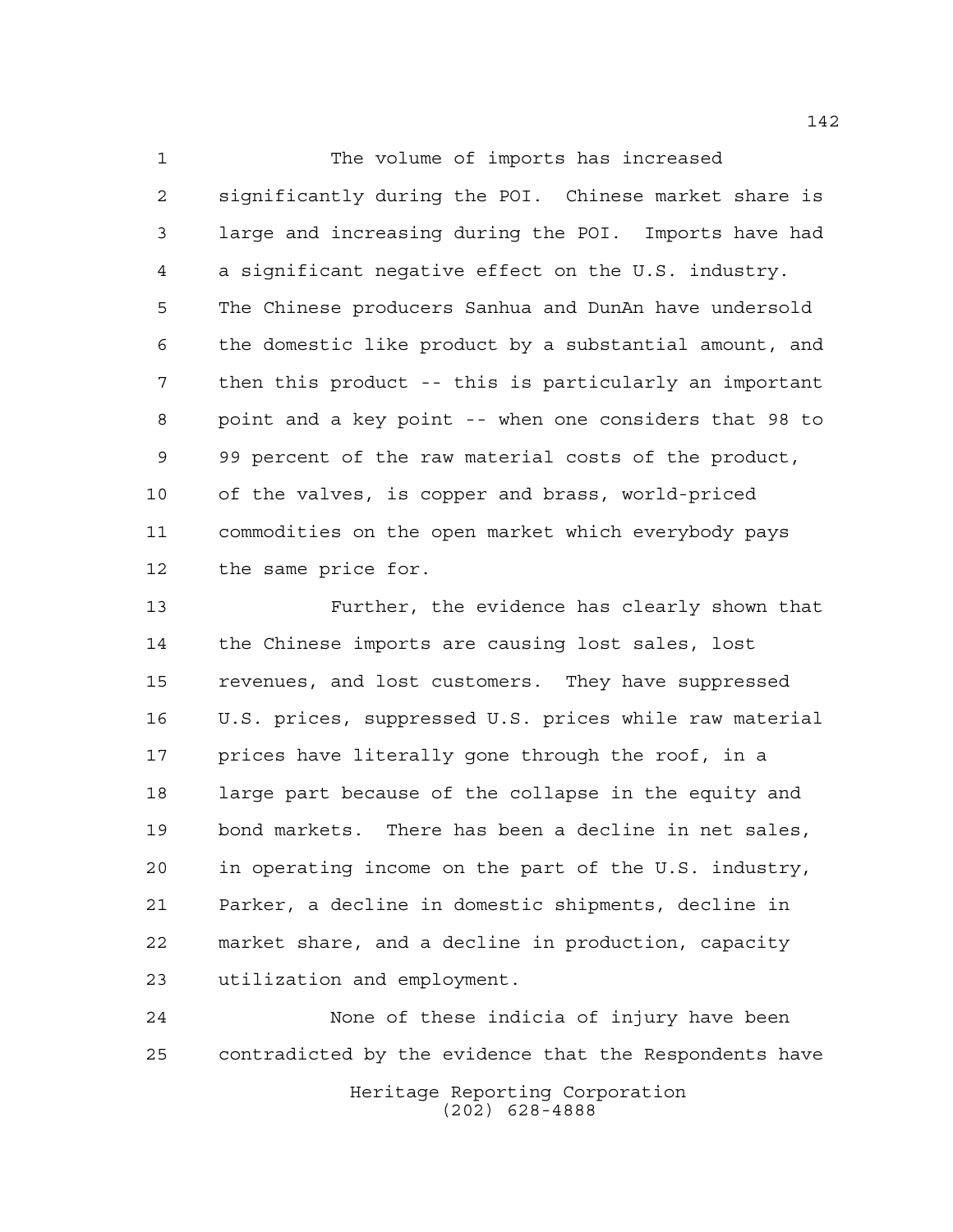put on, have been refuted by the evidence that the Respondents have put on, or even have largely, in part, been addressed. The case of showing of a reasonable indication of material injury is overwhelming, we would respectfully submit, as is the case of the threat of such injury.

 I would now like to address a few of the points that came up in the Respondents' testimony. First of all, as concerns capacity, it's not a requirement of the statute that the U.S. industry be able to fully supply -- meet the market, but in this case, Parker can fully supply the market. As recently as 2005, they were fully supplying the market, or the 90 percent, 90-plus percent of the market that the six OEMs, that they service.

16 As Mr. Miller testified, that machinery is still there. Those lines are still there. Many of the employees are still there, and in New Haven, Indiana, the redundant employees could easily be brought back. Secondly, as to the statements about keeping inventory and large inventory, the main reason that the Chinese have to keep inventory is they make it in China. It's a long ways away.

Heritage Reporting Corporation (202) 628-4888 The inventories are kept in Dublin, Ohio and Tyler, Texas by DunAn and Sanhua respectively. Parker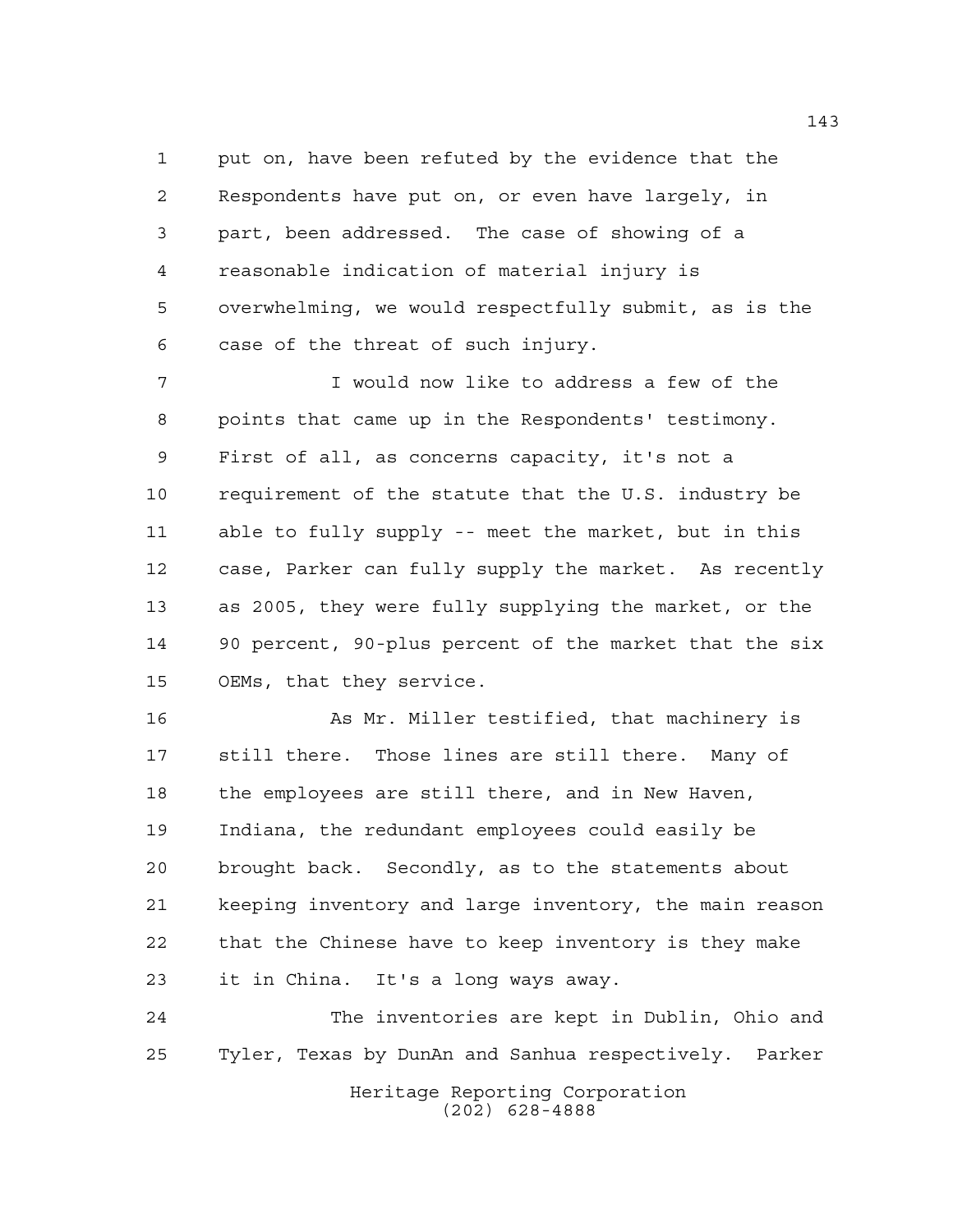has never been asked to keep large inventories, and doesn't have to because of its just-in-time production processes where they provide the product on a five-day order, and there's never been an instance where OEMs have to shut down for lack of product.

 Secondly, as to quality issues, we will address this fully in our posthearing brief, but we say with respect that when you see the evidence on quality on Parker on FSVs, you will see that the testimony today is not in accordance with that evidence. A key point, Mr. Knights testified about problems that they had with Parker in 2007. Parker did not sell FSVs to Goodman in 2007.

 Further, we heard discussions of alternate technologies and patent issues, ball valves. Parker does have one patent on ball valves. Ball valves are made by numerous manufacturers worldwide, including DunAn and Sanhua, and in fact, Parker is nowhere near the major producer in the United States of ball valves. The largest producer of ball valves in the United States is a company called Mueller.

 We further heard questions about acquisitions, market consolidation, which would seem to be leading to trying to have the listener draw the conclusion of market power. Yet, just in the period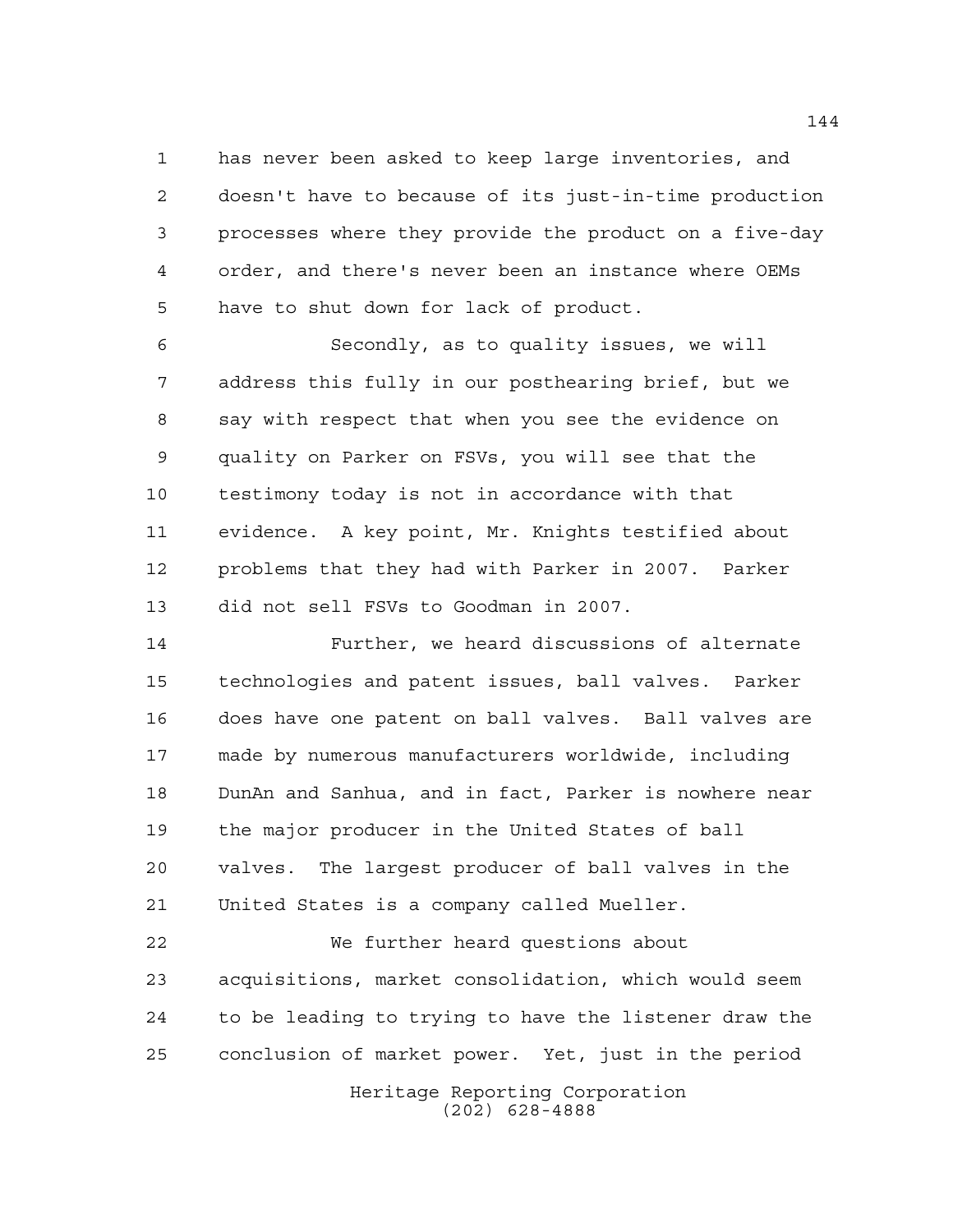of investigation, just in two and a half years, Parker lost 80 percent of its market. That hardly bespeaks of market power, and indeed, when one looks at the various points of competition between the OEMs and the supplier of a product that is one and a half percent the value of the end product, the air conditioner, I think is a matter of just pure orthodox economics that you can see why somebody could lose 80 percent.

 There is no market power, and there never was. Plus there was Chatleff. Why did they go out of business? Directly because of Chinese imports. And finally, and probably the key on accusations on the quality, Parker has received no communications, verbal or written, or warranty claims, from any of the OEMs, and indeed, as Goodman testified, Mr. Knights, they are not receiving complaints from the customers. It creates a logical disconnect.

 So in conclusion, we would submit that the evidence is overwhelming, that there is a reasonable indication of material injury, that the Respondents have put up no evidence to the contrary, and that the issues and considerations raised by the Respondents have been, and will be shown by the evidence more fully put forth in our postconference brief, to be without merit. Thank you very much.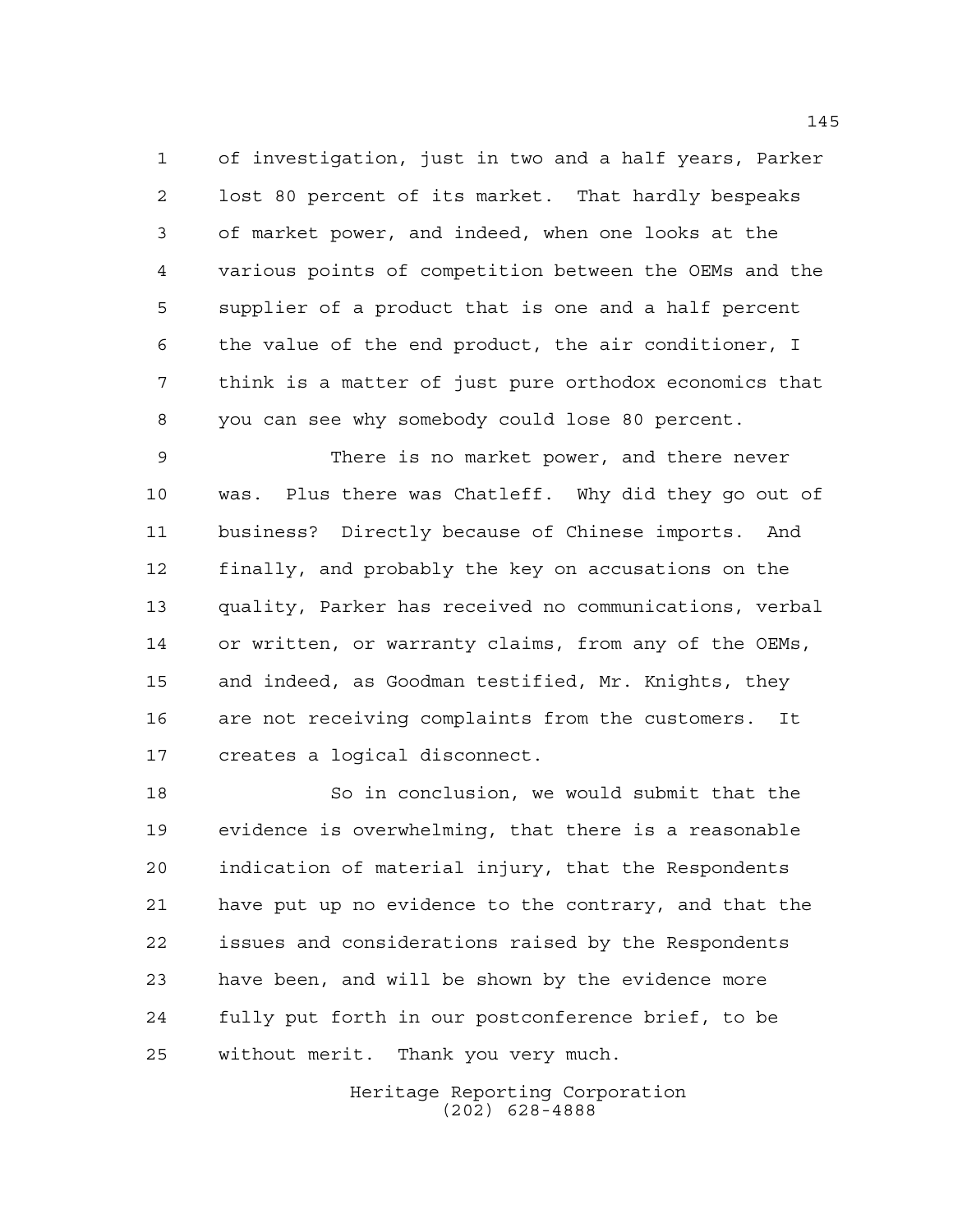Oh, before I pause, we did have -- there was a question about what the Chinese valves look like and our valves, and we did have some Chinese valves just to show the Commission staff. There are ours, and this is a Sanhua, and you can see it's essentially if not exactly identical, and this is a DunAn, which again you can see, and you could kind of go like this and it's very hard to tell the difference, but for the completion, though, of full disclosure, the one main difference is we use a plastic cap; they use a brass cap. There is no functional difference. In fact, this is actually more expensive, the brass, but I think you can see that the flare, the shape, the design, it's all the same thing. Thank you. MR. CARPENTER: Thank you, Mr. Dinan, for that statement, and we'll take a closer look at those samples after the conference if you don't mind. Would the counsel for Respondents please come forward for their closing statement? (Pause.) MR. CARPENTER: Welcome back, Mr. Pardo. MR. PARDO: Thank you, sir. Again, for the record, my name is Mark Pardo. I'm here today on

behalf of DunAn. We just had some very brief

Heritage Reporting Corporation (202) 628-4888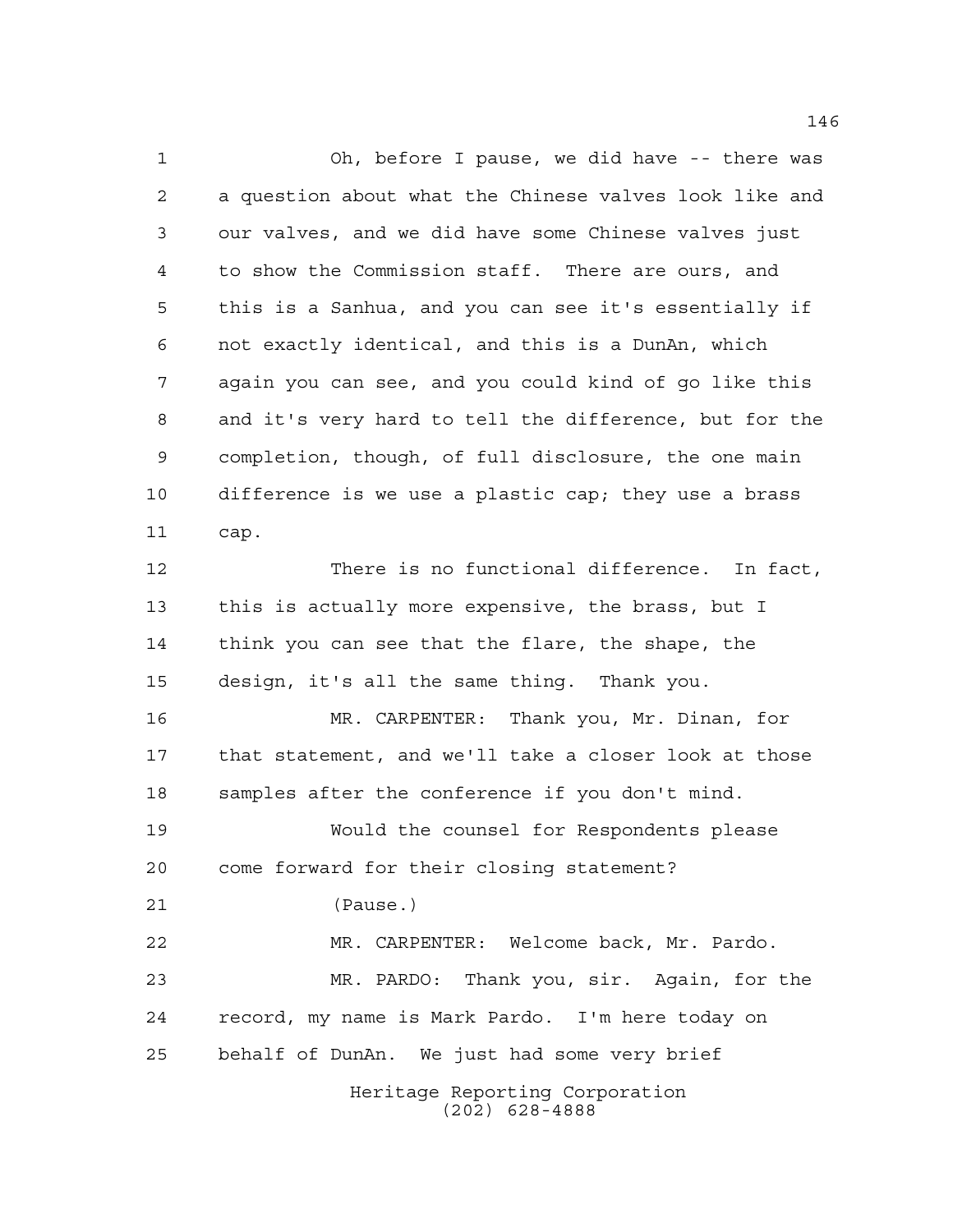statements in closing.

 To begin with, I think that based on the testimony we've heard here and the information presented to date, there's certainly nobody that will dispute the fact that the introduction into the U.S. market of both DunAn and Sanhua, additional Chinese players, has undeniably brought competition back into an industry that prior to that had really faced a lack of competition.

 And as we had referred to earlier, one of the issues that we certainly urge the Commission to consider is the overall environment, the overall lay of the land within the industry and what the implications are of the introduction into competition in an industry where that was prior to lacking.

 We've also heard a significant amount of discussion with respect to what are the decisions or the factors that go into the purchasing choices. And again, I would reiterate a complex product does require by necessity complex purchasing decisions. Mr. Knights' testimony touched on a number of issues with respect to Goodman's specific purchasing requirements, and most notably, I believe that he referred to several times their purchasing matrix, I'm not certain if that's the exact term he used, but the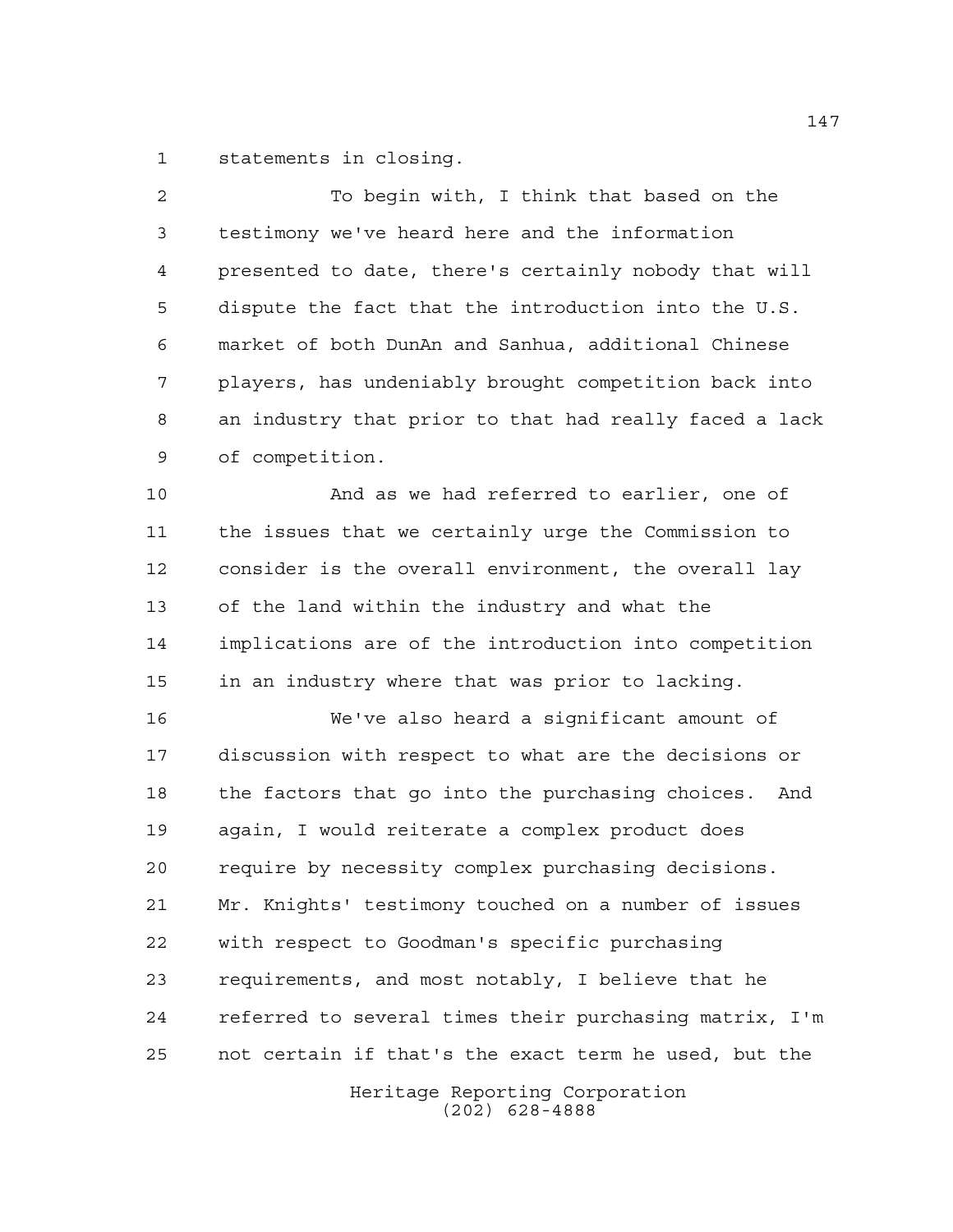underlying point was that 15 percent of their ultimate purchasing decision is really price-based whereas 85 percent is based on non-pricing decisions.

 Unfortunately, again, much of this information really cannot be fleshed out in great detail here in the public conference. We certainly do look forward to providing the Commission and to you as much information as we possibly can obtain and provide to you in the limited time we have, but we certainly hope that this will in fact support our belief that the introduction, what we have here is a situation where new competition has been introduced into the market and this is not a situation where there has been injury due to less than fair value sales to the U.S. industry. Thank you.

 MR. CARPENTER: Thank you, Mr. Pardo. And on behalf of the Commission and the staff, I do want to thank the witnesses who came here today as well as counsel for helping us understand this product and the conditions of competition. Before concluding, let me mention a few dates to keep in mind.

 First, there will be an APO release tomorrow. The deadline for the submission of corrections to the transcript and for briefs in the investigation is Monday, April 14. If briefs contain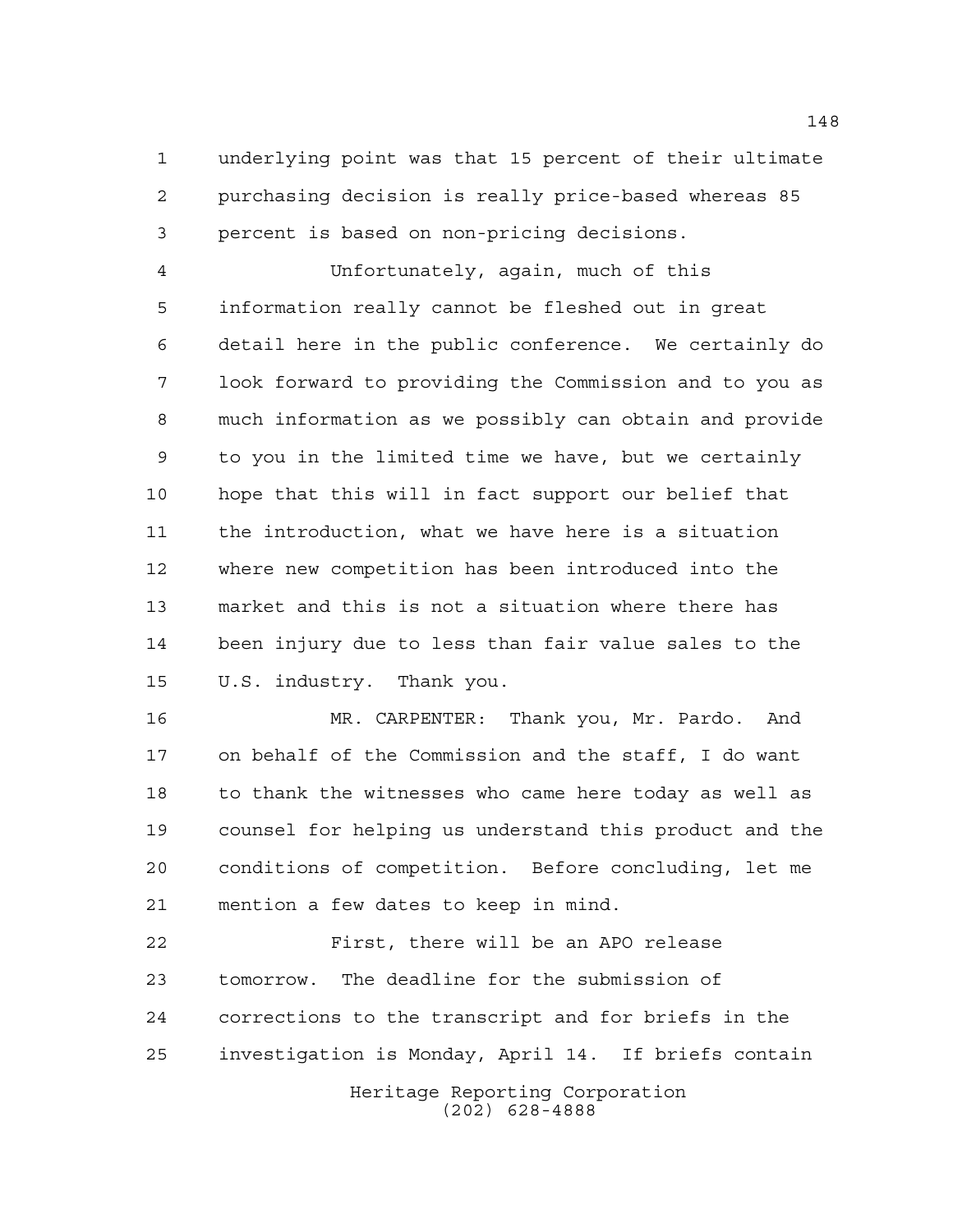business proprietary information, a public version is due on April 15. The Commission has not yet scheduled its vote on the investigation. It will report its determination to the Secretary of Commerce on May 5, and Commissioners' opinions will be transmitted to Commerce on May 12. Thank you for coming. This conference is adjourned. (Whereupon, at 1:07 p.m., the preliminary conference in the above-entitled matter was concluded.)  $12 /$  $13 / /$  // // //  $17 /$  // //  $20 /$  $21 /$  $22 / /$  $23 / /$  $24 /$  $25 / /$